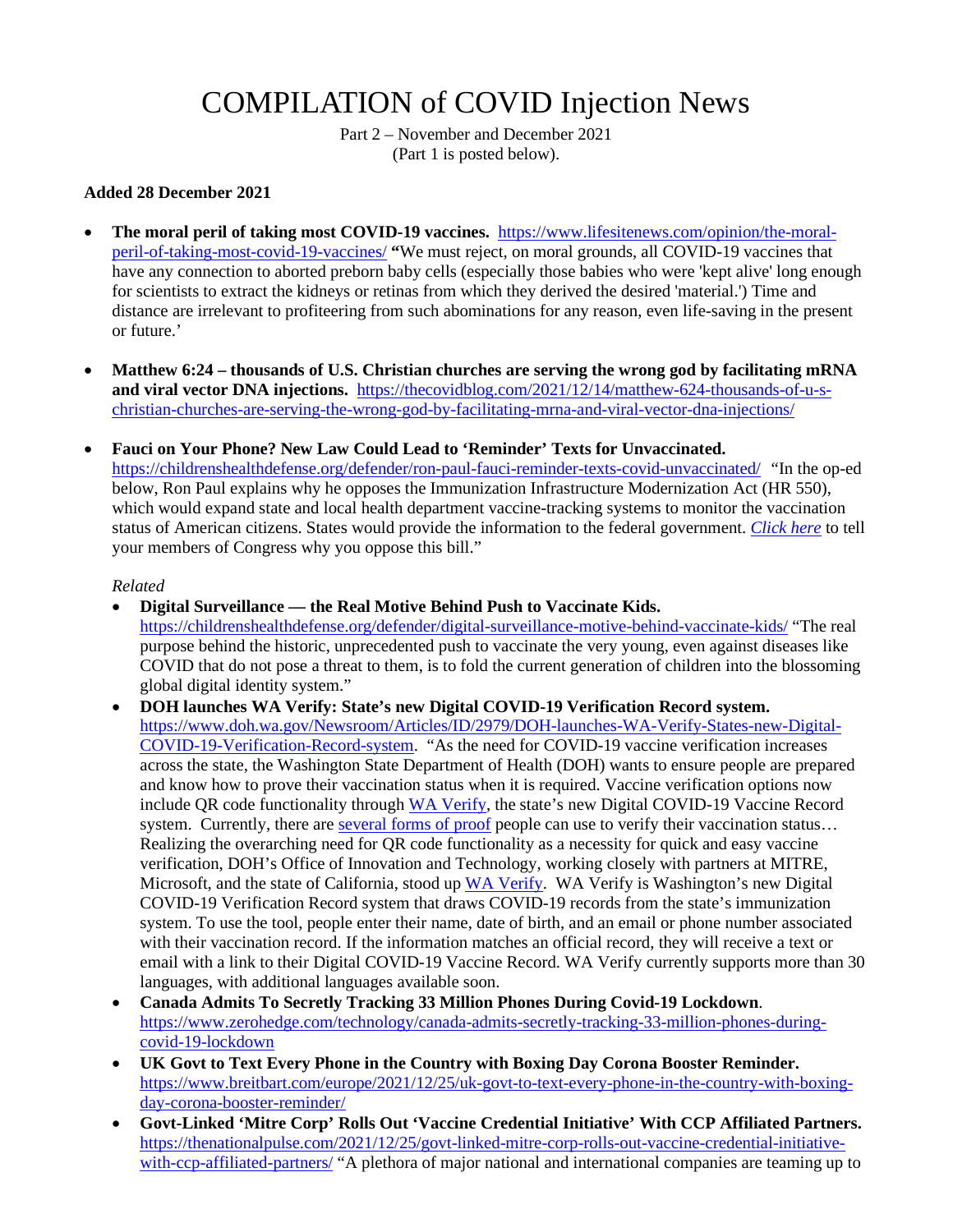normalize digital health passports, hinting at a requirement for future travel. At least one coalition is already placing America's personal health and medical data at risk of use by the Chinese Communist Party, The National Pulse can reveal."

- **Governments Want Crackdown on Telegram App Used to Organize Anti-COVID Lockdown Protests.** [https://thenationalpulse.com/news/governments-want-crackdown-on-telegram-app-used-to](https://thenationalpulse.com/news/governments-want-crackdown-on-telegram-app-used-to-organize-anti-covid-lockdown-protests/)[organize-anti-covid-lockdown-protests/](https://thenationalpulse.com/news/governments-want-crackdown-on-telegram-app-used-to-organize-anti-covid-lockdown-protests/)
- **Biden Plans to Deploy Military, Distribute 500 Million Tests Amid COVID-19 Omicron Wave.**  [https://www.theepochtimes.com/biden-plans-to-deploy-military-distribute-500-million-tests-amid-covid-19](https://www.theepochtimes.com/biden-plans-to-deploy-military-distribute-500-million-tests-amid-covid-19-omicron-wave_4169672.html) [omicron-wave\\_4169672.html](https://www.theepochtimes.com/biden-plans-to-deploy-military-distribute-500-million-tests-amid-covid-19-omicron-wave_4169672.html)

## *Related*

- **Militarization of Health Care: Generals Take Control of Covid Task Forces Internationally.**  [https://rairfoundation.com/militarization-of-health-care-generals-take-control-of-covid-task-forces](https://rairfoundation.com/militarization-of-health-care-generals-take-control-of-covid-task-forces-internationally/)[internationally/](https://rairfoundation.com/militarization-of-health-care-generals-take-control-of-covid-task-forces-internationally/) **"**There were times when leftists were highly skeptical of deploying the military domestically. In most Western European countries, the military was only allowed to get involved outside the country and never against one's people. Activities such as securing the borders and supporting law enforcement were constitutionally made impossible. However, once [Germany,](https://www.dw.com/en/germanys-new-covid-19-crisis-team-to-be-headed-by-two-star-general/a-59971302) [Italy,](https://www.wochenblick.at/brisant/corona-militarisierung-generaele-uebernehmen-international-fuehrung/) and [Portugal](https://apnews.com/article/europe-health-pandemics-coronavirus-pandemic-coronavirus-vaccine-84aa55fe5549da02766557669ca4141b) announced it had appointed a major general to lead a Covid-19 task force, Austria followed in their footsteps."
- **Omicron may be the respiratory virus with the lowest infection fatality rate in history.**  <https://twitter.com/DrEliDavid/status/1475223488583589891?s=20>

## *Related*

- **Not Making Headlines: Omicron Variant So Weak that South Africa will Stop Tracing and Quarantining of Contacts**. [https://www.thegatewaypundit.com/2021/12/not-making-headlines-omicron](https://www.thegatewaypundit.com/2021/12/not-making-headlines-omicron-variant-weak-south-africa-will-stop-tracing-quarantining-contacts/)[variant-weak-south-africa-will-stop-tracing-quarantining-contacts/](https://www.thegatewaypundit.com/2021/12/not-making-headlines-omicron-variant-weak-south-africa-will-stop-tracing-quarantining-contacts/)
- **New York Quarantine Camp Bill Reportedly Scrapped In State Legislature After Fury Of Citizen Complaints; Why New Yorkers Shouldn't Celebrate Yet.** [https://thetruereporter.com/new-york](https://thetruereporter.com/new-york-quarantine-camp-bill-reportedly-scrapped-in-state-legislature-after-fury-of-citizen-complaints-why-new-yorkers-shouldnt-celebrate-yet/)[quarantine-camp-bill-reportedly-scrapped-in-state-legislature-after-fury-of-citizen-complaints-why-new](https://thetruereporter.com/new-york-quarantine-camp-bill-reportedly-scrapped-in-state-legislature-after-fury-of-citizen-complaints-why-new-yorkers-shouldnt-celebrate-yet/)[yorkers-shouldnt-celebrate-yet/](https://thetruereporter.com/new-york-quarantine-camp-bill-reportedly-scrapped-in-state-legislature-after-fury-of-citizen-complaints-why-new-yorkers-shouldnt-celebrate-yet/) "New York Assembly Bill A416 made headlines this weekend. If you don't know, the bill is the state's famous quarantine camp bill that allows the governor to detain cases, contacts, and carriers ''dangerous to public health.'' The MSM classifies this as fake news, but the bill allows the state to force the C-19 vaccines."
- **Despite Being Vaccinated, NEW YORK Hits Highest Daily Covid Infection Ever MI, MN, VT, and MD Also See Surging Numbers.** [https://www.thegatewaypundit.com/2021/12/despite-vaccinated-new-york](https://www.thegatewaypundit.com/2021/12/despite-vaccinated-new-york-hits-highest-daily-covid-infection-ever/)[hits-highest-daily-covid-infection-ever/](https://www.thegatewaypundit.com/2021/12/despite-vaccinated-new-york-hits-highest-daily-covid-infection-ever/)

#### *Related*

- **New COVID cases in New York City have soared** more than 800% since Mayor de Blasio imposed a vaccine mandate on private businesses. @TheTrueReporter via Telegram, 28 December 2021.
- **BIG NEWS: New Israeli study compares natural, vaccine, and hybrid-conferred immunity from Aug-Sep 2021.** Via



@ChiefNerd via Telegram, December 23, 2021. "Results showed infection rates for vaccinated individuals were 500%+ higher than those with naturally acquired immunity at similar time intervals.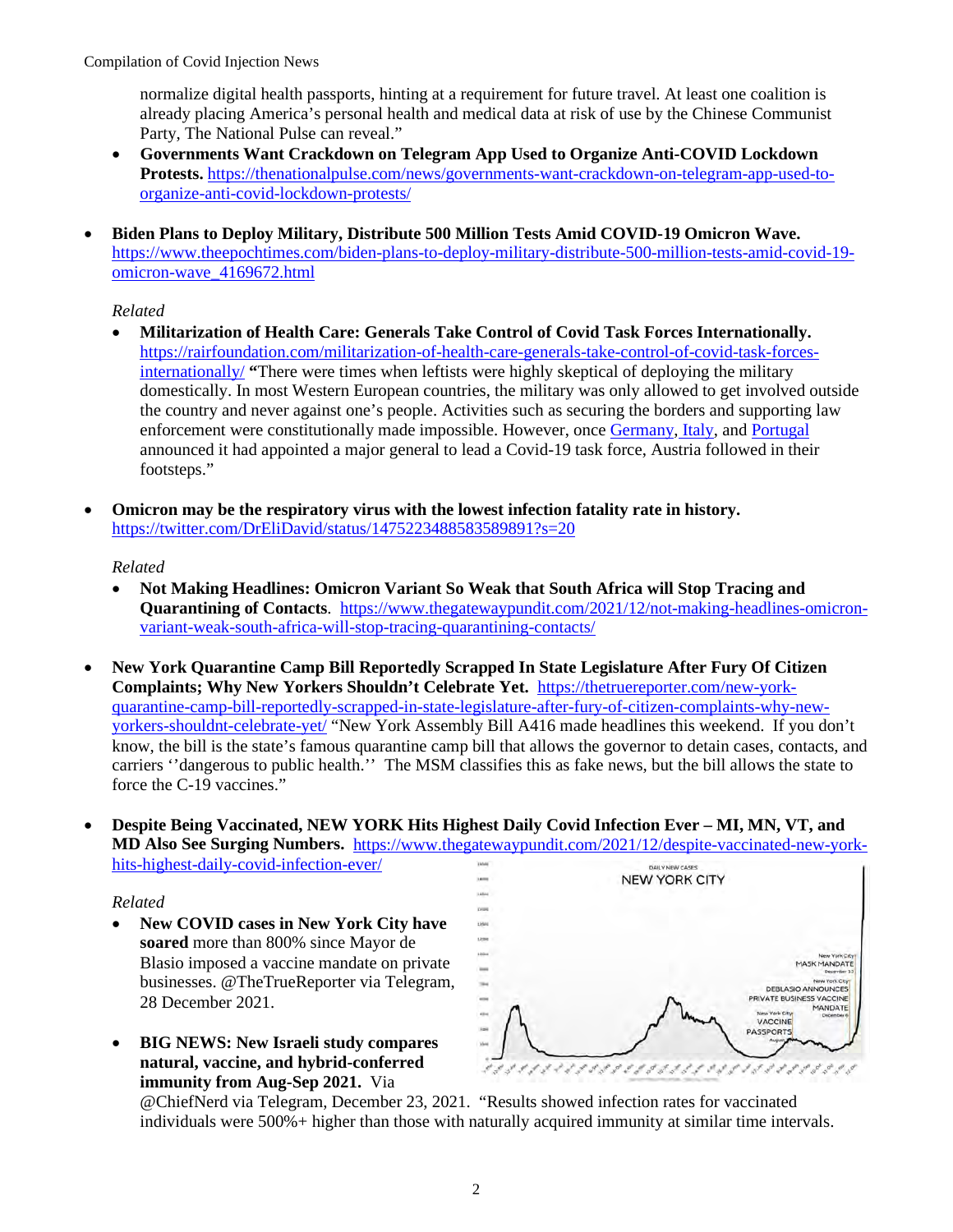Vaccination after natural infection only offered a 1-2% reduction in infection rate. [https://www.medrxiv.org/content/10.1101/2021.12.04.21267114v1.full.pdf.](https://www.medrxiv.org/content/10.1101/2021.12.04.21267114v1.full.pdf) "

- **'Israel could be completely unprotected against COVID-19 in a month' report**. <https://www.jpost.com/health-and-wellness/coronavirus/article-689749>
- **US Navy Warship Pauses Deployment After COVID-19 Outbreak Among '100 Percent Immunized' Crew.** [https://www.theepochtimes.com/mkt\\_morningbrief/us-navy-warship-pauses](https://www.theepochtimes.com/mkt_morningbrief/us-navy-warship-pauses-deployment-after-covid-19-outbreak-among-100-percent-immunized-crew_4176989.html)deployment-after-covid-19-outbreak-among-100-percent-immunized-crew 4176989.html "The crew is 100 percent immunized and all COVID-19 positive Sailors are isolated on board and away from other crew members. A portion of those infected have exhibited mild symptoms. The vaccine continues to demonstrate effectiveness against serious illness.'"
- **Fully Vaccinated Holland America Cruise Ship Turned Away After COVID-19 Positive Tests Reported.** [https://resistthemainstream.org/fully-vaccinated-u-s-cruise-ship-turned-away-after-covid-19](https://resistthemainstream.org/fully-vaccinated-u-s-cruise-ship-turned-away-after-covid-19-positive-tests-reported/) [positive-tests-reported/](https://resistthemainstream.org/fully-vaccinated-u-s-cruise-ship-turned-away-after-covid-19-positive-tests-reported/)
- **COVID-19 Cases Skyrocket in Heavily Vaccinated Maryland While Triple Vaxxed Gov. Infected.**  [https://trialsitenews.com/covid-19-cases-skyrocket-in-heavily-vaccinated-maryland-while-triple-vaxxed](https://trialsitenews.com/covid-19-cases-skyrocket-in-heavily-vaccinated-maryland-while-triple-vaxxed-gov-infected/)[gov-infected/](https://trialsitenews.com/covid-19-cases-skyrocket-in-heavily-vaccinated-maryland-while-triple-vaxxed-gov-infected/) "Just how safe are people that have received both COVID-19 vaccines and a booster? New variants of concern represent a real threat for an increase in breakthrough infections and community transmission. A high-profile politician just reported positive for the novel coronavirus, despite two jabs and a booster. Maryland Governor Larry Hogan has tested positive for COVID-19, which he recently shared via social media just on Monday. Also, new COVID-19 cases in the state absolutely skyrocketed, shattering old records. Why is one of the most vaccinated states now experiencing record infections? How pervasive are breakthrough infections among individuals with not only two doses, but also a booster?"
- **Everyone missed this one... vaccinated people are up to 9X more likely to be hospitalized than unvaccinated people**. <https://stevekirsch.substack.com/p/everyone-missed-this-one-vaccinated>"There was a hidden gem in a blog post by Aaron Siri that nobody picked up. It was evidence that vaccinated people are 9X more likely to be admitted to the hospital than unvaccinated."

• **Omicron: The Globalists are Preparing for Mass Murder in the Weeks Ahead.** 

[https://healthimpactnews.com/2021/operation-omicron-the-globalists-are-preparing-for-mass-murder-in-the](https://healthimpactnews.com/2021/operation-omicron-the-globalists-are-preparing-for-mass-murder-in-the-weeks-ahead/)[weeks-ahead/](https://healthimpactnews.com/2021/operation-omicron-the-globalists-are-preparing-for-mass-murder-in-the-weeks-ahead/) "If you are among those who have not succumbed to the psychological warfare that has been inflicted upon the world through the "war against the COVID-19 virus" and remain unvaccinated with a healthy heart and sound mind, get ready for the next phase of this "war" against the "virus," as Operation Omicron is about to be unleashed, and there are going to be massive casualties, all blamed on you and me, the unvaccinated."

- **CDC just warned that 15,000 Americans will die EACH WEEK by Christmas; but it's actually VACCINE DEATHS that are accelerating just as independent doctors told us all along.** [https://www.naturalnews.com/2021-12-17-cdc-warned-15000-americans-will-die-each-week-vaccine](https://www.naturalnews.com/2021-12-17-cdc-warned-15000-americans-will-die-each-week-vaccine-death-wave.html)[death-wave.html](https://www.naturalnews.com/2021-12-17-cdc-warned-15000-americans-will-die-each-week-vaccine-death-wave.html) "In a stunning development that confirms the mass vaccine die-off is accelerating, the CDC now openly admits that **15,600 Americans will die each week by Christmas**, with deaths continuing through the first part of 2022. (Source[: UK Daily Mail citing the CDC\)](https://www.dailymail.co.uk/health/article-10314687/CDC-issues-grim-forecast-warning-weekly-COVID-cases-jump-55-1-3-MILLION-Christmas-Day.html). The CDC claims these are "covid" deaths, but of course they are actually *vaccine* deaths. Covid vaccines inject people with toxic spike proteins or the mRNA instructions to manufactur[e spike protein nanoparticles.](http://spikeprotein.news/) These particles are the disease, and they cause widespread vascular, neurological and reproductive damage. The side effects of these vaccines are identical to the "symptoms" of covid for the simple reason that **the vaccines are the pandemic**. Thus, when people are injected with the vaccines, they are "given" covid. Once they die, they are said to have died from covid instead of from the vaccine."
- **Creepy Bill Gates Cancels Holiday Plans over Omicron Fear and Warns 'We Could be Entering the Worst Part of the Pandemic'** [https://www.thegatewaypundit.com/2021/12/creepy-bill-gates](https://www.thegatewaypundit.com/2021/12/creepy-bill-gates-cancels-holiday-plans-omicron-fear-warns-entering-worst-part-pandemic/)[cancels-holiday-plans-omicron-fear-warns-entering-worst-part-pandemic/](https://www.thegatewaypundit.com/2021/12/creepy-bill-gates-cancels-holiday-plans-omicron-fear-warns-entering-worst-part-pandemic/)
- **New study from Germany confirms higher vax coverage --> higher excess mortality.**  <https://stevekirsch.substack.com/p/new-study-from-germany-confirms-higher>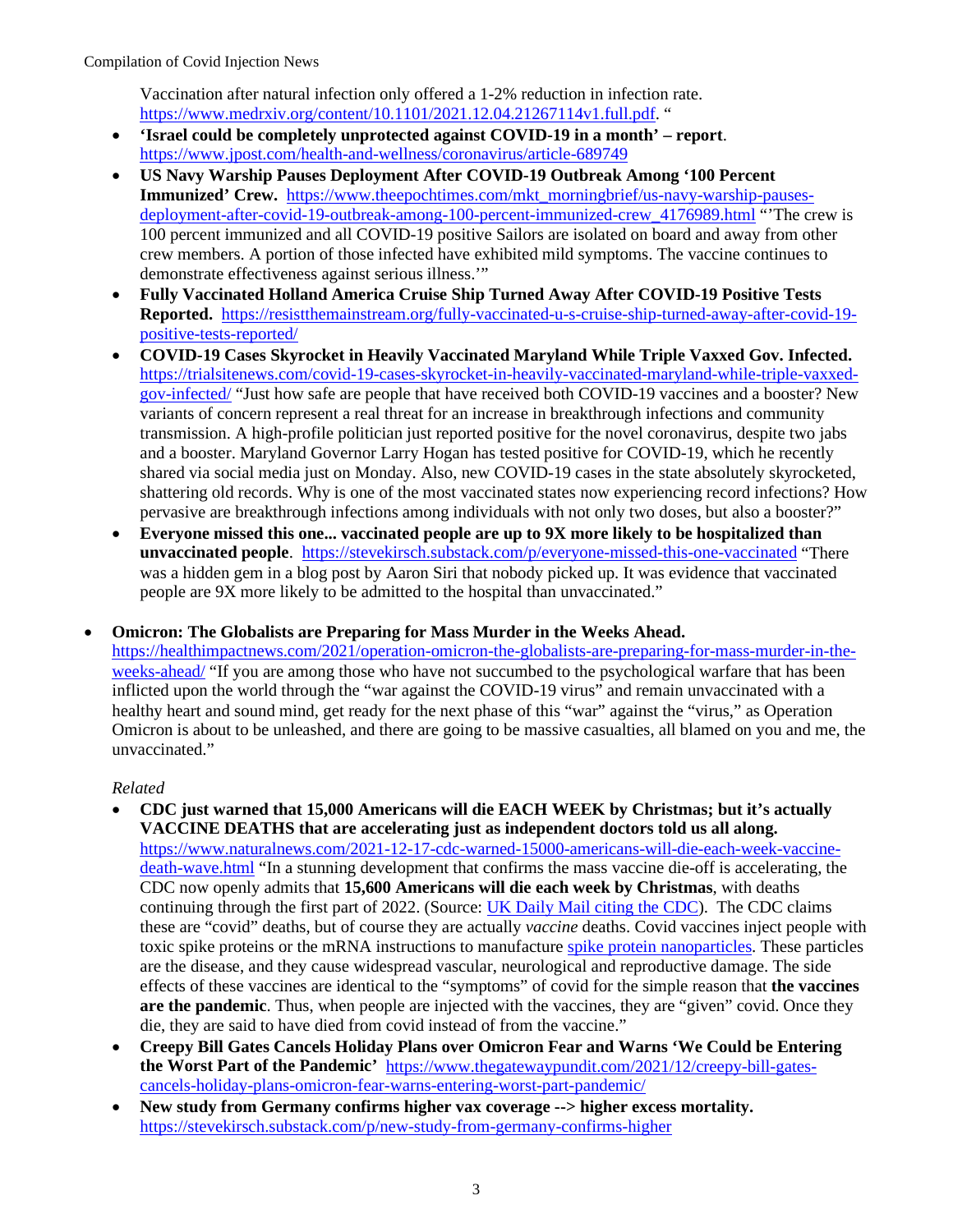## • **State lawmakers asked to approve concentration camps for the sick**.

- <https://www.wnd.com/2021/12/state-lawmakers-asked-approve-concentration-camps-sick/>"When American mayors, governors and others wanted their populations to submit to COVID-19 lockdown and other orders, they were faced with what they perceived as an obstacle: those individuals who simply would not follow orders. Now, in the state of New York, a proposal is being prepared for lawmakers to consider that would resolve that dispute."
- **Covid-19 Vaccine Injured Victims Share Stories of Being Ignored, Dismissed and Neglected by Medical Doctors**. [https://trialsitenews.com/covid-19-vaccine-injured-victims-share-stories-of-being](https://trialsitenews.com/covid-19-vaccine-injured-victims-share-stories-of-being-ignored-dismissed-and-neglected-by-medical-doctors/)[ignored-dismissed-and-neglected-by-medical-doctors/](https://trialsitenews.com/covid-19-vaccine-injured-victims-share-stories-of-being-ignored-dismissed-and-neglected-by-medical-doctors/)
- **Vaccine batches vary systematically in toxicity and are distributed to unsuspecting Americans by three companies: researcher**. <https://hillmd.substack.com/p/vaccine-batches-vary-in-toxicity>and video at[: https://www.bitchute.com/video/4HlIyBmOEJeY/](https://www.bitchute.com/video/4HlIyBmOEJeY/) "Paardekooper claims:
	- VAERS shows about 1 in 200 vaccine batches  $(-0.5\%)$  are "highly toxic," having a high number (1000-5000 times the baseline rate) of severe adverse reactions — including hospitalization, disability, and death — in the short term, i.e., within a few days or weeks of injection.
	- 70% have only **one** short-term adverse event reported.
	- 80% have only **one** or **two** short-term adverse events reported.
	- The toxic batches are distributed among all 50 US states."
	- *Related*
		- **Dr. Sherry Tenpenny via Telegram** (6 November 2021). "If you want more information, and an idea, into why there is such a broad spectrum, of adverse reactions, from the jabs, just read the clinical trials, that are still ONGOING. Both Pfizer's and Moderna's clinical trials, are still in progress, with all of us, the guinea pigs. For Moderna, their dosages are: 10 micrograms [mcg], 25 mcg, 50 mcg, 100 mcg, and a whopping killer, 250 mcg. For Pfizer: 10 micrograms [mcg], 20 mcg, 30 mcg, and 100 mcg. Here is the Moderna website, where you can jump, to their Covid jab, ongoing studies: <https://www.modernatx.com/covid19vaccine-eua/providers/clinical-trial-data> Here is Pfizer's, ongoing study:

<https://clinicaltrials.gov/ct2/show/NCT04368728?cond=Nct04368728&draw=2&rank=1> Now, why have certain batches been shipped to certain states, areas, etc.? Who knows. Maybe a Pfizer or Moderna whistleblower, will come forward, and enlighten us all."

- **U.S. Army Doctor LT. Colonel Whistleblower—Sounds Alarm on Clotshot!** [https://defyandrevoltblog.wordpress.com/2021/12/20/u-s-army-doctor-lt-colonel-whistleblower-sounds](https://defyandrevoltblog.wordpress.com/2021/12/20/u-s-army-doctor-lt-colonel-whistleblower-sounds-alarm-on-clotshot-if-her-testimony-isnt-shared-it-will-be-like-a-tree-falling-in-the-forest-you-know-what-to-do/)[alarm-on-clotshot-if-her-testimony-isnt-shared-it-will-be-like-a-tree-falling-in-the-forest-you-know-what](https://defyandrevoltblog.wordpress.com/2021/12/20/u-s-army-doctor-lt-colonel-whistleblower-sounds-alarm-on-clotshot-if-her-testimony-isnt-shared-it-will-be-like-a-tree-falling-in-the-forest-you-know-what-to-do/)[to-do/](https://defyandrevoltblog.wordpress.com/2021/12/20/u-s-army-doctor-lt-colonel-whistleblower-sounds-alarm-on-clotshot-if-her-testimony-isnt-shared-it-will-be-like-a-tree-falling-in-the-forest-you-know-what-to-do/)
- **CDC, FDA Say No Deaths From COVID Vaccines. VAERS Data Tell Different Story.** <https://childrenshealthdefense.org/defender/jessica-rose-cdc-fda-covid-vaccines-deaths-vaers/>"Story at-aglance:
	- The U.S. Vaccine Adverse Event Reporting System (VAERS) is among the best adverse event data collection systems in the world, but it's antiquated and difficult to use. Still, it's a good way to detect safety signals that weren't detected during premarket testing or clinical trials.
	- There are unmistakable, unprecedented safety signals in VAERS for the COVID shots. While the U.S. Food and Drug Administration and Centers for Disease Control and Prevention claim no deaths can be attributed to the COVID jabs, it's impossible to discount 8,986 deaths in the U.S. territories alone, reported as of Nov. 26.
	- The estimated underreporting factor for COVID jab injuries in VAERS is between 31 and 100, so the actual death toll in the U.S. could be anywhere from 278,500 to 898,600.
	- There's a strong safety signal for female reproductive issues and for heart inflammation (myocarditis) in young men and boys. VAERS data show an inverse relationship between myocarditis and age, with youths being more frequently affected than older men.
	- VAERS data are being deleted without explanation. Each week, about 100 or so reports are routinely deleted, so there are now thousands of inexplicably missing reports."
- **Whistleblower says young fully vaccinated Australians are DYING due to vaccine complications.**  [https://www.naturalnews.com/2021-12-21-young-fully-vaccinated-australians-dying-vaccine](https://www.naturalnews.com/2021-12-21-young-fully-vaccinated-australians-dying-vaccine-complications.html)[complications.html](https://www.naturalnews.com/2021-12-21-young-fully-vaccinated-australians-dying-vaccine-complications.html) "An emergency room doctor in Australia revealed that those who are fully vaccinated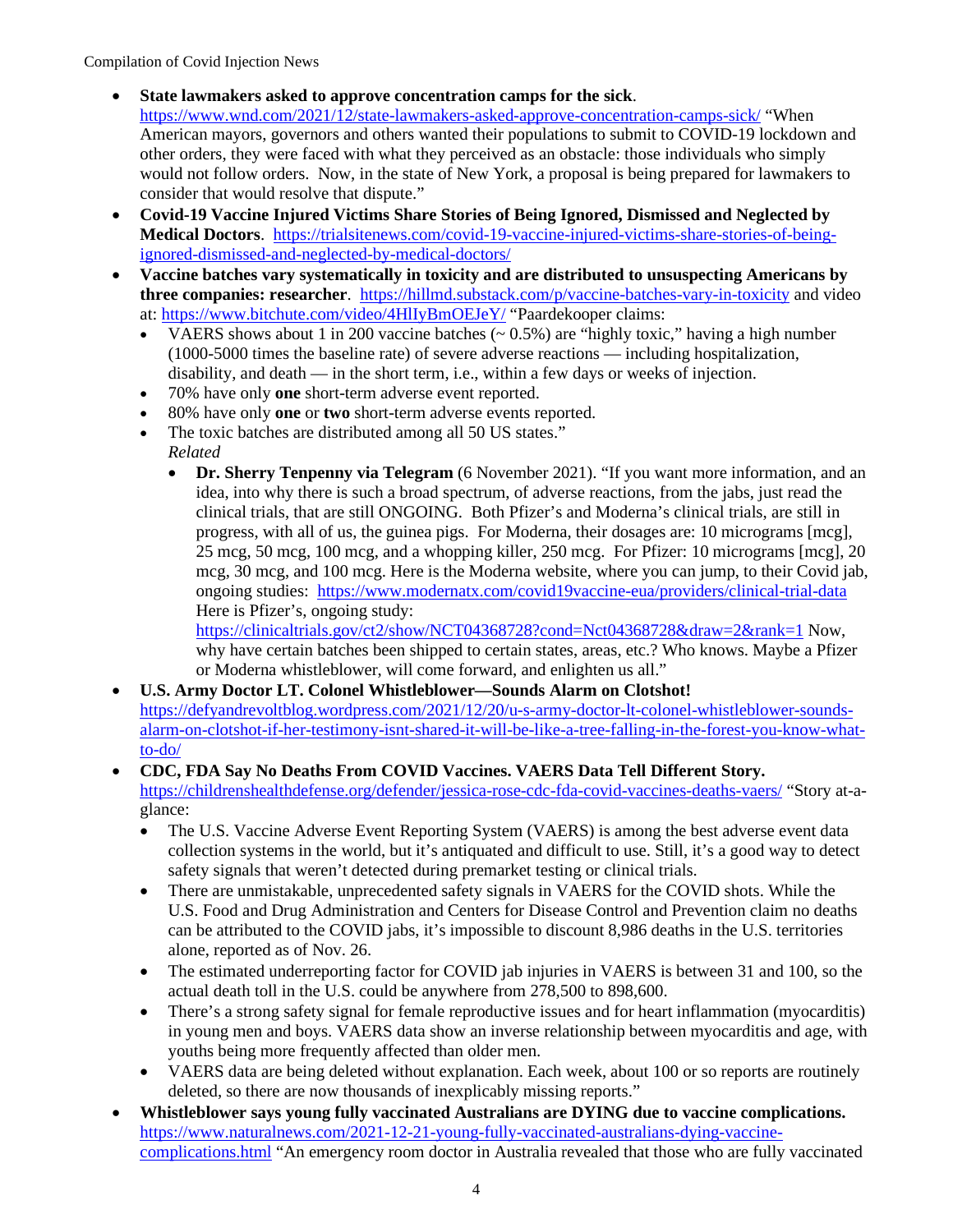against the Wuhan coronavirus (COVID-19) [are dying in droves.](https://www.brighteon.com/2a8b23ab-5d0b-4e1e-aeb1-8d9bac15c8b1) The Australian doctor's face and voice had to be obscured to protect his identity for fear of possible retaliation by Australian public health authorities and other government entities. "But I am blowing the whistle," he proclaimed."

- **The most detailed evidence yet of the devastating damage Covid vaccines can do.** [https://www.conservativewoman.co.uk/the-most-detailed-evidence-yet-of-the-devastating-damage-covid](https://www.conservativewoman.co.uk/the-most-detailed-evidence-yet-of-the-devastating-damage-covid-vaccines-can-do/)[vaccines-can-do/](https://www.conservativewoman.co.uk/the-most-detailed-evidence-yet-of-the-devastating-damage-covid-vaccines-can-do/)
- **Shock! Doctors given bonus to euthanize 'severely hospitalized' COVID patients**. [https://www.wnd.com/2021/12/shock-doctors-given-bonus-euthanize-severely-hospitalized-covid](https://www.wnd.com/2021/12/shock-doctors-given-bonus-euthanize-severely-hospitalized-covid-patients/)[patients/](https://www.wnd.com/2021/12/shock-doctors-given-bonus-euthanize-severely-hospitalized-covid-patients/) The New Zealand government has announced that patients admitted to the hospital for COVID-19 can be killed via euthanasia, according to [Scoop.](https://www.scoop.co.nz/stories/AK2112/S00446/moh-says-kiwis-with-covid-19-can-be-eligible-for-euthanasia.htm)
- **HORROR: Four Young Soccer Stars from Four Different Countries Die This Week After Suffering Sudden Heart Attacks**. [https://www.thegatewaypundit.com/2021/12/horror-four-young-soccer-stars](https://www.thegatewaypundit.com/2021/12/horror-four-young-soccer-stars-four-different-countries-die-week-suffering-sudden-heart-attack)[four-different-countries-die-week-suffering-sudden-heart-attack](https://www.thegatewaypundit.com/2021/12/horror-four-young-soccer-stars-four-different-countries-die-week-suffering-sudden-heart-attack)
- **26-Year-Old's Death From Heart Inflammation 'Probably' Caused by Pfizer COVID Vaccine, Authorities Say**. [https://childrenshealthdefense.org/defender/rory-james-nairn-death-heart-inflammation](https://childrenshealthdefense.org/defender/rory-james-nairn-death-heart-inflammation-pfizer-covid-vaccine)[pfizer-covid-vaccine](https://childrenshealthdefense.org/defender/rory-james-nairn-death-heart-inflammation-pfizer-covid-vaccine)
- **Biden Predicts 'Winter of Severe Illness' for Unvaccinated, Ignores Science on COVID Vaccines, Treatments**. [https://childrenshealthdefense.org/defender/biden-predicts-winter-of-severe-illness](https://childrenshealthdefense.org/defender/biden-predicts-winter-of-severe-illness-unvaccinated/)[unvaccinated/](https://childrenshealthdefense.org/defender/biden-predicts-winter-of-severe-illness-unvaccinated/) "In his speech today to the nation, President Biden invoked "overwhelming science" to justify his COVID solutions — vaccines, boosters and masking — but provided no details to back up the science behind his plan to end the pandemic."
- **Yet another independent study confirms over 150K Americans killed by the COVID vaccines.**  <https://stevekirsch.substack.com/p/yet-another-independent-study-confirms>"I had 8 independent ways to show this before. And now there are 9. And nobody has a defensible number < 150,000. The CDC still claims no deaths, yet cannot explain how Schirmacher and others goofed."
- **[Japan] Health ministry warns of vaccine's side effects.**  [https://www3.nhk.or.jp/nhkworld/en/news/20211204\\_12/](https://www3.nhk.or.jp/nhkworld/en/news/20211204_12/) "Japan's health ministry has listed inflammation of the heart muscle and of the outer lining of the heart in younger males as possible serious side effects of the Moderna and Pfizer COVID vaccines. It says that as of November 14, out of every one million males who had the Moderna vaccine, such side effects were reported in 81.79 males aged 10 to 19 and 48.76 males in their 20s."
- **Bhakdi/Burkhardt pathology results show 93% of people who died after being vaccinated were killed by the vaccine**. <https://stevekirsch.substack.com/p/bhakdiburkhardt-pathology-results>"Summary: The vaccines are bad news. Fifteen bodies were examined (all died from 7 days to 6 months after vaccination). The coroner or the public prosecutor didn't associate the vaccine as the cause of death in any of the cases. However, further examination revealed that the vaccine was implicated in the deaths of 14 of the 15 cases. The most attacked organ was the heart (in all of the people who died), but other organs were attacked as well. The implications are potentially enormous resulting in millions of deaths. The vaccines should be immediately halted." Reference Study: **On COVID vaccines: why they cannot work, and irrefutable evidence of their causative role in deaths after vaccination**. Sucharit Bhakdi, MD and Arne Burkhardt, MD. [https://doctors4covidethics.org/on-covid-vaccines-why-they-cannot-work](https://doctors4covidethics.org/on-covid-vaccines-why-they-cannot-work-and-irrefutable-evidence-of-their-causative-role-in-deaths-after-vaccination/)[and-irrefutable-evidence-of-their-causative-role-in-deaths-after-vaccination/](https://doctors4covidethics.org/on-covid-vaccines-why-they-cannot-work-and-irrefutable-evidence-of-their-causative-role-in-deaths-after-vaccination/)
- **We are killing our kids. Does anyone care?** [https://stevekirsch.substack.com/p/we-are-killing-our-kids](https://stevekirsch.substack.com/p/we-are-killing-our-kids-does-anyone)[does-anyone](https://stevekirsch.substack.com/p/we-are-killing-our-kids-does-anyone) "Recently, Dr. Toby Rogers did a risk-benefit analysis showing [we'll kill 117 kids for every kid](https://stevekirsch.substack.com/p/we-will-kill-117-kids-to-save-one)  [we save from COVID with the vaccines aged 5 to 11.](https://stevekirsch.substack.com/p/we-will-kill-117-kids-to-save-one)"

- **Top Epidemiologist in India—Mass Vaccination of Young People 'Unscientific' as Risk-Benefit Analysis Favors Avoidance of the Jab**. [https://trialsitenews.com/top-epidemiologist-in-india-mass](https://trialsitenews.com/top-epidemiologist-in-india-mass-vaccination-of-young-people-unscientific-as-risk-benefit-analysis-favors-avoidance-of-the-jab/)[vaccination-of-young-people-unscientific-as-risk-benefit-analysis-favors-avoidance-of-the-jab/](https://trialsitenews.com/top-epidemiologist-in-india-mass-vaccination-of-young-people-unscientific-as-risk-benefit-analysis-favors-avoidance-of-the-jab/)
- **School District in New York Sends out Email Warning Parents of Sudden Cardiac Arrest in Students Grades K-12**. [https://www.thegatewaypundit.com/2021/12/school-district-new-york-sends](https://www.thegatewaypundit.com/2021/12/school-district-new-york-sends-email-warning-parents-sudden-cardiac-arrest-students-grades-k-12/)[email-warning-parents-sudden-cardiac-arrest-students-grades-k-12/](https://www.thegatewaypundit.com/2021/12/school-district-new-york-sends-email-warning-parents-sudden-cardiac-arrest-students-grades-k-12/) "Eastport-South Manor Central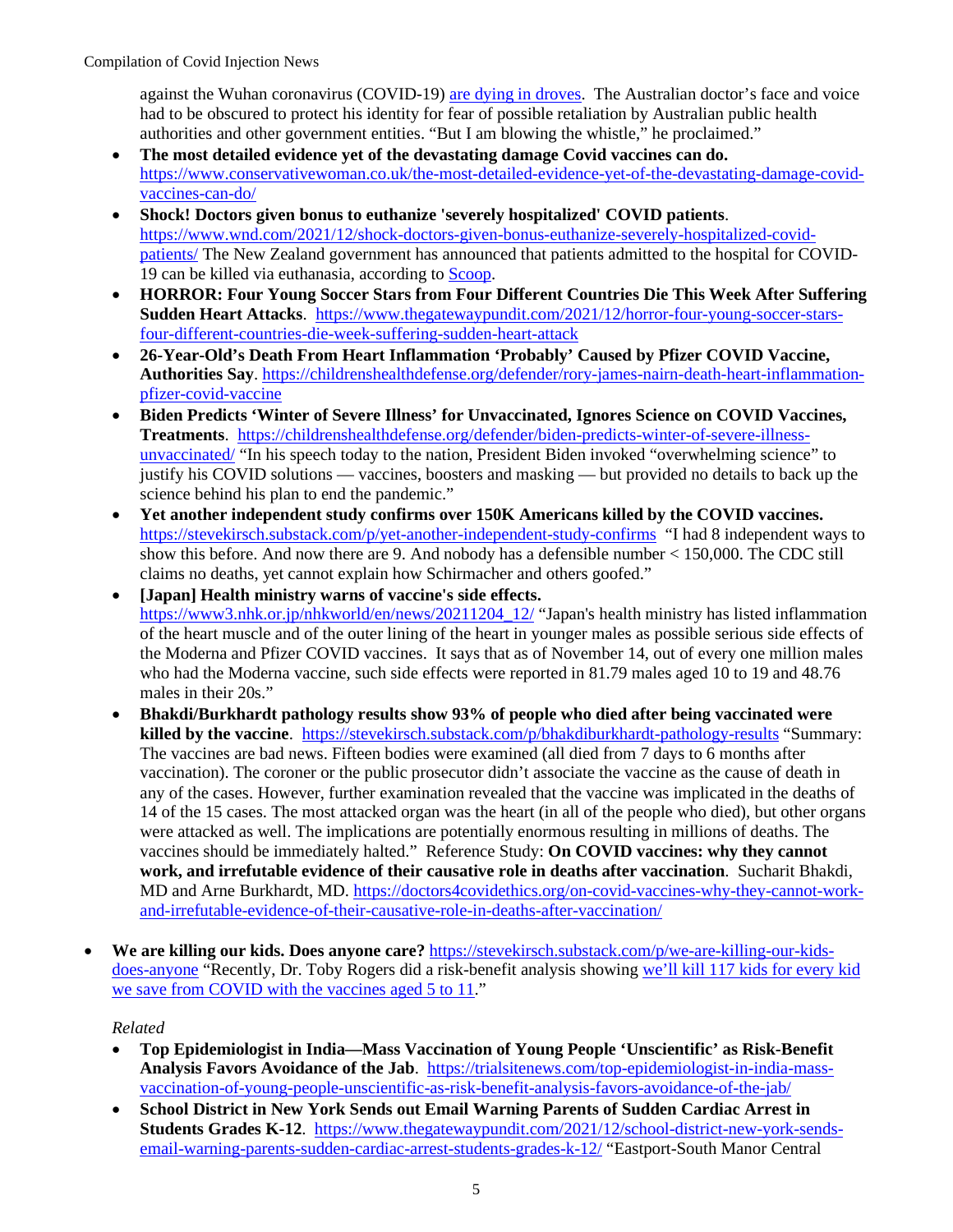School District (ESM) in Suffolk County, New York sent out an email to all parents informing them about the new physician in their district. The new hiring was part of the new regulations regarding Sudden Cardiac Arrest of students Grades K- 12. The Gateway Pundit obtained a copy of the email where the ESM stated that there's a new regulation where all districts are now required to ensu re that nurses and coaches can address the treatment and monitoring of students who exhibit signs and symptoms of sudden cardiac arrest."

- **Eight Cases of Heart Inflammation Reported Among Kids 5–11 Who Received Pfizer COVID-19 Vaccine: CDC**. [https://www.theepochtimes.com/eight-cases-of-heart-inflammation-reported-among](https://www.theepochtimes.com/eight-cases-of-heart-inflammation-reported-among-kids-ages-5-11-years-who-received-pfizer-and-biontechs-covid-19-vaccine-cdc_4163066.html)[kids-ages-5-11-years-who-received-pfizer-and-biontechs-covid-19-vaccine-cdc\\_4163066.html.](https://www.theepochtimes.com/eight-cases-of-heart-inflammation-reported-among-kids-ages-5-11-years-who-received-pfizer-and-biontechs-covid-19-vaccine-cdc_4163066.html) And **CDC Monitoring 8 Cases of Heart Inflammation in 5- to 11-Year-Olds Who Got Pfizer Vaccine**. <https://childrenshealthdefense.org/defender/cdc-heart-inflammation-children-pfizer-vaccine/>"On the same day CDC said it was aware of eight cases of heart inflammation in 5- to 11-year-olds vaccinated with Pfizer's COVID vaccine, Pfizer and BioNTech announced they would seek full approval for their Comirnaty COVID vaccine for children 12 through 15."
- **Estimated 1 in 95 boys diagnosed with myocarditis in a California private school.**  <https://stevekirsch.substack.com/p/estimated-1-in-95-boys-diagnosed>

# • **Lockdown Policies and Mask Mandates Linked With Lower IQ in Children.**

[https://www.theepochtimes.com/lockdown-policies-and-mask-mandates-linked-with-lower-iq-in](https://www.theepochtimes.com/lockdown-policies-and-mask-mandates-linked-with-lower-iq-in-children_4177711.html)children 4177711.html. "The nation's recent lockdown policies and mask mandates will create a generation of [children](https://www.theepochtimes.com/t-children) who exhibit lower IQs and signs of social brain damage, according to a clinical psychiatrist for children and adolescents. Dr. Mark McDonald cited an Aug. 11 study by Brown University [\(pdf\)](https://www.medrxiv.org/content/10.1101/2021.08.10.21261846v1.full.pdf) that found that "children born during the pandemic have significantly reduced verbal, motor, and overall cognitive performance compared to children born pre-pandemic," during an interview with host Cindy Drukier on a Dec. 25 episode of NTD's ["The Nation Speaks."](https://www.theepochtimes.com/lower-iq-brain-damage-anxiety-children-pay-high-price-for-pandemic-policies_4177325.html) NTD is a sister media outlet of The Epoch Times."

• **AP's Hit Piece on RFK, Jr. Symbolizes Intellectual, Moral Collapse of Mainstream News Industry.**  <https://childrenshealthdefense.org/defender/associated-press-hit-piece-rfk-jr-mainstream-news-industry/>

## *Related*

- **Associated Press Gaslighting about Consensus on Covid Vaccines for Children** [https://www.lewrockwell.com/2021/12/vasko-kohlmayer/associated-press-gaslighting-about-consensus](https://www.lewrockwell.com/2021/12/vasko-kohlmayer/associated-press-gaslighting-about-consensus-on-covid-vaccines-for-children/)[on-covid-vaccines-for-children/](https://www.lewrockwell.com/2021/12/vasko-kohlmayer/associated-press-gaslighting-about-consensus-on-covid-vaccines-for-children/)
- **Israel expands Green Pass system imposes new restrictions on shoppers & school kids**. RT News via Telegram (t.me/rtnews). 'The Knesset has introduced new rules which restrict some public spaces to vaccinated people or those who have recovered from Covid. (Israel National News). In-person classes have been cancelled for nine days in areas with high Coronavirus infection rates, or if less than 70% of students in a class are vaxxed. The restrictions come as a fourth jab for vulnerable residents is being touted to tackle the Omicron variant."

## *Related*

- **Israel Halts Rollout of 4th COVID Shot, Opts for Hospital Trial to Check Efficacy and Safety** [https://link.theepochtimes.com/mkt\\_app/israel-halts-rollout-of-4th-covid-shot-opts-for-hospital-trial-to](https://link.theepochtimes.com/mkt_app/israel-halts-rollout-of-4th-covid-shot-opts-for-hospital-trial-to-check-efficacy-and-safety_4178494.html)[check-efficacy-and-safety\\_4178494.html](https://link.theepochtimes.com/mkt_app/israel-halts-rollout-of-4th-covid-shot-opts-for-hospital-trial-to-check-efficacy-and-safety_4178494.html)
- **Dr. Peter Breggin interview with Elizabeth Lee Vliet MD**. (50 min video)

<https://www.brighteon.com/3f64ee04-b547-4ecc-89e2-bfd91881cc9c>"Elizabeth Lee Vliet MD is a heroic physician who, earlier than most other medical doctors throughout the world, was so appalled by the failure to treat COVID-19 patients that she became a COVID treating physician. Having founded the Truth for Health Foundation, with Peter McCullough, MD MPH as Chief Medical Advisor, she has now found herself confronted with the tragic and horrific reality of COVID patients dying due to neglect and bad treatment in hospitals throughout the U.S. and elsewhere. Many of these treatment centers seem so intent on murdering their patients that they refuse court orders to treat with routine antiviral therapies like steroids as well specific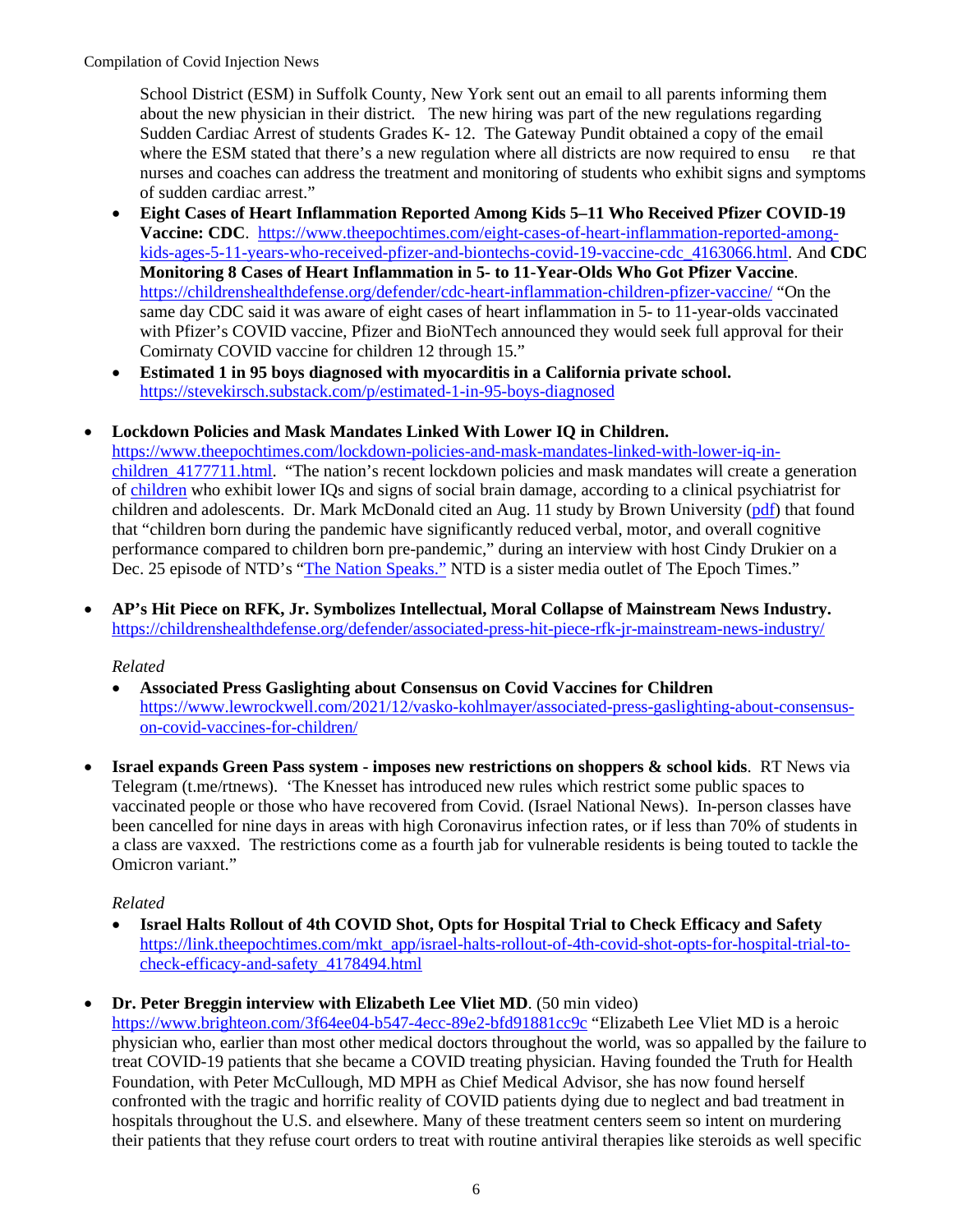treatments like hydroxychloroquine and ivermectin. Incentivized by high reimbursement payments for treating dying COVID patients and by using potentially deadly treatments like ventilators and remdesivir, the doctors and hospitals have descended into unethical, corrupt medical practices. These chilling stories highlight the culture of death into which American society is descending. They led our interview to examine the global predators and progressive ideologues who are driving otherwise sane physicians and honorable institutions to kill their patients through a combination of neglect, mistreatment and, at times, deadly interventions. This is an interview that should become a shot heard around the world to alert humanity to the ongoing destruction of Western civilization in the name of treating COVID-19."

- **Biden's Bounty on Your Life: Hospitals' Incentive Payments for COVID-19**. <https://aapsonline.org/bidens-bounty-on-your-life-hospitals-incentive-payments-for-covid-19/>"Upon admission to a once-trusted hospital, American patients with COVID-19 become virtual prisoners, subjected to a [rigid treatment protocol](https://www.wnd.com/2021/10/exposed-inhumane-lethal-covid-protocol-hospitals/) with roots in Ezekiel Emanuel's "Complete Lives System" for rationing medical care in those over age 50. They have a shockingly high mortality rate. How and why is this happening, and what can be done about it?"
- **Ivermectin, Lawsuits, Denials & Patient Deaths**. [https://trialsitenews.com/ivermectin-lawsuits-denials](https://trialsitenews.com/ivermectin-lawsuits-denials-patient-deaths/)[patient-deaths/](https://trialsitenews.com/ivermectin-lawsuits-denials-patient-deaths/)
- **Virginia Hospital Found in Contempt of Court, Subject to \$10k Per Day Fines After Denying**  Patient Ivermectin. [https://resistthemainstream.org/hospital-found-in-contempt-of-court-subject-to-10k](https://resistthemainstream.org/hospital-found-in-contempt-of-court-subject-to-10k-per-day-fines-after-denying-patient-ivermectin/)[per-day-fines-after-denying-patient-ivermectin/](https://resistthemainstream.org/hospital-found-in-contempt-of-court-subject-to-10k-per-day-fines-after-denying-patient-ivermectin/)
- **Scientific Misconduct: Study On COVID Drug Halted Then Adjusted To Skew Results** [article and 3 min video]. [https://www.redvoicemedia.com/2021/12/scientific-misconduct-study-on-covid-drug](https://www.redvoicemedia.com/2021/12/scientific-misconduct-study-on-covid-drug-halted-then-adjusted-to-skew-results-video/)[halted-then-adjusted-to-skew-results-video/](https://www.redvoicemedia.com/2021/12/scientific-misconduct-study-on-covid-drug-halted-then-adjusted-to-skew-results-video/) "... Dr. Paul Maik spoke at the COVID Summit held in Nashville, Tennessee, when he brought up the findings of a drug called Remdesivir used to treat ebola patients. On December 12, 2019, the same time COVID-19 was announced, the New England Journal of Medicine published findings that Remdesivir was a toxic drug that killed patients and increased their risk of kidney failure. And according to Maik, Dr. Fauci knew this, yet he promoted it, even before all the data was compiled, as a treatment for COVID-19."
- **Feds Coming After Doctors & Pharmacies that Market Ivermectin as Effective & Safe for COVID-19.** [https://trialsitenews.com/feds-coming-after-doctors-pharmacies-that-market-ivermectin-as](https://trialsitenews.com/feds-coming-after-doctors-pharmacies-that-market-ivermectin-as-effective-safe-for-covid-19/)[effective-safe-for-covid-19/](https://trialsitenews.com/feds-coming-after-doctors-pharmacies-that-market-ivermectin-as-effective-safe-for-covid-19/) "As a signal that the FDA will start enforcing actions against individuals and groups positioning or making claims that ivermectin is an effective treatment for COVID-19, the letter calls out that "the FDA has neither authorized nor approved any ivermectin drug product for use in preventing or treating COVID-19. Although clinical trials assessing ivermectin tablets for the prevention or treatment of COVID-19 in people are ongoing, currently available data do not show that ivermectin is safe or effective for the prevention or treatment of COVID-19."
- **85% of COVID Deaths Could Have Been Prevented … So What Happened?** <https://childrenshealthdefense.org/defender/covid-deaths-could-have-been-prevented/>By Dr. Joseph Mercola. "Of the people who died from COVID in the U.S., none received adequate and/or early enough treatment, Dr. Peter McCullough told podcast host Joe Rogan. If they had, at least 85% of them would have survived. Story at-a-glance:
	- Of the COVID-19 deaths in the U.S., none received adequate and/or early-enough treatment. At least 85% of COVID deaths were preventable.
	- There are three components to SARS-CoV-2 infection: viral replication, cytokine storm and blood clotting, therefore necessitating a multidrug approach, and treatment must begin early to be effective.
	- Research published in 2006 showed hydroxychloroquine reduced viral replication of SARS-CoV-1 (the original SARS virus). It also has well-established anti-inflammatory properties. These two properties help explain its usefulness against COVID-19.
	- There were clear intentional efforts to prevent use of hydroxychloroquine against COVID-19, likely in an effort to make the COVID jabs appear necessary.
	- You cannot get COVID-19 twice those with natural immunity have robust, long-lasting immunity. The Pfizer COVID shot, meanwhile, has been shown to have undetectable effectiveness 201 days after the second dose and Moderna's effectiveness reaches zero around day 121."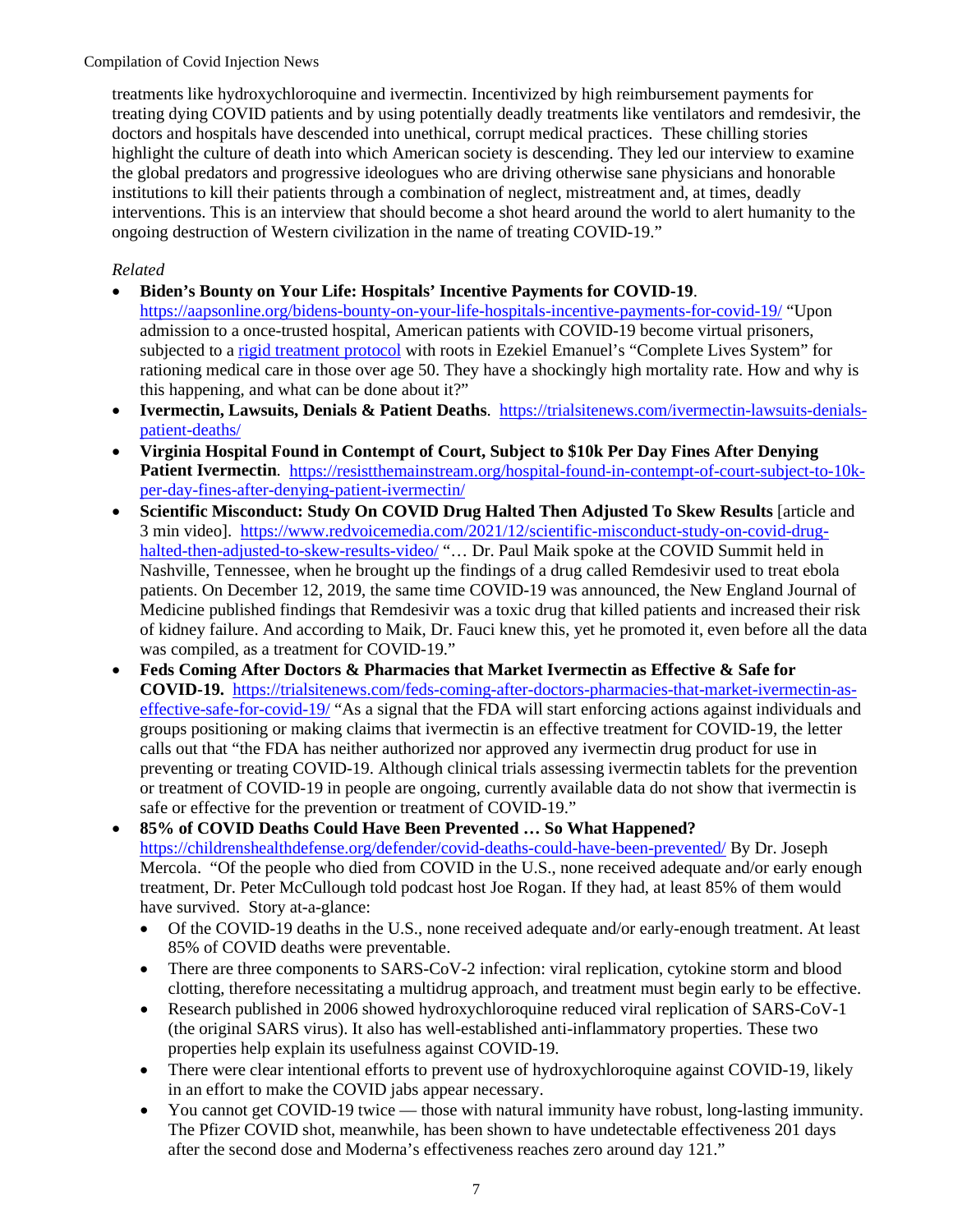- **Why is Japan crushing COVID?** Could it be that ivermectin drug that doctors and pharmacists in the US will be punished for prescribing?<https://stevekirsch.substack.com/p/why-is-japan-crushing-covid>"I cannot recall a time in American history where the medical boards would go after you for prescribing an approved drug off-label for a condition that is supported by over 60 positive studies and multiple peerreviewed systematic reviews and meta-analyses which is the highest level of evidence-based medicine. Can you?"
- **If You've Had COVID You're Likely Protected for Life**. [https://www.theepochtimes.com/if-youve-had](https://www.theepochtimes.com/if-youve-had-covid-youre-likely-protected-for-life_4169013.html)[covid-youre-likely-protected-for-life\\_4169013.html.](https://www.theepochtimes.com/if-youve-had-covid-youre-likely-protected-for-life_4169013.html) "If you've had [COVID-19,](https://www.theepochtimes.com/t-covid-19) even a mild case, major congratulations to you as you've more than likely got long-term immunity, according to a team of researchers from Washington University School of Medicine. In fact, you're likely to be immune for life, as is the case with recovery from many infectious agents — once you've had the disease and recovered, you're immune, most likely for life."

# *Related*

- **Natural Immunity Likely Contributing to Lower Hospitalization Rate in South Africa Amid**  Omicron **Surge: Studies**. [https://www.theepochtimes.com/mkt\\_app/natural-immunity-likely](https://www.theepochtimes.com/mkt_app/natural-immunity-likely-contributing-to-lower-hospitalization-rate-in-south-africa-amid-omicron-surge-studies_4172207.html)[contributing-to-lower-hospitalization-rate-in-south-africa-amid-omicron-surge-studies\\_4172207.html](https://www.theepochtimes.com/mkt_app/natural-immunity-likely-contributing-to-lower-hospitalization-rate-in-south-africa-amid-omicron-surge-studies_4172207.html)
- **Proof that the CDC, FDA, and NIH are corrupt and/or incompetent.**  <https://stevekirsch.substack.com/p/proof-that-the-cdc-fda-and-nih-are>"An article for those people who are not already convinced of this (you know, like every member of Congress and the mainstream media). My regular followers will find nothing new or surprising here."

- **FDA Authorizes Pfizer's COVID-19 Pill Weeks After Landing \$5 Billion Deal With Biden Administration.** [https://www.theepochtimes.com/mkt\\_morningbrief/fda-authorizes-pfizers-covid-19](https://www.theepochtimes.com/mkt_morningbrief/fda-authorizes-pfizers-covid-19-pill-after-securing-5-billion-deal-with-federal-government_4172758.html) [pill-after-securing-5-billion-deal-with-federal-government\\_4172758.html](https://www.theepochtimes.com/mkt_morningbrief/fda-authorizes-pfizers-covid-19-pill-after-securing-5-billion-deal-with-federal-government_4172758.html)
- **NIH is still unsure whether fluvoxamine should be used to treat COVID.**  [https://stevekirsch.substack.com/p/nih-is-still-unsure-whether-fluvoxamine.](https://stevekirsch.substack.com/p/nih-is-still-unsure-whether-fluvoxamine) "More evidence of corruption at the NIH. I couldn't find a scientist that would be willing to defend the NIH's recommendation in a recorded interview."
- **Whistleblower activists file complaint with International Criminal Court alleging Big Pharma, Gates, Fauci, UK officials committed crimes against humanity.** [https://leohohmann.com/2021/12/17/whistleblower-activists-file-complaint-with-international-criminal](https://leohohmann.com/2021/12/17/whistleblower-activists-file-complaint-with-international-criminal-court-alleging-big-pharma-gates-fauci-uk-officials-committed-crimes-against-humanity/)[court-alleging-big-pharma-gates-fauci-uk-officials-committed-crimes-against-humanity/](https://leohohmann.com/2021/12/17/whistleblower-activists-file-complaint-with-international-criminal-court-alleging-big-pharma-gates-fauci-uk-officials-committed-crimes-against-humanity/) December17, 2021. "A group of lawyers, activists and whistleblowers that includes former Pfizer Vice President Dr. Michael Yeadon [filed](https://dailyexpose.uk/2021/12/10/uk-team-file-complaint-of-crimes-against-humanity-with-the-international-criminal-court/) a complaint with the International Criminal Court at the Hague against Prime Minister Boris Johnson, Bill and Melinda Gates, the chief executives of Big Pharma "vaccine" manufacturers, Dr. Anthony Fauci and Klaus Schwab of the World Economic Forum, alleging crimes against humanity. Yeadon is a citizen of the U.K. who has made several whistleblower videos describing the horrific damage that the Covid injections are causing and will continue to cause among men, women and children of all ages who receive them."
- **Pfizer, FDA Dodge Media Questions About Pfizer Comirnaty Vaccine.** <https://childrenshealthdefense.org/defender/pfizer-fda-media-pfizer-comirnaty-vaccine/>
- **PAXLOVID and Molnupiravir: Avoid**. [https://stevekirsch.substack.com/p/paxlovid-and-molnupiravir](https://stevekirsch.substack.com/p/paxlovid-and-molnupiravir-avoid)[avoid](https://stevekirsch.substack.com/p/paxlovid-and-molnupiravir-avoid) 'How good is the FDA at EUA approval for COVID drugs? Well, so far, to be honest, pretty [deleted]. The first three Covid drugs approved under EUA were Remdesivir, Baricitinib, and Tofacitinib. All were EUA approved for inpatient use (in hospital) only, demonstrate dismal effectiveness and are replete with black box warnings and side effects such as organ failure, blood clots, serious infections and malignancy."
- **The Joe Rogan Experience #1747 Dr. Peter A. McCullough.** [https://odysee.com/@jackspirko:a/rogan](https://odysee.com/@jackspirko:a/rogan-mccullough:6)[mccullough:6](https://odysee.com/@jackspirko:a/rogan-mccullough:6) According to Dr. Mercola, this is the most important podcast you can hear about COVID-19.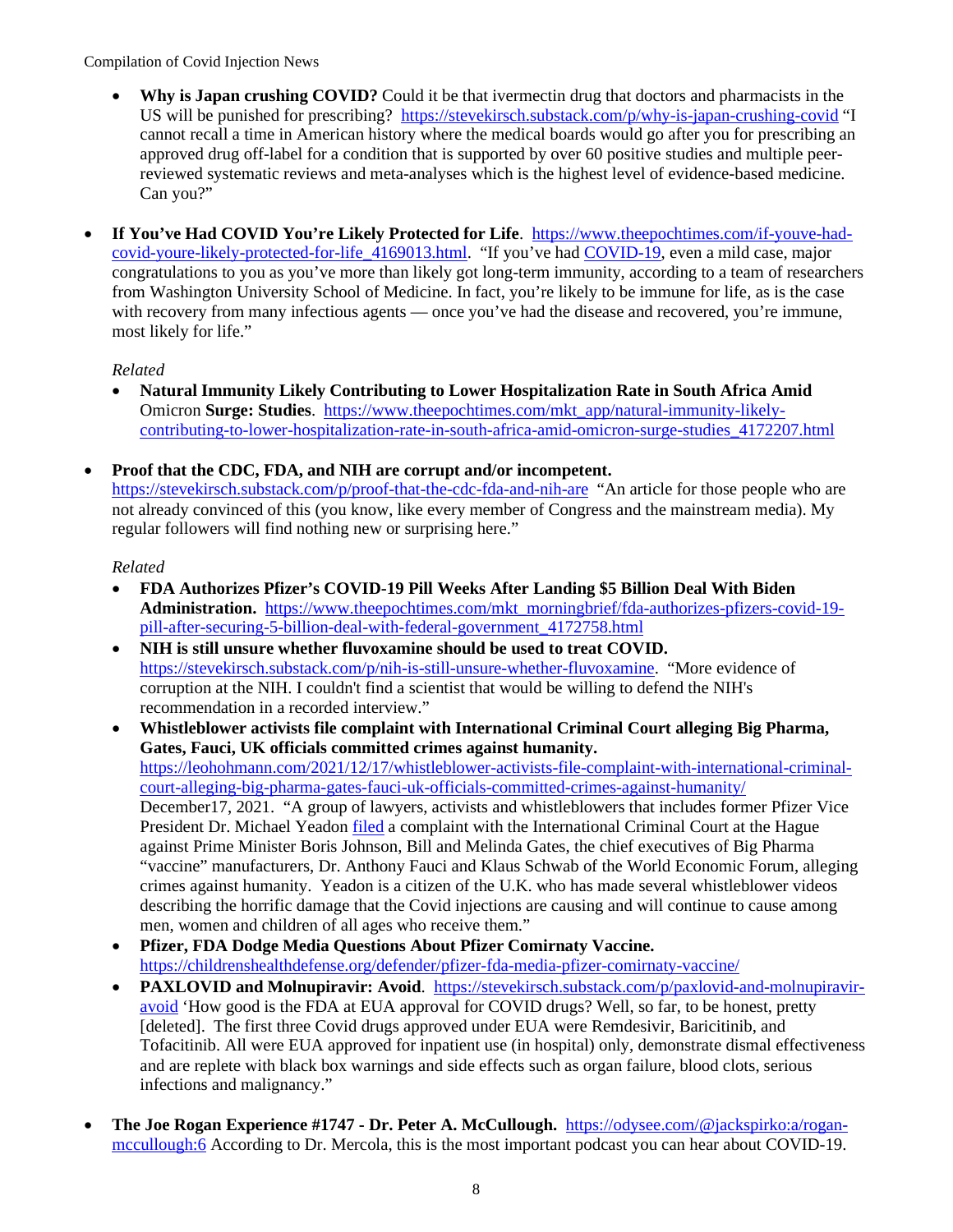"If you could only listen to one podcast to get up to speed on COVD-19, you are in luck as one of the top clinicians in the world on understanding COVID-19, Dr. Peter McCullough, finally made his way to the largest podcast in the world, Joe Rogan and, as expected, it was epic. You will do yourself a serious disservice if you don't watch the entire, nearly three-hour, interview at normal speed. Story-at-a-Glance:

- Of the COVID-19 deaths in the U.S., none received adequate and/or early-enough treatment. At least 85% of COVID deaths were preventable
- There are three components to SARS-CoV-2 infection: viral replication, cytokine storm and blood clotting, therefore necessitating a multidrug approach, and treatment must begin early to be effective
- Research published in 2006 showed hydroxychloroquine reduced viral replication of SARS-CoV-1 (the original SARS virus). It also has well-established anti-inflammatory properties. These two properties help explain its usefulness against COVID-19
- There were clear intentional efforts to prevent use of hydroxychloroquine against COVID-19, likely in an effort to make the COVID jabs appear necessary
- You cannot get COVID-19 twice; those with natural immunity have robust, long-lasting immunity. The Pfizer COVID shot, meanwhile, has been shown to have undetectable effectiveness 201 days after the second dose and Moderna's effectiveness reaches zero around day 121."
- **Sen. Johnson Requests Records From Top Medical Journals on Retracted Studies, Including Flawed Hydroxychloroquine Study**. [https://childrenshealthdefense.org/defender/ron-johnson-hydroxychloroquine](https://childrenshealthdefense.org/defender/ron-johnson-hydroxychloroquine-medical-journals-retracted-studies/)[medical-journals-retracted-studies/](https://childrenshealthdefense.org/defender/ron-johnson-hydroxychloroquine-medical-journals-retracted-studies/) "Sen. Ron Johnson (R-Wis.) has written to The Lancet and The New England Journal of Medicine seeking records on two retracted studies from mid-2020. Johnson particularly called out The Lancet study, which suggested hydroxychloroquine could boost the risk of death in COVID patients. "Although this fraudulent [study](https://www.thelancet.com/journals/lancet/article/PIIS0140-6736(20)31324-6/fulltext) was ultimately retracted, it is concerning and shameful that, in the midst of a pandemic, 'The Lancet' published such a misleading paper on a potential early treatment for COVID-19," [said](https://www.ronjohnson.senate.gov/2021/12/sen-johnson-requests-records-from-top-medical-journals-regarding-retracted-studies) Johnson, the ranking member on the Permanent Subcommittee on Investigations, in a [letter](https://www.ronjohnson.senate.gov/services/files/0C198AC9-BCB9-4686-BA02-659D691EF373) dated Dec. 14."

## *Related*

- **Is Regulatory Capture Behind the Strange Observations Associated with the Recent COVID—19 Ciclesonide Study?** [https://trialsitenews.com/is-regulatory-capture-behind-the-strange-observations](https://trialsitenews.com/is-regulatory-capture-behind-the-strange-observations-associated-with-the-recent-covid-19-ciclesonide-study/)[associated-with-the-recent-covid-19-ciclesonide-study/](https://trialsitenews.com/is-regulatory-capture-behind-the-strange-observations-associated-with-the-recent-covid-19-ciclesonide-study/) "This Ciclesonide Randomized controlled trial stood up to peer review and was published in the highly regarded JAMA. However, the way they presented the results is very strange—even concerning. Why dilute the results—lessen headline potential? Like the treatment of the highly efficacious but cheap fluvoxamine trials. Here is their conclusion: 'The results of this randomized clinical trial demonstrated that ciclesonide did not achieve the primary efficacy end point of reduced time to alleviation of all COVID-19–related symptoms.'"
- **Lancet Editor Comes Clean, Admits He Knew Peter Daszak Had 'Significant, Regrettable' Conflicts Of Interest**. [https://www.zerohedge.com/covid-19/lancet-editor-comes-clean-admits-he-knew](https://www.zerohedge.com/covid-19/lancet-editor-comes-clean-admits-he-knew-peter-daszak-had-significant-regrettable)[peter-daszak-had-significant-regrettable](https://www.zerohedge.com/covid-19/lancet-editor-comes-clean-admits-he-knew-peter-daszak-had-significant-regrettable)
- **Austria Hiring People To "Hunt Down Vaccine Refusers"** [https://www.zerohedge.com/covid-19/austria](https://www.zerohedge.com/covid-19/austria-hiring-people-hunt-down-vaccine-refusers)[hiring-people-hunt-down-vaccine-refusers](https://www.zerohedge.com/covid-19/austria-hiring-people-hunt-down-vaccine-refusers)

- **UK Mulls Door-To-Door Vaccination Squads**. [https://www.zerohedge.com/covid-19/uk-mulls-door](https://www.zerohedge.com/covid-19/uk-mulls-door-door-vaccination-squads)[door-vaccination-squads.](https://www.zerohedge.com/covid-19/uk-mulls-door-door-vaccination-squads)
- **Top doctor scolded by Biden for COVID 'lies': 'I'm just giving Americans the data'**  <https://www.wnd.com/2021/12/top-doctor-scolded-biden-covid-lies-just-giving-americans-data/>
- **Is the Pfizer Vaccine for COVID-19 Failing? Effectiveness Down from 70% to 45% in Just Weeks— Raises Concerns**. [https://trialsitenews.com/is-the-pfizer-vaccine-for-covid-19-failing-effectiveness-down](https://trialsitenews.com/is-the-pfizer-vaccine-for-covid-19-failing-effectiveness-down-from-70-to-45-in-just-weeks-raises-concerns/)[from-70-to-45-in-just-weeks-raises-concerns/](https://trialsitenews.com/is-the-pfizer-vaccine-for-covid-19-failing-effectiveness-down-from-70-to-45-in-just-weeks-raises-concerns/)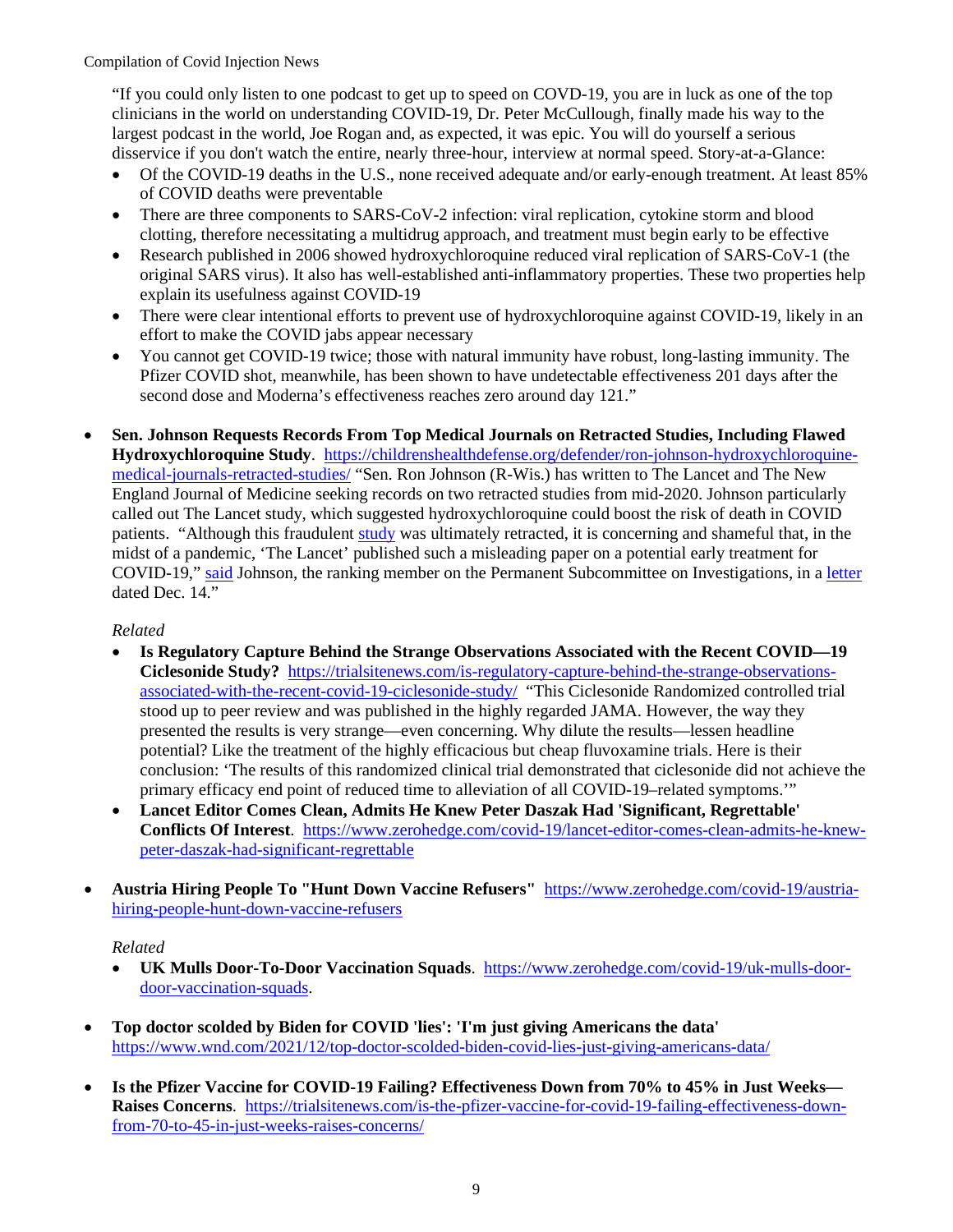- **Israel Puts US On No-Fly List For 1st Time, Citing Omicron**. [https://www.zerohedge.com/covid-](https://www.zerohedge.com/covid-19/israel-puts-us-no-fly-list-1st-time-citing-omicron)[19/israel-puts-us-no-fly-list-1st-time-citing-omicron](https://www.zerohedge.com/covid-19/israel-puts-us-no-fly-list-1st-time-citing-omicron)
- **SCAM CITY: After Berating People For Not Wearing Them, CNN Now Admits Cloth Masks Are Useless And Do Nothing To Protect Against COVID**. [https://www.nowtheendbegins.com/after-berating](https://www.nowtheendbegins.com/after-berating-people-for-not-wearing-them-fake-news-cnn-now-admits-cloth-masks-are-useless/)[people-for-not-wearing-them-fake-news-cnn-now-admits-cloth-masks-are-useless/](https://www.nowtheendbegins.com/after-berating-people-for-not-wearing-them-fake-news-cnn-now-admits-cloth-masks-are-useless/) "CNN medical analyst Leana Wen said Monday on "Newsroom" that cloth masks are "little more than facial decorations" in preventing the spread of the Omicron variant of coronavirus."

## *Related*

- **Want to prevent another shutdown, save 33,000 lives and protect yourself? Wear a face mask, doctors say.** <https://edition.cnn.com/2020/06/25/health/face-mask-guidance-covid-19/index.html>
- **A good reason to wear a mask when you visit a dentist in the UK.**  <https://stevekirsch.substack.com/p/a-good-reason-to-wear-a-mask-when>"The science is clear: mask wearing is completely useless. So why am I recommending you wear a mask to the dentist in the UK?"
- **Walensky on Questionable School Mask Mandate Study Cited by CDC: There Are Many Studies Defending Masks in Schools**. (article and 12 minute video), [https://www.breitbart.com/clips/2021/12/21/walensky-on-questionable-school-mask-mandate-study](https://www.breitbart.com/clips/2021/12/21/walensky-on-questionable-school-mask-mandate-study-cited-by-cdc-there-are-many-studies-defending-masks-in-schools/)[cited-by-cdc-there-are-many-studies-defending-masks-in-schools/](https://www.breitbart.com/clips/2021/12/21/walensky-on-questionable-school-mask-mandate-study-cited-by-cdc-there-are-many-studies-defending-masks-in-schools/) "A viewer asked, [relevant exchange begins around 10:00] 'You have consistently cited one study in Arizona as justification for mask mandates in schools. Yet, there's reporting in [The Atlantic](https://www.theatlantic.com/science/archive/2021/12/mask-guidelines-cdc-walensky/621035/) that shows that the study is deeply flawed. Will you follow the science and stop relying on faulty studies and end mask mandates for children in schools?"
- **The CDC Director Gets Brutal Reality Check: Mask Study On Schoolchildren Is Exposed As Fake.**  [https://thetruereporter.com/the-cdc-director-gets-brutal-reality-check-mask-study-on-schoolchildren-is](https://thetruereporter.com/the-cdc-director-gets-brutal-reality-check-mask-study-on-schoolchildren-is-exposed-as-fake/)[exposed-as-fake/](https://thetruereporter.com/the-cdc-director-gets-brutal-reality-check-mask-study-on-schoolchildren-is-exposed-as-fake/)
- **24 States Sue Biden Admin Over COVID-19 Mandates for Children, Staff in 'Head Start' Education Program**. [https://www.theepochtimes.com/mkt\\_morningbrief/24-states-sue-biden-admin](https://www.theepochtimes.com/mkt_morningbrief/24-states-sue-biden-admin-over-covid-19-mandates-for-children-staff-in-head-start_4171280.html)[over-covid-19-mandates-for-children-staff-in-head-start\\_4171280.html](https://www.theepochtimes.com/mkt_morningbrief/24-states-sue-biden-admin-over-covid-19-mandates-for-children-staff-in-head-start_4171280.html) "Attorneys general (AG) from 24 states have filed a lawsuit against the Biden administration challenging COVID-19 vaccine mandates for early education staff and mask mandates for young children."
- **Top 10 Mask Fails.** <https://10maskfails.top/>
- **CDC Admits That the Covid Pandemic Was the Product of an Inappropriate Test.**  <https://www.unz.com/proberts/cdc-admits-that-the-covid-pandemic-was-the-product-of-an-inappropriate-test/> "Quietly without media attention, the Centers for Disease Control and Prevention (CDC) has withdrawn the PCR process as a valid test for detecting and identifying SARS-CoV-2…The CDC admits that the PCR test cannot differentiate between SARS-CoV-2 and influenza viruses."

#### *Related*

- **Americans get 90 DAYS IN JAIL for simply keeping their businesses OPEN during the scamdemic, while Walmart, McDonald's, Amazon rake in a fortune**. [https://www.naturalnews.com/2021-12-21](https://www.naturalnews.com/2021-12-21-americans-jailed-keeping-businesses-open-scamdemic.html) [americans-jailed-keeping-businesses-open-scamdemic.html](https://www.naturalnews.com/2021-12-21-americans-jailed-keeping-businesses-open-scamdemic.html)
- **SCOTUS Agrees to Hear Arguments on Biden's Vaccine Mandate**.

<https://resistthemainstream.org/scotus-makes-announcement-regarding-bidens-vaccine-mandate/>

*Related*

• **'Blatant Religious Discrimination': US Military Approves Zero Religious Exemptions to Vaccine Mandate.** [https://www.theepochtimes.com/mkt\\_app/blatant-religious-discrimination-us-military](https://www.theepochtimes.com/mkt_app/blatant-religious-discrimination-us-military-approves-zero-religious-exemptions-to-mandate_4172263.html)[approves-zero-religious-exemptions-to-mandate\\_4172263.html](https://www.theepochtimes.com/mkt_app/blatant-religious-discrimination-us-military-approves-zero-religious-exemptions-to-mandate_4172263.html) "Lawyers representing troops seeking exemptions say the military is violating the U.S. Constitution and the Religious Freedom Restoration Act (RFRA) and are urging courts to intervene. "It's now the point where I think we can call it what it is. It appears to be blatant religious discrimination when the military has now conceded, both publicly and in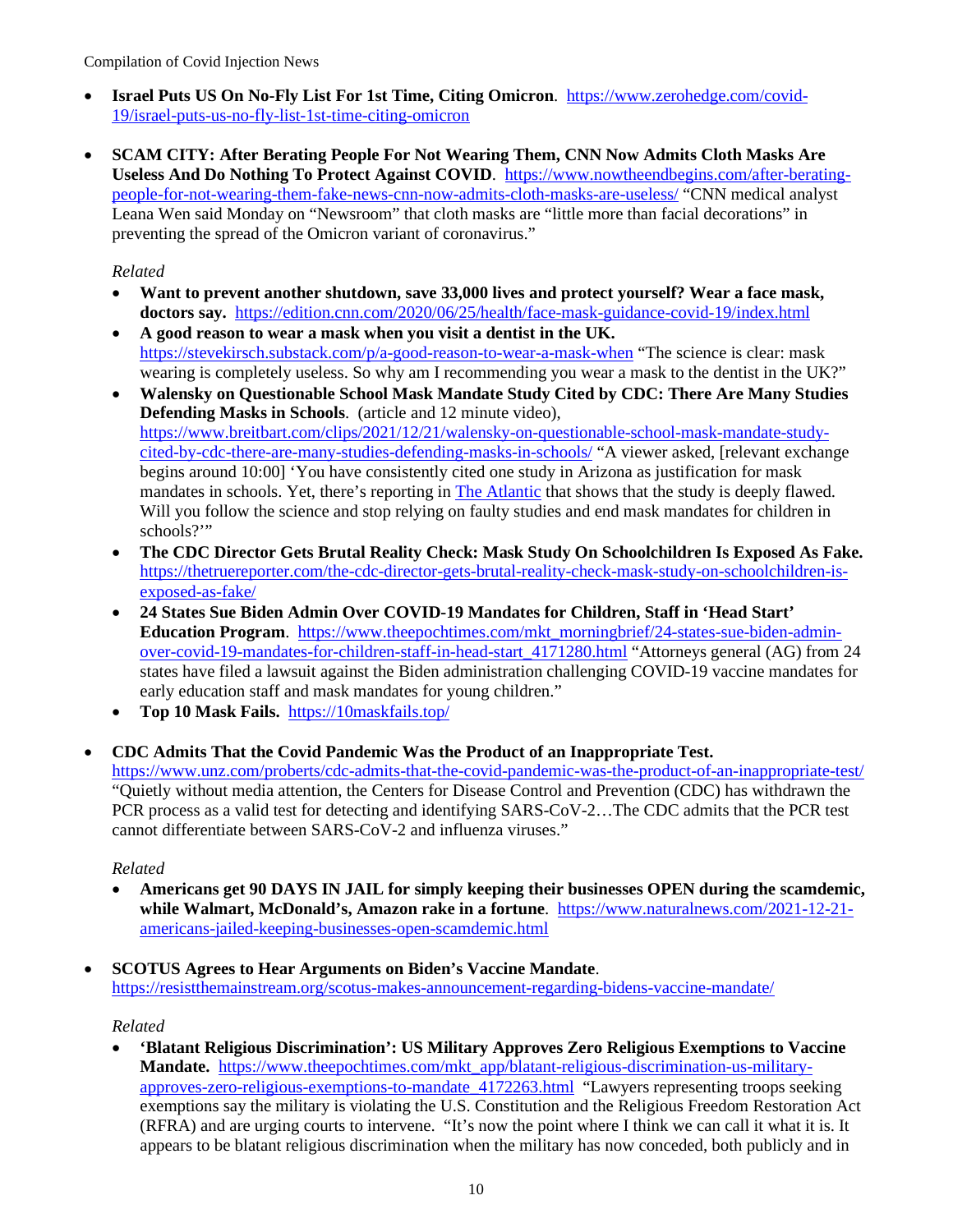court filings I should say, that they have approved multiple numerous medical and administrative exemptions but yet they have refused to approve any religious accommodations," Mike Berry, an attorney with First Liberty Institute, told The Epoch Times."

- **Navy's Vice Admiral Nowell Being Sued by Commander for Creating a Fraudulent Process for Requesting a Right to Deny Taking the COVID Vaccine.** [https://www.thegatewaypundit.com/2021/12/navys-vice-admiral-nowell-sued-commander-creating](https://www.thegatewaypundit.com/2021/12/navys-vice-admiral-nowell-sued-commander-creating-fraudulent-process-requesting-right-deny-taking-covid-vaccine/)[fraudulent-process-requesting-right-deny-taking-covid-vaccine/](https://www.thegatewaypundit.com/2021/12/navys-vice-admiral-nowell-sued-commander-creating-fraudulent-process-requesting-right-deny-taking-covid-vaccine/) "An Article 1150, U.S. Navy Regulations, Complaint of Wrongs filed against Vice-Admiral Nowell alleging a violation of Constitutional rights under the First and Fifth Amendments through a violation of 42 U.S.C. 2000bb-1, DODINST 1300.17, and BUPERSINST 1730.11A is provided below. In this complaint, filed by a commander in the Navy, he claims to show the following reasons why his rights were taken away when he opted to refuse to take the COVID jab. He demonstrates the systematic intentional religious discrimination that the Navy, and presumably the other services, have designed into their SOP for determining Religious Accommodations."
- **Biden Just Blew Up His Argument for Federal Mandates and People Are Noticing**, [https://townhall.com/tipsheet/katiepavlich/2021/12/28/biden-just-blew-up-his-argument-for-federal](https://townhall.com/tipsheet/katiepavlich/2021/12/28/biden-just-blew-up-his-argument-for-federal-mandates-and-people-are-noticing-n2601144)[mandates-and-people-are-noticing-n2601144](https://townhall.com/tipsheet/katiepavlich/2021/12/28/biden-just-blew-up-his-argument-for-federal-mandates-and-people-are-noticing-n2601144) "As Leah [reported](https://townhall.com/tipsheet/leahbarkoukis/2021/12/28/biden-there-is-no-federal-solution-to-covid19-n2601115) earlier, yesterday President Joe Biden claimed there is no "federal solution" to the Wuhan coronavirus pandemic. He then jetted off to Delaware for the rest of the week. Today, he called a lid at 10:13 am. The admission has prompted calls from lawmakers on Capitol Hill and around the country to end federal vaccine mandates, which are destroying the economy. "

# **Added 21 December 2021**

- **Millions of Migrants Denied COVID Shots Because Manufacturers Fear Lawsuits OVER SIDE EFFECTS.** [https://www.thegatewaypundit.com/2021/12/wth-millions-migrants-denied-covid-shots](https://www.thegatewaypundit.com/2021/12/wth-millions-migrants-denied-covid-shots-manufacturers-fear-lawsuits-side-effects/)[manufacturers-fear-lawsuits-side-effects/](https://www.thegatewaypundit.com/2021/12/wth-millions-migrants-denied-covid-shots-manufacturers-fear-lawsuits-side-effects/)
- **Can't Make This Up: Vaccine Maker Moderna Pulls Out of J.P. Morgan Healthcare Conference Due to COVID-19 Fears.** [https://www.thegatewaypundit.com/2021/12/cant-make-vaccine-maker-moderna-pulls](https://www.thegatewaypundit.com/2021/12/cant-make-vaccine-maker-moderna-pulls-j-p-morgan-healthcare-conference-due-covid-19-fears/)[j-p-morgan-healthcare-conference-due-covid-19-fears/](https://www.thegatewaypundit.com/2021/12/cant-make-vaccine-maker-moderna-pulls-j-p-morgan-healthcare-conference-due-covid-19-fears/)
- **\$2,000,000 Offered For Safe & Effective Jab Debate, Nobody Is Coming Forward** [1:03 video]. [https://www.redvoicemedia.com/2021/12/2000000-offered-for-safe-effective-jab-debate-nobody-is-coming](https://www.redvoicemedia.com/2021/12/2000000-offered-for-safe-effective-jab-debate-nobody-is-coming-forward-video/)[forward-video/](https://www.redvoicemedia.com/2021/12/2000000-offered-for-safe-effective-jab-debate-nobody-is-coming-forward-video/) **"***Dr. Peter McCullough:* His [Steve Kirsch's] offer is anybody from any major academic medical center, or any government agency, who will come to the table and have a fair discussion on vaccine safety and efficacy. He'll pay him \$2 million…. No one's come forward."
- **Claim Alleging Injury or Death From a COVID-19 Countermeasure to Be Compensated**. December 19, 2021. [https://www.theepochtimes.com/claim-alleging-injury-or-death-from-a-covid-19-countermeasure-to](https://www.theepochtimes.com/claim-alleging-injury-or-death-from-a-covid-19-countermeasure-to-be-compensated_4164395.html)[be-compensated\\_4164395.html](https://www.theepochtimes.com/claim-alleging-injury-or-death-from-a-covid-19-countermeasure-to-be-compensated_4164395.html) "More than 4,000 other claims await decision by the U.S. government compensation program… No additional information on the eligible claim was available. However, David Bowman, Public Affairs Specialist at the Health Resources and Services Administration (HRSA) told The Epoch Times via email that the CICP was 'working to process claims as expeditiously as possible.' The compensation program is run by the HRSA, an agency of the U.S. Department of Health and Human Services (HHS)."
- **Taboo Truths about the Covid Vaccine**. [https://www.frontpagemag.com/fpm/2021/12/if-vaccine-so-great](https://www.frontpagemag.com/fpm/2021/12/if-vaccine-so-great-why-are-so-many-people-wayne-allyn-root/)[why-are-so-many-people-wayne-allyn-root/](https://www.frontpagemag.com/fpm/2021/12/if-vaccine-so-great-why-are-so-many-people-wayne-allyn-root/) "The COVID-19 vaccines appear to be causing a global health disaster. There are so many warnings from all around the world. I'll list just a few in this column. But the U.S. media remains silent. They're as quiet as a church mouse. Why?... One thing I know: Something very bad and very evil is happening."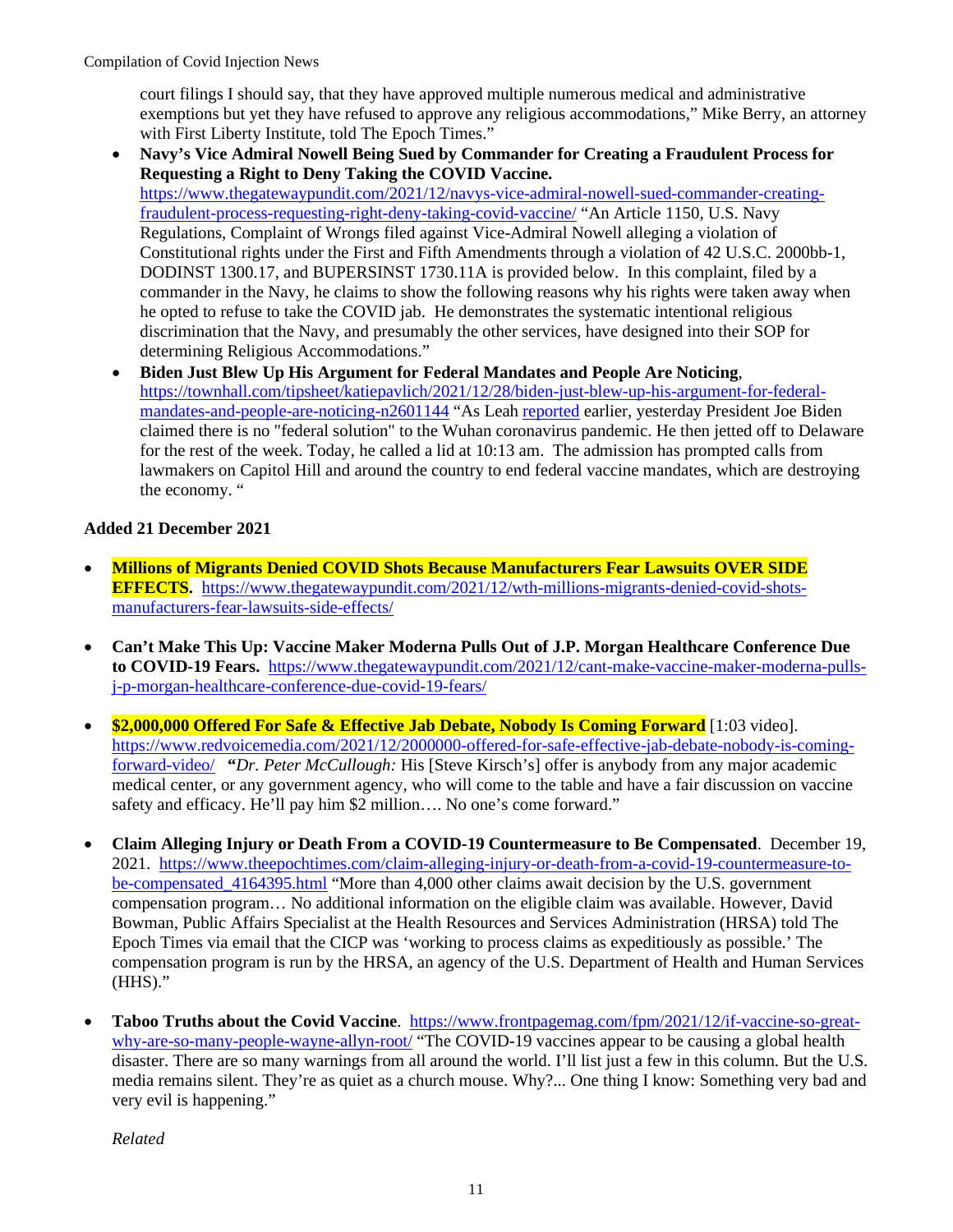- **Worse Than the Disease? Reviewing Some Possible Unintended Consequences of the mRNA Vaccines Against COVID-19**. [https://ijvtpr.com/index.php/IJVTPR/article/view/23.](https://ijvtpr.com/index.php/IJVTPR/article/view/23) "Abstract: Operation Warp Speed brought to market in the United States two mRNA vaccines, produced by Pfizer and Moderna. Interim data suggested high efficacy for both of these vaccines, which helped legitimize Emergency Use Authorization (EUA) by the FDA. However, the exceptionally rapid movement of these vaccines through controlled trials and into mass deployment raises multiple safety concerns. In this review we first describe the technology underlying these vaccines in detail. We then review both components of and the intended biological response to these vaccines, including production of the spike protein itself, and their potential relationship to a wide range of both acute and long-term induced pathologies, such as blood disorders, neurodegenerative diseases and autoimmune diseases. Among these potential induced pathologies, we discuss the relevance of prion-protein-related amino acid sequences within the spike protein. We also present a brief review of studies supporting the potential for spike protein "shedding", transmission of the protein from a vaccinated to an unvaccinated person, resulting in symptoms induced in the latter. We finish by addressing a common point of debate, namely, whether or not these vaccines could modify the DNA of those receiving the vaccination. While there are no studies demonstrating definitively that this is happening, we provide a plausible scenario, supported by previously established pathways for transformation and transport of genetic material, whereby injected mRNA could ultimately be incorporated into germ cell DNA for transgenerational transmission. We conclude with our recommendations regarding surveillance that will help to clarify the long-term effects of these experimental drugs and allow us to better assess the true risk/benefit ratio of these novel technologies."
- **New studies show that the COVID vaccines damage your immune system, likely permanently.**

[https://stevekirsch.substack.com/p/new-study](https://stevekirsch.substack.com/p/new-study-shows-vaccines-must-be)[shows-vaccines-must-be](https://stevekirsch.substack.com/p/new-study-shows-vaccines-must-be) "In short, we've been lied to about the vaccine. It is protecting you less and less over time. While you may get a benefit for earlier variants, the benefit for other variants (and likely other diseases) is going to be negative. In short, you are getting a short term benefit against Delta, but at the expense of a degradation of your overall immunity to everything else."

This study shows that after three months the vaccine effectiveness of Pfizer & Moderna against Omicron is actually negative. Pfizer customers are 76.5% more likely and Moderna customers are 39.3% more likely to be infected than unvaxxed people. medrxiv.org/content  $/10.110...$ 

|      | Pfizer - BNT162b2         |                         |        |                   | Moderna - mRNA-1273 |                        |       |           |
|------|---------------------------|-------------------------|--------|-------------------|---------------------|------------------------|-------|-----------|
|      | Omicron                   |                         | Delta  |                   | Omicron             |                        |       | Delta     |
| n    | Cases                     | VE. % (95% CI)          | Cases  | VE. % (95% CI)    | Cases               | VE. % (95% CI)         | Cases | VE. %     |
|      | 14                        | 55.2 (23.5: 73.7)       | 171    | 86.7 (84.6: 88.6) |                     | $36.7(-69.9; 76.4)$    | 29    | 88.2183   |
| ١s   | 32                        | $16.1$ (-20.8; 41.7)    | 454    | 80.9 (79.0; 82.6) | $\mathbf{R}$        | $30.0$ $(-41.3; 65.4)$ | 116   | 81.5(77)  |
| ۱s   | 145                       | $9.8$ ( $-10.0$ ; 26.1) | 3,177  | 72.8 (71.7: 73.8) | 48                  | 4.2 (-30.8; 29.8)      | 1,037 | 72.2 (7C) |
| ivs. | 2,851                     | $-76.5(-95.3,-59.5)$    | 34,947 | 53.8 (52.9; 54.6) | 393                 | $-39.3(-61.6,-20.0)$   | 3,459 | 65.0163   |
|      | after booster vaccination |                         |        |                   |                     |                        |       |           |
|      | 29                        | 54.6 (30.4; 70.4)       | 453    | 81.2 (79.2; 82.9) |                     |                        | 5     | 82.8 (58) |

Reference: **Vaccine effectiveness against SARS-CoV-2 infection with the Omicron or Delta variants following a two-dose or booster BNT162b2 or mRNA-1273 vaccination series: A Danish cohort study**.

<https://www.medrxiv.org/content/10.1101/2021.12.20.21267966v3>

- **The BNT162b2 mRNA vaccine against SARS-CoV-2 reprograms both adaptive and innate immune responses**. [https://jessicar.substack.com/p/the-bnt162b2-mrna-vaccine-against.](https://jessicar.substack.com/p/the-bnt162b2-mrna-vaccine-against) "A brand new *medRxiv* pre-print study entitled: "*[The BNT162b2 mRNA vaccine against SARS-CoV-2 reprograms both adaptive](https://www.medrxiv.org/content/10.1101/2021.05.03.21256520v1)  [and innate immune responses](https://www.medrxiv.org/content/10.1101/2021.05.03.21256520v1)*" has graced our world. This paper is so important and it provides evidence to support what many prominent immunologists and vaccinologists have been saying for a long time, including myself. These COVID-19 mRNA injectable products are causing, yes, *causing*, immune system dysregulation - and not just in the context of the adaptive system, but in the context of the **innate system**. Not only that, but these findings provide very good reasons as to why we are seeing resurgences of latent viral infections and other adverse events reported in VAERS (and other adverse event reporting systems) and perhaps more importantly, why we should *under no circumstances* inject this crap into our children. Children are fine in the context of COVID-19 (for the 80 millionth time - this well documented) and this is due to their extraordinary innate immune response systems."
- **Spike protein (SP) multiorgan tropism suppressed by antibodies targeting SARS-CoV-2.**  <https://www.nature.com/articles/s42003-021-02856-x>"...In vaccines, such as mRNA vaccines, the translated SP is released into interstitial fluid/blood, distributed to many organs and triggers an immune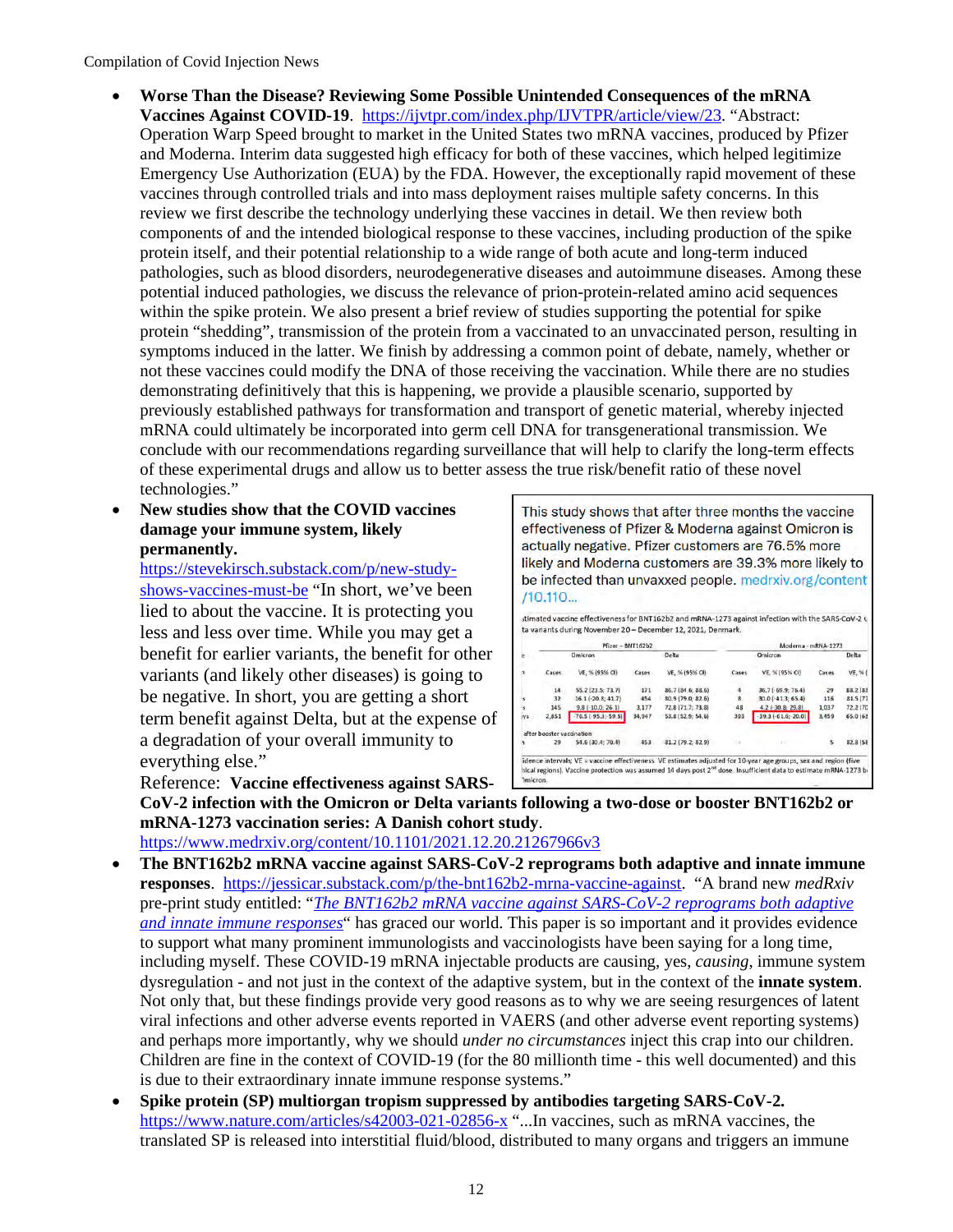response… Herein, we show that SP had a body-wide biodistribution, slow regional elimination, except for the liver, which showed an accumulation, and differential organ uptake. SP uptake was highest for the lungs and this was followed by the kidney, heart, and liver, but lowest in the brain…"

- **Rapid Progression of Angioimmunoblastic T Cell Lymphoma Following BNT162b2 mRNA Vaccine Booster Shot: A Case Report**. <https://www.frontiersin.org/articles/10.3389/fmed.2021.798095/full> "Herein, we report and discuss unexpected rapid progression of lymphomatous lesions after administration of a BNT162b2 mRNA vaccine booster in a man recently diagnosed with AngioImmunoblastic T cell Lymphoma (AITL)."
- **UK: Why are so many footballers collapsing?** *There has been a worrying spike in cardiac arrests and stars retiring with heart-related issues, but leading sports cardiologist insists it is NOT to do with Covid vaccine.* [https://www.dailymail.co.uk/sport/sportsnews/article-10314165/Football-seen-worrying-spike](https://www.dailymail.co.uk/sport/sportsnews/article-10314165/Football-seen-worrying-spike-cardiac-arrests-heart-related-issues-2021.html)[cardiac-arrests-heart-related-issues-2021.html](https://www.dailymail.co.uk/sport/sportsnews/article-10314165/Football-seen-worrying-spike-cardiac-arrests-heart-related-issues-2021.html) [Editor's Note: "Football" is soccer to us Americans. And right, has nothing to do with the vaccine…just coincidence…]
- **Heart Related Problems Strongly Correlated with Vaccination. Presentation by Molecular Biologist Dr. Christina Parks**. (45 min video). [https://rumble.com/vqwclq-the-quest-for-the-truth-part-](https://rumble.com/vqwclq-the-quest-for-the-truth-part-1-dr.-christina-parks-112021.html)[1-dr.-christina-parks-112021.html](https://rumble.com/vqwclq-the-quest-for-the-truth-part-1-dr.-christina-parks-112021.html)
- **African Americans Are More Susceptible to Vaccine Injury** Dr. Christina Parks. [https://rumble.com/vqlly1-african-americans-are-more-susceptible-to-vaccine-injury-dr.-christina](https://rumble.com/vqlly1-african-americans-are-more-susceptible-to-vaccine-injury-dr.-christina-park.html)[park.html](https://rumble.com/vqlly1-african-americans-are-more-susceptible-to-vaccine-injury-dr.-christina-park.html) (8:14 min video).
- **The New Normal: Dying in Your Sleep.** [https://stevekirsch.substack.com/p/the-new-normal-dying-in](https://stevekirsch.substack.com/p/the-new-normal-dying-in-your-sleep)[your-sleep](https://stevekirsch.substack.com/p/the-new-normal-dying-in-your-sleep)"Just the latest of a string of healthy people who die in their sleep after the vaccines/boosters rolled out... These are known as "Black Swan" events... events that nobody is expected to ever see or hear about in their lifetime that can be rationalized by domain experts (who in this case point to the vaccines)."
- **335 Athlete Cardiac Arrests, Serious Issues, 190 Dead, After COVID Shot.**  <https://goodsciencing.com/covid/71-athletes-suffer-cardiac-arrest-26-die-after-covid-shot/>
- **Vaxx-Injured Force Medicated: Medical Mafia Forcing Psych Meds on Vaxx Injured.** 7:30 min excerpt from Stew Peters Show of 16 December 2021. [https://www.redvoicemedia.com/2021/12/vaxx](https://www.redvoicemedia.com/2021/12/vaxx-injured-force-medicated-medical-mafia-forcing-psych-meds-on-vaxx-injured/)[injured-force-medicated-medical-mafia-forcing-psych-meds-on-vaxx-injured/](https://www.redvoicemedia.com/2021/12/vaxx-injured-force-medicated-medical-mafia-forcing-psych-meds-on-vaxx-injured/) "As it was in Communist Russia, so it is and will be here. Now, big media, big tech, and big government are claiming that people hurt by covid-19 vaccines are simply crazy or mentally ill."
- **More VC Nurses Blow Whistle on 'Overwhelming' Numbers of Heart Attacks, Clotting, Strokes**. [https://conejoguardian.org/2021/12/14/more-vc-nurses-blow-whistle-on-overwhelming-numbers-of-heart](https://conejoguardian.org/2021/12/14/more-vc-nurses-blow-whistle-on-overwhelming-numbers-of-heart-attacks-clotting-strokes/)[attacks-clotting-strokes/](https://conejoguardian.org/2021/12/14/more-vc-nurses-blow-whistle-on-overwhelming-numbers-of-heart-attacks-clotting-strokes/) "After the Conejo Guardian's report on [alarming trends in Ventura County](https://conejoguardian.org/2021/10/21/ventura-county-nurses-blow-the-whistle-on-crisis-in-local-health-care/)  [hospitals,](https://conejoguardian.org/2021/10/21/ventura-county-nurses-blow-the-whistle-on-crisis-in-local-health-care/) more nurses have come forward to affirm the rise in unexplained heart problems, strokes and blood clotting in local vaccinated patient populations. They also say doctors refuse to consider that these could be adverse reactions to Covid shots."
- **OREGON: 622 Fully Vaccinated Residents Died Of COVID!** [https://thetruereporter.com/oregon-622](https://thetruereporter.com/oregon-622-fully-vaccinated-residents-died-of-covid/) [fully-vaccinated-residents-died-of-covid/](https://thetruereporter.com/oregon-622-fully-vaccinated-residents-died-of-covid/)
- **Norway Institute of Public Health Finds Some Anomalies in Menstrual Cycles Associated with COVID-19 Vaccination.** [https://trialsitenews.com/norway-institute-of-public-health-finds-some-anomalies](https://trialsitenews.com/norway-institute-of-public-health-finds-some-anomalies-in-menstrual-cycles-associated-with-covid-19-vaccination/)[in-menstrual-cycles-associated-with-covid-19-vaccination/](https://trialsitenews.com/norway-institute-of-public-health-finds-some-anomalies-in-menstrual-cycles-associated-with-covid-19-vaccination/)
- **Investigational Vaccination of Pregnant Women.** By Dr. Peter A. McCullough. <https://www.americaoutloud.com/investigational-vaccination-of-pregnant-women/>"In a gigantic break from this safe and reasonable practice, with no proof of benefit or evidence of safety, the CDC recommends that pregnant women volunteer for the vaccine."

# *Related*

• **Lack of Compelling Safety data for mRNA COVID Vaccines in Pregnant Women.** By Dr. Peter A. McCullough [https://trialsitenews.com/lack-of-compelling-safety-data-for-mrna-covid-vaccines-in](https://trialsitenews.com/lack-of-compelling-safety-data-for-mrna-covid-vaccines-in-pregnant-women/)[pregnant-women/](https://trialsitenews.com/lack-of-compelling-safety-data-for-mrna-covid-vaccines-in-pregnant-women/)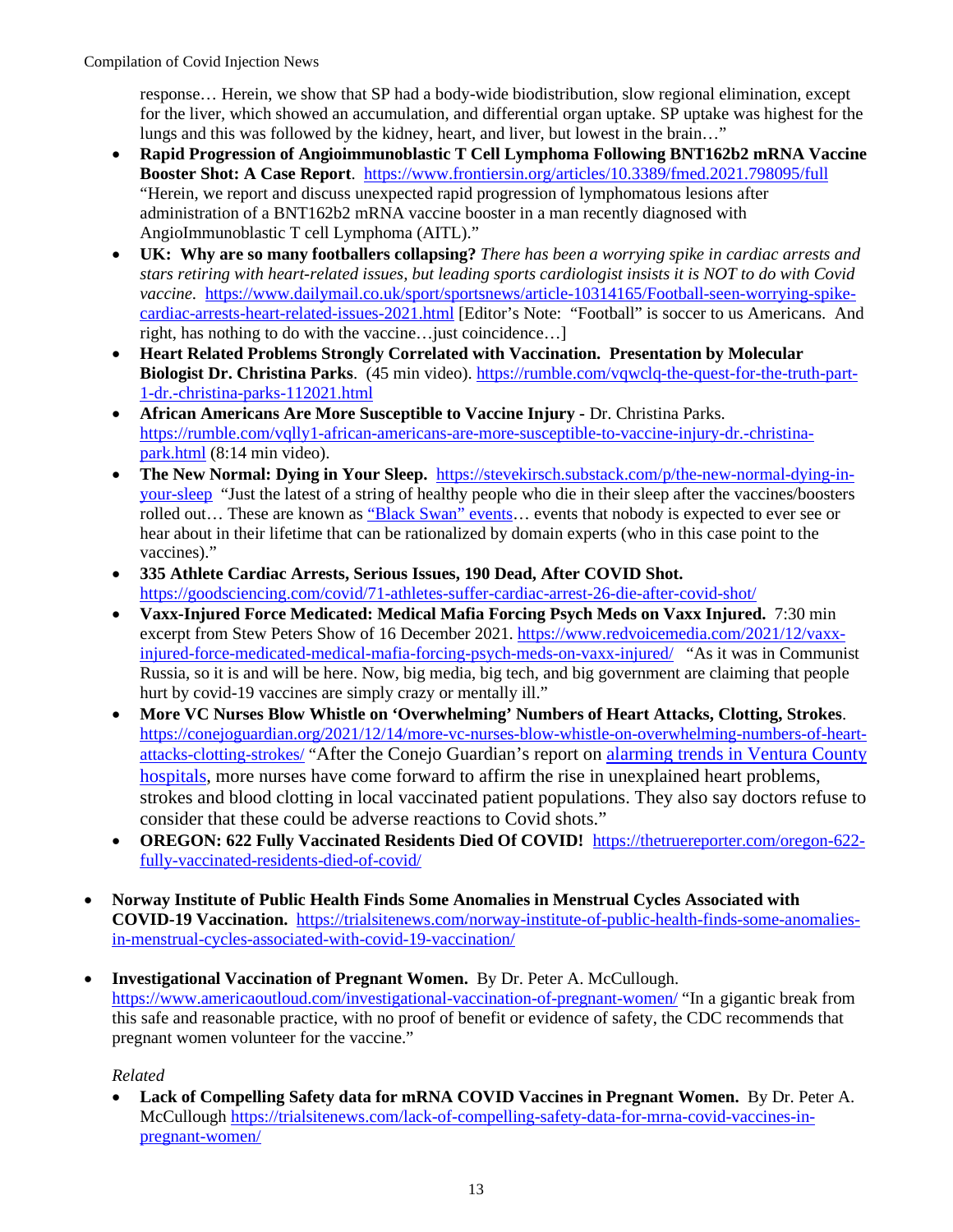- **BABY MURDER REGIME: COVID jab injury overview reveals 82% of pregnant women vaccinated in the first or second trimester suffer spontaneous abortions**. <https://www.naturalnews.com/2021-12-17-82-percent-women-suffer-abortion-covid-jab.html>
- **Is There a Plausible Basis For Fertility Concerns?** [https://ashmedai.substack.com/p/is-there-plausible](https://ashmedai.substack.com/p/is-there-plausible-basis-for-fertility)[basis-for-fertility](https://ashmedai.substack.com/p/is-there-plausible-basis-for-fertility) "The vaccines currently in use in the US all utilize what is known as a "genetic therapy", in the sense that it utilizes a host cell to translate genetic material into a protein. Gene therapies are supposed to be rigorously tested in ways that standard vaccines or therapies are not, in order that we understand how the gene therapy part works in real life and make sure that there isn't any unanticipated action going on…. None of these tests were conducted in human subjects, and most don't seem to have been done in animals either, a deeply troubling failure that goes well beyond 'cut corners.'"
- **Fully Vaccinated Mom Gives Birth To Baby Bleeding From Mouth And Nose Dies Day After Says VAERS Report**. [https://greatgameindia.com/vaccinated-mom-baby-bleeding/.](https://greatgameindia.com/vaccinated-mom-baby-bleeding/) "According to the VAERS report [\(number 1879991\)](https://medalerts.org/vaersdb/findfield.php?IDNUMBER=1879991&WAYBACKHISTORY=ON) on death subsequent to "transplacental exposure" to the mRNA vaccine, it remains unknows if an autopsy was performed and if any cause of death was documented, but the infant's father stated his open suspicion that the vaccine was related to the death."
- Stillbirths & Deaths of Newborns have hit "Critical Levels" and Cases of Ovarian Cancer are at an all time high – Are the Covid-19 Vaccines to blame? [https://dailyexpose.uk/2021/12/20/stillbirths-newborn](https://dailyexpose.uk/2021/12/20/stillbirths-newborn-deaths-hit-critical-levels-covid-vaccine/)[deaths-hit-critical-levels-covid-vaccine/](https://dailyexpose.uk/2021/12/20/stillbirths-newborn-deaths-hit-critical-levels-covid-vaccine/) "Data available from Public Health Scotland shows that cases of ovarian cancer in 2021 are much higher than the 2017-2019 average, and deaths of newborn babies have reached the upper warning threshold indicating factors beyond random variation may have contributed to the deaths. With nearly –
	- 40,000 menstrual disorders being reported as adverse reactions to the Covid-19 vaccines,
	- Scientists warning of potential issues with the formulation of the Covid-19 injections leading to infertility,
	- Real-world data showing the rate of miscarriage following Covid-19 vaccination is as high as  $82\%$ .
	- and a confidential study showing the Covid-19 vaccine accumulates in the ovaries over time, Could the rise in ovarian cancer and deaths of new-born babies have anything to do with the mass roll-out of the Covid-19 vaccines?"
- **Horowitz: The vaccines are working ... exactly as they were designed.** [https://www.theblaze.com/op](https://www.theblaze.com/op-ed/horowitz-the-vaccines-are-working-exactly-as-they-were-designed)[ed/horowitz-the-vaccines-are-working-exactly-as-they-were-designed.](https://www.theblaze.com/op-ed/horowitz-the-vaccines-are-working-exactly-as-they-were-designed) "There is nowhere to run or hide from the growing observations that the closer we come to universal vaccination rates in many countries, [the worse](https://www.theblaze.com/op-ed/horowitz-10-places-that-show-the-covid-shots-have-failed-miserably)  [the pandemic has become.](https://www.theblaze.com/op-ed/horowitz-10-places-that-show-the-covid-shots-have-failed-miserably) We have always known that leaky [vaccines have the potential](https://www.theblaze.com/op-ed/horowitz-science-mag-that-warned-about-danger-of-leaky-vaccines-in-2018-posts-false-editors-note-to-cover-for-covid-shots) to create viral enhancement, but the recent data is unmistakable. At the same time, the COVID cultists are panicking over an emerging variant that actually might be the mildest of all while [mainly affecting the vaccinated](https://www.telegraph.co.uk/global-health/science-and-disease/omicron-wave-driven-young-healthy-vaccinated-population/) — a perfect refutation to the mass vaccination push. All signs point to the need to suspend the shots and focus exclusively on monoclonal antibodies and other early treatment. Or is there an ulterior motive?"

- **Spike-Only Vaccine a Colossal Blunder: Michigan State University Shows SARS-CoV-2 Vaccine Escape is Due to Vaccination**. [https://popularrationalism.substack.com/p/spike-only-vaccine-a-colossal](https://popularrationalism.substack.com/p/spike-only-vaccine-a-colossal-blunder)[blunder](https://popularrationalism.substack.com/p/spike-only-vaccine-a-colossal-blunder) "Earlier analyses had shown correlation of new COVID-19 cases with vaccine uptake, indicating vaccine escape. Now that causality is confirmed, the question is: Will policy makers stop making it worse?"
- **Immunization expert: 'Unvaccinated people are not dangerous; Vaccinated people are dangerous for others'** [https://americasfrontlinedoctors.org/2/frontlinenews/immunization-expert-unvaccinated-people-are](https://americasfrontlinedoctors.org/2/frontlinenews/immunization-expert-unvaccinated-people-are-not-dangerous-vaccinated-people-are-dangerous-for-others/)[not-dangerous-vaccinated-people-are-dangerous-for-others/](https://americasfrontlinedoctors.org/2/frontlinenews/immunization-expert-unvaccinated-people-are-not-dangerous-vaccinated-people-are-dangerous-for-others/) "World Health Organization European Advisory Group of Experts in Immunization former Vice President Professor **Christian Perronne** yesterday said that all vaccinated people must quarantine over the winter months or risk serious illness."
- **FDA, CDC greenlight boosters for 16, 17-year-olds without consulting advisory committee.** [lifesitenews.com/news/fda-cdc-greenlight-boosters-for-16-17-year-olds-without-consulting-advisory-](https://www.lifesitenews.com/news/fda-cdc-greenlight-boosters-for-16-17-year-olds-without-consulting-advisory-committee/)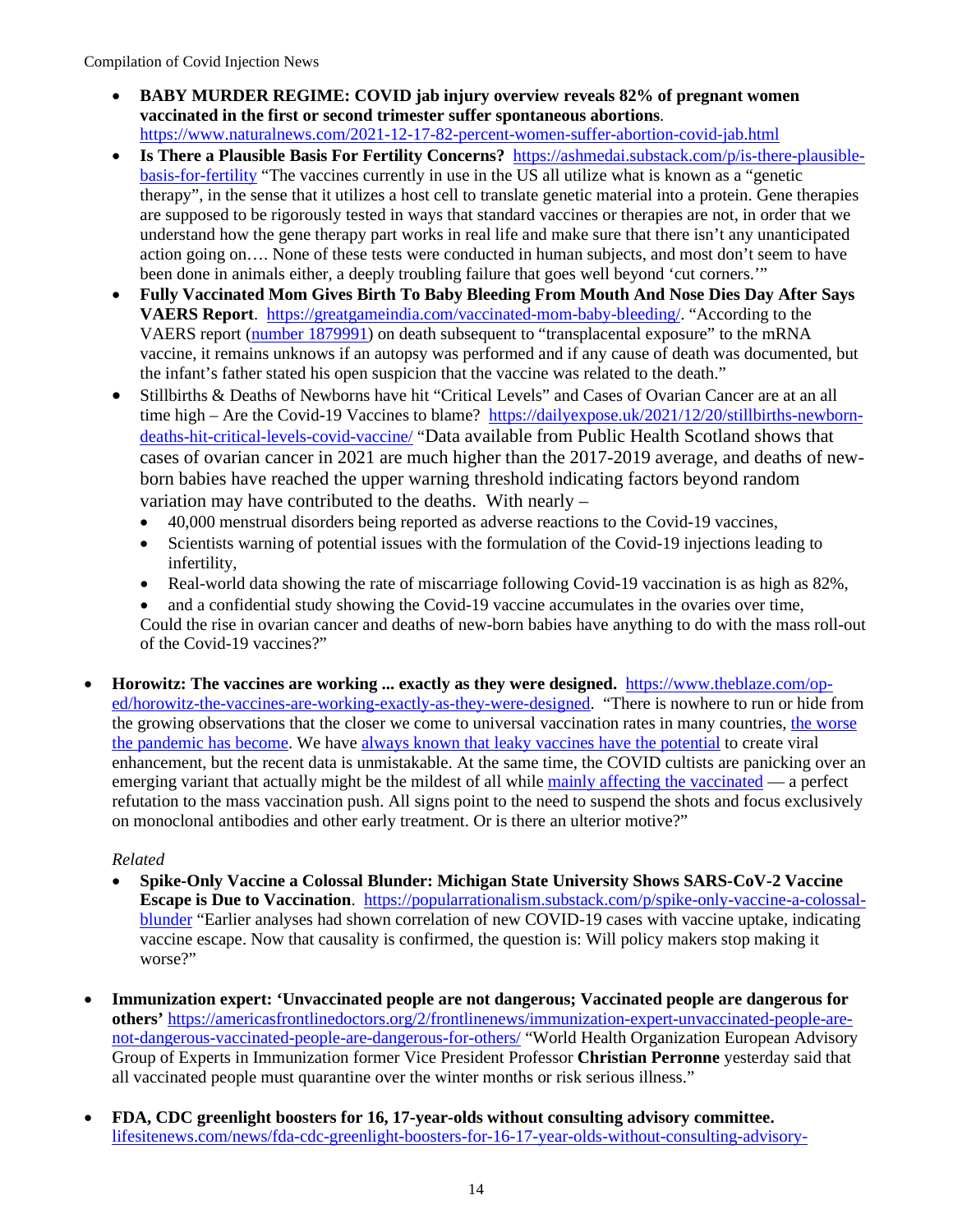[committee/](https://www.lifesitenews.com/news/fda-cdc-greenlight-boosters-for-16-17-year-olds-without-consulting-advisory-committee/) "The FDA sidestepped consulting its Vaccines and Related Biological Products Advisory Committee, an independent body of vaccine advisors. The CDC did not consult its advisory committee ACIP."

# *Related*

- **Pushback to US Health Agencies Grows Over Handling of COVID-19 Vaccine Boosters**. [https://www.theepochtimes.com/mkt\\_morningbrief/pushback-to-us-health-agencies-grows-over-handling](https://www.theepochtimes.com/mkt_morningbrief/pushback-to-us-health-agencies-grows-over-handling-of-covid-19-vaccine-boosters_4167347.html)[of-covid-19-vaccine-boosters\\_4167347.html](https://www.theepochtimes.com/mkt_morningbrief/pushback-to-us-health-agencies-grows-over-handling-of-covid-19-vaccine-boosters_4167347.html) "Then, earlier this month, regulators cleared a booster of Pfizer's shot for 16- and 17-year-olds. The agencies did not convene their vaccine advisory panels before making the major decisions, stoking pushback."
- **De Blasio: 'We're Getting There' on Changing Definition of Fully Vaccinated to Include Boosters, 'That Will Be the Way of the Future'**. [https://www.breitbart.com/clips/2021/12/16/de-blasio-were-getting](https://www.breitbart.com/clips/2021/12/16/de-blasio-were-getting-there-on-changing-definition-of-fully-vaccinated-to-include-boosters-that-will-be-the-way-of-the-future/)[there-on-changing-definition-of-fully-vaccinated-to-include-boosters-that-will-be-the-way-of-the-future/](https://www.breitbart.com/clips/2021/12/16/de-blasio-were-getting-there-on-changing-definition-of-fully-vaccinated-to-include-boosters-that-will-be-the-way-of-the-future/)

# *Related*

- **NTEB PROPHECY NEWS PODCAST: Even If COVID-19 Disappears Tomorrow, They Are Still Going To Force You To Receive The Government Injection Anyway.** [https://www.nowtheendbegins.com/nteb-prophecy-news-podcast-even-if-covid-19-disappeared](https://www.nowtheendbegins.com/nteb-prophecy-news-podcast-even-if-covid-19-disappeared-tomorrow-they-would-still-force-you-to-receive-government-injection-this-is-world-war-iii/)[tomorrow-they-would-still-force-you-to-receive-government-injection-this-is-world-war-iii/](https://www.nowtheendbegins.com/nteb-prophecy-news-podcast-even-if-covid-19-disappeared-tomorrow-they-would-still-force-you-to-receive-government-injection-this-is-world-war-iii/) "The new concentration camps are digital, and the bolt-action Springfield 1903 of WWI fame has been replaced by a syringe containing mRNA vaccines. The target they are shooting at is you. Welcome to 2022."
- **Masks don't work.** . *So why were "experts" hailing the Bangladesh mask study as proof that masks work? Because they were so desperate to point to something to support their belief system--even a study that was worthless*. [https://stevekirsch.substack.com/p/masks-dont-work.](https://stevekirsch.substack.com/p/masks-dont-work)

- **CEOs of two major airlines question the need for mask mandates.**  [https://stevekirsch.substack.com/p/ceos-of-two-major-airlines-question.](https://stevekirsch.substack.com/p/ceos-of-two-major-airlines-question) "They are absolutely right. Is anyone listening?"
- **The Atlantic Takes CDC to Task for Touting 'Profoundly Misleading' Study to Support School Masking.** <https://resistthemainstream.org/the-atlantic-calls-out-cdc-for-profoundly-misleading-study/> "The Atlantic called out the Centers for Disease Control and Prevention for some of the data it relied upon to push its case for masking in schools, arguing the agency's position is 'based on very shaky science."
- **How Two Hairstylists Changed Our Mask Policy**. [https://articles.mercola.com/sites/articles/archive/2021/12/20/how-two-hairstylists-changed-our-mask](https://articles.mercola.com/sites/articles/archive/2021/12/20/how-two-hairstylists-changed-our-mask-policy.aspx)[policy.aspx](https://articles.mercola.com/sites/articles/archive/2021/12/20/how-two-hairstylists-changed-our-mask-policy.aspx) "Story at a Glance:
	- The U.S. Centers for Disease Control and Prevention provides more than 15 observational studies as their basis for recommending face masks
	- The CDC focused, in particular, on one of the studies an observational cohort study of two hairstylists at a Missouri beauty salon who tested positive for COVID-19
	- The two stylists developed respiratory symptoms, but continued to see 139 clients; both of the stylists wore masks during this time, as did most of the clients
	- Sixty-seven of the clients ended up getting tested for COVID-19, none of whom tested positive; the other 72 clients did not report any symptoms
	- Since there was no control group, no one knows if the results would have been different if the stylists or clients weren't wearing masks
	- Any number of the 72 untested customers could have had COVID-19 but been asymptomatic; the apparent lack of spread of COVID-19 could also have been due to ventilation, hand hygiene or the fact that stylists typically cut hair while clients are facing away from them"
- **Federal Judge Denies CDC's Request to Dismiss Challenge to Federal Mask Mandate,**  [redvoicemedia.com/2021/12/federal-judge-denies-cdcs-request-to-dismiss-challenge-to-federal-mask-](https://www.redvoicemedia.com/2021/12/federal-judge-denies-cdcs-request-to-dismiss-challenge-to-federal-mask-mandate/)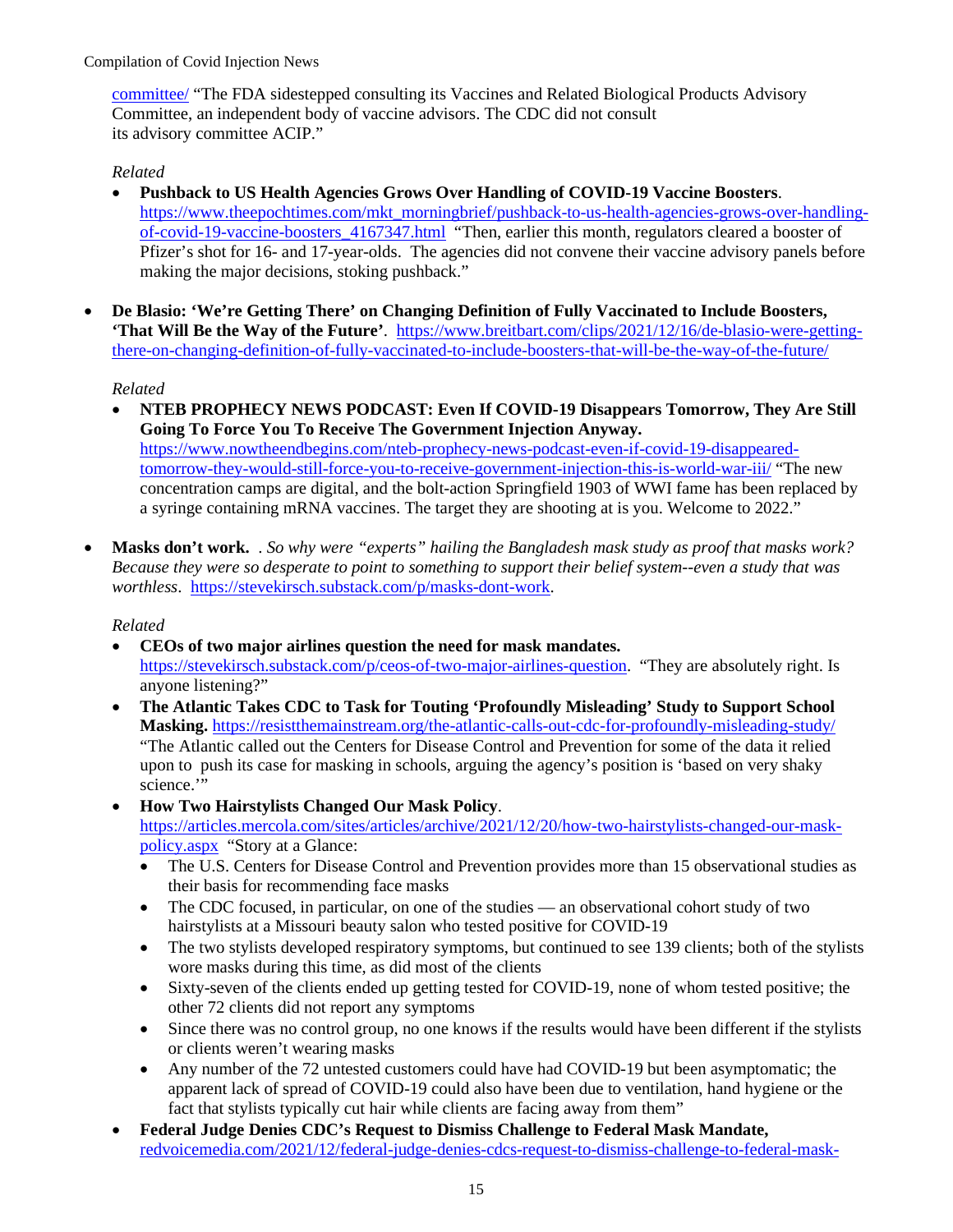[mandate/](https://www.redvoicemedia.com/2021/12/federal-judge-denies-cdcs-request-to-dismiss-challenge-to-federal-mask-mandate/) "In a victory for the disabled who can't wear masks and other Americans who believe face coverings should be an individual choice, a federal judge here denied today the Centers for Disease Control & Prevention's motion to dismiss the nation's first lawsuit seeking to strike down its Federal Transportation Mask Mandate."

- **Fauci Says Mask Should Still Be Worn, Even If Vaccinated Against COVID-19.**  [resistthemainstream.org/fauci-says-mask-should-still-be-worn-even-if-vaccinated-against-covid-19/](https://resistthemainstream.org/fauci-says-mask-should-still-be-worn-even-if-vaccinated-against-covid-19/)
- **Omicron Sparks Wave of Closures Nationwide as White House Warns 'Winter of Death' Coming.**  [https://www.theepochtimes.com/mkt\\_morningbrief/omicron-forces-wave-of-closures-nationwide-as-white](https://www.theepochtimes.com/mkt_morningbrief/omicron-forces-wave-of-closures-nationwide-as-white-house-warns-winter-of-death-coming_4165989.html)[house-warns-winter-of-death-coming\\_4165989.html](https://www.theepochtimes.com/mkt_morningbrief/omicron-forces-wave-of-closures-nationwide-as-white-house-warns-winter-of-death-coming_4165989.html) "For the unvaccinated, you're looking at a winter of severe illness and death for yourselves, your families, and the hospitals you may soon overwhelm," White House COVID-19 coordinator Jeff Zients said during a briefing. He then encouraged people to get vaccinated or receive boosters if they're eligible."

## *Related*

- **Sniffles, Headaches, Fatigue?!? Oh No!!! Omicron Is Not Turning Out To Be Very Scary, Despite The Endless Hype Of The Medical Fascism Establishment**. [https://www.nowtheendbegins.com/sniffles-headaches-fatigue-omicron-is-not-turning-out-to-be-very](https://www.nowtheendbegins.com/sniffles-headaches-fatigue-omicron-is-not-turning-out-to-be-very-scary-despite-endless-hype-of-medical-fascism-establishment/)[scary-despite-endless-hype-of-medical-fascism-establishment/](https://www.nowtheendbegins.com/sniffles-headaches-fatigue-omicron-is-not-turning-out-to-be-very-scary-despite-endless-hype-of-medical-fascism-establishment/) "Sniffles, headaches, and tiredness appear to be the hallmarks of Omicron, according to a major study that suggests the mutant virus is more akin to a cold than Covid."
- **States Calling In National Guard To Alleviate Healthcare Staffing Crisis**.

<https://www.zerohedge.com/covid-19/four-states-calling-national-guard-alleviate-healthcare-staffing-strain> "As hospitals face capacity constraints - including **firing thousands of workers who refuse to comply with Biden's illegal directive and get jabbed** - amid a COVID-19 surge, some states have enlisted the National Guard to help staff healthcare facilities, *[Becker's Hospital Review](https://www.beckershospitalreview.com/workforce/4-states-calling-in-national-guard-to-alleviate-hospital-staffing-strain.html?origin=BHRE&utm_source=BHRE&utm_medium=email&utm_content=newsletter&oly_enc_id=8220I2676190A1C)* reported on December 10."

#### *Related*

- **Medical martial law: Military taking over hospitals in FOUR states after thousands of nurses were fired for having natural immunity and refusing spike protein injections**. <https://www.naturalnews.com/2021-12-15-medical-martial-law-military-hospitals-nurses-fired.html>
- **Rand Paul blasts Schumer, Fauci, vaccine mandates, says Americans being conditioned to "submit to New World Order" with COVID-19**. [https://www.naturalnews.com/2021-12-16-rand-paul-blasts-schumer](https://www.naturalnews.com/2021-12-16-rand-paul-blasts-schumer-fauci-vaccine-mandates-americans-conditioned-to-submit-new-world-order.html)[fauci-vaccine-mandates-americans-conditioned-to-submit-new-world-order.html](https://www.naturalnews.com/2021-12-16-rand-paul-blasts-schumer-fauci-vaccine-mandates-americans-conditioned-to-submit-new-world-order.html) "Libertarian-conservative Sen. Rand Paul noted in recent days that it's become obvious to him that the Biden regime and the deep state Marxists who are propping it up are using COVID-19 as a means of conditioning Americans to accept authoritarianism and permanently surrender their constitutional rights because sheep are a whole lot easier to rule over."

- **Exposed: Klaus Schwab's School For Covid Dictators, Plan for 'Great Reset' (Videos).** November 10, 2021. [https://rairfoundation.com/exposed-klaus-schwabs-school-for-covid-dictators-plan-for-great](https://rairfoundation.com/exposed-klaus-schwabs-school-for-covid-dictators-plan-for-great-reset-videos/)[reset-videos/](https://rairfoundation.com/exposed-klaus-schwabs-school-for-covid-dictators-plan-for-great-reset-videos/) "How is it that more than 190 governments from all over the world ended up dealing with the COVID-19 pandemic in almost exactly the same manner, with lockdowns, mask mandates, and vaccination cards now being commonplace everywhere? The answer may lie in the Young Global Leaders school, which was established and managed by Klaus Schwab of the World Economic Forum, and that many of today's prominent political and business leaders passed through on their way to the top."
- **Fauci: We're Going to 'Mandate' CV Shots if 'Hardcore Group' of Holdouts Are Not 'Persuaded' to Submit.** [https://www.informationliberation.com/?id=62542.](https://www.informationliberation.com/?id=62542) 13 September 2021. "White House chief medical adviser Anthony Fauci said over the weekend that the Biden regime is going to "mandate" everyone including children take Big Pharma's experimental shots if they're not "persuaded" to take them and called for banning Americans from flying, going to work, college and school if they refuse to submit.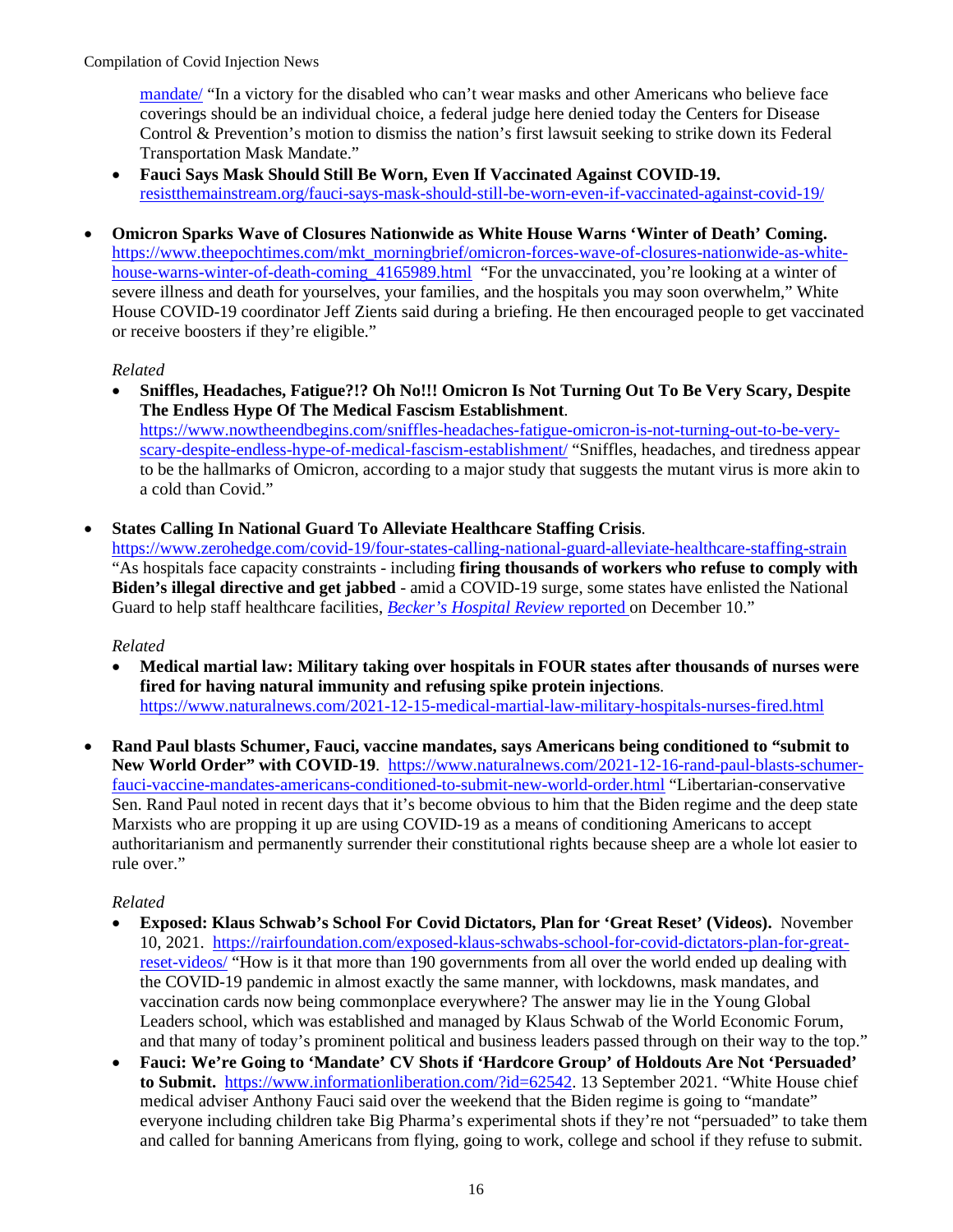The move comes [just days after Fauci said Americans will need to take a third booster](https://www.informationliberation.com/?id=62520) shot to be [considered "fully vaccinated."](https://www.informationliberation.com/?id=62520) "We have a pretty hardcore group of people that we're trying to persuade them -- or mandate them if they're not persuaded -- to get vaccinated," Fauci told the Association of LGBTQ Journalists on Sunday."

- **Fauci & The Biden Regime 'Experts' Lied To America About The COVID Jab Mandates** (1:52 min video). [https://www.redvoicemedia.com/2021/12/fauci-the-biden-regime-experts-lied-to-america-about](https://www.redvoicemedia.com/2021/12/fauci-the-biden-regime-experts-lied-to-america-about-the-covid-jab-mandates-compilation-video/)[the-covid-jab-mandates-compilation-video/](https://www.redvoicemedia.com/2021/12/fauci-the-biden-regime-experts-lied-to-america-about-the-covid-jab-mandates-compilation-video/)
- **Emails Expose Fauci, Collins Collusion To 'Smear' Anti-Lockdown Scientists.**  [https://www.zerohedge.com/political/emails-expose-fauci-collins-collusion-smear-anti-lockdown](https://www.zerohedge.com/political/emails-expose-fauci-collins-collusion-smear-anti-lockdown-scientists)[scientists](https://www.zerohedge.com/political/emails-expose-fauci-collins-collusion-smear-anti-lockdown-scientists) "They were "fringe epidemiologists" because they had the temerity to ask whether the lockdowns of 2020 were effective**.** Those three, Martin Kulldorff of Harvard, Sunetra Gupta of Oxford, and Jay Bhattacharya of Stanford were simply doing what any good scientist would do: They were following the evidence**."**
- **Why Don't People "Trust The Science?" Because Scientists Are Often Caught Lying.**  [https://www.zerohedge.com/political/why-dont-people-trust-science-because-scientists-are-often-caught](https://www.zerohedge.com/political/why-dont-people-trust-science-because-scientists-are-often-caught-lying)[lying.](https://www.zerohedge.com/political/why-dont-people-trust-science-because-scientists-are-often-caught-lying) "There has been an unfortunate shift in Western educational practices in the past few decades away from what we used to call "critical thinking." In fact, critical thinking was once a fundamental staple of US colleges and now it seems as though the concept doesn't exist anymore; at least not in the way it used to. Instead, another brand of learning has arisen which promotes "right thinking"; a form of indoctrination which encourages and rewards a particular response from students that falls in line with ideology and not necessarily in line with reality."
- **Rapid Response: Open letter from The BMJ to Mark Zuckerberg regarding Covid-19: Researcher blows the whistle on data integrity issues in Pfizer's vaccine trial**. <https://www.bmj.com/content/375/bmj.n2635/rr-80>"Dear Mark Zuckerberg, We are Fiona Godlee and Kamran Abbasi, editors of The BMJ, one of the world's oldest and most influential general medical journals. We are writing to raise serious concerns about the "fact checking" being undertaken by third party providers on behalf of Facebook/Meta."
- **Facebook Pulls Plug On Now The End Begins Page In Operation Since 2010 For Telling You The Truth About The COVID Vaccine And Digital Passport**. [https://www.nowtheendbegins.com/fascist](https://www.nowtheendbegins.com/fascist-facebook-pulls-plug-on-now-the-end-begins-after-content-banned-by-george-soros-fact-checkers/)[facebook-pulls-plug-on-now-the-end-begins-after-content-banned-by-george-soros-fact-checkers/](https://www.nowtheendbegins.com/fascist-facebook-pulls-plug-on-now-the-end-begins-after-content-banned-by-george-soros-fact-checkers/) "Facebook uses a group funded by George Soros to conduct 'fact checking' operations on content posted to their site, and anything that goes against their fascist dictates is removed and the poster put in jail. Now they have silenced NTEB."
- **Fact checking the fact checkers: It's a dirty job, but someone has to do it**. By Steve Kirsch. <https://stevekirsch.substack.com/p/fact-checking-the-fact-checkers>
- **New Fauci-Zuckerberg Emails Reveal Offer of 'Data Reports' To Aid Lockdown Policies, Vaccine Development.** [thenationalpulse.com/exclusive/private-fauci-zuckerberg-emails-offering-data-reports/](https://thenationalpulse.com/exclusive/private-fauci-zuckerberg-emails-offering-data-reports/) "In private emails between Mark Zuckerberg and Anthony Fauci – obtained exclusively by The National Pulse – the Facebook founder and CEO offered to send "data reports" on users to "facilitate decisions" about COVID-19 lockdowns. The revelation is a stark example of how Big Tech corporates and government can easily collude using user data to restrict the liberties of the general public."
- **Greenwald Exposes The Real Disinformation Agents.**  [https://www.zerohedge.com/political/greenwald-real-disinformation-agents-watch-nbc-news-tells-four](https://www.zerohedge.com/political/greenwald-real-disinformation-agents-watch-nbc-news-tells-four-blatant-lies-two-minutes)[blatant-lies-two-minutes](https://www.zerohedge.com/political/greenwald-real-disinformation-agents-watch-nbc-news-tells-four-blatant-lies-two-minutes)
- **Biden Warns of 'Winter of Severe Illness and Death' for The Unvaccinated.**  [https://resistthemainstream.org/biden-makes-grim-prediction-about-unvaccinated-americans-as](https://resistthemainstream.org/biden-makes-grim-prediction-about-unvaccinated-americans-as-christmas-approaches/)[christmas-approaches/](https://resistthemainstream.org/biden-makes-grim-prediction-about-unvaccinated-americans-as-christmas-approaches/) "President Biden said Thursday that Americans unvaccinated against the coronavirus are facing a winter of "severe illness and death."
- **New York Legislation Provides for Indefinite Detention of Unvaccinated at Governor's Whim.** [https://thenationalpulse.com/news/new-york-legislation-provides-for-indefinite-detention-of](https://thenationalpulse.com/news/new-york-legislation-provides-for-indefinite-detention-of-unvaccinated-at-governors-whim/)[unvaccinated-at-governors-whim/](https://thenationalpulse.com/news/new-york-legislation-provides-for-indefinite-detention-of-unvaccinated-at-governors-whim/)
- **Ben Garrison Exposes The Elephant In The Room**. [https://www.zerohedge.com/covid-19/ben](https://www.zerohedge.com/covid-19/ben-garrison-exposes-elephant-room)[garrison-exposes-elephant-room](https://www.zerohedge.com/covid-19/ben-garrison-exposes-elephant-room)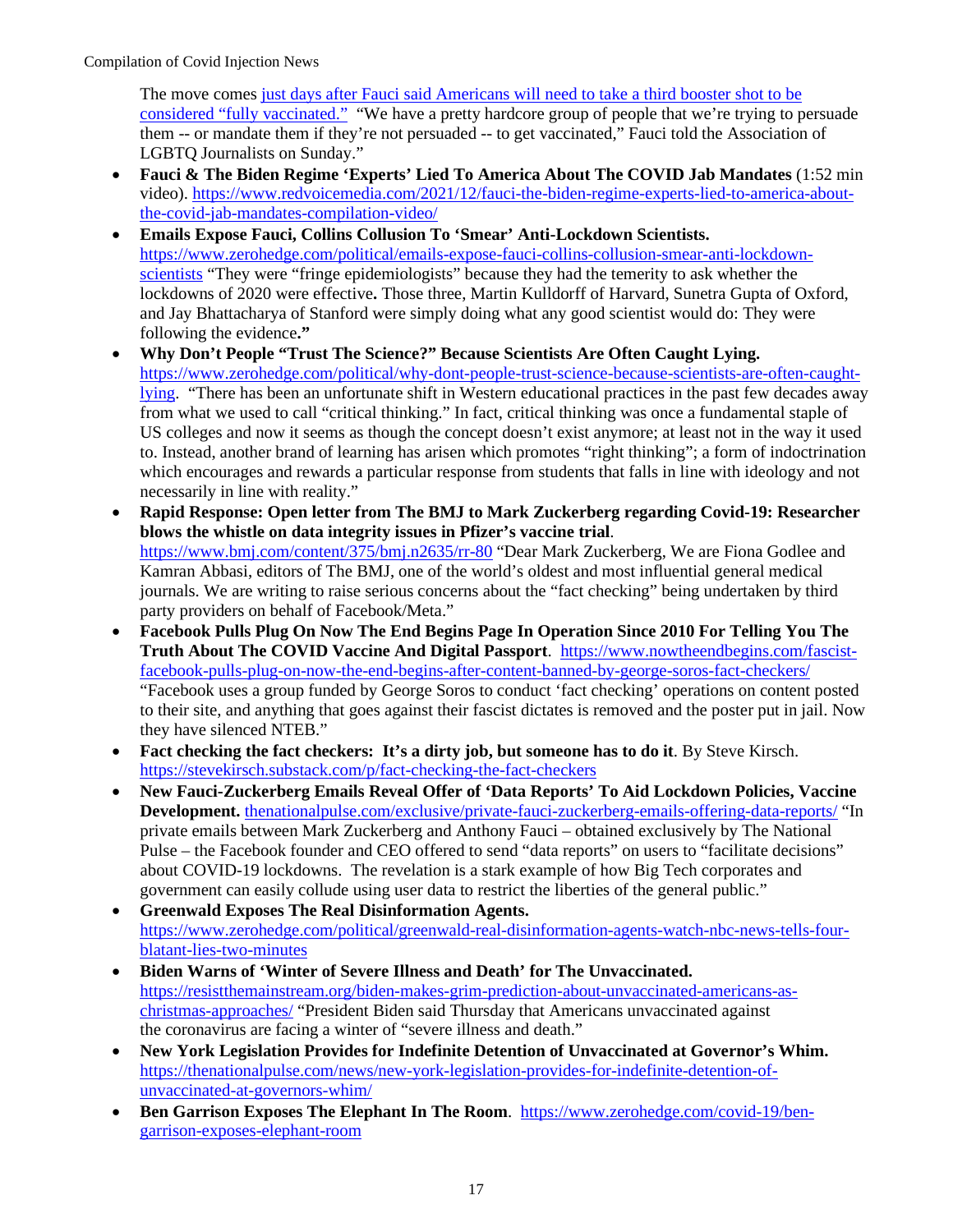- **London Vaccine Protests Turn Violent**. <https://steverotter.com/london-vaccine-protests/>"Lockdowns and "vaccines" aren't about a virus – it's about control – do you see it yet?!"
- **No Vax, No Food: Spokane Christmas Food Pantry Requires Proof of Vaccination or COVID Test to Get Food**. [https://www.thegatewaypundit.com/2021/12/no-vax-no-food-spokane-christmas-food](https://www.thegatewaypundit.com/2021/12/no-vax-no-food-spokane-christmas-food-pantry-requires-proof-vaccination-covid-test-get-food/)[pantry-requires-proof-vaccination-covid-test-get-food/](https://www.thegatewaypundit.com/2021/12/no-vax-no-food-spokane-christmas-food-pantry-requires-proof-vaccination-covid-test-get-food/) "People in need have to show proof of Covid-19 vaccination or proof of a negative COVID test no more than 72 hours old."
- **New Zealand government wants to make sure you die from VACCINES, not tobacco: Cigarettes banned for life, while spike protein injections REQUIRED to "live"** [naturalnews.com/2021-12-16](https://www.naturalnews.com/2021-12-16-new-zealand-wants-you-to-die-from-vaccines-not-tobacco.html) [new-zealand-wants-you-to-die-from-vaccines-not-tobacco.html](https://www.naturalnews.com/2021-12-16-new-zealand-wants-you-to-die-from-vaccines-not-tobacco.html)
- **Report States CDC Overcounted the Number Of COVID-19 Inoculated Americans By MILLIONS.**  [https://thetruereporter.com/report-states-cdc-overcounted-the-number-of-covid-19-inoculated-americans-by](https://thetruereporter.com/report-states-cdc-overcounted-the-number-of-covid-19-inoculated-americans-by-millions/)[millions/](https://thetruereporter.com/report-states-cdc-overcounted-the-number-of-covid-19-inoculated-americans-by-millions/) "In 2021, the fed government, in collaboration with the MSM, did everything in their power to make the unvaccinated population feel like a minority!"
- **FDA Strengthens Warning Over Severe Condition Linked to Johnson & Johnson's COVID-19 Vaccine.**  [https://resistthemainstream.org/fda-strengthens-warning-over-severe-condition-linked-to-johnson-johnsons](https://resistthemainstream.org/fda-strengthens-warning-over-severe-condition-linked-to-johnson-johnsons-covid-19-vaccine/)[covid-19-vaccine/](https://resistthemainstream.org/fda-strengthens-warning-over-severe-condition-linked-to-johnson-johnsons-covid-19-vaccine/) "U. S. drug regulators this week formally strengthened a warning to Americans regarding a severe condition linked to Johnson & Johnson's COVID-19 vaccine. Blood clots and low blood platelet levels, known as thrombosis with thrombocytopenia syndrome (TTS), are now listed as a contradiction, or a medical reason for somebody not to get the shot." (Editor's Note: The FDA/CDC/NIH "experts" don't make any money off of the J&J shot.)
- **OSHA Vaccine Mandate Heads to the Supreme Court**. [https://brownstone.org/articles/osha-vaccine](https://brownstone.org/articles/osha-vaccine-mandate-heads-to-the-supreme-court/)[mandate-heads-to-the-supreme-court/](https://brownstone.org/articles/osha-vaccine-mandate-heads-to-the-supreme-court/) "The 6th circuit Federal Court of Appeals has weighed in on the crucial mandate from OSHA that all employers with more than 100 employees must institute extreme Covid controls, while providing liberalization on the condition of vaccination. In practice, it is a vaccine mandate that covers vast numbers of workers, and it is likely to be expanded to cover everyone. The opinion was decided in OSHA's favor, 2 to 1."

- **Appeals court reinstates Biden vaccine mandate for business, setting up Supreme Court showdown.**  [https://justthenews.com/government/courts-law/appeals-court-reinstates-biden-vaccine-mandate-business](https://justthenews.com/government/courts-law/appeals-court-reinstates-biden-vaccine-mandate-business-setting-supreme-court)[setting-supreme-court](https://justthenews.com/government/courts-law/appeals-court-reinstates-biden-vaccine-mandate-business-setting-supreme-court)
- **Businesses Have Until Jan. 10 Before Facing Penalties for Noncompliance With COVID-19 Vaccine Mandate: OSHA**. [https://www.ntd.com/businesses-have-until-jan-10-before-facing-penalties-for](https://www.ntd.com/businesses-have-until-jan-10-before-facing-penalties-for-noncompliance-with-covid-19-vaccine-mandate-osha_716389.html)[noncompliance-with-covid-19-vaccine-mandate-osha\\_716389.html](https://www.ntd.com/businesses-have-until-jan-10-before-facing-penalties-for-noncompliance-with-covid-19-vaccine-mandate-osha_716389.html)
- **More Than 100 U.S. Marines, 6 Army Leaders Dismissed For Refusal To Comply With Vaccine Mandate.** [https://www.dailywire.com/news/more-than-100-u-s-marines-6-army-leaders](https://www.dailywire.com/news/more-than-100-u-s-marines-6-army-leaders-dismissed-for-refusal-to-comply-with-vaccine-mandate)[dismissed-for-refusal-to-comply-with-vaccine-mandate](https://www.dailywire.com/news/more-than-100-u-s-marines-6-army-leaders-dismissed-for-refusal-to-comply-with-vaccine-mandate)
- **Vaccine Mandate BLOCKED In Texas.** <https://thetruereporter.com/vaccine-mandate-blocked-in-texas/>
- **Sixth Circuit Chief Tears Apart Biden's COVID Mandate For Private Companies As Court Denies Full Hearing**. [https://www.dailywire.com/news/sixth-circuit-chief-tears-apart-bidens-covid-mandate-for](https://www.dailywire.com/news/sixth-circuit-chief-tears-apart-bidens-covid-mandate-for-private-companies-as-court-denies-full-hearing)[private-companies-as-court-denies-full-hearing](https://www.dailywire.com/news/sixth-circuit-chief-tears-apart-bidens-covid-mandate-for-private-companies-as-court-denies-full-hearing)
- **Good News! Boeing Backs Down, Drops Vaccine Mandate for U.S. Employees.**  [https://www.breitbart.com/politics/2021/12/17/boeing-backs-down-drops-vaccine-mandate-for-u-s- /](https://www.breitbart.com/politics/2021/12/17/boeing-backs-down-drops-vaccine-mandate-for-u-s-employees/)
- **Growing Number of Companies and Organizations Are Walking Back Vaccination Requirements.**  [https://www.theepochtimes.com/mkt\\_app/growing-number-of-companies-and-organizations-are-walking](https://www.theepochtimes.com/mkt_app/growing-number-of-companies-and-organizations-are-walking-back-vaccination-requirements_4163621.html)[back-vaccination-requirements\\_4163621.html](https://www.theepochtimes.com/mkt_app/growing-number-of-companies-and-organizations-are-walking-back-vaccination-requirements_4163621.html)
- **Christian Ministries Ask Supreme Court to Block OSHA Vaccine Mandate**. [https://www.theepochtimes.com/mkt\\_morningbrief/christian-ministries-ask-supreme-court-to-block-osha](https://www.theepochtimes.com/mkt_morningbrief/christian-ministries-ask-supreme-court-to-block-osha-vaccine-mandate_4166273.html)[vaccine-mandate\\_4166273.html](https://www.theepochtimes.com/mkt_morningbrief/christian-ministries-ask-supreme-court-to-block-osha-vaccine-mandate_4166273.html)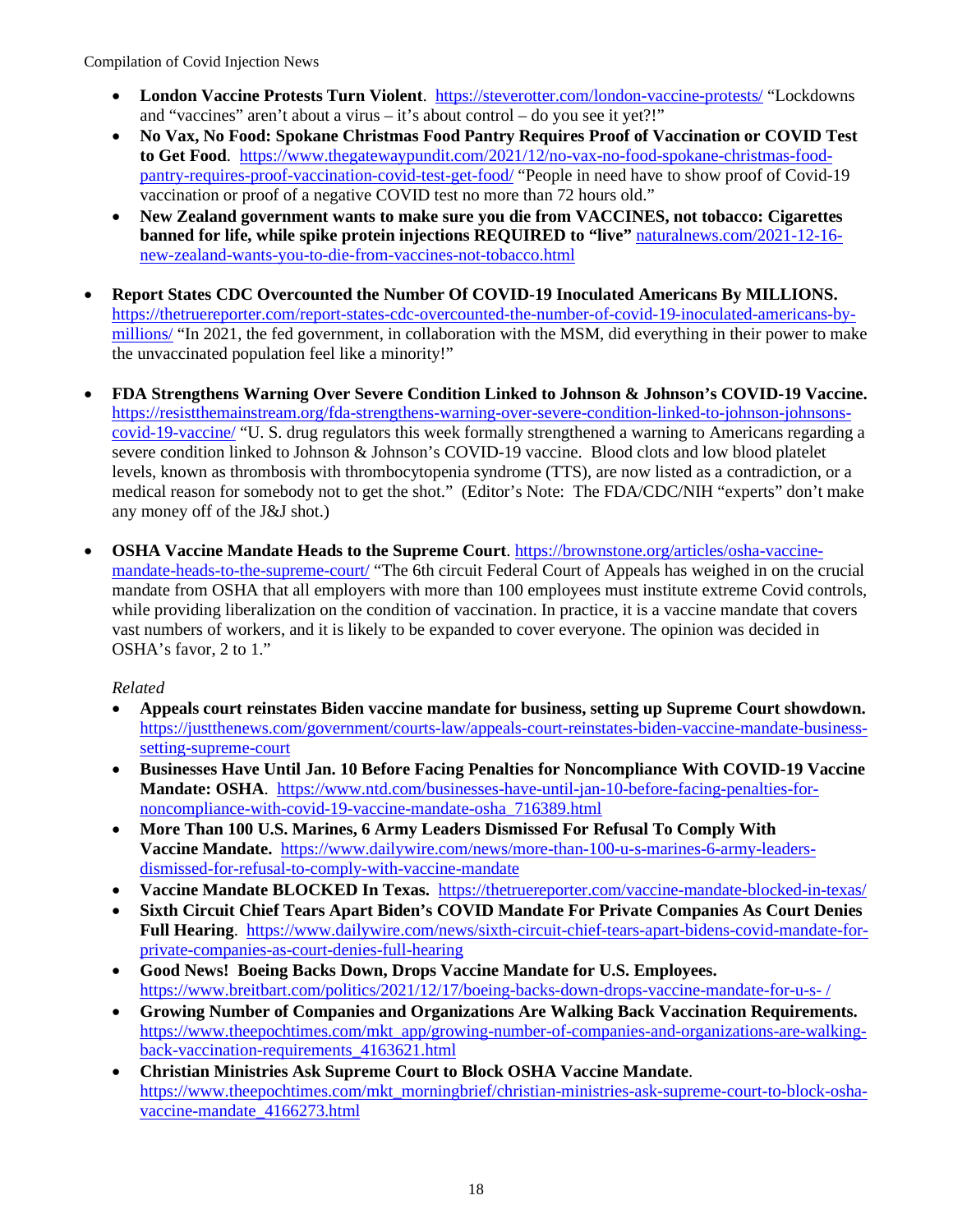- **South Carolina AG: Biden claimed a nonexistent 'federal police power' to impose vaccine mandates.** [https://justthenews.com/politics-policy/coronavirus/south-carolina-ag-fighting-against](https://justthenews.com/politics-policy/coronavirus/south-carolina-ag-fighting-against-vaccine-mandates-biden-added-federal)[vaccine-mandates-biden-added-federal](https://justthenews.com/politics-policy/coronavirus/south-carolina-ag-fighting-against-vaccine-mandates-biden-added-federal)
- **ICAN-Funded Lawsuit Strikes Down COVID-19 Vaccine Mandate for San Diego Schools!** [https://www.icandecide.org/ican\\_press/ican-funded-lacwsuit-strikes-down-covid-19-vaccine-mandate](https://www.icandecide.org/ican_press/ican-funded-lacwsuit-strikes-down-covid-19-vaccine-mandate-for-san-diego-schools/)[for-san-diego-schools/](https://www.icandecide.org/ican_press/ican-funded-lacwsuit-strikes-down-covid-19-vaccine-mandate-for-san-diego-schools/)
- **More Details About the San Diego COVID Vaccine Mandate Strike Down!** [https://www.icandecide.org/ican\\_press/more-details-about-the-san-diego-strike-down/](https://www.icandecide.org/ican_press/more-details-about-the-san-diego-strike-down/)
- **Overwhelmingly Vaccinated Cornell University Shuts Down Campus as COVID-19 Cases Spike.**  [theepochtimes.com/overwhelmingly-vaccinated-cornell-university-shuts-down-campus-as-covid-19-cases](https://www.theepochtimes.com/overwhelmingly-vaccinated-cornell-university-shuts-down-campus-as-covid-19-cases-spike_4157029.html)[spike\\_4157029.html](https://www.theepochtimes.com/overwhelmingly-vaccinated-cornell-university-shuts-down-campus-as-covid-19-cases-spike_4157029.html)

## *Related*

- **COVID Effectively Eradicated In Population of 241 Million, Only 16% Jabbed, Big Media Silent** [2 min video[\] https://www.redvoicemedia.com/2021/12/covid-effectively-eradicated-in-population-of-241](https://www.redvoicemedia.com/2021/12/covid-effectively-eradicated-in-population-of-241-million-only-16-jabbed-big-media-silent-video/?utm_source=home-headline-stories) [million-only-16-jabbed-big-media-silent-video/?utm\\_source=home-headline-stories](https://www.redvoicemedia.com/2021/12/covid-effectively-eradicated-in-population-of-241-million-only-16-jabbed-big-media-silent-video/?utm_source=home-headline-stories) "The COVID Cult has spread COVID fear and hysteria for over a year, and you would think that if there were a massive success against the coronavirus, it would at least get some attention, right? Well, in the Indian province of Uttar Pradesh, they had what some would call a medical miracle."
- **COVID-19 Outbreak Reported on Royal Caribbean Cruise Despite Fully Vaccinated Adult Passengers**. [https://resistthemainstream.org/yet-another-covid-19-outbreak-reported-on-us-cruise-ship](https://resistthemainstream.org/yet-another-covid-19-outbreak-reported-on-us-cruise-ship-despite-fully-vaccinated-adult-passengers/)[despite-fully-vaccinated-adult-passengers/](https://resistthemainstream.org/yet-another-covid-19-outbreak-reported-on-us-cruise-ship-despite-fully-vaccinated-adult-passengers/) "Forty-eight people who were onboard the Royal Caribbean Symphony of the Seas cruise ship tested positive for COVID-19 although Royal Caribbean requires everyone aged 12 and older to [show proof of vaccination](https://www.royalcaribbean.com/faq/questions/do-i-need-a-covid-vaccine-to-cruise-what-counts-as-proof) in order to board their ships."
- **Triple & Double Vaccinated accounted for 4 in every 5 Covid-19 Deaths in England over the past month despite most vulnerable getting Booster in October**. [https://dailyexpose.uk/2021/12/18/triple](https://dailyexpose.uk/2021/12/18/triple-vaccinated-account-4-in-5-covid-deaths/)[vaccinated-account-4-in-5-covid-deaths/](https://dailyexpose.uk/2021/12/18/triple-vaccinated-account-4-in-5-covid-deaths/) "The latest figures published by the new UK Health Security Agency on Covid-19 cases, hospitalisations and deaths show that the vaccinated population still accounted for 4 in every 5 Covid-19 deaths over the past four weeks even though those who are deemed to be the most vulnerable to Covid-19 received their "booster" jab in September and October."
- **95% Vaccinated NFL Postpones Games Over Omicron Surge After 100 Players Test Positive for Covid.** [https://www.thegatewaypundit.com/2021/12/95-vaccinated-nfl-postpones-games-omicron-surge-](https://www.thegatewaypundit.com/2021/12/95-vaccinated-nfl-postpones-games-omicron-surge-100-players-test-positive-covid/)[100-players-test-positive-covid/](https://www.thegatewaypundit.com/2021/12/95-vaccinated-nfl-postpones-games-omicron-surge-100-players-test-positive-covid/)
- **CNN Shuts Down Offices as COVID-19 Cases Rise: Memo.** [https://www.theepochtimes.com/mkt\\_morningbrief/cnn-shuts-down-offices-as-covid-19-cases-rise](https://www.theepochtimes.com/mkt_morningbrief/cnn-shuts-down-offices-as-covid-19-cases-rise-memo_4166108.html)[memo\\_4166108.html](https://www.theepochtimes.com/mkt_morningbrief/cnn-shuts-down-offices-as-covid-19-cases-rise-memo_4166108.html) "Earlier this year, CNN executives issued a rule requiring proof of vaccination for in-the-field and office workers, meaning the company likely has an exceptionally high vaccination rate. Over the summer, the network fired three employees for coming back to work without having received the vaccine, while Zucker at the time asserted that his company has a 'zero-tolerance policy' over vaccines."

## **Added 16 December 2021**

- **Five Key Talking Points About COVID**. [https://www.americaoutloud.com/five-key-talking-points-about](https://www.americaoutloud.com/five-key-talking-points-about-covid/)[covid/](https://www.americaoutloud.com/five-key-talking-points-about-covid/) by Dr. Peter McCullough
	- 1) SARS-CoV-2 is ONLY spread when symptoms are present.
	- 2) Asymptomatic testing is not FDA cleared or supported by any regulatory bodies.
	- 3) Natural immunity is robust, complete, and durable–it's "one and done."
	- 4) COVID-19 is a treatable illness in high-risk patients with early sequenced multidrug therapy.

5) The genetic COVID-19 vaccines are not sufficiently safe or effective for the public. Vaccine mandates should be dropped, and the vaccine program should be paused for safety review.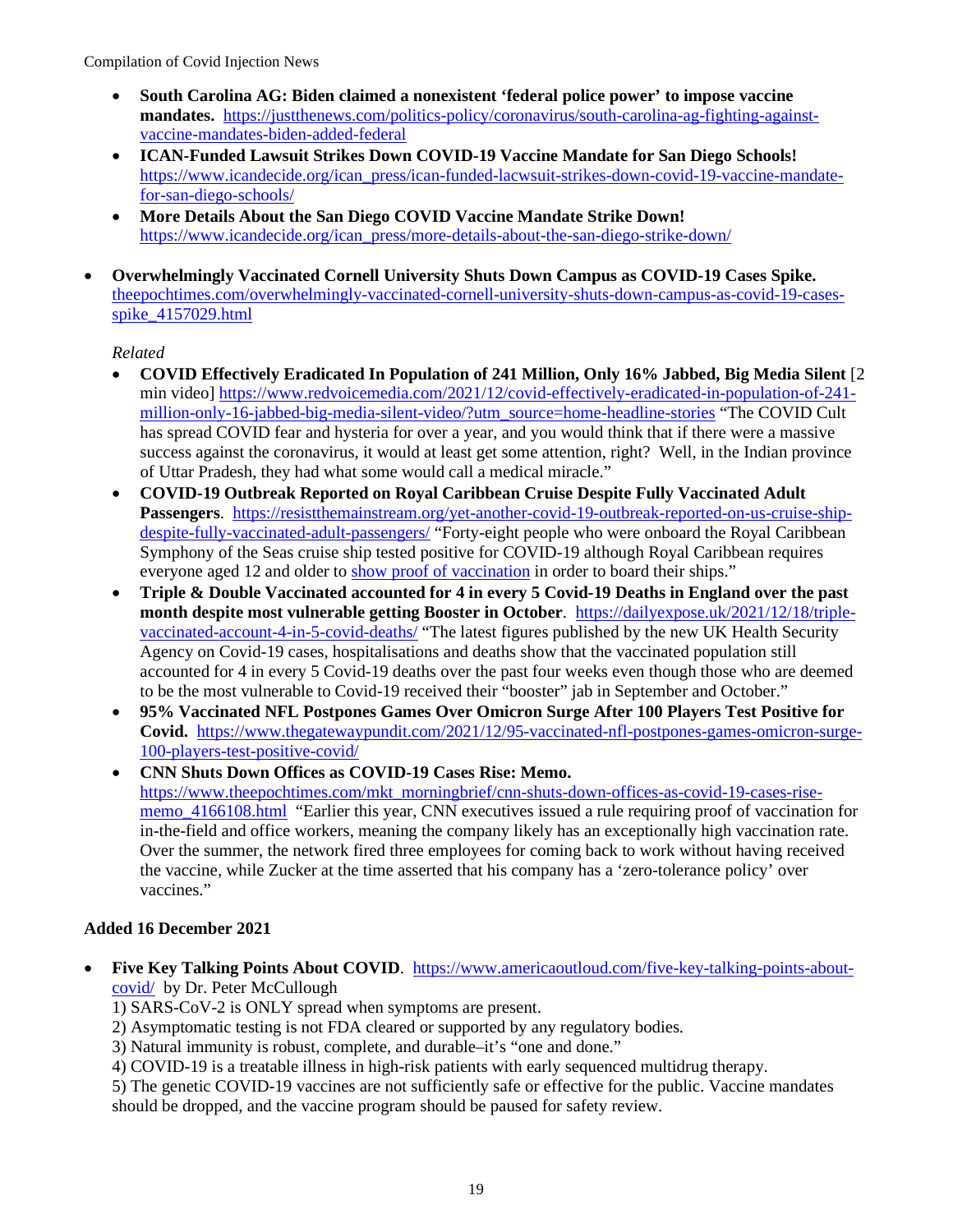• **The alleged 'case' for experimental C-19 vaccination of children is merely based on silo mentality and immunological ignorance**. By Geert Vanden Bossche. [https://trialsitenews.com/the-alleged-case-for](https://trialsitenews.com/the-alleged-case-for-experimental-c-19-vaccination-of-children-is-merely-based-on-silo-mentality-and-immunological-ignorance/)[experimental-c-19-vaccination-of-children-is-merely-based-on-silo-mentality-and-immunological-ignorance/](https://trialsitenews.com/the-alleged-case-for-experimental-c-19-vaccination-of-children-is-merely-based-on-silo-mentality-and-immunological-ignorance/) 

# *Related*

- **URGENT ALERT TO ALL PARENTS: Dr. Robert Malone issues statement on child Covid injections — Damage will be 'irreversible**,' by Dr. Robert Malone. (4 min video). "The inventor of the Messenger RNA technology used in the Covid injections has issued a dire video warning to all parents still considering getting their children injected with the shots, which he called "the most radical medical experiment in human history," the full results of which won't be known for years."
- **The Doctrine of the Original Antigenic Sin and How COVID-19 Vaccinated are Potentially Spreading the Virus and Nullifying the Case for Vaccine Mandates: Vaccinating Our Children May End Up Killing Them**. By Paul Alexander, PhD. [https://trialsitenews.com/the-doctrine-of-the-original](https://trialsitenews.com/the-doctrine-of-the-original-antigenic-sin-and-how-covid-19-vaccinated-are-potentially-spreading-the-virus-and-nullifying-the-case-for-vaccine-mandates-vaccinating-our-children-may-end-up-killing-the/)[antigenic-sin-and-how-covid-19-vaccinated-are-potentially-spreading-the-virus-and-nullifying-the-case](https://trialsitenews.com/the-doctrine-of-the-original-antigenic-sin-and-how-covid-19-vaccinated-are-potentially-spreading-the-virus-and-nullifying-the-case-for-vaccine-mandates-vaccinating-our-children-may-end-up-killing-the/)[for-vaccine-mandates-vaccinating-our-children-may-end-up-killing-the/](https://trialsitenews.com/the-doctrine-of-the-original-antigenic-sin-and-how-covid-19-vaccinated-are-potentially-spreading-the-virus-and-nullifying-the-case-for-vaccine-mandates-vaccinating-our-children-may-end-up-killing-the/)
- **How Could They Have Done This to the Children?** [https://brownstone.org/articles/how-could-they](https://brownstone.org/articles/how-could-they-have-done-this-to-the-children/)[have-done-this-to-the-children/](https://brownstone.org/articles/how-could-they-have-done-this-to-the-children/)
- **New Study Reveals VAERS Jab Deaths Undercounted**. [https://www.redvoicemedia.com/2021/12/new](https://www.redvoicemedia.com/2021/12/new-study-reveals-vaers-jab-deaths-undercounted-by-twenty-times-video/)[study-reveals-vaers-jab-deaths-undercounted-by-twenty-times-video/](https://www.redvoicemedia.com/2021/12/new-study-reveals-vaers-jab-deaths-undercounted-by-twenty-times-video/) "A new [study](https://www.researchgate.net/publication/355581860_COVID_vaccination_and_age-stratified_all-cause_mortality_risk) from Columbia University regarding the jab drops a shocking surprise that the [VAERS](https://openvaers.com/covid-data) Deaths are undercounted by a factor of 20. Since the start of the Covid19 jab, the CDC's VAERS data has been utilized to gather information regarding adverse reactions to the jab and deaths. Currently, VAERS data shows nearly one million adverse reactions and close to 20,000 deaths. The numbers go beyond just a few adverse reactions that the media and political figures portray to the public."

# *Related*

- **VAERS Scandal Interview: Deborah Conrad, Physician Assistant, Exposes Potential Massive Covid-Fraud**. [https://trialsitenews.com/vaers-scandal-interview-deborah-conrad-physician-assistant](https://trialsitenews.com/vaers-scandal-interview-deborah-conrad-physician-assistant-exposes-potential-massive-covid-fraud/)[exposes-potential-massive-covid-fraud/](https://trialsitenews.com/vaers-scandal-interview-deborah-conrad-physician-assistant-exposes-potential-massive-covid-fraud/) "Physician Assistant Deborah Conrad claims that adverse reactions to the Covid vaccines have been underreported by health care professionals since the advent of the emergency rollout late last year. In an *[interview with Highwire](https://ugetube.com/watch/vaers-scandal-interview-debra-conrad-physician-assistant-exposes-potential-massive-covid-19-fraud-mp_WGoLRYt72zHcFrM.html)*, Conrad reveals the lack of reporting incidents of adverse vaccine reactions by hospital officials, who are mandated by law to report to the Vaccine Adverse Event Reporting System (VAERS), the only federal organization tasked with monitoring vaccine safety."
- **Latest VAERS estimate: 388,000 Americans killed by the COVID vaccines.**  [https://stevekirsch.substack.com/p/latest-vaers-estimate-388000-americans.](https://stevekirsch.substack.com/p/latest-vaers-estimate-388000-americans) "An independent derivation of the VAERS URF using the CMS death data leads to a URF of 44.64 which then leads to a 388K excess death estimate. "
- **Are >100 dead US airline pilots trying to send us a message about vaccine safety?** Steve Kirsch. [https://stevekirsch.substack.com/p/are-100-dead-us-airline-pilots](https://stevekirsch.substack.com/p/are-100-dead-us-airline-pilots-trying)[trying](https://stevekirsch.substack.com/p/are-100-dead-us-airline-pilots-trying) "A list deaths published in the Air Line Pilot Association magazine shows that most of the deaths in 2021 happened after the vaccines rolled out. Are dead pilots trying to tell us something?"

Here is another coincidence. The latest Air Line Pilot (alpa) magazine. Oct/nov edition. Shows 1 pilot passed away 2019, 6 pilots passed away 2020 and 111 pilots passed away in the first 9 months of 2021. **B:49 PM** 

• **They've now killed close to TWICE as many kids from the vaccine as have died from COVID**. Steve Kirsch. <https://stevekirsch.substack.com/p/weve-now-killed-close-to-twice-as>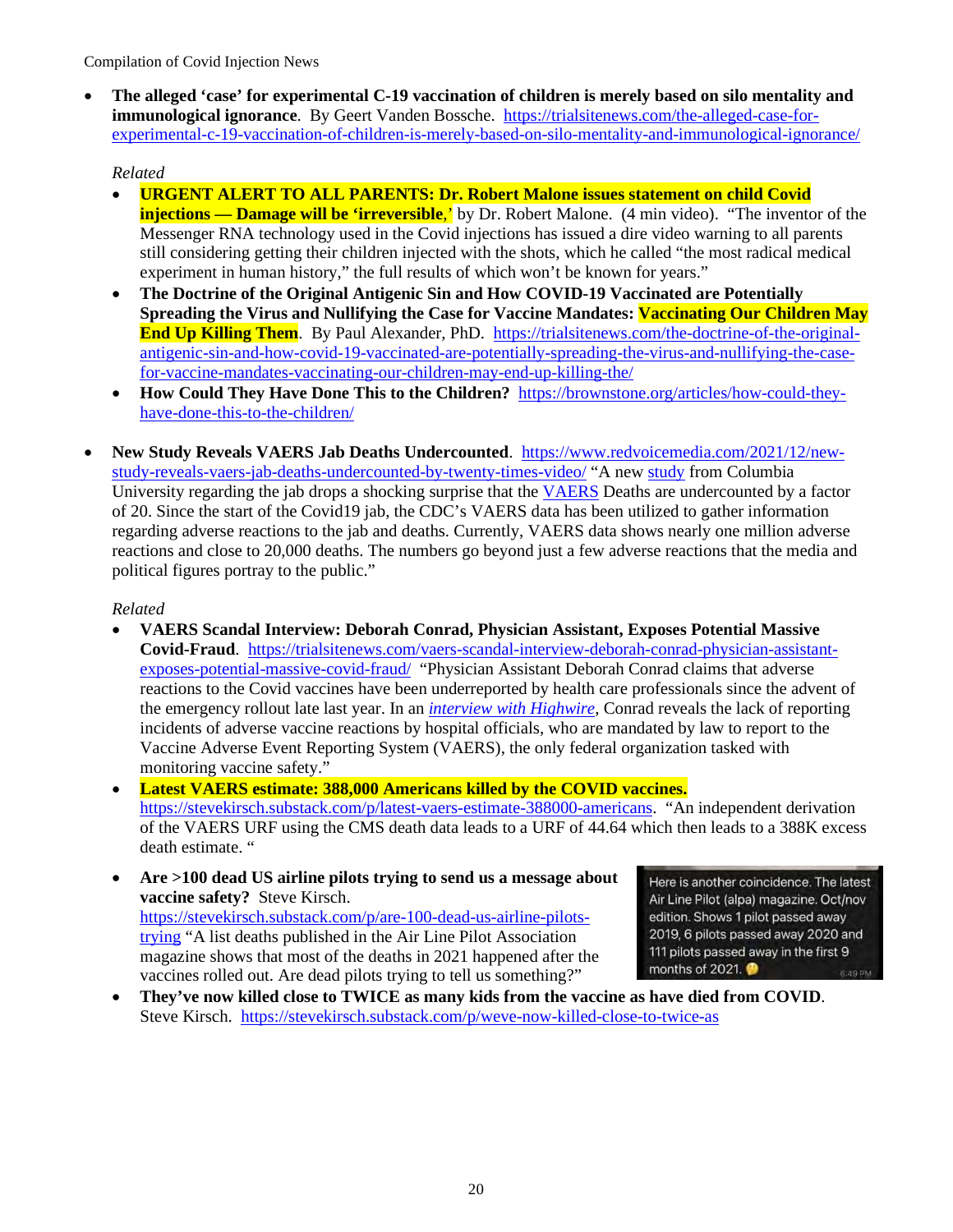• **All-Cause Excess Deaths in Seniors (65+) in the US is up +71% compared to 2020, despite seniors being vaccinated 99.1% (1st dose)**.<https://twitter.com/usmortality/status/1468806245066940417>



- **NHS panic as mortuaries fill with thousands of non-Covid deaths urgent inquiry calls.**  <https://www.express.co.uk/news/uk/1522592/NHS-news-mortuaries-fill-panic-deaths-inquiry-covid> "NHS backlogs and pressure from the pandemic has seen British mortuaries filled with over 10,000 extra bodies over the last 18 weeks, all of which are non-Covid related... Figures from the Office for National Statistics suggest that over the last four months, England and Wales registered 20,823 more deaths than the five-year average in the past 18 weeks. Only 11,531 deaths involved Covid. It means that around 45 percent of recent deaths were related to other causes."
- **After you are vaccine damaged, if you complain about symptoms, you will be REQUIRED to take psychiatric medications until your "disorder" is cured (i.e. you stop complaining).** [https://www.naturalnews.com/2021-12-13-the-vaccine-damaged-cant-complain-about-symptoms-psychiatric](https://www.naturalnews.com/2021-12-13-the-vaccine-damaged-cant-complain-about-symptoms-psychiatric-medication.html)[medication.html](https://www.naturalnews.com/2021-12-13-the-vaccine-damaged-cant-complain-about-symptoms-psychiatric-medication.html)
- **Hearts on Fire Fueled by mRNA**. Dr. Peter McCullough [https://www.americaoutloud.com/hearts-on-fire](https://www.americaoutloud.com/hearts-on-fire-fueled-by-mrna/)[fueled-by-mrna/](https://www.americaoutloud.com/hearts-on-fire-fueled-by-mrna/) "Sadly, there are 15,424 confirmed myocarditis/pericarditis cases in the US CDC VAERS system. The explosion of sudden cardiac death among high-level athletes has drawn attention to the possibility that COVID-19 vaccination forced upon the players may induce a subclinical or perhaps denied syndrome of myocarditis that can last for months. "

- **Heart Inflammation Risk Higher From Moderna Vaccine Than COVID-19 for Those Under 40: Study**. [https://www.theepochtimes.com/mkt\\_morningbrief/for-under-40-heart-inflammation-risk-higher](https://www.theepochtimes.com/mkt_morningbrief/for-under-40-heart-inflammation-risk-higher-after-moderna-covid-19-vaccination-than-the-disease-study_4158712.html)[after-moderna-covid-19-vaccination-than-the-disease-study\\_4158712.html](https://www.theepochtimes.com/mkt_morningbrief/for-under-40-heart-inflammation-risk-higher-after-moderna-covid-19-vaccination-than-the-disease-study_4158712.html)
- **Myocarditis After SARS-CoV-2 Vaccination: True, True, and… Related?** American Academy of Pediatrics. [https://publications.aap.org/pediatrics/article/148/3/e2021052644/179734/Myocarditis-After-](https://publications.aap.org/pediatrics/article/148/3/e2021052644/179734/Myocarditis-After-SARS-CoV-2-Vaccination-True-True)[SARS-CoV-2-Vaccination-True-True](https://publications.aap.org/pediatrics/article/148/3/e2021052644/179734/Myocarditis-After-SARS-CoV-2-Vaccination-True-True)
- **Athletes Collapsing Worldwide: Bioweapon Sends Top Athletes Into Cardiac Arrest**. Stew Peters Show, 13 December 2021. (13 min video). [https://rumble.com/vqpsqw-athletes-collapsing-worldwide](https://rumble.com/vqpsqw-athletes-collapsing-worldwide-bioweapon-sends-top-athletes-into-cardiac-arr.html)[bioweapon-sends-top-athletes-into-cardiac-arr.html](https://rumble.com/vqpsqw-athletes-collapsing-worldwide-bioweapon-sends-top-athletes-into-cardiac-arr.html) "Around the world, athletes in their teens and early twenties, at the absolute peak of physical conditioning, are collapsing and even dropping dead. In the last couple months five European professional soccer players have had on-field health crises. A sports cardiologist told the Daily Mail last week that all these heart problems are a "coincidence." All we'll say is, it's one of the longest lists of coincidences we've ever seen."
- **ODMS: Oxygen Deprivation Mask Syndrome now sweeping across the globe.** 8 Dec 2021. <https://www.newstarget.com/2021-12-08-oxygen-deprivation-mask-syndrome-sweeping-the-globe.html> "Research reveals that prolonged use of Covid masks, homemade or N95, can cause anywhere from five percent on up to 20 percent loss of oxygen, leading to hypercapnia (excessive carbon dioxide in the bloodstream typically caused by inadequate respiration), panic attacks, vertigo, double vision, tinnitus, concentration issues, headaches, slowed reactions, seizures, alterations in blood chemistry and [suffocation due](https://www.ucc.org/daily_covid_19_brief_issue_39/)  [to air displacement…](https://www.ucc.org/daily_covid_19_brief_issue_39/).It gets worse. A German neurologist, Dr. Margarite Griesz-Brisson, MD, PhD (in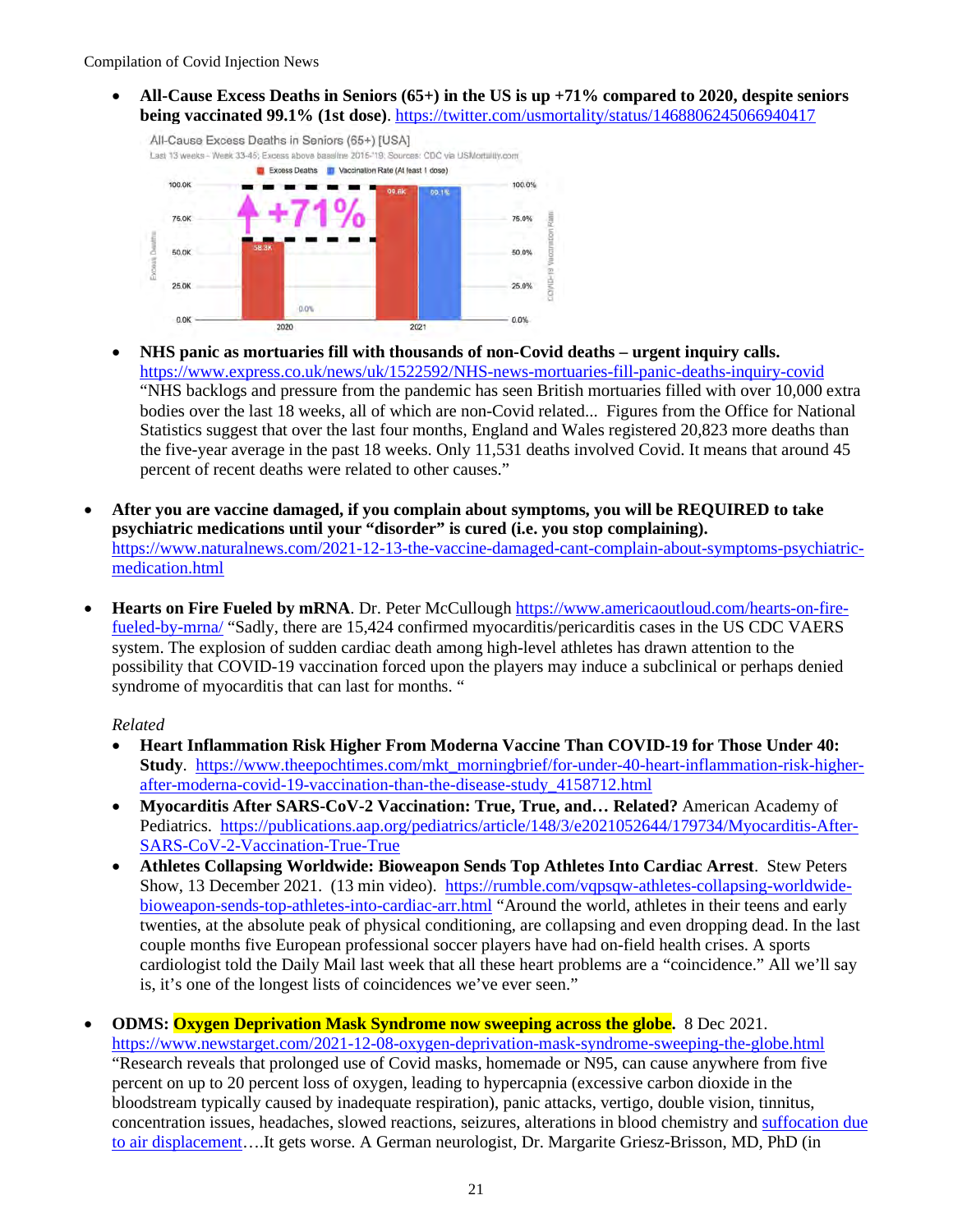pharmacology), who specializes in neurotoxicology and environmental medicine, warns that oxygen deprivation from prolonged Covid-mask wearing can cause [permanent neurological damage.](https://braindamaged.news/)"

#### *Related*

- **167 comparative studies and pieces of evidence on COVID-19 masks and mask mandates that has been very clear for 20 months now: COVID face masks (blue surgical and cloth masks) are largely ineffective and even harmful**. By Paul Elias Alexander, PhD. [https://trialsitenews.com/167](https://trialsitenews.com/167-comparative-studies-and-pieces-of-evidence-on-covid-19-masks-and-mask-mandates-that-has-been-very-clear-for-20-months-now-covid-face-masks-blue-surgical-and-cloth-masks-are-largely-ineffective/) [comparative-studies-and-pieces-of-evidence-on-covid-19-masks-and-mask-mandates-that-has-been-very](https://trialsitenews.com/167-comparative-studies-and-pieces-of-evidence-on-covid-19-masks-and-mask-mandates-that-has-been-very-clear-for-20-months-now-covid-face-masks-blue-surgical-and-cloth-masks-are-largely-ineffective/)[clear-for-20-months-now-covid-face-masks-blue-surgical-and-cloth-masks-are-largely-ineffective/](https://trialsitenews.com/167-comparative-studies-and-pieces-of-evidence-on-covid-19-masks-and-mask-mandates-that-has-been-very-clear-for-20-months-now-covid-face-masks-blue-surgical-and-cloth-masks-are-largely-ineffective/) "It is not unreasonable at this time to conclude that surgical and cloth masks, used as they currently are being used (without other forms of PPE protection), have absolutely no impact on controlling the transmission of Covid-19 virus, and current evidence implies that face masks can be actually harmful. The body of evidence indicates that face masks are largely ineffective. All this to say and as so comprehensively documented by Dr. Roger W. Koops in a recent American Institute of Economic Research (AIER) publication, there is [no clear scientific evidence](https://www.aier.org/article/the-year-of-disguises/) that masks (surgical or cloth) work to mitigate risk to the wearer or to those coming into contact with the wearer, as they are currently worn in everyday life and specifically as we refer to Covid-19. Sadly, our children will bear the [catastrophic](https://www.upi.com/Top_News/World-News/2021/02/01/Study-says-COVID-19-school-closures-will-cost-children-future-income/7531612190182/) [consequences](https://www.psychologytoday.com/us/blog/hope-resilience/202006/the-impact-prolonged-school-closures-children) and [not](https://www.wsj.com/articles/student-test-scores-drop-in-math-since-covid-19-pandemic-11605974400#:%7E:text=American%20children%20started%20school%20this,pandemic%20shut%20schools%20in%20March.)  [just educationally,](https://www.wsj.com/articles/student-test-scores-drop-in-math-since-covid-19-pandemic-11605974400#:%7E:text=American%20children%20started%20school%20this,pandemic%20shut%20schools%20in%20March.) of the [deeply flawed](https://www.independent.co.uk/news/uk/home-news/coronavirus-child-abuse-domestic-violence-family-charity-a9519186.html) school closure policy [for decades](https://data.unicef.org/covid-19-and-children/) to come (particularly our [minority children](https://www.aier.org/article/the-catastrophic-impact-of-covid-forced-societal-lockdowns/) who were least able to afford this). They have done this, the CDC, NIH etc. have cost children lives and done immeasurable damage to our children by increasingly recognized deeply destructive, and nonsensical policies. Children died because of the lockdown and school closure policies of Anthony Fauci. Polices that were illogical, irrational, and often bleated out by hysterical and nonsensical public health leaders. Children harmed themselves and took their lives as they were not strong enough to hold on, anxious and depressed and stressed, in the face of draconian and specious unscientific lockdown policies by the elites and lockdown lunatics who, unlike poorer in the society, could well have afforded their polices and even benefitted from them."
- **Dr Vernon Coleman "Wearing A Mask Over Your Left Knee Would Be Far Safer And Just As Useful As Wearing It On Your Face**" [https://thetruereporter.com/dr-vernon-coleman-wearing-a-mask](https://thetruereporter.com/dr-vernon-coleman-wearing-a-mask-over-your-left-knee-would-be-far-safer-and-just-as-useful-as-wearing-it-on-your-face/)[over-your-left-knee-would-be-far-safer-and-just-as-useful-as-wearing-it-on-your-face/](https://thetruereporter.com/dr-vernon-coleman-wearing-a-mask-over-your-left-knee-would-be-far-safer-and-just-as-useful-as-wearing-it-on-your-face/)  (24 min video at [https://bnt-cdn.b](https://bnt-cdn.b-cdn.net/upload/videos/2021/12/acqgXjwW4DAvJlzGDRo1_08_649deca31a4c943c89f49a45489e770c_video_480p_converted.mp4)[cdn.net/upload/videos/2021/12/acqgXjwW4DAvJlzGDRo1\\_08\\_649deca31a4c943c89f49a45489e770c\\_vi](https://bnt-cdn.b-cdn.net/upload/videos/2021/12/acqgXjwW4DAvJlzGDRo1_08_649deca31a4c943c89f49a45489e770c_video_480p_converted.mp4) [deo\\_480p\\_converted.mp4](https://bnt-cdn.b-cdn.net/upload/videos/2021/12/acqgXjwW4DAvJlzGDRo1_08_649deca31a4c943c89f49a45489e770c_video_480p_converted.mp4)
- **Masks Protecting People From COVID Narrative Debunked By Viral Immunologist Dr. Byram Bridle** [Article and 2 min video]. [https://www.redvoicemedia.com/2021/12/masks-protecting-people](https://www.redvoicemedia.com/2021/12/masks-protecting-people-from-covid-narrative-debunked-by-viral-immunologist-dr-byram-bridle-video/)[from-covid-narrative-debunked-by-viral-immunologist-dr-byram-bridle-video/](https://www.redvoicemedia.com/2021/12/masks-protecting-people-from-covid-narrative-debunked-by-viral-immunologist-dr-byram-bridle-video/)
- **California to Impose Illegal and Inhumane New Mask Mandate**. <https://canadafreepress.com/article/california-to-impose-illegal-and-inhumane-new-mask-mandate>"The California Secretary of the State Health and Human Services Agency under Governor Gavin Newsom has determined that a new mask mandate (law edict without the benefit of legislative assistance…a very unconstitutional action, by the way) is necessary (it is a violation of the Fourteenth Amendment, no person shall be deprived of their life, liberty or property without due process ... your liberty is your ability to make a choice regarding the day to day operations of your life) and in addition to the mandate being VERY illegal, it is also a slap in the face to those of us unable to wear face coverings due to medical reasons."
- **Exposed: Confidential Documents Show Pfizer's Jab Blackmail of Governments Around The World** [https://www.redvoicemedia.com/2021/12/exposed-confidential-documents-show-pfizers-jab-blackmail-of](https://www.redvoicemedia.com/2021/12/exposed-confidential-documents-show-pfizers-jab-blackmail-of-governments-around-the-world-video/)[governments-around-the-world-video/](https://www.redvoicemedia.com/2021/12/exposed-confidential-documents-show-pfizers-jab-blackmail-of-governments-around-the-world-video/) "There is no other way to describe Pfizer's business practices. This is vaccine terrorism."

#### *Related*

• **Brook Jackson Interview – Pfizer Whistleblower Exposes Cover Up Calling Vaccine Data Into Question**. [https://www.thelastamericanvagabond.com/brook-jackson-interview-pfizer-whistleblower](https://www.thelastamericanvagabond.com/brook-jackson-interview-pfizer-whistleblower-exposes-cover-up-calling-vaccine-data-into-question/)[exposes-cover-up-calling-vaccine-data-into-question/](https://www.thelastamericanvagabond.com/brook-jackson-interview-pfizer-whistleblower-exposes-cover-up-calling-vaccine-data-into-question/)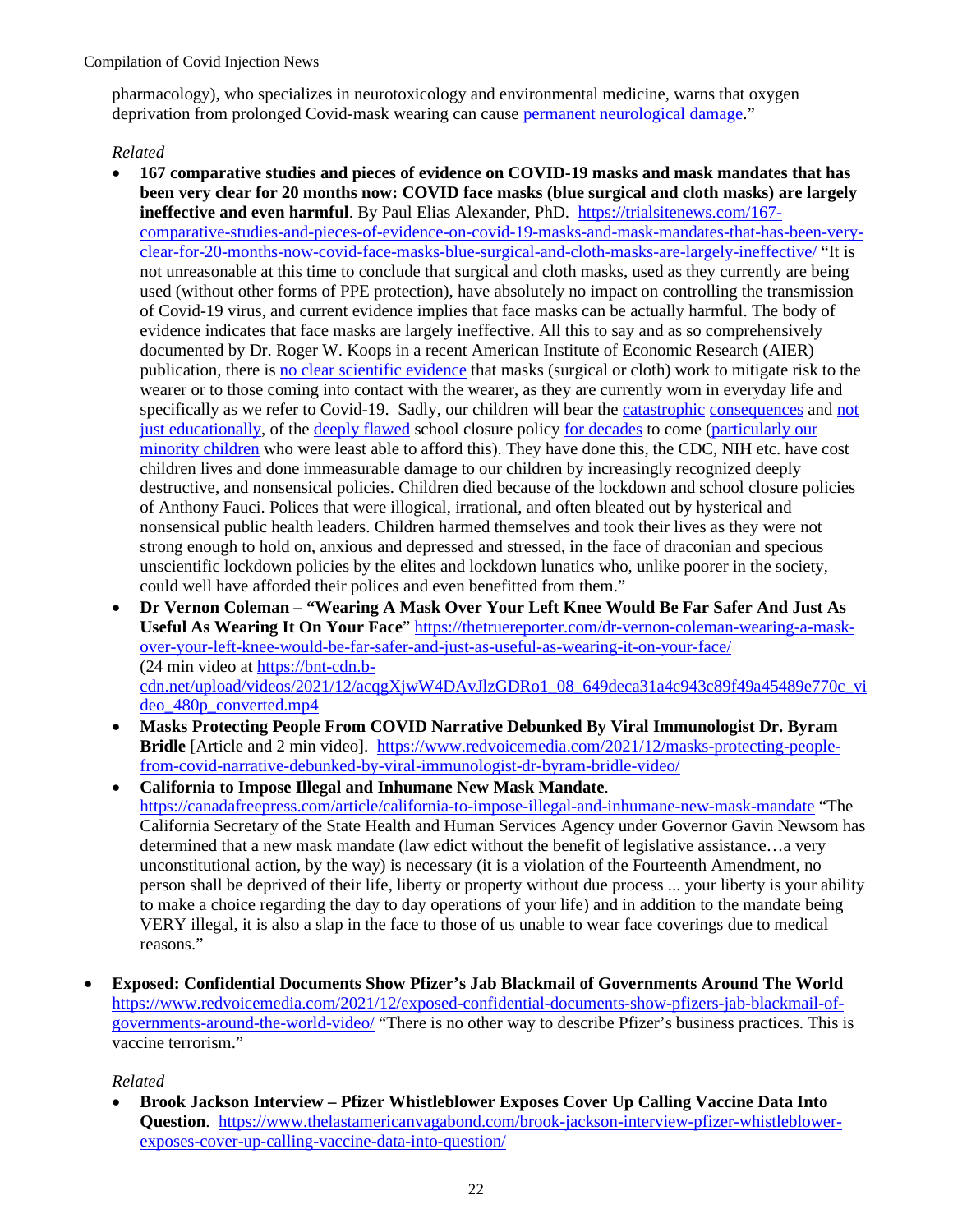- **Omicron Hysteria Made 8 Top Pfizer, Moderna Shareholders \$10 Billion Richer.**  <https://greatgameindia.com/omicron-pfizer-moderna-shareholders/>
- **CDC Pushes 3rd Shot for Teens, as Number of Deaths Reported to VAERS After COVID Vaccines Nears 20,000**. [https://childrenshealthdefense.org/defender/cdc-vaers-3rd-shot-teens-deaths-injuries](https://childrenshealthdefense.org/defender/cdc-vaers-3rd-shot-teens-deaths-injuries-covid-vaccines/)[covid-vaccines/](https://childrenshealthdefense.org/defender/cdc-vaers-3rd-shot-teens-deaths-injuries-covid-vaccines/)
- **Pfizer's History of Fraud, Corruption, and Using Nigerian Children as 'Human Guinea Pigs'**  <https://kanekoa.substack.com/p/pfizers-history-of-fraud-corruption>
- **Harvard Study Explodes Myths About 'Vaccines' Stopping the Spread But It's Even Worse Than That.** [https://beckernews.com/harvard-study-explodes-myths-about-vaccines-stopping-the-spread-but-its](https://beckernews.com/harvard-study-explodes-myths-about-vaccines-stopping-the-spread-but-its-even-worse-than-that-43431/)[even-worse-than-that-43431/](https://beckernews.com/harvard-study-explodes-myths-about-vaccines-stopping-the-spread-but-its-even-worse-than-that-43431/) "A Harvard study of 68 nations and 2,947 counties in the United States published in the *European Journal of Epidemiology* is shattering the argument that the mRNA therapeutic drugs being marketed as "vaccines" do anything significantly to stop the spread of Covid-19. It's even worse than that. As Becker News suggested in September, there is a [positive correlation](https://beckernews.com/more-vaccines-more-covid-why-are-case-rates-exploding-in-areas-with-high-levels-of-vaccination-41523/) between a nation's vaccination levels and the "case" rates being reported. The scientific findings are a crushing blow to the argument that the vaccines have a "public health" purpose and that vaccine mandates are justified."

- **The more we vaccinate, the higher the number of cases.** [https://stevekirsch.substack.com/p/the-more](https://stevekirsch.substack.com/p/the-more-we-vaccinate-the-higher)[we-vaccinate-the-higher](https://stevekirsch.substack.com/p/the-more-we-vaccinate-the-higher)
- **Fully Vaccinated account for 9 in every 10 Covid-19 Deaths since August according to latest Official Data**. [https://dailyexpose.uk/2021/12/03/fully-vaccinated-account-for-9-in-every-10-covid-19](https://dailyexpose.uk/2021/12/03/fully-vaccinated-account-for-9-in-every-10-covid-19-deaths-since-august-according-to-latest-official-data/) [deaths-since-august-according-to-latest-official-data/](https://dailyexpose.uk/2021/12/03/fully-vaccinated-account-for-9-in-every-10-covid-19-deaths-since-august-according-to-latest-official-data/) "Authorities are slowly tightening the noose again around the necks of the British public in response to an alleged new Covid-19 variant dubbed Omicron that is feared may evade the current available Covid-19 vaccines. The problem with this is official data shows the alleged Delta variant has been evading the Covid-19 vaccines for at least the 3 past months, because since August 2021 the fully vaccinated have accounted for 9 in every 10, Covid-19 deaths."
- **COVID-19 Vaccines Induce Lower Antibodies Against Omicron Variant: Study.**  [https://www.theepochtimes.com/mkt\\_morningbrief/covid-19-vaccines-induce-lower-antibodies-against](https://www.theepochtimes.com/mkt_morningbrief/covid-19-vaccines-induce-lower-antibodies-against-omicron-variant-study_4154114.html)[omicron-variant-study\\_4154114.html](https://www.theepochtimes.com/mkt_morningbrief/covid-19-vaccines-induce-lower-antibodies-against-omicron-variant-study_4154114.html)
- **Immuno-Erosion.** <https://www.youtube.com/watch?v=bKFT4Rve9Zg>(3:40 video) Israeli news team discusses the erosion in the body's immune system caused by the COVID shots.
- **Pre-existing polymerase-specific T cells expand in abortive seronegative SARS-CoV-2.** <https://www.nature.com/articles/s41586-021-04186-8>"Abstract: Individuals with potential exposure to SARS-CoV-2 do not necessarily develop PCR or antibody positivity, suggesting some may clear subclinical infection before seroconversion. T-cells can contribute to the rapid clearance of SARS-CoV-2 and other coronavirus infections…" (Translation: Our God-given immune systems are fearfully and wonderfully made!)
- **CDC Confirms 80% of COVID-19 Cases Caused by Omicron Variant in the US are Fully Vaccinated Individuals – And 33% Had Booster Shots!** [https://www.thegatewaypundit.com/2021/12/cdc-confirms-80-covid-19-cases-caused-omicron-variant-us](https://www.thegatewaypundit.com/2021/12/cdc-confirms-80-covid-19-cases-caused-omicron-variant-us-fully-vaccinated-individuals-33-booster-shots/)[fully-vaccinated-individuals-33-booster-shots/](https://www.thegatewaypundit.com/2021/12/cdc-confirms-80-covid-19-cases-caused-omicron-variant-us-fully-vaccinated-individuals-33-booster-shots/)
- **The UK health department fact sheet**. "(iii) recent observations from UK Health Security Agency (UKHSA) surveillance data that *N antibody levels appear to be lower in individuals who acquire infection following 2 doses of vaccination*." See week 42 of the UK health department fact sheet p.23. [https://assets.publishing.service.gov.uk/government/uploads/system/uploads/attachment\\_data/file/102751](https://assets.publishing.service.gov.uk/government/uploads/system/uploads/attachment_data/file/1027511/Vaccine-surveillance-report-week-42.pdf) [1/Vaccine-surveillance-report-week-42.pdf](https://assets.publishing.service.gov.uk/government/uploads/system/uploads/attachment_data/file/1027511/Vaccine-surveillance-report-week-42.pdf)
- **The Pfizer Inoculations for COVID 19 – More Harm than Good**. "Please check out [this superb](https://www.skirsch.com/covid/MoreHarm.pdf)  [presentation,](https://www.skirsch.com/covid/MoreHarm.pdf) more harm than good, assembled by th[e Canadian Covid Care Alliance \(CCCA\).](https://www.canadiancovidcarealliance.org/) Many highly qualified scientists and physicians contributed to and/or approved this. It is based on rock-solid scientific data. Most importantly, the core data set is Pfizer's own results from their recently published six-month update report on their clinical trial…It proves that Pfizer, even when publishing their own biased and misleading report cannot hide the fact that their vaccine shows underwhelming efficacy and causes excessive harm." <https://stevekirsch.substack.com/p/a-new-presentation-more-harm-than>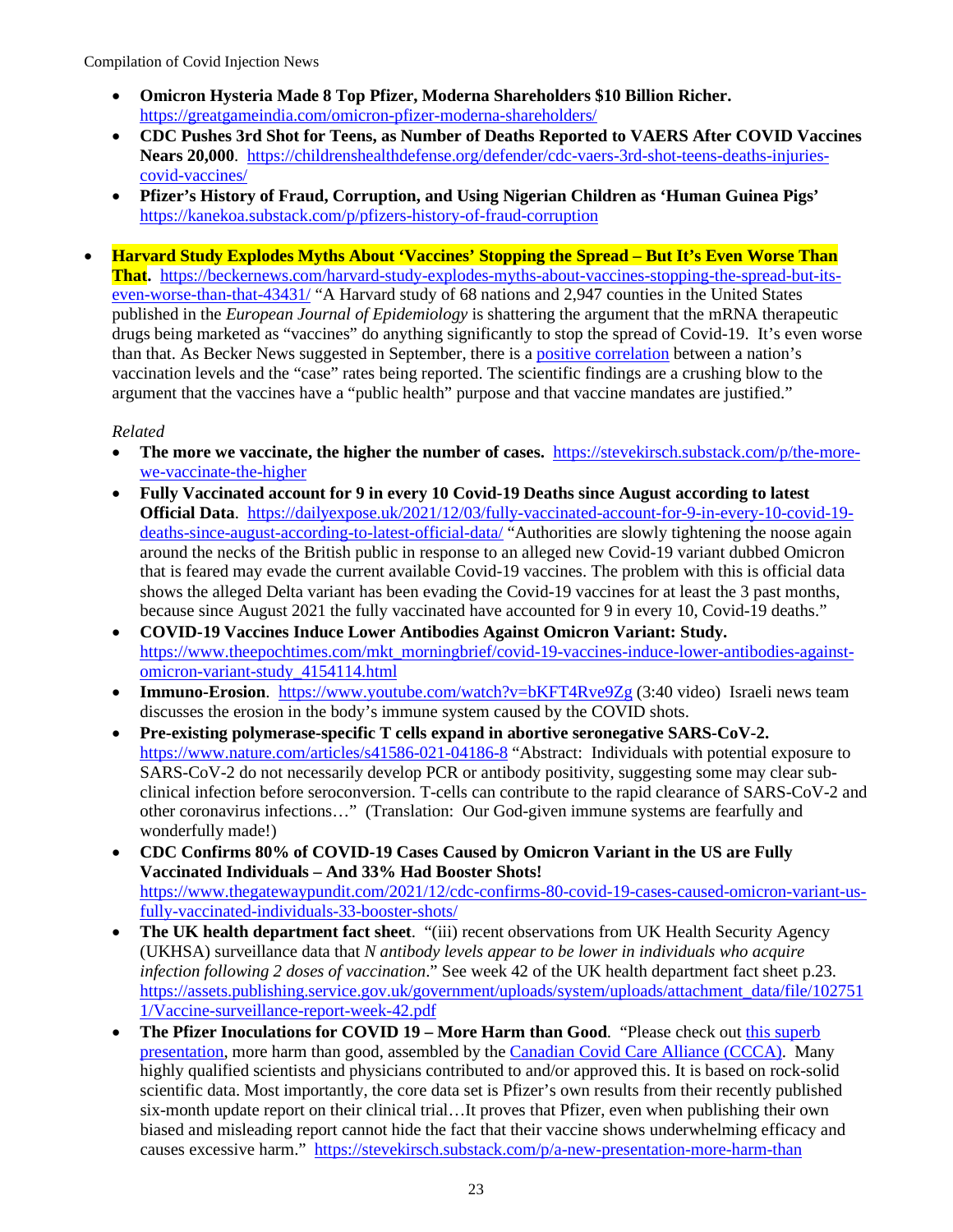• **The Omicron Variant has been hijacked to cover up the fact the Covid-19 Vaccines do not work and implement a Social Credit System**. [https://dailyexpose.uk/2021/12/14/the-omicron-variant-has-been](https://dailyexpose.uk/2021/12/14/the-omicron-variant-has-been-hijacked/)[hijacked/](https://dailyexpose.uk/2021/12/14/the-omicron-variant-has-been-hijacked/) 

- **The COVID vaccines were designed to fail (Nov. 25th 2021).** [https://doctors4covidethics.org/the](https://doctors4covidethics.org/the-covid-vaccines-were-designed-to-fail-nov-25th-2021/)[covid-vaccines-were-designed-to-fail-nov-25th-2021/](https://doctors4covidethics.org/the-covid-vaccines-were-designed-to-fail-nov-25th-2021/) In this 10-minute video, Dr. Sucharit Bhakdi discusses the fundamental reason for the current wave of "breakthrough infections:" the failure of the COVID vaccines had to be expected, because fundamental principles of immunology were ignored in their design.
- **Big Brother is here: Governments exploit pandemic to normalize surveillance.**  <https://www.naturalnews.com/2021-12-13-governments-use-pandemic-to-normalize-surveillance.html> **"**Citizens of South Korea are giving up their personal data and privacy in exchange for convenience, order and safety. The technology-laden "smart city" being built on the southern coast of the country epitomizes this daily bargain."
- **Coming In 2022? A Federal Vaccination Database.**  [https://www.prophecynewswatch.com/article.cfm?recent\\_news\\_id=5115](https://www.prophecynewswatch.com/article.cfm?recent_news_id=5115) "Have you heard of the "Immunization Infrastructure Modernization Act of 2021" yet? If not, you need to get up to speed right away, because there is a very good chance that it is going to become law. In the House of Representatives, this bill was only debated for 40 minutes, and then it was easily passed. Every Democrat voted in favor of the bill, and they were joined by a staggering 80 Republicans. Now the bill goes to the Senate, and it is expected to have similar support there. You can find the text of the bill [right here.](https://www.congress.gov/bill/117th-congress/house-bill/550/text) Like many bills that go through Congress, it has been written in a way that makes it very difficult for ordinary Americans to read and understand."
- **Global Health And The Politics Of Catastrophe Who will save us from the WHO and its new world order?** [https://trialsitenews.com/global-health-and-the-politics-of-catastrophe-who-will-save-us](https://trialsitenews.com/global-health-and-the-politics-of-catastrophe-who-will-save-us-from-the-who-and-its-new-world-order/)[from-the-who-and-its-new-world-order/](https://trialsitenews.com/global-health-and-the-politics-of-catastrophe-who-will-save-us-from-the-who-and-its-new-world-order/) "Most Western people had previously considered the WHO to be a benign, do-good group of people in Geneva dealing with the problems of 'others', somewhere where they are presumably needed. We had democracies that looked after 'us', governments chosen and held accountable by us, and we never needed the WHO. But it was comforting to know the WHO was there, for others. The past two years should have changed that perception. The [WHO](https://www.pandata.org/who-and-covid-19-re-establishing-colonialism-in-public-health/) is a primary architect of the unprecedented abrogation of basic societal rights and freedoms that we assumed were inviolable: to meet, greet, learn, work, and travel. It has also cheer-led an unprecedented redistribution of wealth from all of us, including the poorest that we had assumed the WHO was protecting, to the [most wealthy,](https://www.forbes.com/sites/giacomotognini/2021/04/06/meet-the-40-new-billionaires-who-got-rich-fighting-covid-19/?sh=956f9ca17e54)  including it[s](https://www.investors.com/etfs-and-funds/sectors/bill-gates-whos-making-more-money-during-pandemic/) [major private sponsors.](https://www.investors.com/etfs-and-funds/sectors/bill-gates-whos-making-more-money-during-pandemic/)" (*Editor's Note: Students of Bible prophecy know that in the short term, WHO, WEF, and other globalist individuals and entities will have their way. Then Jesus will intervene, just in time to save the human race from total extinction at their hands. Daniel 2, 7; Revelation 13, 22*)
- **Dr. Ariyana Love: Covid-19 Patent Horrors**. [https://www.redvoicemedia.com/2021/12/dr-ariyana-love](https://www.redvoicemedia.com/2021/12/dr-ariyana-love-covid-19-patent-horrors/)[covid-19-patent-horrors/](https://www.redvoicemedia.com/2021/12/dr-ariyana-love-covid-19-patent-horrors/) "In my [latest interview with Stew](https://www.redvoicemedia.com/2021/12/moderna-patent-uncovers-horror-nanocensor-contained-in-bioweapon/) Peters, we discussed how the "Covid-19 vaccine" ingredients listed in the patents, reveal that *all* these poisonous death shots are deleting genes and genetically modifying Humans for *patentability*.
	- GRAPHENE: The Hydrogel [patent US8415325B2](https://patents.google.com/patent/US8415325B2/en) is listed in the Moderna patent, *[here](https://patents.google.com/patent/US10898574B2)*. Hydrogels are also mentioned in a second Moderna patent, *[here](https://patents.google.com/patent/US10703789B2/)*. Hydrogel is listed in the Johnson & Johnson patent, *[here](https://patents.google.com/patent/WO2021155323A1)*. Hydrogels are made from [Graphene Oxide.](https://pubmed.ncbi.nlm.nih.gov/22970805/) Nobody can deny the evidence that Graphene Oxide is in the shots.
	- All the [Covid-19 "vaccine" patents](https://ambassadorlove.wordpress.com/2021/12/08/covid-vaxx-patents-gene-deletion-lentivirus-cdna-open-codon/?preview_id=6195&preview_nonce=c054a02351&preview=true&_thumbnail_id=6208) mention gene deletion. All the patents except one, mention "complimentary DNA" (cDNA). cDNA is a chimeric mRNA cocktail that's being coded into Human cells using artificial genetic sequences in cross-species genomics.
	- According to the [US Supreme Court](https://www.supremecourt.gov/opinions/12pdf/12-398_1b7d.pdf) ruling in 2013, altering Humans with cDNA makes them patent eligible. The court documents show that cDNA is made using modified bacterium and Supreme Court judges ruled it patent eligible. This means that a plant, animal or Human, could be patented and owned if first genetically modified with cDNA."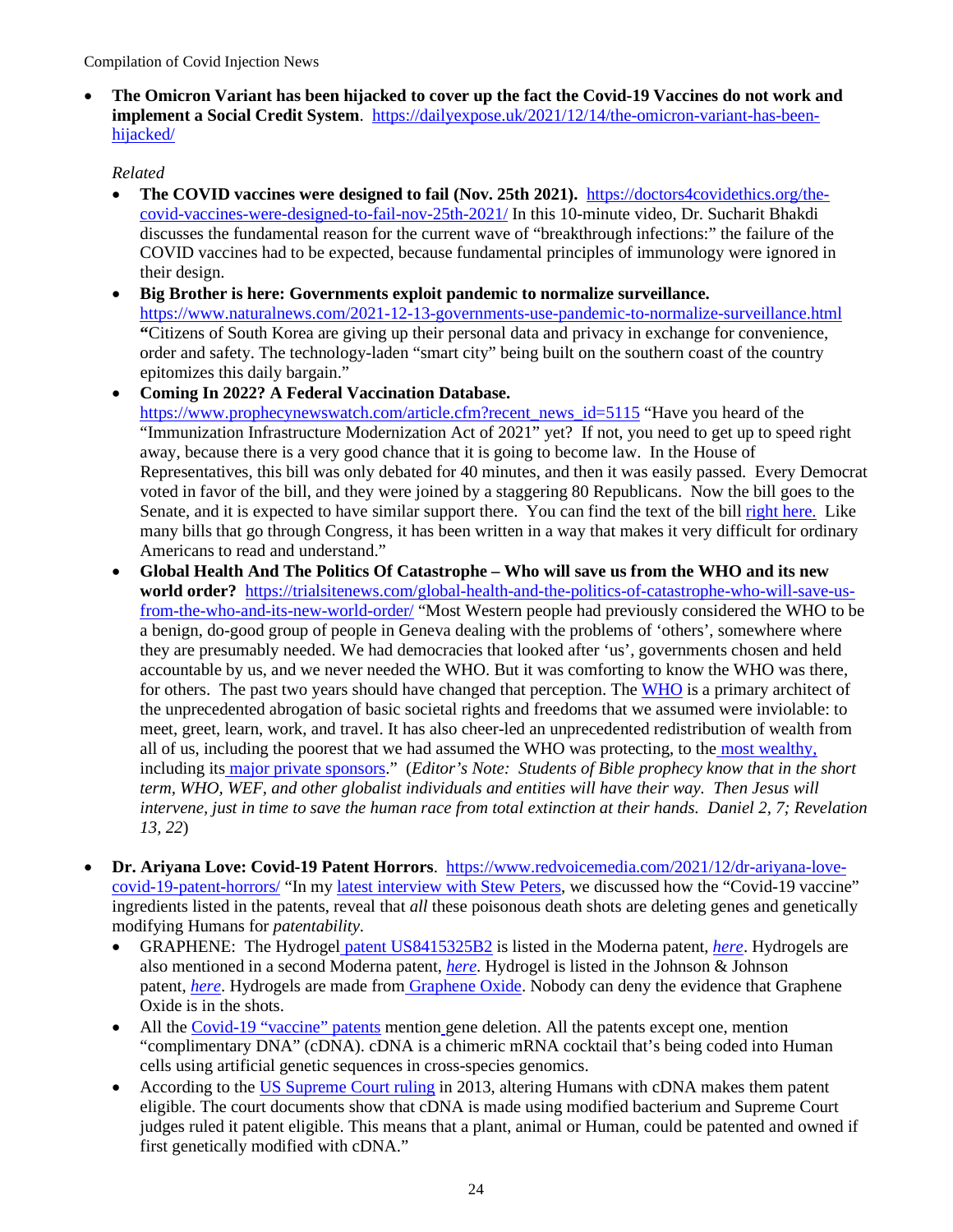• **Mechanisms of SARS-CoV-2 Evolution Revealing Vaccine-Resistant Mutations in Europe and America**.<https://pubmed.ncbi.nlm.nih.gov/34873910/>

## *Related*

• **Evolution of infectious bronchitis virus in the field after homologous vaccination introduction** by Giovanni Franzo et.al., Veterinary Research, online at<https://doi.org/10.1186/s13567-019-0713-4> "Despite the fact that vaccine resistance has been typically considered a rare phenomenon, some episodes of vaccine failure have been reported with increasing frequency in intensively-raised livestock. … Unfortunately, the continuous emergence of new vaccine-immunity escaping variants prompts the development of new vaccines… This evidence strongly supports the action of vaccine-induced immunity in conditioning viral evolution, potentially leading to the emergence of new vaccine-escape variants. The great plasticity of rapidly-evolving RNA-viruses in response to human intervention, which extends beyond the poultry industry, is demonstrated, claiming further attention due to their relevance for animal and especially human health."

# • **Flashback 2016: Fauci's Cohort Peter Daszak Explains How Scientists Can Perfectly Create a Coronavirus in China Lab That Can Lead to Global Pandemic**. November 28, 2021. [https://www.thegatewaypundit.com/2021/11/flashback-2016-faucis-cohort-peter-daszak-explains-scientists-](https://www.thegatewaypundit.com/2021/11/flashback-2016-faucis-cohort-peter-daszak-explains-scientists-can-perfectly-create-coronavirus-china-lab-can-lead-global-pandemic/)

[can-perfectly-create-coronavirus-china-lab-can-lead-global-pandemic/](https://www.thegatewaypundit.com/2021/11/flashback-2016-faucis-cohort-peter-daszak-explains-scientists-can-perfectly-create-coronavirus-china-lab-can-lead-global-pandemic/) "…Today there is documentation and email evidence of Dr. Peter Daszak admitting that [he and Fauci were doing work in collaboration](https://www.thegatewaypundit.com/2021/07/breaking-gop-senators-reveal-politicized-hhs-redacted-fauci-letter-hide-collaboration-dr-daszack-wuhan-lab/) with the Chinese virologists at the Wuhan virology lab."

## *Related*

- **Zoologist Peter Daszak Admits to Making Coronavirus in CCP Laboratory**. <https://gnews.org/1713398/>
- **Daszak Quote:** "... *coronaviruses are pretty good, you can manipulate them in the lab pretty easily, the spike proteins drive a lot about what happens ... you can get the sequence, you can build the protein ... insert it into the backbone of another virus* ..." Quote by Dr. Peter Daszak, President of EcoHealth Alliance, Wuhan Institute of Virology (WIV) backer, Lead WHO investigator for the WIV investigation, Facebook fact checker for WIV lab information. Source: Telegram: [https://t.me/LeakyVax/712,](https://t.me/LeakyVax/712) Clip originally filmed December 9, 2019 for Vincent Racaniello's This Week in Virology podcast
- **REVEALED: CDC, NIH Officials Were EcoHealth 'Partners' During Controversial Wuhan Gain Of Function Collaborations**. [https://thenationalpulse.com/news/cdc-nih-officials-listed-as-ecohealth](https://thenationalpulse.com/news/cdc-nih-officials-listed-as-ecohealth-partners/)[partners/](https://thenationalpulse.com/news/cdc-nih-officials-listed-as-ecohealth-partners/)
- **UK Lawmakers Told COVID Likely "Engineered" In Wuhan Lab.**  <https://www.zerohedge.com/geopolitical/uk-lawmakers-told-covid-likely-engineered-wuhan-lab>"UK MPs have been told by experts that a Wuhan lab leak is now "the most likely" origin of COVID-19 and that there's also a high risk it "was an engineered virus."
- **Watch: 10,000 scientists and physicians sign Rome Declaration calling to end mass COVID**  'vaccination' [https://dailytelegraph.co.nz/news/watch-10000-scientists-and-physicians-sign-rome-declaration](https://dailytelegraph.co.nz/news/watch-10000-scientists-and-physicians-sign-rome-declaration-calling-for-end-of-mass-covid-vaccination/)[calling-for-end-of-mass-covid-vaccination/](https://dailytelegraph.co.nz/news/watch-10000-scientists-and-physicians-sign-rome-declaration-calling-for-end-of-mass-covid-vaccination/) November 13, 2021.
- **Philadelphia Announces COVID-19 Vaccine Passports for Indoor Dining.**  [https://www.theepochtimes.com/mkt\\_morningbrief/philadelphia-announces-covid-19-vaccine-passports-for](https://www.theepochtimes.com/mkt_morningbrief/philadelphia-announces-covid-19-vaccine-passports-for-indoor-dining_4154368.html)[indoor-dining\\_4154368.html](https://www.theepochtimes.com/mkt_morningbrief/philadelphia-announces-covid-19-vaccine-passports-for-indoor-dining_4154368.html)

- **New York State Supreme Court blocks outgoing Mayor Bill de Blasio's vaccine passport mandate.**  <https://www.naturalnews.com/2021-12-13-ny-sc-blocks-deblasio-vaccine-passport-mandate.html>
- **Louisiana Governor to Add COVID-19 Vaccine to List of Required School Immunizations**.
- [https://www.theepochtimes.com/mkt\\_morningbrief/louisiana-governor-to-add-covid-19-vaccine-to-list](https://www.theepochtimes.com/mkt_morningbrief/louisiana-governor-to-add-covid-19-vaccine-to-list-of-required-school-immunizations_4158355.html)[of-required-school-immunizations\\_4158355.html](https://www.theepochtimes.com/mkt_morningbrief/louisiana-governor-to-add-covid-19-vaccine-to-list-of-required-school-immunizations_4158355.html)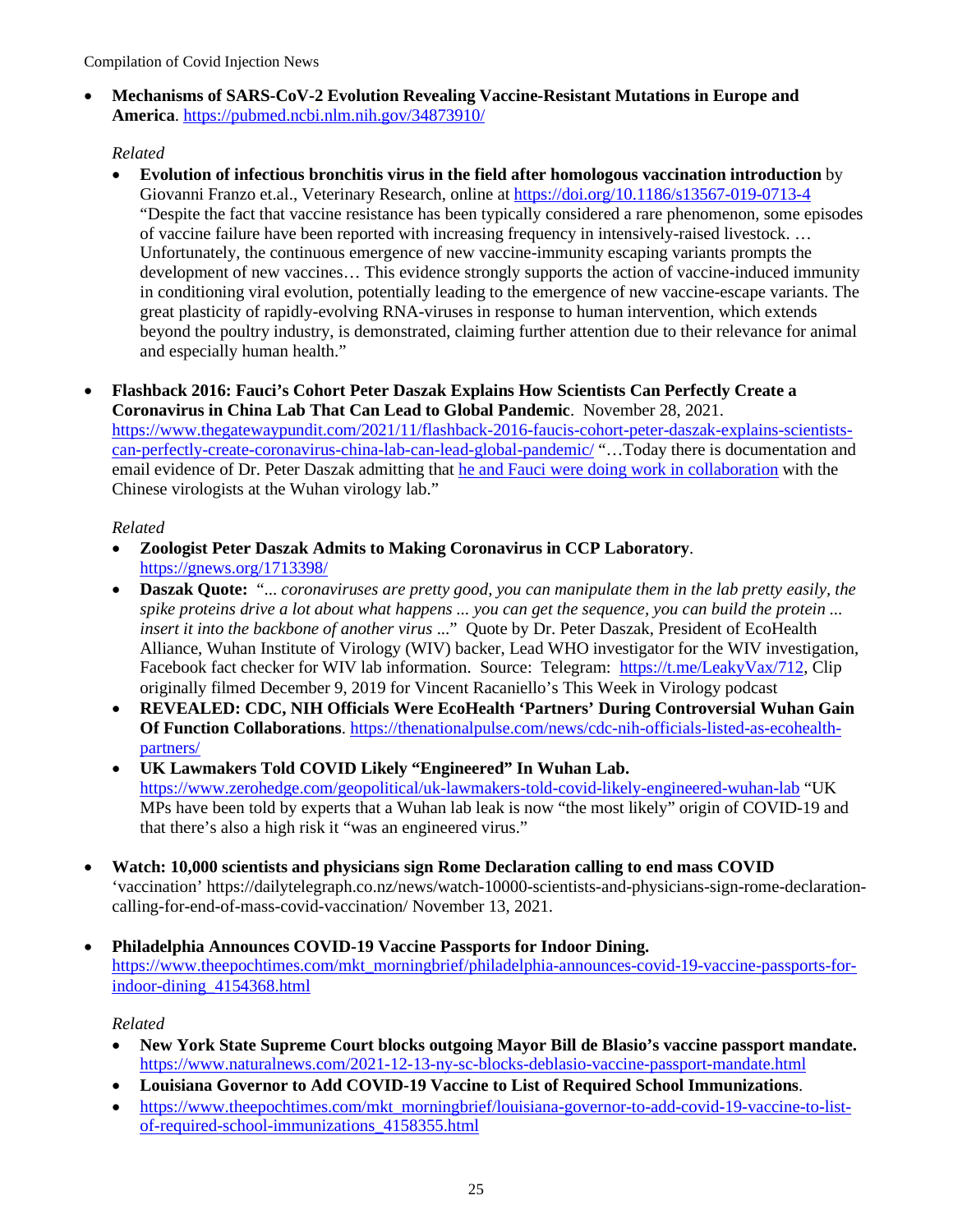- **Court Lets Biden's COVID-19 Vaccine Mandate for Healthcare Workers Take Effect in Some States.** [https://www.theepochtimes.com/mkt\\_morningbrief/court-lets-bidens-covid-19-vaccine-mandate](https://www.theepochtimes.com/mkt_morningbrief/court-lets-bidens-covid-19-vaccine-mandate-for-healthcare-workers-take-effect-in-some-states_4159510.html)[for-healthcare-workers-take-effect-in-some-states\\_4159510.html](https://www.theepochtimes.com/mkt_morningbrief/court-lets-bidens-covid-19-vaccine-mandate-for-healthcare-workers-take-effect-in-some-states_4159510.html)
- **Americans must be prepared to publicly resist COVID quarantine camps.** [https://www.lifesitenews.com/opinion/americans-must](https://www.lifesitenews.com/opinion/americans-must-be-prepared-to-publicly-resist-covid-quarantine-camps/)[be-prepared-to-publicly-resist-covid-quarantine-camps/](https://www.lifesitenews.com/opinion/americans-must-be-prepared-to-publicly-resist-covid-quarantine-camps/)

## *Related*

• **Top Australian Official: We're Transferring COVID-19 Patients to Quarantine Camps.**  [https://www.theepochtimes.com/mkt\\_morningbrief/to](https://www.theepochtimes.com/mkt_morningbrief/top-australian-official-were-transferring-covid-19-cases-to-quarantine-camps_4118407.html) [p-australian-official-were-transferring-covid-19](https://www.theepochtimes.com/mkt_morningbrief/top-australian-official-were-transferring-covid-19-cases-to-quarantine-camps_4118407.html) [cases-to-quarantine-camps\\_4118407.html](https://www.theepochtimes.com/mkt_morningbrief/top-australian-official-were-transferring-covid-19-cases-to-quarantine-camps_4118407.html)

• **Beware Flu and COVID Vax Mix-Ups and Other Medication Errors.**

Treatment protocol post jab for mild symptoms. **Nutraceuticals:** · Anti coagulant · Thrombocyte, aspirin, curcumin/turmeric, garlic . Ivermectin 12mg x 1 pd for 5 days then 1 per week • NAC 500mg x 3 per day • Oxygen capsules / blood oxygenator<br>• Oxygen capsules / blood oxygenator<br>• Hydro shot- Molecular hydrogen in pill form · Zeolite chemicals, radiation, metals . Colloidal silver, drink and nebulize as well as chlorine dioxide • D 5000mg **\* Alkaline powder** . Miracle booster detox (super foods) and DNA repair

<https://www.medpagetoday.com/meetingcoverage/ashp/96110>"In 2021, COVID-19 vaccine errors were among the top medication safety issues voluntarily reported to the Institute for Safe Medication Practices (ISMP), the group reported."

• **Horowitz: Now we know why the establishment has always opposed early treatment.**  [https://www.theblaze.com/op-ed/horowitz-now-we-know-why-the-establishment-has-always-opposed-early](https://www.theblaze.com/op-ed/horowitz-now-we-know-why-the-establishment-has-always-opposed-early-treatment)[treatment](https://www.theblaze.com/op-ed/horowitz-now-we-know-why-the-establishment-has-always-opposed-early-treatment) **"**The shots don't work for many people, [particularly the elderly.](https://www.theblaze.com/op-ed/horowitz-covid-injections-continue-to-fail-nursing-homes-as-alternatives-continue-to-be-ignored) The establishment is blocking every other treatment option available. At this point, with so many people recovering [even from late-stage](https://www.theblaze.com/op-ed/horowitz-why-every-red-state-has-an-obligation-to-fight-hospitals-killing-patients-on-ventilators)  [COVID](https://www.theblaze.com/op-ed/horowitz-why-every-red-state-has-an-obligation-to-fight-hospitals-killing-patients-on-ventilators) by taking ivermectin, which is infinitely safer than the shots, how could anyone ascribe anything other than very sinister motivations to those declaring war on its use?"

#### **Added 13 December 2021**

- **Doctor Finds Treatment For Vaxx Victims, Sees Major Improvement in Blood!** (14 min video). [https://www.redvoicemedia.com/2021/12/doctor-finds-treatment-for-vaxx-victims-sees-major-improvement](https://www.redvoicemedia.com/2021/12/doctor-finds-treatment-for-vaxx-victims-sees-major-improvement-in-blood/)[in-blood/](https://www.redvoicemedia.com/2021/12/doctor-finds-treatment-for-vaxx-victims-sees-major-improvement-in-blood/) Stew Peters Show. South African doctor, Dr. Zandre Botha discusses post-vaxx treatment to repair damage to blood.
- **Glenn Beck On Tucker Carlson: US Doctors Were Reviewing Moderna Vaccine In December 2019 Before COVID Hit The US** (VIDEO). [https://fromthetrenchesworldreport.com/glenn-beck-on-tucker](https://fromthetrenchesworldreport.com/glenn-beck-on-tucker-carlson-us-doctors-were-reviewing-moderna-vaccine-in-december-2019-before-covid-hit-the-us/295273)[carlson-us-doctors-were-reviewing-moderna-vaccine-in-december-2019-before-covid-hit-the-us/295273](https://fromthetrenchesworldreport.com/glenn-beck-on-tucker-carlson-us-doctors-were-reviewing-moderna-vaccine-in-december-2019-before-covid-hit-the-us/295273)

- **The COVID PCR test is a complete fraud.** [https://canadafreepress.com/article/the-covid-pcr-test-is-a](https://canadafreepress.com/article/the-covid-pcr-test-is-a-complete-fraud-2)[complete-fraud-2](https://canadafreepress.com/article/the-covid-pcr-test-is-a-complete-fraud-2)
- **FDA Says It Now Needs 75 Years to Fully Release Pfizer COVID-19 Vaccine Data.**  [https://www.theepochtimes.com/mkt\\_breakingnews/fda-says-it-now-needs-75-years-to-fully-release](https://www.theepochtimes.com/mkt_breakingnews/fda-says-it-now-needs-75-years-to-fully-release-pfizer-covid-19-vaccine-data_4145410.html)[pfizer-covid-19-vaccine-data\\_4145410.html](https://www.theepochtimes.com/mkt_breakingnews/fda-says-it-now-needs-75-years-to-fully-release-pfizer-covid-19-vaccine-data_4145410.html) "The Food and Drug Administration is asking a judge to give it 75 years to produce data concerning the Pfizer and BioNTech vaccine, up 20 years from [a previous](https://www.theepochtimes.com/fda-asks-court-for-55-years-to-fully-release-pfizer-covid-19-vaccine-data_4110761.html)  [request.](https://www.theepochtimes.com/fda-asks-court-for-55-years-to-fully-release-pfizer-covid-19-vaccine-data_4110761.html)"
- **'Damning' Ivermectin Tape Exposes Pressure by Big Pharma to Suppress Ivermectin, RFK, Jr.'s New Book Reveals** [https://childrenshealthdefense.org/defender/ivermectin-big-pharma-rfk-jr-the-real](https://childrenshealthdefense.org/defender/ivermectin-big-pharma-rfk-jr-the-real-anthony-fauci/)[anthony-fauci/](https://childrenshealthdefense.org/defender/ivermectin-big-pharma-rfk-jr-the-real-anthony-fauci/) Robert F. Kennedy, Jr.'s new book, "The Real Anthony Fauci," includes a revealing transcript — printed here — of a conversation with Dr. Andrew Hill, who admitted to caving to pressure to downplay the benefits of ivermectin as a COVID treatment.
- **COVID-19 A Pandemic Of Fear "Manufactured" By Authorities: Yale Epidemiologist.**  [https://www.zerohedge.com/political/covid-19-pandemic-fear-manufactured-authorities-yale-](https://www.zerohedge.com/political/covid-19-pandemic-fear-manufactured-authorities-yale-epidemiologist)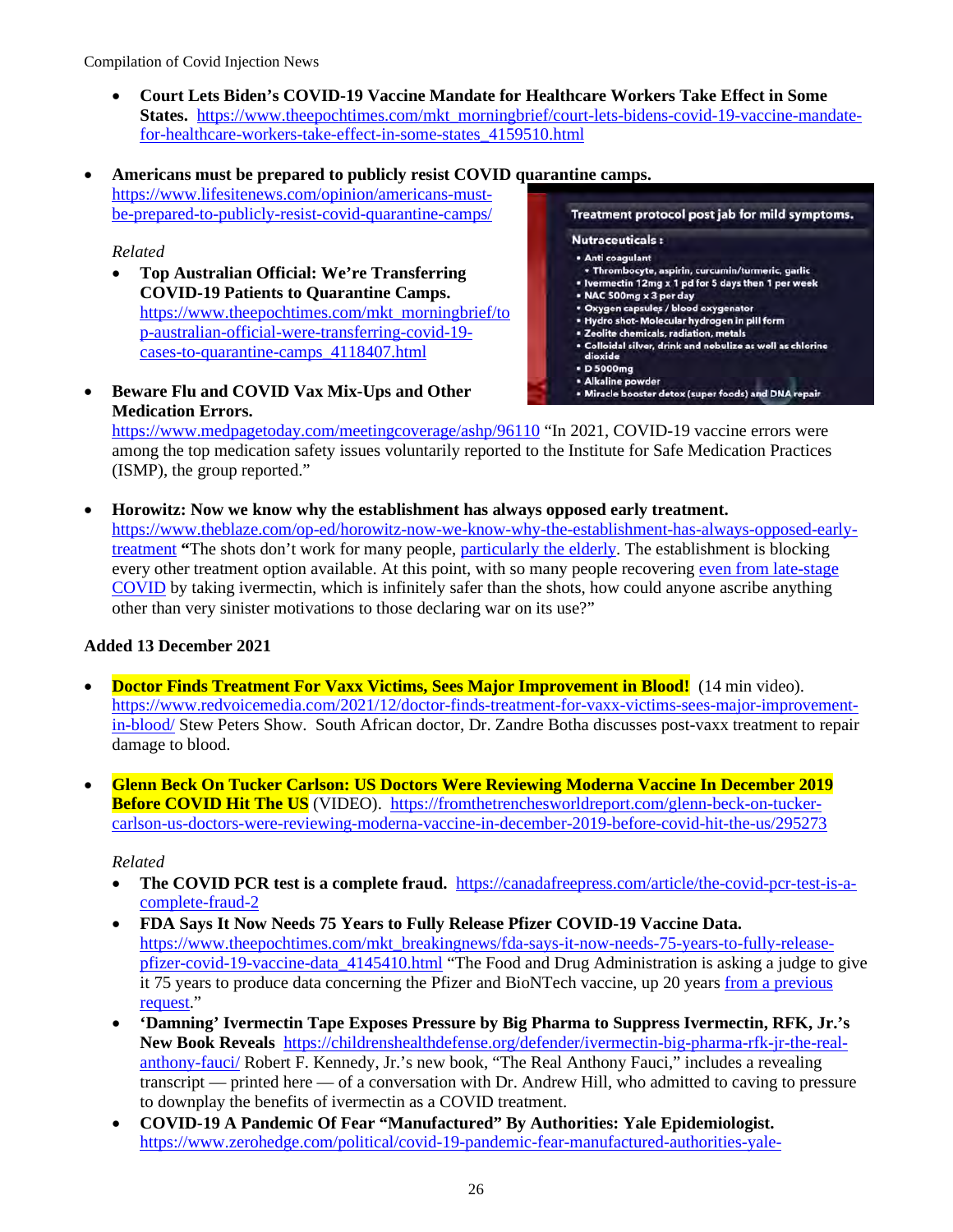[epidemiologist](https://www.zerohedge.com/political/covid-19-pandemic-fear-manufactured-authorities-yale-epidemiologist) "In an appearance on Epoch TV's ["American Thought Leaders"](https://www.theepochtimes.com/dr-harvey-risch-hydroxychloroquine-ivermectin-and-other-therapeutics-highly-effective-in-early-covid-treatment_4131804.html) program, Risch, an epidemiology professor at the Yale School of Public Health and Yale School of Medicine's Department of Epidemiology and Public Health, argued that by and large, what has characterized the entire [CCP](https://www.theepochtimes.com/giving-the-right-name-to-the-virus-causing-a-worldwide-pandemic-2_3277200.html)  [\(Chinese Communist Party\)](https://www.theepochtimes.com/giving-the-right-name-to-the-virus-causing-a-worldwide-pandemic-2_3277200.html) virus pandemic has been a "degree of fear and people's response to the fear."

#### • **Gov. Inslee stoops to new low, says COVID unvaccinated are domestic terrorists**.

[https://mynorthwest.com/3269333/rantz-gov-inslee-stoops-to-new-low-says-covid-unvaccinated-are](https://mynorthwest.com/3269333/rantz-gov-inslee-stoops-to-new-low-says-covid-unvaccinated-are-domestic-terrorists/)[domestic-terrorists/](https://mynorthwest.com/3269333/rantz-gov-inslee-stoops-to-new-low-says-covid-unvaccinated-are-domestic-terrorists/) 'Governor Jay Inslee says unvaccinated Washingtonians are domestic terrorists. It's a ridiculous insult that shows just how simple-minded our governor is when facing anyone who doesn't bend to his will. Are you an unvaccinated Christian, Muslim, or Jew, resistant to get the COVID vaccine? Inslee says you're carrying "a time bomb" in your backpack. Does your doctor warn against this vaccine because of your private medical history that Inslee doesn't understand? You're a terrorist. No matter the context, Inslee thinks you're as dangerous as a criminal and he has no regrets."

#### *Related*

- **The United States Is Building Forced COVID Internment Camps**. December 7, 2021. [https://christiannewsjournal.com/the-united-states-is-building-forced-covid-internment-camps/#.Ya-](https://christiannewsjournal.com/the-united-states-is-building-forced-covid-internment-camps/#.Ya-1_ZHMLIU)[1\\_ZHMLIU.](https://christiannewsjournal.com/the-united-states-is-building-forced-covid-internment-camps/#.Ya-1_ZHMLIU) "It's something out of 1930s Nazi Germany. State governments have begun building forced COVID Internment Camps to apprehend COVID-positive individuals and drag them into forced confinement until the government says it is safe for them to leave. Governor Inslee in Washington state and Governor Bill Lee in Tennessee have both signed off on such forced internment camps for those who test positive for COVID-19."
- **The segregation of the jabbed and unjabbed is the next stage of the tyrannical 'new normal'**  [https://www.lifesitenews.com/blogs/the-segregation-of-the-jabbed-and-unjabbed-is-the-next-stage-of-the](https://www.lifesitenews.com/blogs/the-segregation-of-the-jabbed-and-unjabbed-is-the-next-stage-of-the-tyrannical-new-normal/)[tyrannical-new-normal/](https://www.lifesitenews.com/blogs/the-segregation-of-the-jabbed-and-unjabbed-is-the-next-stage-of-the-tyrannical-new-normal/) "You are surely well aware of the divide that has cemented itself in society as a result of vaccination segregation. Not all people who chose to take the experimental COVID jab are afraid of the unjabbed, and more than a few are quite critical of the segregation measures that have been implemented. However, it cannot be ignored that public health officials have done everything they could to drive a fear-based hysteria of the unvaccinated as some sort of disease-peddling class of unclean citizens."
- **MEDICAL APARTHEID: Illinois Democrat Introduces Bill Denying Health Insurance to the Unvaccinated**. [https://bigleaguepolitics.com/medical-apartheid-illinois-democrat-introduces-bill](https://bigleaguepolitics.com/medical-apartheid-illinois-democrat-introduces-bill-denying-health-insurance-to-the-unvaccinated/)[denying-health-insurance-to-the-unvaccinated/](https://bigleaguepolitics.com/medical-apartheid-illinois-democrat-introduces-bill-denying-health-insurance-to-the-unvaccinated/)
- **NEA Board Member Suggests Unvaccinated with Religious Exemptions Deserve to Die.**  [https://www.breitbart.com/politics/2021/12/07/nea-board-member-suggests-unvaccinated-religious](https://www.breitbart.com/politics/2021/12/07/nea-board-member-suggests-unvaccinated-religious-exemption-deserve-die/)[exemption-deserve-die/](https://www.breitbart.com/politics/2021/12/07/nea-board-member-suggests-unvaccinated-religious-exemption-deserve-die/)
- **Top 5 Myths Busted about the Immunization Infrastructure Modernization Act. HR 550 is a Wolf in Sheep's Clothing**. <https://standforhealthfreedom.com/blog/hr550mythsbusted/>"Before we dig into mythbusting this bill, it's important to understand what the Immunization Infrastructure is. In short, it is the bones upon which a vaccine mandate could rest. An infrastructure ties together physical or digital components to create a framework and support system for an end goal. A common example would be a highway system individual roads across states would be strengthened or built to combine into a seamless system for travel through the entire country. An infrastructure creates relationships between separate systems, like the Constitution did for our Colonies. When stakeholders like politicians and corporate philanthropists or contractors discuss the "immunization infrastructure," as this bill is titled, they are talking about strengthening the systems already in place to get people vaccinated."

#### *Related*

• **The Pivotal Moment**. (17 min video). [https://rumble.com/vpfm4g-this-pivotal-moment-vaccine](https://rumble.com/vpfm4g-this-pivotal-moment-vaccine-passports.-17-minutes.html)[passports.-17-minutes.html.](https://rumble.com/vpfm4g-this-pivotal-moment-vaccine-passports.-17-minutes.html) A call to resist vaccine passports, which are leading the way for total control and loss of our freedoms. (*Editor's Note: However, we know from Daniel and Revelation, that the globalist will succeed in their quest for total control…in the short term*.)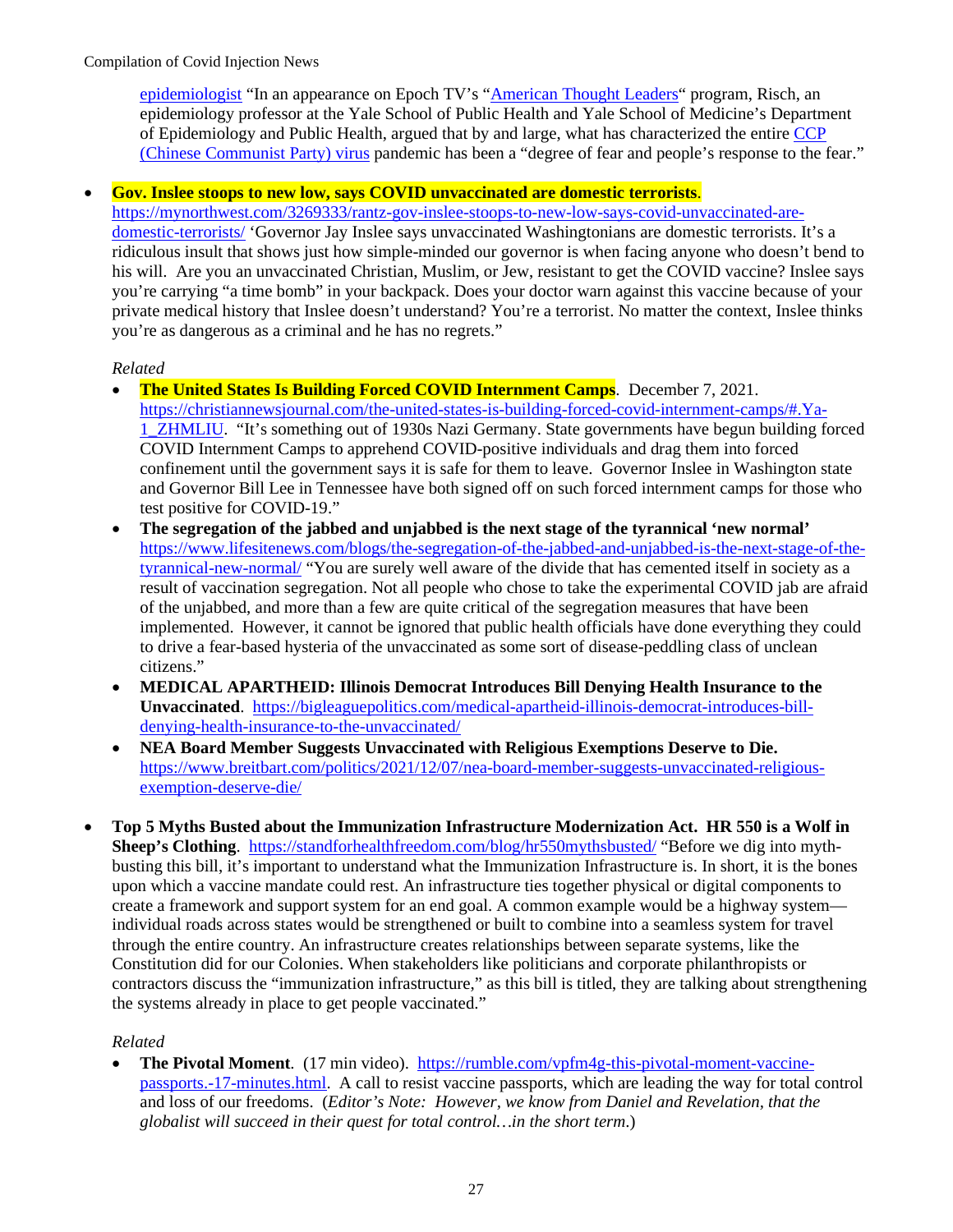- **Mayor de Blasio Announces Forced Vaccines for All Private Companies and Forced Vaccines for All Children Ages 5-11 if They Want to Eat Out.** [https://www.thegatewaypundit.com/2021/12/mayor](https://www.thegatewaypundit.com/2021/12/mayor-de-blasio-announces-forced-vaccines-private-companies-forced-vaccines-children-ages-5-11-want-eat/)[de-blasio-announces-forced-vaccines-private-companies-forced-vaccines-children-ages-5-11-want-eat/](https://www.thegatewaypundit.com/2021/12/mayor-de-blasio-announces-forced-vaccines-private-companies-forced-vaccines-children-ages-5-11-want-eat/)
- **Sweden: People Are Getting Vaccine Passport Microchips Embedded in Their Hands as COVID Advances the 'Internet of Bodies'**. [https://cmsedit.cbn.com/cbnnews/cwn/2021/december/people-are](https://cmsedit.cbn.com/cbnnews/cwn/2021/december/people-are-getting-vaccine-passport-microchips-embedded-in-their-hands-as-covid-advances-the-internet-of-bodies)[getting-vaccine-passport-microchips-embedded-in-their-hands-as-covid-advances-the-internet-of-bodies](https://cmsedit.cbn.com/cbnnews/cwn/2021/december/people-are-getting-vaccine-passport-microchips-embedded-in-their-hands-as-covid-advances-the-internet-of-bodies) 'The number of Swedish residents who have opted to implant microchips with their vaccine passport into their hands has risen since the country announced new COVID restrictions, according to local media. On December 1, Sweden enacted new rules that require individuals to have a passport at all events with more than 100 people."
- **Italy Restricts Public Life For Unvaxxed with New Covid "Super Green Pass"**  [https://www.thegatewaypundit.com/2021/12/italy-restricts-public-life-unvaxxed-new-covid-super-green](https://www.thegatewaypundit.com/2021/12/italy-restricts-public-life-unvaxxed-new-covid-super-green-pass/)[pass/](https://www.thegatewaypundit.com/2021/12/italy-restricts-public-life-unvaxxed-new-covid-super-green-pass/) "Italy imposed new restrictions on the unvaxxed amid concern over the Omicron variant that only seems to be infecting fully vaccinated individuals. Most public activities will be banned for people without a Covid 'Super Green Pass.'"
- **Amid Tangle of Corruption, Greece Imposes COVID Vaccine Mandate on People 60 and Older.** [https://childrenshealthdefense.org/defender/greece-covid-vaccine-mandate-senior-citizens/.](https://childrenshealthdefense.org/defender/greece-covid-vaccine-mandate-senior-citizens/) Greece, which has imposed some of the strictest measures anywhere in the world in response to COVID, is set to impose mandatory vaccination for all citizens over the age of 60 and to levy a monthly fine on senior citizens who refuse the vaccine.
- **Trump-Appointed Judge Blocks Biden's Vaccine Mandate For Federal Contractors Nationwide.** December 7, 2021. [https://www.thegatewaypundit.com/2021/12/breaking-trump-appointed-judge-blocks](https://www.thegatewaypundit.com/2021/12/breaking-trump-appointed-judge-blocks-bidens-vaccine-mandate-federal-contractors-nationwide/)[bidens-vaccine-mandate-federal-contractors-nationwide/](https://www.thegatewaypundit.com/2021/12/breaking-trump-appointed-judge-blocks-bidens-vaccine-mandate-federal-contractors-nationwide/) "A federal judge on Tuesday blocked Joe Biden's vaccine requirement for federal contractors nationwide."
- **COVID Rules Responsible For Causing 23% Decline In Your Children's Cognitive Abilities Find Disturbing Study**. <https://greatgameindia.com/covid-rules-children-cognitive-abilities/>"According to a disturbing new study, social distancing, facemasks and other such [COVID rules are responsible for causing a](https://greatgameindia.com/covid-rules-children-cognitive-abilities/)  [23% decline in children's cognitive abilities.](https://greatgameindia.com/covid-rules-children-cognitive-abilities/) The study also found a similar reduction in the development of children's communication skills, both verbal and nonverbal."

# *Related*

- **Doctor Banned For Questioning Efficacy Of Masks Wins High Court Case.**  [https://www.zerohedge.com/political/doctor-banned-questioning-efficacy-masks-wins-high-court](https://www.zerohedge.com/political/doctor-banned-questioning-efficacy-masks-wins-high-court-case?utm_source=&utm_medium=email&utm_campaign=330)[case?utm\\_source=&utm\\_medium=email&utm\\_campaign=330](https://www.zerohedge.com/political/doctor-banned-questioning-efficacy-masks-wins-high-court-case?utm_source=&utm_medium=email&utm_campaign=330) A doctor in the UK who was banned from using social media by the General Medical Council for claiming "masks do nothing" has won his case in the High Court.
- **A Constitutional Cure for Covid-19.** <https://aapsonline.org/a-constitutional-cure-for-covid-19/>"Covid, Covid, Covid. Variant, variant, variant. Trust me, I'm the government's highest paid employee, and ["I](https://www.mediaite.com/news/fauci-says-criticizing-him-is-dangerous-theyre-really-criticizing-science-because-i-represent-science/)  [represent science.](https://www.mediaite.com/news/fauci-says-criticizing-him-is-dangerous-theyre-really-criticizing-science-because-i-represent-science/)" Show your papers, wear a mask, take a shot or lose your job. And the beat goes on for an infection where [99.95 percent of infected persons under age 70 years](https://www.ncbi.nlm.nih.gov/labs/pmc/articles/PMC7947934/) recover. It's becoming clear that Covid-19 is not merely a disease but an excuse to concentrate power in the government."
- **8 Top Pfizer, Moderna Shareholders \$10 Billion Richer After Media Hypes Omicron Fears.**  [https://childrenshealthdefense.org/defender/pfizer-moderna-shareholders-billions-richer-omicron/.](https://childrenshealthdefense.org/defender/pfizer-moderna-shareholders-billions-richer-omicron/) Global Justice Now on Saturday released data showing "just eight top Pfizer and Moderna shareholders" and their CEOs made \$10.31 billion since the new COVID variant, Omicron, emerged, but doctor who discovered it says it's mild, and may even be useful.

*Related*

• **SO NOW IT'S 6 JABS?! BioNTech CEO Announces More Vaccines!** [https://thetruereporter.com/so](https://thetruereporter.com/so-now-its-6-jabs-biontech-ceo-announces-more-vaccines/)[now-its-6-jabs-biontech-ceo-announces-more-vaccines/](https://thetruereporter.com/so-now-its-6-jabs-biontech-ceo-announces-more-vaccines/)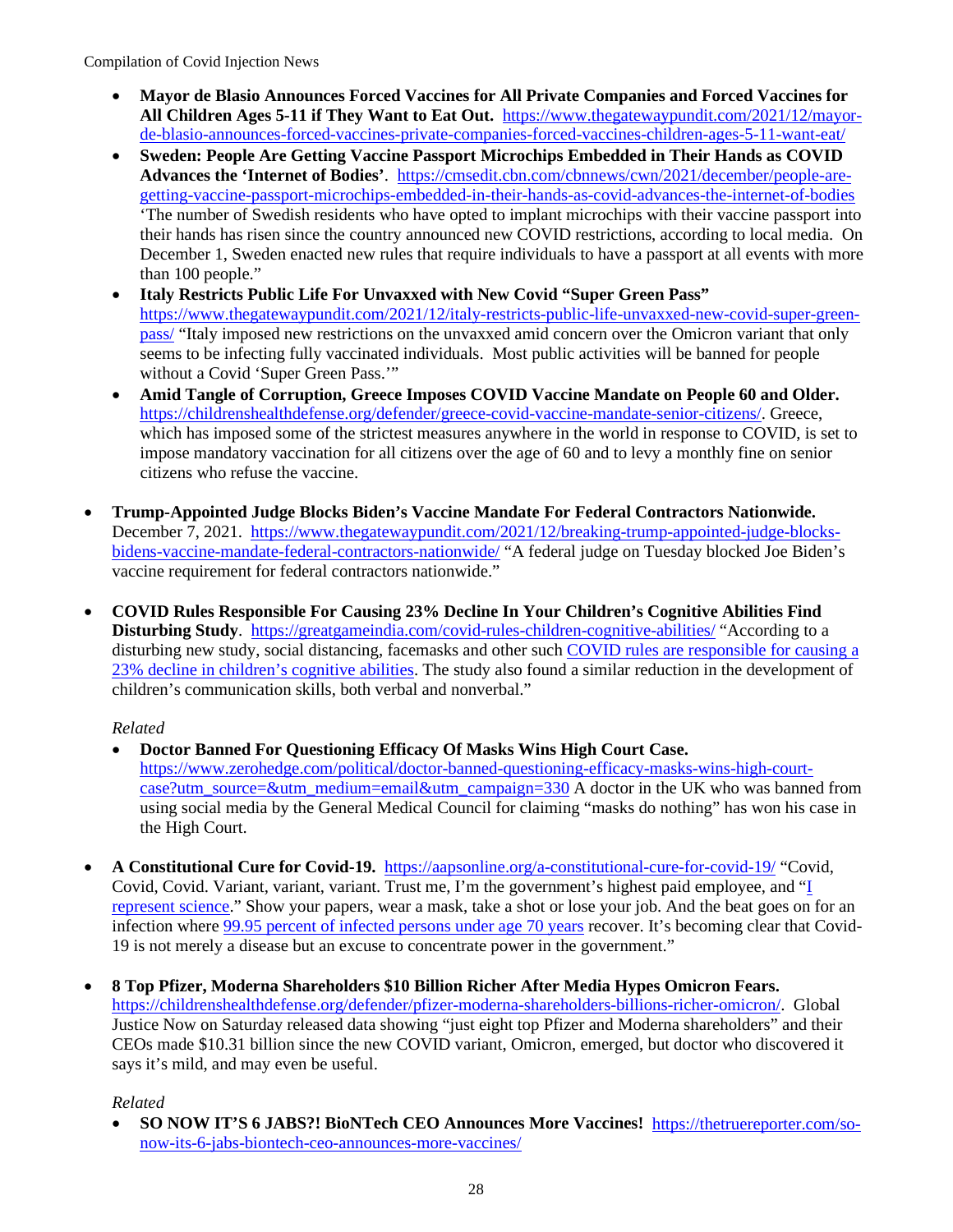- **Booster shots may be needed to keep fully vaccinated status in Australia in future.** [https://www.theguardian.com/society/2021/dec/07/booster-shots-may-be-needed-to-keep-fully](https://www.theguardian.com/society/2021/dec/07/booster-shots-may-be-needed-to-keep-fully-vaccinated-status-in-australia-in-future)[vaccinated-status-in-australia-in-future.](https://www.theguardian.com/society/2021/dec/07/booster-shots-may-be-needed-to-keep-fully-vaccinated-status-in-australia-in-future) A booster dose could be necessary to keep your green Covid-19 vaccination tick in the future, the health department secretary Brendan Murphy says. Booster shots are being rolled out across Australia amid warnings that immunization from the initial vaccinations wanes with time.
- **WHO: No Deaths Reported as a Result of Omicron Variant to Date.**  [https://www.theepochtimes.com/mkt\\_morningbrief/no-confirmed-omicron-deaths-so-far-who](https://www.theepochtimes.com/mkt_morningbrief/no-confirmed-omicron-deaths-so-far-who-cdc_4150331.html)[cdc\\_4150331.html](https://www.theepochtimes.com/mkt_morningbrief/no-confirmed-omicron-deaths-so-far-who-cdc_4150331.html)
- **Pfizer CEO says fourth Covid vaccine doses may be needed sooner than expected due to omicron.**  [https://www.cnbc.com/2021/12/08/omicron-pfizer-ceo-says-we-may-need-fourth-covid-vaccine-doses](https://www.cnbc.com/2021/12/08/omicron-pfizer-ceo-says-we-may-need-fourth-covid-vaccine-doses-sooner-than-expected.html)[sooner-than-expected.html](https://www.cnbc.com/2021/12/08/omicron-pfizer-ceo-says-we-may-need-fourth-covid-vaccine-doses-sooner-than-expected.html) "The Pfizer CEO originally expected a fourth dose 12 months after the third, but he told CNBC it might be needed faster than that." (Editor's note: And who is surprised by this?)
- **Omicron Variant May Cause Less Severe Disease: Report.** [https://www.theepochtimes.com/mkt\\_morningbrief/omicron-variant-may-produce-less-severe-disease](https://www.theepochtimes.com/mkt_morningbrief/omicron-variant-may-produce-less-severe-disease-report_4141508.html?utm_source=Morningbrief&utm_medium=email&utm_campaign=mb-2021-12-07&mktids=7848607be2817e7dc4651f382014d100&est=hQvmU2XSNrMtCgYIp41MJS%2BrLbgt46E0UVneglPgNOkpASgXs2UMywFmuQM7xwSP%2BAs%3D)[report\\_4141508.html?utm\\_source=Morningbrief&utm\\_medium=email&utm\\_campaign=mb-2021-12-](https://www.theepochtimes.com/mkt_morningbrief/omicron-variant-may-produce-less-severe-disease-report_4141508.html?utm_source=Morningbrief&utm_medium=email&utm_campaign=mb-2021-12-07&mktids=7848607be2817e7dc4651f382014d100&est=hQvmU2XSNrMtCgYIp41MJS%2BrLbgt46E0UVneglPgNOkpASgXs2UMywFmuQM7xwSP%2BAs%3D) [07&mktids=7848607be2817e7dc4651f382014d100&est=hQvmU2XSNrMtCgYIp41MJS%2BrLbgt46E0](https://www.theepochtimes.com/mkt_morningbrief/omicron-variant-may-produce-less-severe-disease-report_4141508.html?utm_source=Morningbrief&utm_medium=email&utm_campaign=mb-2021-12-07&mktids=7848607be2817e7dc4651f382014d100&est=hQvmU2XSNrMtCgYIp41MJS%2BrLbgt46E0UVneglPgNOkpASgXs2UMywFmuQM7xwSP%2BAs%3D) [UVneglPgNOkpASgXs2UMywFmuQM7xwSP%2BAs%3D](https://www.theepochtimes.com/mkt_morningbrief/omicron-variant-may-produce-less-severe-disease-report_4141508.html?utm_source=Morningbrief&utm_medium=email&utm_campaign=mb-2021-12-07&mktids=7848607be2817e7dc4651f382014d100&est=hQvmU2XSNrMtCgYIp41MJS%2BrLbgt46E0UVneglPgNOkpASgXs2UMywFmuQM7xwSP%2BAs%3D) The [Omicron](https://www.theepochtimes.com/t-omicron) virus variant may lead to less severe cases of COVID-19 than earlier strains, according to data from [South Africa,](https://www.theepochtimes.com/t-south-africa) where the variant was first identified last month.
- **Fauci: Definition of Fully Vaccinated Will Be Changed**  [https://www.theepochtimes.com/mkt\\_morningbrief/fauci-when-not-if-definition-of-fully-vaccinated-will](https://www.theepochtimes.com/mkt_morningbrief/fauci-when-not-if-definition-of-fully-vaccinated-will-change_4146012.html)[change\\_4146012.html](https://www.theepochtimes.com/mkt_morningbrief/fauci-when-not-if-definition-of-fully-vaccinated-will-change_4146012.html)
- **An inhaled COVID-19 vaccine makes it to human trials.** [https://www.advancedsciencenews.com/an](https://www.advancedsciencenews.com/an-inhaled-covid-19-vaccine-makes-it-to-human-trials/)[inhaled-covid-19-vaccine-makes-it-to-human-trials/](https://www.advancedsciencenews.com/an-inhaled-covid-19-vaccine-makes-it-to-human-trials/) "A team of scientists from McMaster University, Canada have announced that two new inhalable COVID-19 vaccines have been approved for human clinical trials beginning in 2022. The vaccines will be administered as boosters, given to healthy individuals who had previously received two doses of an approved COVID-19 vaccine."
- **Israeli Health Official Tells Public to Prepare For Endless Boosters: 'We Will Need to Take The 4th Shot, The 5th Shot, The 6th Shot And The 7th'** <https://www.informationliberation.com/?id=62732>
- **6 Pack: Pfizer-BioNTech plan another 3 mRNA shots for Omicron.** [https://www.theburningplatform.com/2021/12/09/6-pack-pfizer-biontech-plan-another-3-mrna-shots-for](https://www.theburningplatform.com/2021/12/09/6-pack-pfizer-biontech-plan-another-3-mrna-shots-for-omicron/)[omicron/](https://www.theburningplatform.com/2021/12/09/6-pack-pfizer-biontech-plan-another-3-mrna-shots-for-omicron/) " 'It is very clear our vaccine for the Omicron variant should be a three dose vaccine.' "
- **Stillbirths Exploding Across Canada in Fully Vaccinated Mothers Dr. Daniel Nagase.**  <https://brightlightnews.com/full-interview-stillbirths-exploding-in-fully-vaccinated-mothers-dr-daniel-nagase/> "Dr. Daniel Nagase exposes the exploding cases of stillbirths in fully vaccinated Canadian women with 86 in 6 months in Waterloo, Ontario, which normally sees 5-6 per year. B.C. saw 13 stillbirths in 24 hours."

## *Related*

• **Canada: Health Minister Questioned About Reported Explosion in Fully Vaccinated Mothers Experiencing Stillbirths**. [https://www.infowars.com/posts/health-minister-questioned-about-alleged](https://www.infowars.com/posts/health-minister-questioned-about-alleged-explosion-in-fully-vaccinated-mothers-experiencing-stillbirths/)[explosion-in-fully-vaccinated-mothers-experiencing-stillbirths/](https://www.infowars.com/posts/health-minister-questioned-about-alleged-explosion-in-fully-vaccinated-mothers-experiencing-stillbirths/) "Rick Nicholls, a Canadian member of the Ontario Provincial Parliament, confronted Ontario's Minister of Health (MOH) Christine Elliott last week about the supposed sharp rise in stillbirths being recorded in fully vaccinated women."

# • **Why are we vaccinating children against COVID-19?**

<https://www.ncbi.nlm.nih.gov/pmc/articles/PMC8437699/>"This article examines issues related to COVID-19 inoculations for children…A novel *best-case scenario* cost-benefit analysis showed *very conservatively* that there are five times the number of deaths attributable to each inoculation vs those attributable to COVID-19 in the most vulnerable 65+ demographic. The risk of death from COVID-19 decreases drastically as age decreases, and the longer-term effects of the inoculations on lower age groups will increase their risk-benefit ratio, perhaps substantially."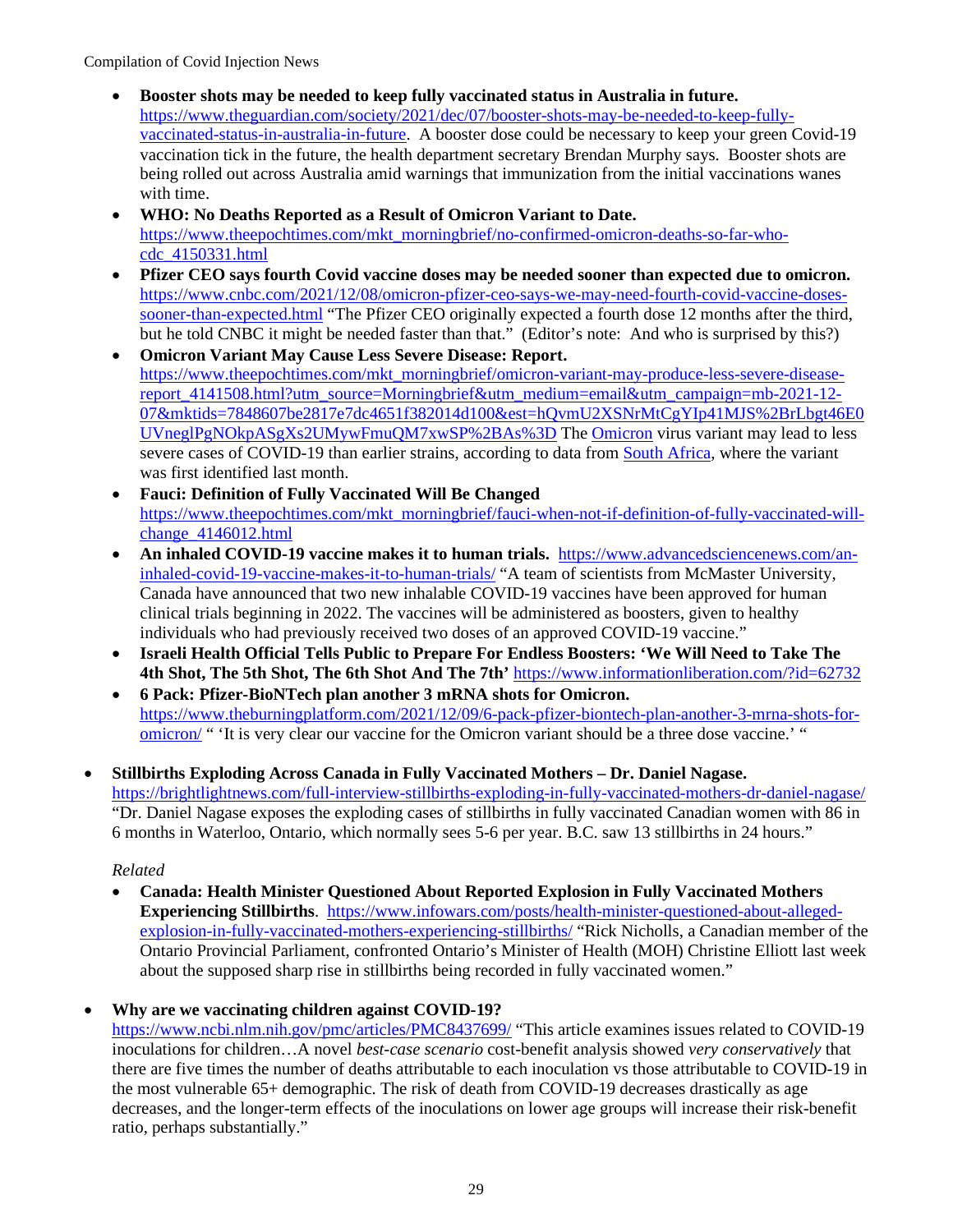*Related*

- **Zero COVID Deaths Among Healthy German Kids Ages 5 to 11, Study Shows.**  <https://childrenshealthdefense.org/defender/zero-covid-deaths-healthy-german-kids/>A new study from Germany showed extremely few deaths among healthy children overall — including zero deaths among children 5 to 11 — suggesting some studies are designed to distort the risk to kids.
- **FDA Authorizes Pfizer Booster For 16, 17 Year Olds**. [https://www.dailywire.com/news/fda](https://www.dailywire.com/news/fda-authorizes-pfizer-booster-for-16-17-year-olds)[authorizes-pfizer-booster-for-16-17-year-olds](https://www.dailywire.com/news/fda-authorizes-pfizer-booster-for-16-17-year-olds)
- **Mom Says Son Vaccinated in Exchange for Pizza Without Her Consent.**  [https://childrenshealthdefense.org/defender/bb-mom-says-son-vaccinated-exchange-pizza-without](https://childrenshealthdefense.org/defender/bb-mom-says-son-vaccinated-exchange-pizza-without-consent/)[consent/](https://childrenshealthdefense.org/defender/bb-mom-says-son-vaccinated-exchange-pizza-without-consent/) "Maribel Duarte says her 13-year-old son, a student at the Barack Obama Global Prep Academy in South Los Angeles, brought hosme a vaccine card after having accepted the COVID-19 vaccine at school. She says he said yes when someone offered it in exchange for pizza. "The lady that gave him the shot and signed the paper told my son, 'Please don't say anything. I don't want to get in trouble.'"
- **120 Teens Hospitalized, 3 Dead Following Pfizer Vaccine Rollout for 15- to 17-Year-Olds in Vietnam.** <https://childrenshealthdefense.org/defender/teens-hospitalized-dead-pfizer-vaccine-vietnam/>
- **WHO Europe: jab young children to cut Covid risk at Christmas.** [https://www.theguardian.com/world/2021/dec/07/who-europe-jab-young-children-to-cut-covid-risk-at](https://www.theguardian.com/world/2021/dec/07/who-europe-jab-young-children-to-cut-covid-risk-at-christmas)[christmas](https://www.theguardian.com/world/2021/dec/07/who-europe-jab-young-children-to-cut-covid-risk-at-christmas)
- **Spain approves COVID vaccine for children in 5-11 age group.**

[https://apnews.com/article/coronavirus-pandemic-business-health-europe-spain-](https://apnews.com/article/coronavirus-pandemic-business-health-europe-spain-76a97b3d998b3e6e70640ace0e2b1f7b)

[76a97b3d998b3e6e70640ace0e2b1f7b.](https://apnews.com/article/coronavirus-pandemic-business-health-europe-spain-76a97b3d998b3e6e70640ace0e2b1f7b) Spain's health ministry gave the go-ahead Tuesday for children between ages 5 and 11 to be vaccinated against COVID-19 amid a rise in [coronavirus](https://apnews.com/article/coronavirus) infections in recent weeks. The Spanish health ministry tweeted news of the approval, following the decision of an expert committee. The rollout is due to begin Dec. 15, two days after the first of 3.2 million child vaccines arrive in Spain. Austria has been inoculating children since the European Union's drug regulator on Nov. 25 authorized Pfizer's coronavirus vaccine for use on that age group. Greece will also begin on Dec. 15 and Italy will start on Dec. 16, among others. The European Medicines Agency's decision opened the way for jabs to be administered to millions of elementary school pupils across the continent. Portugal, Spain's neighbor on the Iberian Peninsula, is expected to follow suit, with pediatric jabs due to arrive there in two weeks' time. Portuguese officials say more than 90% of the 12-17 age group have received jabs.

- **Another reason not to jab the children: Omicron**. Dr. Robert Malone. <https://rwmalonemd.substack.com/p/another-reason-not-to-jab-the-children> The data are overwhelmingly clear: it is time to stop vaccinating healthy young people.
- **FDA Docs Reveal More Than 40K Serious COVID Adverse Reactions.** [https://thetruereporter.com/fda](https://thetruereporter.com/fda-docs-reveal-more-than-40k-serious-covid-adverse-reactions/)[docs-reveal-more-than-40k-serious-covid-adverse-reactions/.](https://thetruereporter.com/fda-docs-reveal-more-than-40k-serious-covid-adverse-reactions/) New info reveals that 1.2K deaths caused by Pfizer jabs happened two months after the FDA approved them.

- **Story After Story of Devastating Consequences Due to the COVID Vax**. (12 min video) <https://odysee.com/@EndYourSlavery:8/Shocking-Documentary-Shows-Devastating-Vaccine-Injuries:0> "This 12-minute video features cameos of teenagers and adults alike who have been debilitated by a COVID-19 shot. Some started with a bit of a headache, but far worse symptoms developed in the days following. What's most upsetting is that doctors are "very adamant that it's not the vaccine," one girl, who was accused of having a mental problem rather than a vaccine reaction, says in the film. Unfortunately, she's not alone. Thousands around the world are telling similar stories — including those from people who lost family members to the vaccine."
- **People In Their Twenties Have 7 Times Higher Risk of Death After Vaccination Than From COVID.** [https://rairfoundation.com/people-in-their-twenties-have-7-times-higher-risk-of-death-after](https://rairfoundation.com/people-in-their-twenties-have-7-times-higher-risk-of-death-after-vaccination-than-from-covid/)[vaccination-than-from-covid/.](https://rairfoundation.com/people-in-their-twenties-have-7-times-higher-risk-of-death-after-vaccination-than-from-covid/) "The risk of death from the injection is about three times higher for children and adolescents than death from COVID."
- **552 Fully Vaccinated Oregon Residents Died of COVID, Half Received Pfizer Vaccine.**  [https://www.ibtimes.com/552-fully-vaccinated-oregon-residents-died-covid-19-half-received-pfizer](https://www.ibtimes.com/552-fully-vaccinated-oregon-residents-died-covid-19-half-received-pfizer-vaccine-3352533)[vaccine-3352533](https://www.ibtimes.com/552-fully-vaccinated-oregon-residents-died-covid-19-half-received-pfizer-vaccine-3352533)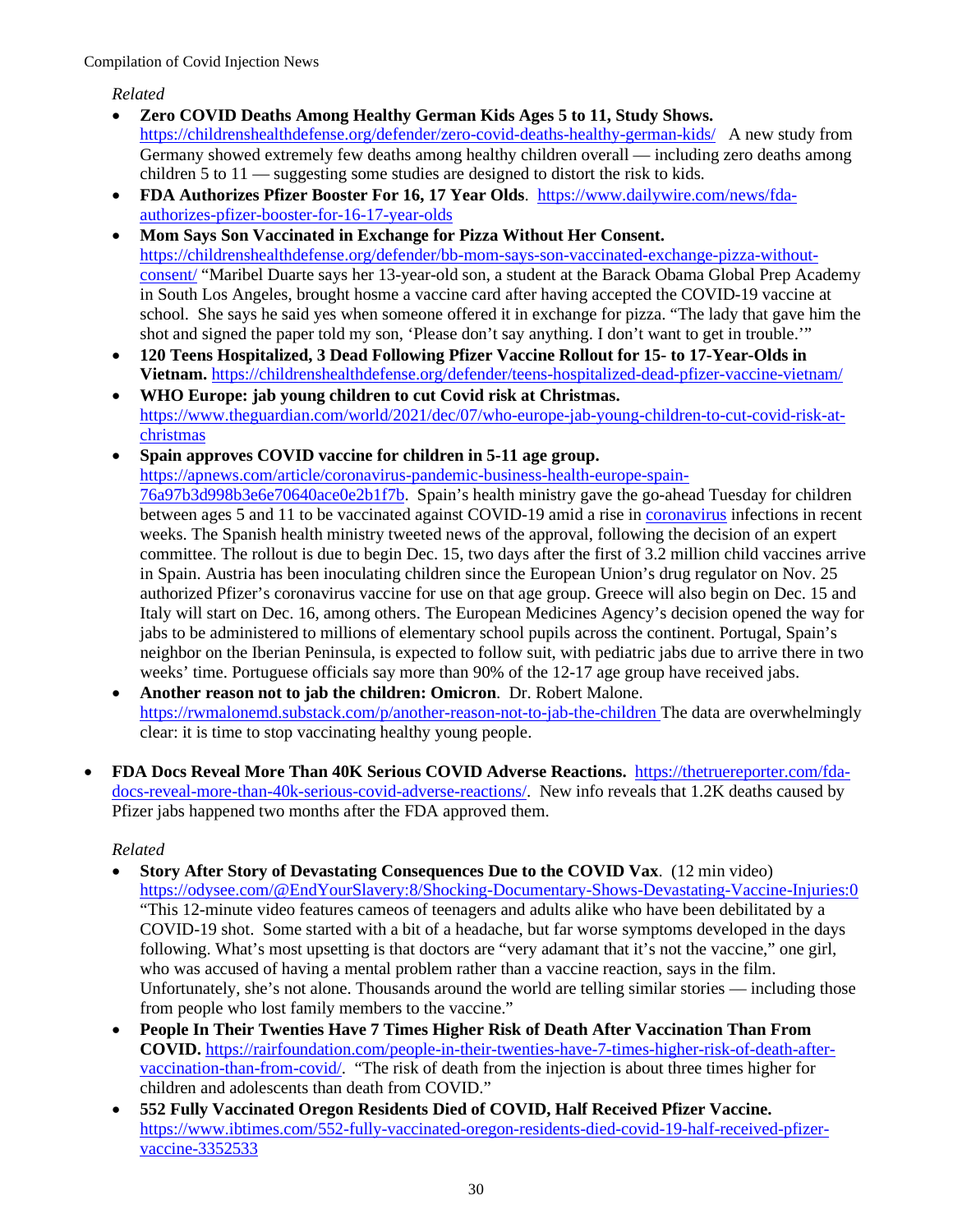- **If the Vaccine Is So Great, Why Are So Many People Dropping Dead?** [https://townhall.com/columnists/wayneallynroot/2021/12/12/if-the-vaccine-is-so-great-why-are-so-many](https://townhall.com/columnists/wayneallynroot/2021/12/12/if-the-vaccine-is-so-great-why-are-so-many-people-dropping-dead-heart-attacks-skyrocket-young-children-suffer-heart-problems-soccer-players-drop-on-fields-icus-overwhelmed-from-coast-to-coast-n2600456)[people-dropping-dead-heart-attacks-skyrocket-young-children-suffer-heart-problems-soccer-players](https://townhall.com/columnists/wayneallynroot/2021/12/12/if-the-vaccine-is-so-great-why-are-so-many-people-dropping-dead-heart-attacks-skyrocket-young-children-suffer-heart-problems-soccer-players-drop-on-fields-icus-overwhelmed-from-coast-to-coast-n2600456)[drop-on-fields-icus-overwhelmed-from-coast-to-coast-n2600456](https://townhall.com/columnists/wayneallynroot/2021/12/12/if-the-vaccine-is-so-great-why-are-so-many-people-dropping-dead-heart-attacks-skyrocket-young-children-suffer-heart-problems-soccer-players-drop-on-fields-icus-overwhelmed-from-coast-to-coast-n2600456) "The COVID-19 vaccines appear to be causing a global health disaster. There are so many warnings from all around the world. I'll list just a few in this column. But the U.S. media remains silent. They're as quiet as a church mouse. Why?"
- **Mass Vaccination Was Supposed to Restore 'Normalcy.' So Why Are Excess Deaths on the Rise?** By Dr. Joseph Mercola. [https://childrenshealthdefense.org/defender/mass-vaccination-excess-covid](https://childrenshealthdefense.org/defender/mass-vaccination-excess-covid-deaths/)[deaths/](https://childrenshealthdefense.org/defender/mass-vaccination-excess-covid-deaths/) Throughout the pandemic, public health officials dangled mass injections as the only solution to end the pandemic and save lives from COVID. Now even with mass injections and some receiving two and even three shots, excess deaths are rising. Story at a glance:
	- Week ending Nov. 12, the U.K. reported 2,047 more deaths than occurred during the same period between 2015 and 2019 — heart disease and strokes appear to be behind many of the excess deaths.
	- In the last 13 weeks, about 107,700 seniors died above the normal rate, despite a 98.7% injection rate.
	- VT, majority are also injected, excess deaths are the highest they've been since before the pandemic.
	- An investigation using official data from NHS and the U.K.'s Office for National Statistics (ONS) found that deaths among teenagers increased 47% since they started getting [COVID-19](https://childrenshealthdefense.org/defender_category/covid/) shots.
	- Deaths from COVID-19 also went up amon[g 15- to 19-year-olds](https://childrenshealthdefense.org/defender/teens-hospitalized-dead-pfizer-vaccine-vietnam/) after the shots were rolled out.
	- Even with mass injections and some receiving two and even three shots, excess deaths are rising."
- **Massachusetts Coronavirus Breakthrough Cases Surge 11,321 Last Week, Smashing Record High for the State**. [https://www.bostonherald.com/2021/12/07/massachusetts-coronavirus-breakthrough](https://www.bostonherald.com/2021/12/07/massachusetts-coronavirus-breakthrough-cases-surge-11321-last-week-smashing-record-high-for-the-state/)[cases-surge-11321-last-week-smashing-record-high-for-the-state/](https://www.bostonherald.com/2021/12/07/massachusetts-coronavirus-breakthrough-cases-surge-11321-last-week-smashing-record-high-for-the-state/) "More than 11,000 fully vaccinated people in the Bay State tested positive for coronavirus last week as part of the post-Thanksgiving surge, a daily average of about 1,617 people as breakthrough infections hit a record high in the state."
- **UK Experts: Explosion in New Heart Conditions Explained as "Post Pandemic Stress Disorder."**  [https://summit.news/2021/12/08/explosion-in-new-heart-conditions-explained-as-post-pandemic-stress](https://summit.news/2021/12/08/explosion-in-new-heart-conditions-explained-as-post-pandemic-stress-disorder/)[disorder/](https://summit.news/2021/12/08/explosion-in-new-heart-conditions-explained-as-post-pandemic-stress-disorder/) . *Right*…
- **People Who Get Johnson & Johnson Vaccine at Elevated Risk of Guillain-Barré Syndrome: Study.** [https://www.theepochtimes.com/mkt\\_morningbrief/people-who-get-johnson-johnson-vaccine-at-elevated](https://www.theepochtimes.com/mkt_morningbrief/people-who-get-johnson-johnson-vaccine-at-elevated-risk-of-guillain-barre-syndrome-study_4145771.html)[risk-of-guillain-barre-syndrome-study\\_4145771.html](https://www.theepochtimes.com/mkt_morningbrief/people-who-get-johnson-johnson-vaccine-at-elevated-risk-of-guillain-barre-syndrome-study_4145771.html)
- **Vaccine Acquired Immune Deficiency Syndrome (VAIDS): 'We should anticipate seeing this immune erosion more widely'**. [https://americasfrontlinedoctors.org/news/post/vaccine-acquired](https://americasfrontlinedoctors.org/news/post/vaccine-acquired-immune-deficiency-syndrome-vaids-we-should-anticipate-seeing-this-immune-erosion-more-widely/)[immune-deficiency-syndrome-vaids-we-should-anticipate-seeing-this-immune-erosion-more-widely/](https://americasfrontlinedoctors.org/news/post/vaccine-acquired-immune-deficiency-syndrome-vaids-we-should-anticipate-seeing-this-immune-erosion-more-widely/) "A *Lancet* [study comparing vaccinated and unvaccinated](https://papers.ssrn.com/sol3/papers.cfm?abstract_id=3949410) people in Sweden was conducted among 1.6 million individuals over nine months. It [showed](https://boriquagato.substack.com/p/swedish-study-shows-covid-vaccines) that protection against symptomatic COVID-19 declined with time, such that by six months, some of the more vulnerable vaccinated groups were at greater risk than their unvaccinated peers. (See also: Dr. Vladimir Zelenko joins The Alex Jones Show to break down how the spike protein from the COVID-19 vaccine causes acquired immunodeficiency syndrome. (50 min video)<https://freeworldnews.tv/watch?id=61b3e1dd41190915ff8754d0>)
- **Miscarriages and Other Tragic Side Effects of the mRNA Shots.** Dr. Joseph Mercola. <https://www.wakingtimes.com/miscarriages-and-other-tragic-side-effects-of-the-mrna-shots/>"With each passing day, the list of people suffering tragic consequences from the novel gene therapies marketed as COVID "vaccines" gets longer. Slews of professional and amateur athletes have collapsed and died in recent weeks, and mainstream media act as if those things are either normal or inexplicable. They're neither. They're abnormal, and totally explainable when you know how the COVID shot destroys your heart and clumps your blood."
- **UK Funeral Director** [John O'Looney] **provides an update on his clients.** [https://rumble.com/vqcjyr](https://rumble.com/vqcjyr-uk-funeral-director-provides-an-update-on-his-clients.html)[uk-funeral-director-provides-an-update-on-his-clients.html](https://rumble.com/vqcjyr-uk-funeral-director-provides-an-update-on-his-clients.html)
- **Epidemiology of myocarditis and pericarditis following mRNA vaccines in Ontario, Canada: by vaccine product, schedule and interval**. <https://www.medrxiv.org/content/10.1101/2021.12.02.21267156v1>"**Conclusions and Relevance** Our results suggest that vaccine product, inter-dose interval and vaccine schedule combinations may play a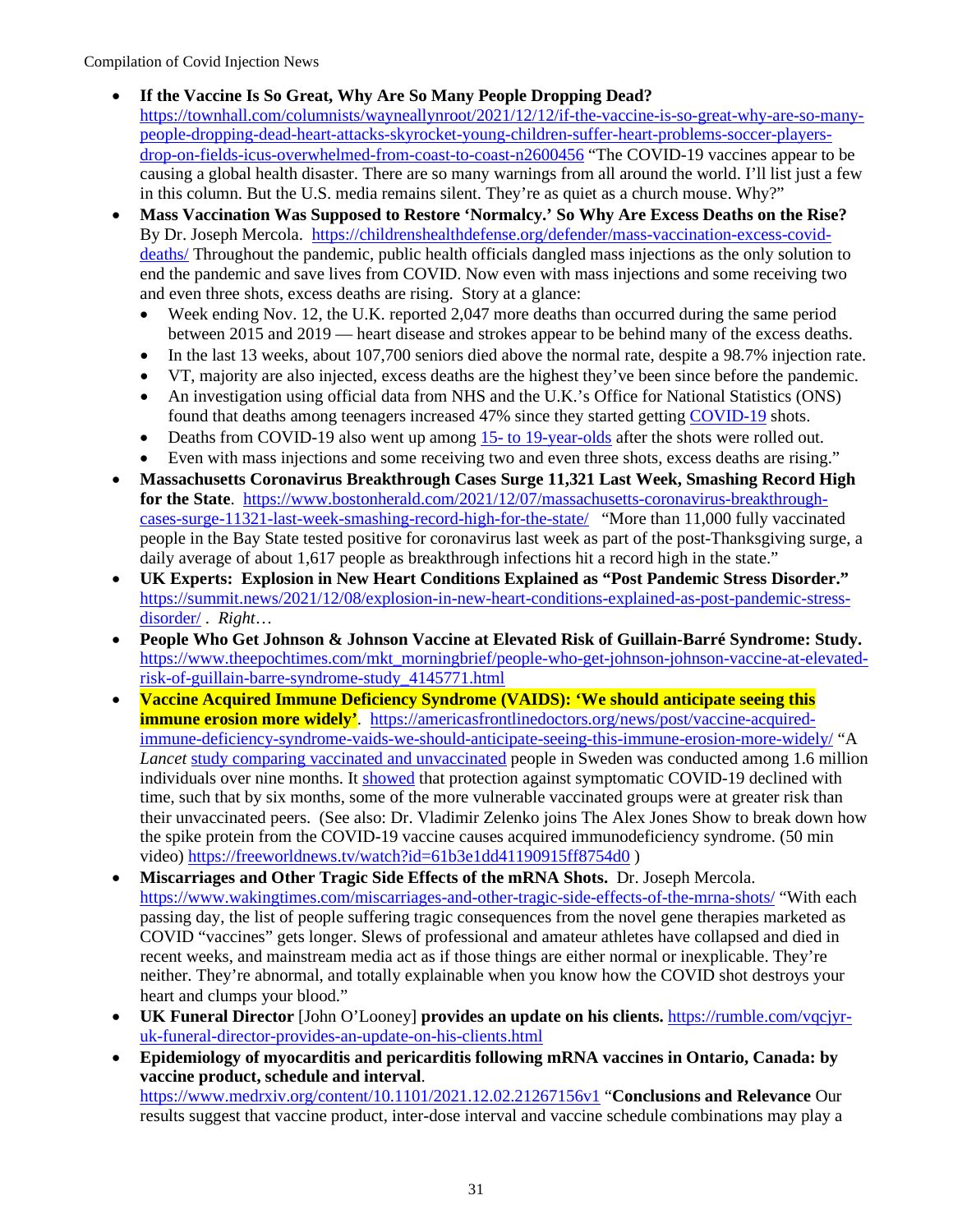role in the risk of myocarditis/pericarditis, in addition to age and sex. Certain programmatic strategies could reduce the risk of myocarditis/pericarditis following mRNA vaccines."

- **VAERS REPORT: Fully Vaxxed Mom's Baby Dies After Birth**. [https://thetruereporter.com/vaers](https://thetruereporter.com/vaers-report-fully-vaxxed-moms-baby-dies-after-birth/)[report-fully-vaxxed-moms-baby-dies-after-birth/](https://thetruereporter.com/vaers-report-fully-vaxxed-moms-baby-dies-after-birth/)
- **Real Not Rare**. <https://www.realnotrare.com/> Vaccine victims tell their stories.
- **Africa Has 17.46% of World's Population, Only 3% of World's COVID Deaths. Scientists Want to Know Why**.<https://childrenshealthdefense.org/defender/sub-saharan-africa-low-rate-infection-death-covid/> As health experts look at global statistics, they have been stymied by the low rate of infection and death across the sub-Saharan African continent, compared to industrialized nations that used various lockdown procedures to contain the spread.
- The Covid Vaccines Have Failed. <https://wentworthreport.com/the-covid-vaccines-have-failed/>"Sometimes it is necessary to state the obvious. The efficacy of the vaccines, not complete to start with, falls away rapidly."

*Related*

- **A massive COVID wave in Germany and Central Europe despite high vaccination.** [https://thecommonsenseshow.com/agenda-21-economics-health/massive-covid-wave-germany-and](https://thecommonsenseshow.com/agenda-21-economics-health/massive-covid-wave-germany-and-central-europe-despite-high-vaccination)[central-europe-despite-high-vaccination](https://thecommonsenseshow.com/agenda-21-economics-health/massive-covid-wave-germany-and-central-europe-despite-high-vaccination)
- **No one can truthfully claim the Pfizer shot has been proven by a clinical trial to save lives.** [https://www.lifesitenews.com/opinion/no-one-can-truthfully-claim-the-pfizer-shot-has-been-proven-by-a](https://www.lifesitenews.com/opinion/no-one-can-truthfully-claim-the-pfizer-shot-has-been-proven-by-a-clinical-trial-to-save-lives/)[clinical-trial-to-save-lives/](https://www.lifesitenews.com/opinion/no-one-can-truthfully-claim-the-pfizer-shot-has-been-proven-by-a-clinical-trial-to-save-lives/) The vaccine failed to prove itself by the standard clinical endpoint of 'allcause mortality.'
- **The Pandemic of the Vaccinated Is Here.** [https://www.theatlantic.com/health/archive/2021/12/fully](https://www.theatlantic.com/health/archive/2021/12/fully-vaccinated-omicron-infections/620953/)[vaccinated-omicron-infections/620953/](https://www.theatlantic.com/health/archive/2021/12/fully-vaccinated-omicron-infections/620953/)
- **CDC Announces 79% of All US Omicron Cases Have Occurred In Vaccinated Individuals.**  [https://resistthemainstream.org/cdc-makes-interesting-announcement-about-omicron-variant-and](https://resistthemainstream.org/cdc-makes-interesting-announcement-about-omicron-variant-and-vaccinated-individuals/)[vaccinated-individuals/](https://resistthemainstream.org/cdc-makes-interesting-announcement-about-omicron-variant-and-vaccinated-individuals/)
- **Japan sees fewest COVID-19 deaths in 16 months as cases plummet.**  [https://www.japantimes.co.jp/news/2021/12/07/national/japan-covid-deaths/.](https://www.japantimes.co.jp/news/2021/12/07/national/japan-covid-deaths/)
- **Biden's Surgeon General Says Triple Vaxxed People Should Wear Masks This Christmas** (1 min. video). [https://www.thegatewaypundit.com/2021/12/bidens-surgeon-general-says-triple-vaxxed-people-wear](https://www.thegatewaypundit.com/2021/12/bidens-surgeon-general-says-triple-vaxxed-people-wear-masks-christmas-video)[masks-christmas-video](https://www.thegatewaypundit.com/2021/12/bidens-surgeon-general-says-triple-vaxxed-people-wear-masks-christmas-video) "Joe Biden's Surgeon General on Sunday said fully vaccinated and boosted Americans need to wear masks indoors this Christmas. Dr. Vivek Murthy told CBS's "Face the Nation" host Margaret Brennan that fully vaccinated – and \*boosted people\* need to get tested regularly and wear masks indoors in order to enjoy the Christmas holiday. "If people use the tools that we have that you can actually gather with much, much less risk," Murthy said. These people are insane."
- **Is CVS about to turn over millions of vaccine records to Bill Gates? Microsoft partnership raises HUGE questions and medical privacy and corporate exploitation of vaccine mandates.** <https://www.naturalnews.com/2021-12-12-cvs-vaccine-records-bill-gates-microsoft-partnership.html>"CVS Health is [partnering with Microsoft](https://chainstoreage.com/cvs-enters-digital-health-partnership-microsoft) to develop a "data-driven, personalized, privacy-compliant customer experience," which sounds a whole lot like Bill Gates getting his grubby, blood-stained hands into patients' vaccine records."

## *Related*

• **Brazilian Ministry of Health suffers cyberattack and COVID-19 vaccination data vanishes.** [https://www.zdnet.com/article/brazilian-ministry-of-health-suffers-cyberattack-and-covid-19-vaccination](https://www.zdnet.com/article/brazilian-ministry-of-health-suffers-cyberattack-and-covid-19-vaccination-data-vanishes/)[data-vanishes/](https://www.zdnet.com/article/brazilian-ministry-of-health-suffers-cyberattack-and-covid-19-vaccination-data-vanishes/)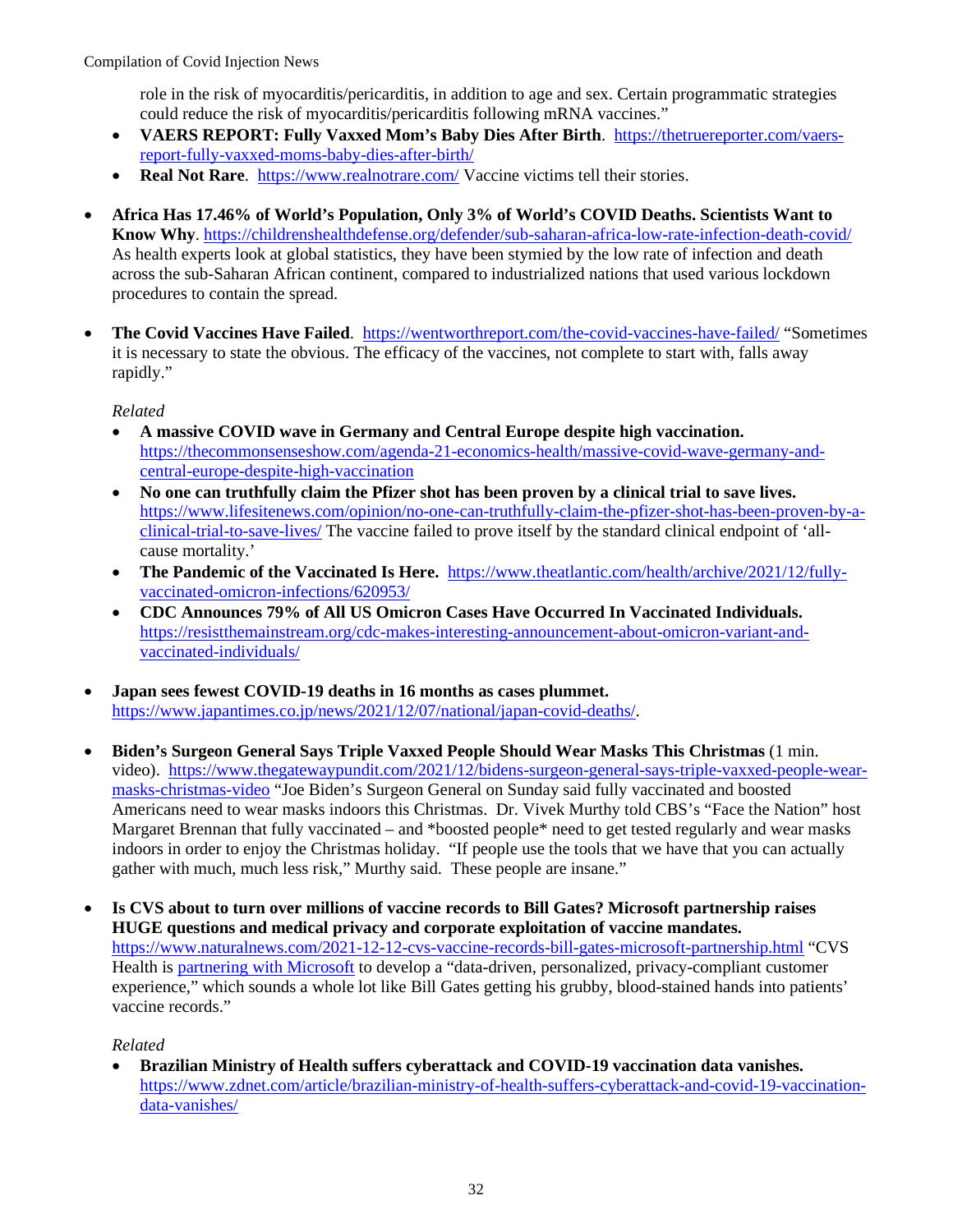## **Added 4 December 2021**

• **FDA Document Deems Pfizer Vaccine 'Favorable' Despite Long List of Adverse Events from Jab, Including Death**. [https://www.infowars.com/posts/fda-document-deems-pfizer-vaccine-favorable-despite](https://www.infowars.com/posts/fda-document-deems-pfizer-vaccine-favorable-despite-long-list-of-adverse-events-from-jab-including-death/)[long-list-of-adverse-events-from-jab-including-death/](https://www.infowars.com/posts/fda-document-deems-pfizer-vaccine-favorable-despite-long-list-of-adverse-events-from-jab-including-death/) 'A newly released FDA document concludes Pfizer's Covid vaccine is 'favorable' despite the document being loaded with bad reactions to the jab, including nervous system disorders, cardiac disorders, respiratory disorders, and even death. December 1, 2021. (Article and 51 minute video). [https://www.infowars.com/posts/fda-document-deems-pfizer-vaccine](https://www.infowars.com/posts/fda-document-deems-pfizer-vaccine-favorable-despite-long-list-of-adverse-events-from-jab-including-death/)[favorable-despite-long-list-of-adverse-events-from-jab-including-death/](https://www.infowars.com/posts/fda-document-deems-pfizer-vaccine-favorable-despite-long-list-of-adverse-events-from-jab-including-death/) 'The document is reportedly part of the data the FDA based its Emergency Use Authorization (EUA) on and specifically covers adverse events (AE) from Pfizer/BioNTech's Covid vaccine (called BNT162b2) from December 1st, 2020 to February 28th, 2021. During that time, 42,086 adverse events and 1,223 deaths were recorded, meaning roughly 1 out of every 34 adverse events was fatal. As ordered by the courts the FDA must release the data it based it's EUA for the Pfizer shot. The FDA requested the courts to keep this information confidential for no less than 55 YEARS!!'

## *Related*

- Via Dr. Tenpenny's Telegram account on December 2, 2021: 'Have you seen the document dump on the Pfizer vaccine data? It's a bombshell. No wonder the FDA fought to keep it hidden for 55 years. Here is the quick takeaway: By February of 2021, Pfizer had already received more than 1,200 reports of death allegedly caused by the vaccine and tens of thousands of reported adverse events, including 23 cases of spontaneous abortions out of 270 pregnancies and more than 2,000 reports of cardiac disorders. Bear in mind; *this is Pfizer's own data*. Here's the link: [https://phmpt.org/wp-content/uploads/2021/11/5.3.6](https://phmpt.org/wp-content/uploads/2021/11/5.3.6-postmarketing-experience.pdf) [postmarketing-experience.pdf](https://phmpt.org/wp-content/uploads/2021/11/5.3.6-postmarketing-experience.pdf)
- **Smoking gun confidential Pfizer document exposes FDA criminal cover-up of VACCINE DEATHS… they knew the jab was killing people in early 2021… three times more WOMEN than MEN**. [https://www.naturalnews.com/2021-12-02-smoking-gun-pfizer-document-exposes-fda-criminal](https://www.naturalnews.com/2021-12-02-smoking-gun-pfizer-document-exposes-fda-criminal-cover-up-of-vaccine-deaths.html)[cover-up-of-vaccine-deaths.html](https://www.naturalnews.com/2021-12-02-smoking-gun-pfizer-document-exposes-fda-criminal-cover-up-of-vaccine-deaths.html)
- **Over 42,000 Adverse Reaction Reports Revealed in First Batch Of Pfizer Vax Docs.** [https://www.zerohedge.com/covid-19/over-42000-adverse-reaction-reports-revealed-first-batch-pfizer](https://www.zerohedge.com/covid-19/over-42000-adverse-reaction-reports-revealed-first-batch-pfizer-vax-docs)[vax-docs.](https://www.zerohedge.com/covid-19/over-42000-adverse-reaction-reports-revealed-first-batch-pfizer-vax-docs) 'The FDA's *[excruciatingly slow](https://www.zerohedge.com/covid-19/fda-wants-until-2076-fully-release-pfizer-vaccine-data-lawsuit)* release of [data](https://phmpt.org/wp-content/uploads/2021/11/5.3.6-postmarketing-experience.pdf) related to Pfizer's COVID-19 vaccine has already borne fruit, and it's damning despite a trickle of just 500 pages per month out of 329,000 pages which will take until **2076 to complete**. As first reported by [Kyle Becker,](https://thekylebecker.substack.com/p/the-fda-produced-first-batch-of-confidential) **there were a total of 42,086 case reports for adverse reactions** (25,379 medically confirmed, 16,707 non-medically confirmed), spanning **158,893 total events**.'

#### • **Media Stirs Up Omicron Hysteria, Points Finger at Unvaccinated**.

<https://childrenshealthdefense.org/defender/media-omicron-hysteria-scapegoats-unvaccinated/>'No sooner had the Omicron hysteria hit the headlines, politicians, aided by a compliant global lockstep media, started identifying scapegoats and telling the world's population to prepare to roll up their sleeves.'

- **If You Look at The Facts, 'Omicron Variant' Hype Is Ridiculous And Staged For Leftist Implementation Of More Control**. [https://creativedestructionmedia.com/news/2021/11/28/if-you-look](https://creativedestructionmedia.com/news/2021/11/28/if-you-look-at-the-facts-omicron-variant-hype-is-ridiculous-and-staged-for-leftist-implementation-of-more-control/)[at-the-facts-omicron-variant-hype-is-ridiculous-and-staged-for-leftist-implementation-of-more-control/](https://creativedestructionmedia.com/news/2021/11/28/if-you-look-at-the-facts-omicron-variant-hype-is-ridiculous-and-staged-for-leftist-implementation-of-more-control/)
- **BRILLIANT: If COVID Omicron Variant Is as Mild as Indicated Why Not Let It Run Its Course and Protect the Vulnerable with Therapeutics?** [https://www.thegatewaypundit.com/2021/12/brilliant](https://www.thegatewaypundit.com/2021/12/brilliant-covid-omicron-variant-mild-indicated-not-let-run-course-protect-vulnerable-therapeutics/)[covid-omicron-variant-mild-indicated-not-let-run-course-protect-vulnerable-therapeutics/](https://www.thegatewaypundit.com/2021/12/brilliant-covid-omicron-variant-mild-indicated-not-let-run-course-protect-vulnerable-therapeutics/)
- **Why Is Omicron Being Treated Like Ebola?** [https://www.zerohedge.com/political/why-omicron](https://www.zerohedge.com/political/why-omicron-being-treated-ebola)[being-treated-ebola](https://www.zerohedge.com/political/why-omicron-being-treated-ebola)
- **Newsweek: COVID Cases Are Surging in the Five Most Vaccinated States**. Nov 25, 2021, <https://www.newsweek.com/covid-cases-are-surging-five-most-vaccinated-states-1653298>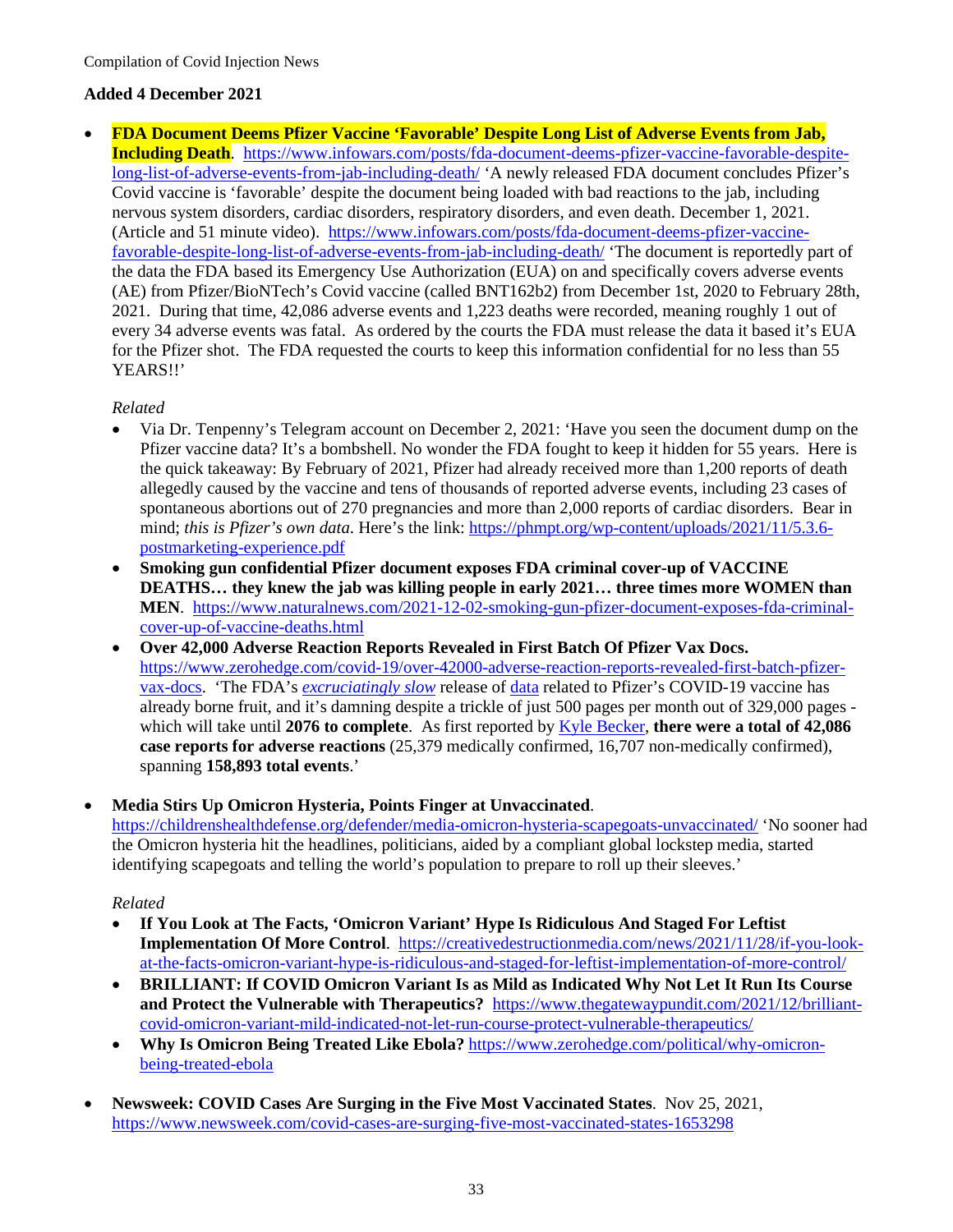- **Newsweek: COVID Cases Are Falling in the Five Least Vaccinated States**, Dec 2 2021, <https://www.newsweek.com/covid-cases-are-falling-five-least-vaccinated-states-1655358>
- **BOMBSHELL: Biden Team Vaccine Mandates for Domestic Travel 'On the Table' (Videos).**  <https://rairfoundation.com/biden-team-vaccine-mandates-for-domestic-travel-on-the-table-video/>

#### *Related:*

- **New York City Imposes Covid Vaccine Mandate for Employees of Private, Religious Schools.**  [https://www.thegatewaypundit.com/2021/12/new-york-city-imposes-covid-vaccine-mandate-employees](https://www.thegatewaypundit.com/2021/12/new-york-city-imposes-covid-vaccine-mandate-employees-private-religious-schools/)[private-religious-schools/](https://www.thegatewaypundit.com/2021/12/new-york-city-imposes-covid-vaccine-mandate-employees-private-religious-schools/)
- **Cleveland Clinic Suspends Vaccine Mandate After the Gateway Pundit Exposed Hospital's**  'Heinous' COVID Malpractice. [https://www.thegatewaypundit.com/2021/12/cleveland-clinic](https://www.thegatewaypundit.com/2021/12/cleveland-clinic-suspends-vaccine-mandate-gateway-pundit-exposed-hospitals-heinous-covid-malpractice/)[suspends-vaccine-mandate-gateway-pundit-exposed-hospitals-heinous-covid-malpractice/](https://www.thegatewaypundit.com/2021/12/cleveland-clinic-suspends-vaccine-mandate-gateway-pundit-exposed-hospitals-heinous-covid-malpractice/)
- **COVID-19 Enterprise Fraud Construct Timeline: Major Dates, Events, Entities & Legislation**. [https://politicalmoonshine.com/2021/09/29/covid-19-enterprise-fraud-construct-timeline-major-dates-events](https://politicalmoonshine.com/2021/09/29/covid-19-enterprise-fraud-construct-timeline-major-dates-events-entities-legislation/)[entities-legislation/](https://politicalmoonshine.com/2021/09/29/covid-19-enterprise-fraud-construct-timeline-major-dates-events-entities-legislation/) 'This timeline is extracted from a larger one, contains most of the relevant major dates, events, entities and legislation for the COVID-19 enterprise fraud construct, and contains links to the sourced and cited work in evidence. The search function can help to sift those articles. It is sourced with original work that includes links to cited sources. It is a COVID linear chronology with the purpose of demonstrating evidenced events and patterns of events. It will continue to be updated over time.'

## • **EXPOSED: Dr Fauci's Secret Island of Monkeys for Bizarre Animal Experiments.**

<https://sarahwestall.com/exposed-dr-faucis-secret-island-of-monkeys-for-bizarre-animal-experiments/> 'Documents obtained through Freedom of Information Act [expose Dr Fauci's secret island of monkeys](https://greatgameindia.com/fauci-secret-island-monkeys/)  [procured for bizarre experiments](https://greatgameindia.com/fauci-secret-island-monkeys/) involving injecting monkeys with various kinds of infectious diseases such as Lassa and the Ebola virus which led to hemorrhaging, pain, brain damage and loss of motor control and organ failure among multitudes of other things.'

- **The epidemiological relevance of the COVID-19-vaccinated population is increasing**. The Lancet, published November 19, 2021. [https://www.thelancet.com/journals/lanepe/article/PIIS2666-7762\(21\)00258-](https://www.thelancet.com/journals/lanepe/article/PIIS2666-7762(21)00258-1/fulltext) [1/fulltext](https://www.thelancet.com/journals/lanepe/article/PIIS2666-7762(21)00258-1/fulltext) 'High COVID-19 vaccination rates were expected to reduce transmission of SARS-CoV-2 in populations by reducing the number of possible sources for transmission and thereby to reduce the burden of COVID-19 disease. Recent data, however, indicate that the epidemiological relevance of COVID-19 vaccinated individuals is increasing. In the UK it was described that secondary attack rates among household contacts exposed to fully vaccinated index cases was similar to household contacts exposed to unvaccinated index cases (25% for vaccinated vs 23% for unvaccinated)…'
- **Lawrence Sellin: Evidence Indicates COVID-19 is a Designed Bioweapon with a Toxic Structure that MAY BE REPLICATED IN VACCINES**. [https://www.thegatewaypundit.com/2021/12/breaking](https://www.thegatewaypundit.com/2021/12/breaking-exclusive-evidence-indicates-covid-19-designed-bioweapon-toxic-structure-may-replicated-vaccines/)[exclusive-evidence-indicates-covid-19-designed-bioweapon-toxic-structure-may-replicated-vaccines/](https://www.thegatewaypundit.com/2021/12/breaking-exclusive-evidence-indicates-covid-19-designed-bioweapon-toxic-structure-may-replicated-vaccines/) 'Ph.D. and retired Army Colonel Lawrence Sellin questions the current actions taken against the new COVID variant Omicron. Sellin asks that if the Omicron variant is mild, as is now indicated, why not let it run its course and protect the vulnerable with therapeutics? Vaccines are certainly not the answer.'
- **Great Britain: Excess Mortality Among Children After Vaccine Rollout**. <https://rairfoundation.com/great-britain-excess-mortality-among-children-after-vaccine-rollout/> Is it just a coincidence that deaths among children have increased by 62% since the rollout of the mRNA shots (up to 400% in vulnerable children) against the five-year average?
- **European Union Commission President Ursula Von Der Leyen Calls For Implementation Of Forced COVID Vaccination For All EU Citizens** [https://www.nowtheendbegins.com/european-union-commission](https://www.nowtheendbegins.com/european-union-commission-president-ursula-von-der-leyen-calls-for-implementation-of-forced-covid-vaccination-for-all-eu-citizens/)[president-ursula-von-der-leyen-calls-for-implementation-of-forced-covid-vaccination-for-all-eu-citizens/](https://www.nowtheendbegins.com/european-union-commission-president-ursula-von-der-leyen-calls-for-implementation-of-forced-covid-vaccination-for-all-eu-citizens/) 'The EU Commission president's comments come after a number of European countries have discussed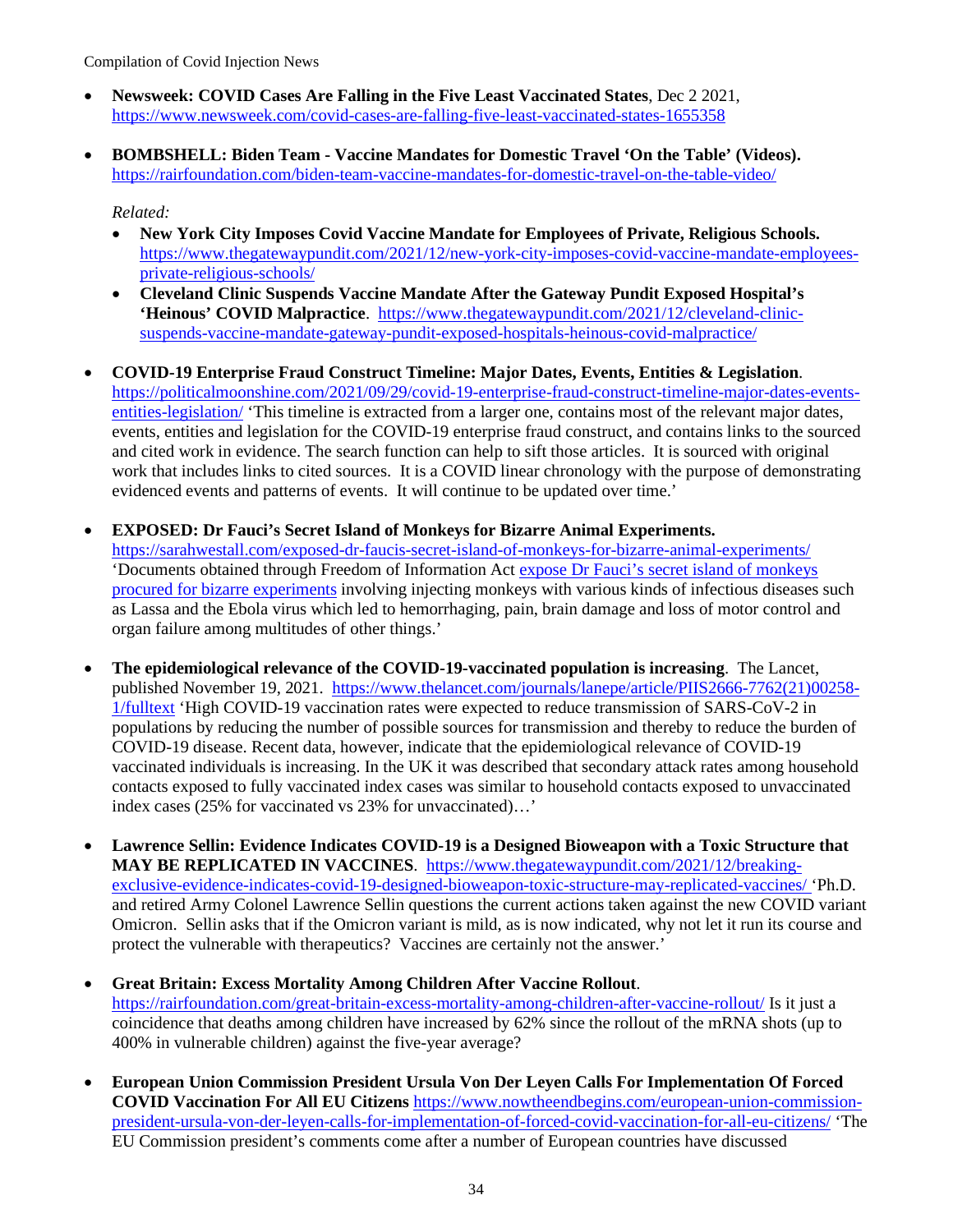implementing the measure in the hopes of combating rising COVID cases, with Austria announcing that they will be implementing forced vaccination from February next year. Those refusing vaccination face perpetual lockdown, fines of up to  $\epsilon 7.200$ , and potential prison time. Following the announcement, the leader of the Austrian Freedom Party, Herbert Kickl, said that the measure crossed a 'dark red line' and that the state had turned into a 'dictatorship'. Greece has meanwhile announced it will be implementing monthly fines of  $\trianglelefteq 00$ for over-60s who remain unvaccinated after December, a move that Greece's main opposition party has called punitive and financially excessive, according to the BBC. Germany's incoming chancellor — who is set to succeed Angela Merkel this month — Olaf Scholz also voiced his support for mandatory vaccinations, blaming the unvaccinated for the recent surge in coronavirus cases seen within the country.'

## *Related*

- **It Begins. Austria and Greece to Fine Citizens Who Refuse to Get Vaccinated.**  <https://www.thegatewaypundit.com/2021/12/begins-austria-greece-fine-citizens-refuse-get-vaccinated/>
- **Rand Paul Demands Fauci Be Held Accountable for His COVID Lies That Have 'Cost People Lives' Says Fauci 'Should Go To Prison FOR 5 years'**. ''**Fauci should go to prison for five years for lying to congress.** They [*the DOJ*] have prosecuted other people and they have selectively gone after republicans, but in no way will they do anything about him lying..''

# **Added 1 December 2021**

- **GOOD NEWS FOR A CHANGE! Judge Blocks Biden Vaccine Mandate for Health Care Workers in 10 States**. [https://resistthemainstream.org/judge-strikes-down-bidens-vaccine-mandate-for-health-care](https://resistthemainstream.org/judge-strikes-down-bidens-vaccine-mandate-for-health-care-workers-in-10-states/)[workers-in-10-states/](https://resistthemainstream.org/judge-strikes-down-bidens-vaccine-mandate-for-health-care-workers-in-10-states/) 'The 10 states impacted by the ruling are those that sued the Biden administration over the rule: Alaska, Arkansas, Iowa, Kansas, Missouri, Nebraska, New Hampshire, North Dakota, South Dakota, and Wyoming.'
- **MORE GOOD NEWS Biden Regime Quietly Tells Federal Agencies to Suspend Enforcement of Vaccine Mandate for Federal Workers Until After Holidays While Publicly Pressuring 'The World' To Take Experimental Jab.** [https://www.thegatewaypundit.com/2021/11/just-biden-regime-quietly-tells](https://www.thegatewaypundit.com/2021/11/just-biden-regime-quietly-tells-federal-agencies-suspend-enforcement-vaccine-mandate-federal-workers-holidays-publicly-pressuring-world-take-experimental-jab/)[federal-agencies-suspend-enforcement-vaccine-mandate-federal-workers-holidays-publicly-pressuring-world](https://www.thegatewaypundit.com/2021/11/just-biden-regime-quietly-tells-federal-agencies-suspend-enforcement-vaccine-mandate-federal-workers-holidays-publicly-pressuring-world-take-experimental-jab/)[take-experimental-jab/](https://www.thegatewaypundit.com/2021/11/just-biden-regime-quietly-tells-federal-agencies-suspend-enforcement-vaccine-mandate-federal-workers-holidays-publicly-pressuring-world-take-experimental-jab/) 'Even with the ['recent discovery'](https://www.thegatewaypundit.com/2021/11/shocking-big-pharma-received-emergency-use-approval-couple-weeks-ago-covid-discovered-couple-days-ago/) of a new Covid-19 strain that is supposedly 'a variant of concern' according to the WHO, the White House's Office of Management and Budget is telling federal agencies behind the scenes that they should refrain from suspending or firing federal workers who have not complied with Biden's authoritarian vaccine mandate until the holidays are over.'
- **NW Government Prepares to Require Your Passport to Conformity**. [https://www.larslarson.com/nw](https://www.larslarson.com/nw-government-prepares-to-require-your-passport-to-conformity/)[government-prepares-to-require-your-passport-to-conformity/](https://www.larslarson.com/nw-government-prepares-to-require-your-passport-to-conformity/) 'Some states have actually banned vaccine passports. Not Oregon and Washington. both want citizens to submit to an electronic version of a vaccine passport that lets you PROVE you're vaccinated. It opens up a whole list of concerns that apparently DON'T concern Kate Brown and Jay Inslee. Does govt have the authority to do such a thing?'
- **People with the Omicron variant have 'extremely mild' symptoms and haven't had to be hospitalized yet, says the South African doctor who first reported it.** [https://www.businessinsider.com/omicron](https://www.businessinsider.com/omicron-variant-symptoms-mild-no-hospitalizations-yet-doctor-says-2021-11?utm_source=feedly&utm_medium=webfeeds)[variant-symptoms-mild-no-hospitalizations-yet-doctor-says-2021-](https://www.businessinsider.com/omicron-variant-symptoms-mild-no-hospitalizations-yet-doctor-says-2021-11?utm_source=feedly&utm_medium=webfeeds) [11?utm\\_source=feedly&utm\\_medium=webfeeds](https://www.businessinsider.com/omicron-variant-symptoms-mild-no-hospitalizations-yet-doctor-says-2021-11?utm_source=feedly&utm_medium=webfeeds)

## *Related*

• **Omicron war ignited because South Africa stopped vaccine deliveries.** [https://freewestmedia.com/2021/11/29/omicron-war-ignited-because-south-africa-stopped-vaccine](https://freewestmedia.com/2021/11/29/omicron-war-ignited-because-south-africa-stopped-vaccine-deliveries/)[deliveries/](https://freewestmedia.com/2021/11/29/omicron-war-ignited-because-south-africa-stopped-vaccine-deliveries/) 'A week ago, the country dared to stop further vaccine deliveries from *Johnson&Johnson* because of piles of unused stocks and a population [increasingly disinterested in vaccination.](https://www.news24.com/health24/medical/infectious-diseases/coronavirus/experts-explain-why-so-many-young-adults-in-sa-dont-want-covid-19-vaccine-20211123) This decision was immediately followed by worldwide panic reports about the alleged 'horror variant' from South Africa.'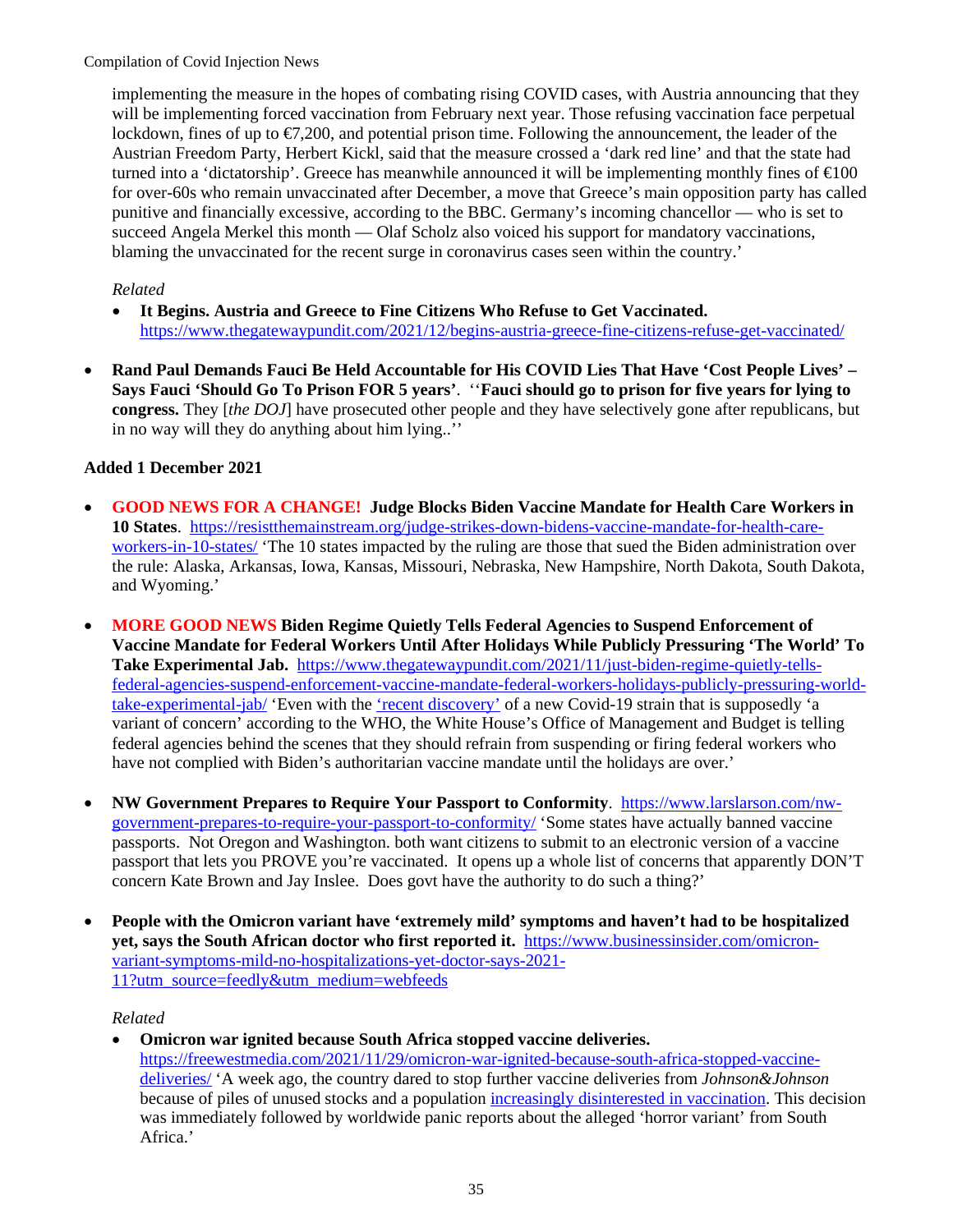- **Ten OMICRON 'variant' predictions for 2022 and beyond… globalist authoritarian playbook**  stripped naked. [https://www.naturalnews.com/2021-11-27-ten-omicron-variant-predictions-for-2022](https://www.naturalnews.com/2021-11-27-ten-omicron-variant-predictions-for-2022-authoritarian-playbook.html) [authoritarian-playbook.html](https://www.naturalnews.com/2021-11-27-ten-omicron-variant-predictions-for-2022-authoritarian-playbook.html) 'The omicron 'variant' media hysteria is pure fiction. It's nothing but a 1984 style Orwellian psychological terrorism operation that has been engineered to keep the populations of the world enslaved and obedient while terrorist governments carry out their global depopulation / genocide programs. The evil genius of this narrative is that **it requires no evidence whatsoever**. Since no one can actually see a 'variant' — and since no isolated omicron viral samples exist anywhere in the world for lab test confirmations — a coordinated mass media hysteria campaign simply implants human consciousness with the illusion of omicron, accompanied by extreme fear.'
- **Omicron Variant Sends Vaccine Makers' Stocks Soaring, as VAERS Data Show 913,000 Reported Adverse Events After COVID Vaccines**. [https://childrenshealthdefense.org/defender/vaers-cdc](https://childrenshealthdefense.org/defender/vaers-cdc-omicron-vaccine-makers-stock-adverse-events-deaths/)[omicron-vaccine-makers-stock-adverse-events-deaths/](https://childrenshealthdefense.org/defender/vaers-cdc-omicron-vaccine-makers-stock-adverse-events-deaths/)
- **All vaccinated adults should get a Covid-19 booster shot because of the Omicron variant, CDC says.**  <https://www.cnn.com/2021/11/29/health/cdc-booster-guidance-omicron/index.html>(Editors Note – Who is surprised by this?)
- **Biden Says He Will Direct FDA, CDC to Use 'Fastest Process Available' to Clear COVID Vaccines Targeting Omicron**. [https://www.cnbc.com/2021/11/29/covid-omicron-variant-biden-directs-fda-cdc-to](https://www.cnbc.com/2021/11/29/covid-omicron-variant-biden-directs-fda-cdc-to-clear-new-vaccines-if-needed.html)[clear-new-vaccines-if-needed.html](https://www.cnbc.com/2021/11/29/covid-omicron-variant-biden-directs-fda-cdc-to-clear-new-vaccines-if-needed.html) (Editor's Note - Again, who is surprised by this?)
- **Moderna's CEO doubtful the current crop of COVID-19 vaccines will be as effective against Omicron variant as they have been against Delta**. [https://www.msn.com/en-in/money/news/modernas](https://www.msn.com/en-in/money/news/modernas-ceo-doubtful-the-current-crop-of-covid-19-vaccines-will-be-as-effective-against-omicron-variant-as-they-have-been-against-delta/ar-AARhXDj)[ceo-doubtful-the-current-crop-of-covid-19-vaccines-will-be-as-effective-against-omicron-variant-as-they](https://www.msn.com/en-in/money/news/modernas-ceo-doubtful-the-current-crop-of-covid-19-vaccines-will-be-as-effective-against-omicron-variant-as-they-have-been-against-delta/ar-AARhXDj)[have-been-against-delta/ar-AARhXDj](https://www.msn.com/en-in/money/news/modernas-ceo-doubtful-the-current-crop-of-covid-19-vaccines-will-be-as-effective-against-omicron-variant-as-they-have-been-against-delta/ar-AARhXDj) (Editors Note: This is really shocking, no? Especially since the 'vaccines' aren't effective at all against any strain…)
- **New Omicron variant could spell end for Covid-19 pandemic top Russian scientist.** <https://www.rt.com/russia/541735-omicron-variant-covid19-pandemic/> (Editor's Note: It could, but it won't is my prediction.)
- **Continued mass vaccination will only push the evolutionary capacity of SARS-CoV-2 Spike protein beyond the Omicron version**. 30 November 2021, by Geert Vanden Bossche. [https://www.voiceforscienceandsolidarity.org/scientific-blog/mass-vaccination-will-push-sars-cov-2-spike](https://www.voiceforscienceandsolidarity.org/scientific-blog/mass-vaccination-will-push-sars-cov-2-spike-protein-beyond-omicron)[protein-beyond-omicron](https://www.voiceforscienceandsolidarity.org/scientific-blog/mass-vaccination-will-push-sars-cov-2-spike-protein-beyond-omicron)
- **'He Doesn't Represent Science to Me, He Represents Mengele, Dr. Joseph Mengele, the Nazi Doctor' Lara Logan on Megalomaniac Tony Fauci** (3 min. video).

[https://www.thegatewaypundit.com/2021/11/doesnt-represent-science-represents-mengele-dr-joseph](https://www.thegatewaypundit.com/2021/11/doesnt-represent-science-represents-mengele-dr-joseph-mengele-nazi-doctor-lara-logan-megalomaniac-tony-fauci-video/)[mengele-nazi-doctor-lara-logan-megalomaniac-tony-fauci-video/](https://www.thegatewaypundit.com/2021/11/doesnt-represent-science-represents-mengele-dr-joseph-mengele-nazi-doctor-lara-logan-megalomaniac-tony-fauci-video/) 'Dr. Anthony Fauci flip-flopped and lied for over a year to the American public about the seriousness of the China Virus and his background funding the Chinese virology lab and the origins of the virus. **Dr. Fauci also lied to the American public about the success of [the safe drug hydroxychloroquine](https://c19hcq.com/) (HCQ) in treating the virus.** Hundreds of thousands of Americans died when HCQ was available but banned by Fauci and the CDC from COVID patients.

- **Greatest Mass Killer of 21st Century: Data Shows Fauci Conspired and Lied New Study Shows HCQ plus AZM Improved Survival of COVID Patients by Nearly 200%.** [https://www.thegatewaypundit.com/2021/06/greatest-mass-killer-21st-century-data-shows-fauci](https://www.thegatewaypundit.com/2021/06/greatest-mass-killer-21st-century-data-shows-fauci-conspired-lied-new-study-shows-hcq-plus-azt-improved-survival-covid-patients-nearly-200/)[conspired-lied-new-study-shows-hcq-plus-azt-improved-survival-covid-patients-nearly-200/](https://www.thegatewaypundit.com/2021/06/greatest-mass-killer-21st-century-data-shows-fauci-conspired-lied-new-study-shows-hcq-plus-azt-improved-survival-covid-patients-nearly-200/) '…We also reported that there is proof that Dr. Fauci and top US medical experts all conspired using obviously false information to disqualify hydroxychloroquine and MILLIONS DIED as a result of their action.'
- **Flashback 2016: Fauci's Cohort Peter Daszak Explains How Scientists Can Perfectly Create a Coronavirus in China Lab That Can Lead to Global Pandemic.** [https://www.thegatewaypundit.com/2021/11/flashback-2016-faucis-cohort-peter-daszak-explains](https://www.thegatewaypundit.com/2021/11/flashback-2016-faucis-cohort-peter-daszak-explains-scientists-can-perfectly-create-coronavirus-china-lab-can-lead-global-pandemic/)[scientists-can-perfectly-create-coronavirus-china-lab-can-lead-global-pandemic/](https://www.thegatewaypundit.com/2021/11/flashback-2016-faucis-cohort-peter-daszak-explains-scientists-can-perfectly-create-coronavirus-china-lab-can-lead-global-pandemic/)
- **RFK, Jr: Fauci Has 'Dark History' That Must Be Exposed.** (Article and 23 min video) <https://childrenshealthdefense.org/defender/rfk-jr-alex-newman-fauci-gates-covid/>'Kennedy said: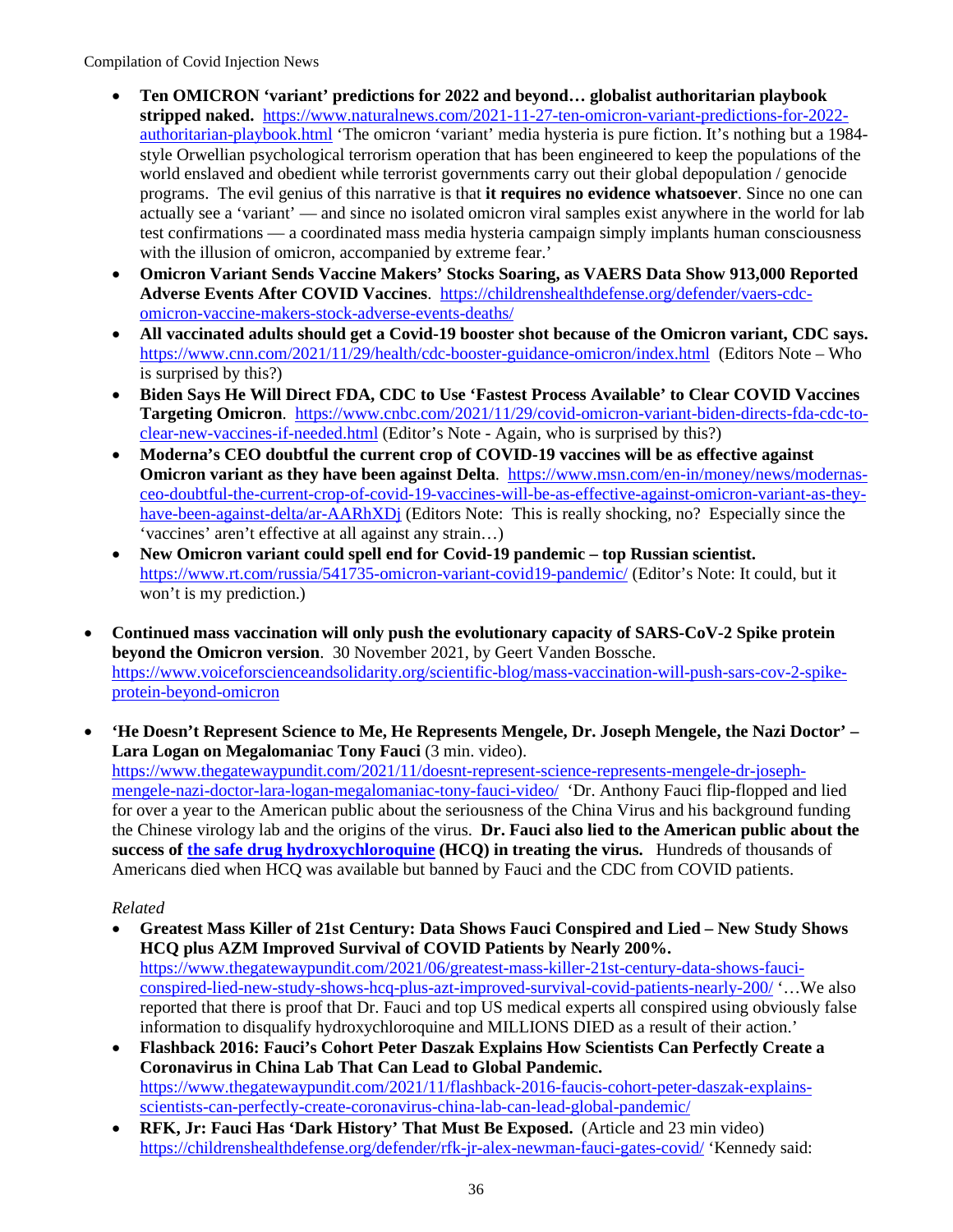'[Fauci] has orchestrated the transformation of HHS [U.S. Department of Health and Human Services] from a public health agency to an incubator for pharmaceutical products and a promoter of the [Big](https://childrenshealthdefense.org/defender_category/big-pharma/)  [Pharma](https://childrenshealthdefense.org/defender_category/big-pharma/) agenda. He's managed to stay for 50 years in office, [I show in my book,](https://www.amazon.com/Real-Anthony-Fauci-Democracy-Childrens/dp/1510766804) not by actually accomplishing any measurable successes in public health — public health has declined dramatically under his regime — but rather by serving the interests of pharmaceutical companies — by helping make this country the most pharmaceutical-dependent nation in the world.''

- **31,014 Deaths 2,890,600 Injuries Following COVID Shots in European Database of Adverse Reactions as Young, Previously Healthy People Continue to Die**. [https://healthimpactnews.com/2021/31014-deaths-](https://healthimpactnews.com/2021/31014-deaths-2890600-injuries-following-covid-shots-in-european-database-of-adverse-reactions-as-young-previously-healthy-people-continue-to-die/)[2890600-injuries-following-covid-shots-in-european-database-of-adverse-reactions-as-young-previously](https://healthimpactnews.com/2021/31014-deaths-2890600-injuries-following-covid-shots-in-european-database-of-adverse-reactions-as-young-previously-healthy-people-continue-to-die/)[healthy-people-continue-to-die/](https://healthimpactnews.com/2021/31014-deaths-2890600-injuries-following-covid-shots-in-european-database-of-adverse-reactions-as-young-previously-healthy-people-continue-to-die/)
- **Over 100,000 Reports of Psychiatric Disorders After COVID Vaccination**. <https://www.lifesitenews.com/news/over-100000-reports-psychiatric-disorders-after-covid-vaccination/>
- **PROOF: COVID vaccines cause prion diseases**. [https://stevekirsch.substack.com/p/proof-covid-vaccines](https://stevekirsch.substack.com/p/proof-covid-vaccines-cause-prion)[cause-prion](https://stevekirsch.substack.com/p/proof-covid-vaccines-cause-prion) 'There is no doubt the mRNA vaccines are causing prion diseases. People didn't have these diseases before the shot and suddenly they develop them after the shot. There is no other explanation for this. None of the 'fact checkers' can explain the cause of the excess rates. Prion diseases are incurable and always fatal. You can die as soon as 6 weeks after COVID vaccination (see [within 6 weeks](https://medalerts.org/vaersdb/findfield.php?IDNUMBER=1754471) and [within 6 months](https://medalerts.org/vaersdb/findfield.php?IDNUMBER=1777781) examples).'
- **We are mandating a vaccine where there is no scientific evidence that it has ever saved a single life?** <https://stevekirsch.substack.com/p/we-are-mandating-a-vaccine-where>

- **Will covid-19 vaccines save lives? Current trials aren't designed to tell us.** *The British Medical Journal,* October 21, 2020.<https://www.bmj.com/content/371/bmj.m4037>
- **There is NO scientific evidence that covid-19 vaccines have saved a single life.** [https://www.naturalnews.com/2021-11-30-no-scientific-evidence-that-covid-19-vaccines-have-saved-a](https://www.naturalnews.com/2021-11-30-no-scientific-evidence-that-covid-19-vaccines-have-saved-a-single-life.html)[single-life.html](https://www.naturalnews.com/2021-11-30-no-scientific-evidence-that-covid-19-vaccines-have-saved-a-single-life.html) 'The vaccine makers designed clinical trials that do not provide any data on all-cause mortality benefits. The clinical trials do not study viral transmission, viral load or prevention of severe illness, hospitalization or death. Clearly, the vaccine makers did not have enough confidence in their ability to show that the experimental mRNA vaccines could save a single life. There isn't a single clinical vaccine trial that detected a reduction in any serious outcomes. It was all fraud from the start.'
- **Covid-19: Researcher blows the whistle on data integrity issues in Pfizer's vaccine trial.** 2 November 2021. <https://www.bmj.com/content/375/bmj.n2635>'Revelations of poor practices at a contract research company helping to carry out Pfizer's pivotal covid-19 vaccine trial raise questions about data integrity and regulatory oversight.'
- **Fresh doubts over data integrity in Pfizer mRNA trial.** 29 November 2021. <https://maryannedemasi.com/publications/f/fresh-doubts-over-data-integrity-in-pfizer-mrna-trial>'Leaked documents have cast fresh doubts over the integrity of data arising from Pfizer's pivotal COVID-19 vaccine trial and suggest problems at Ventavia are ongoing.'
- **Pfizer COVID Vaccine Fails Risk-Benefit Analysis in Children 5 to 11.** <https://childrenshealthdefense.org/defender/fda-pfizer-covid-vaccine-risk-benefit-analysis-nntv-children/> 'The U.S. Food and Drug Administration's risk-benefit assessment in connection with Pfizer's application for emergency use of its COVID vaccine for children 5 to 11 describes only relative risks in an older population. It ignores absolute risk and also the standard calculation for measuring a drug's effectiveness — Number Needed To Vaccinated (NNTV).'
- **Pfizer Set to Request Authorization for COVID Booster for 16- and 17-Year-Olds**. <https://childrenshealthdefense.org/defender/covid-nw-pfizer-covid-booster-16-17-year-old/>
- **Sweden: Get Your Covid Vaccine Passport in a Chip in Your Han**d (article with 2:20 min video). <https://www.thegatewaypundit.com/2021/11/sweden-get-covid-vaccine-passport-chip-hand-video/>'Over the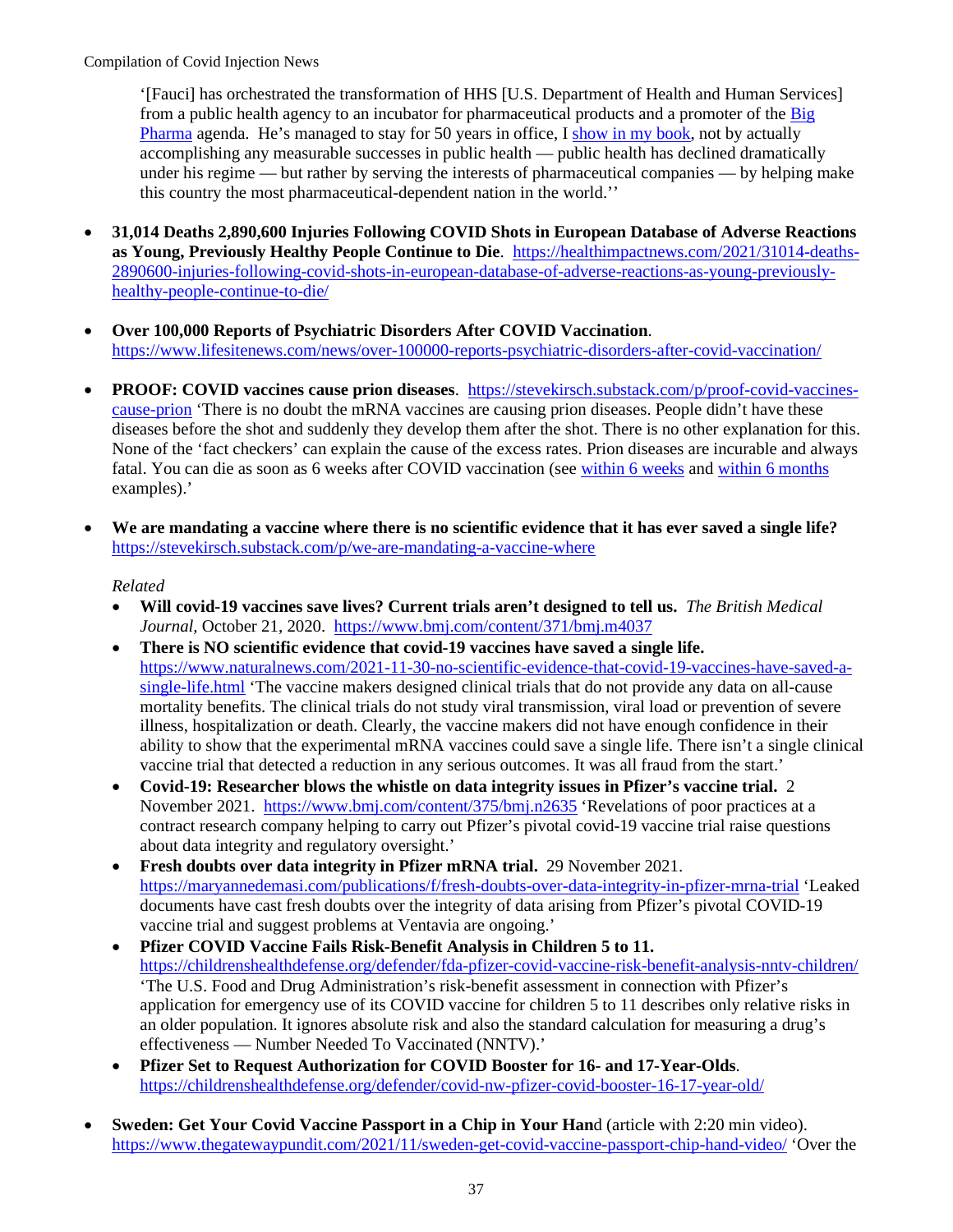last few years some Swedish workers have volunteered to have microchips implanted in their hands so they no longer have to carry cash, ID, keys, gym passes etc. Microchips are gaining popularity in Sweden and now Swedes are getting Covid vaccine passports implanted in their hands or elsewhere under their skin.'

- **Pfizer CEO Says 'Most Likely Scenario' is 'Annual Revaccination' Against Covid** (article and 1:40 min video). [https://www.thegatewaypundit.com/2021/11/pfizer-ceo-says-likely-scenario-annual-revaccination](https://www.thegatewaypundit.com/2021/11/pfizer-ceo-says-likely-scenario-annual-revaccination-covid-video/)[covid-video/](https://www.thegatewaypundit.com/2021/11/pfizer-ceo-says-likely-scenario-annual-revaccination-covid-video/) ''I made a projection months ago that the most likely scenario is that we would need after the third dose, annual revaccination against Covid,' says [@AlbertBourla](https://twitter.com/AlbertBourla) on boosters. 'I think we're going to have an annual revaccination and that should be able to keep us really safe.'
- **Former Pfizer Employee Says COVID-19 Vaccine Causes Recipients to Become More Susceptible to the Virus**. [https://www.thegatewaypundit.com/2021/11/video-former-pfizer-employee-says-covid-19](https://www.thegatewaypundit.com/2021/11/video-former-pfizer-employee-says-covid-19-vaccine-causes-recipients-become-susceptible-virus/) [vaccine-causes-recipients-become-susceptible-virus/](https://www.thegatewaypundit.com/2021/11/video-former-pfizer-employee-says-covid-19-vaccine-causes-recipients-become-susceptible-virus/) According to Kingston, 'So, when they weren't injected, their infection rate was 1.3% and when they got injected, it was 4.34%. It went up by over 300%. They had less infection when they had no protection. So, that's a problem.'

#### *Related*

- **COVID Cases Surge in Five Most-Vaccinated States**. [https://www.newsweek.com/covid-cases-are](https://www.newsweek.com/covid-cases-are-surging-five-most-vaccinated-states-1653298)[surging-five-most-vaccinated-states-1653298](https://www.newsweek.com/covid-cases-are-surging-five-most-vaccinated-states-1653298)
- **Austrians Who Refuse COVID Vaccine Could Face Prison, Health Officials Warn.** <https://childrenshealthdefense.org/defender/kim-iversen-austrians-covid-vaccine-mandate/>

#### *Related*

- **Priest Slams 'Gene Injection' 'We Are Experiencing the Largest Medical Experiment in History'.**  [https://rairfoundation.com/priest-slams-gene-injection-we-are-experiencing-the-largest-medical](https://rairfoundation.com/priest-slams-gene-injection-we-are-experiencing-the-largest-medical-experiment-in-history/)[experiment-in-history/](https://rairfoundation.com/priest-slams-gene-injection-we-are-experiencing-the-largest-medical-experiment-in-history/)
- **No longer a conspiracy theory: Australia admits using military to send people to covid camps.** <https://www.naturalnews.com/2021-11-28-australia-admits-military-covid-camps.html>'Australian authorities have been rounding up terrified indigenous people who tested positive for COVID-19 in the Northern Territory and bringing them to a quarantine camp in Howard Springs in what many are viewing as an extreme overreaction to a small outbreak of the virus in the Aboriginal community of Binjari.'

- **UPRISING: Australian MP Calls on Citizens to Revolt Compares Leaders to Hitler and Stalin**. [https://rairfoundation.com/uprising-australian-mp-calls-on-citizens-to-revolt-compares-leaders-to-hitler](https://rairfoundation.com/uprising-australian-mp-calls-on-citizens-to-revolt-compares-leaders-to-hitler-and-stalin-video/)[and-stalin-video/](https://rairfoundation.com/uprising-australian-mp-calls-on-citizens-to-revolt-compares-leaders-to-hitler-and-stalin-video/)
- **Vaccine Pass Being Programmed into Phones**. [https://www.westernjournal.com/vaccine-pass](https://www.westernjournal.com/vaccine-pass-programmed-phones/)[programmed-phones/](https://www.westernjournal.com/vaccine-pass-programmed-phones/)
- **Use of fear to control behavior in Covid crisis was 'totalitarian', admit scientists.** (UK). <https://www.telegraph.co.uk/news/2021/05/14/scientists-admit-totalitarian-use-fear-control-behaviour-covid/> 'Members of Scientific Pandemic Influenza Group on Behaviour express regret about 'unethical' methods.'
- **Rapid and Effective Vitamin D Supplementation May Present Better Clinical Outcomes in COVID-19 (SARS-CoV-2) Patients by Altering Serum INOS1, IL1B, IFNg, Cathelicidin-LL37, and ICAM1.**  [https://pubmed.ncbi.nlm.nih.gov/34836309/.](https://pubmed.ncbi.nlm.nih.gov/34836309/) '**Conclusions:** Vitamin D treatment shortened hospital stay and decreased mortality in COVID-19 cases, even in the existence of comorbidities. Vitamin D supplementation is effective on various target parameters; therefore, it is essential for COVID-19 treatment.' (Editors Note: In other words, Vitamin D3 helps protect against COVID-19, something that the few doctors who are not sold out to Big Pharma have been saying since the start of the plamdemic nearly two years ago….)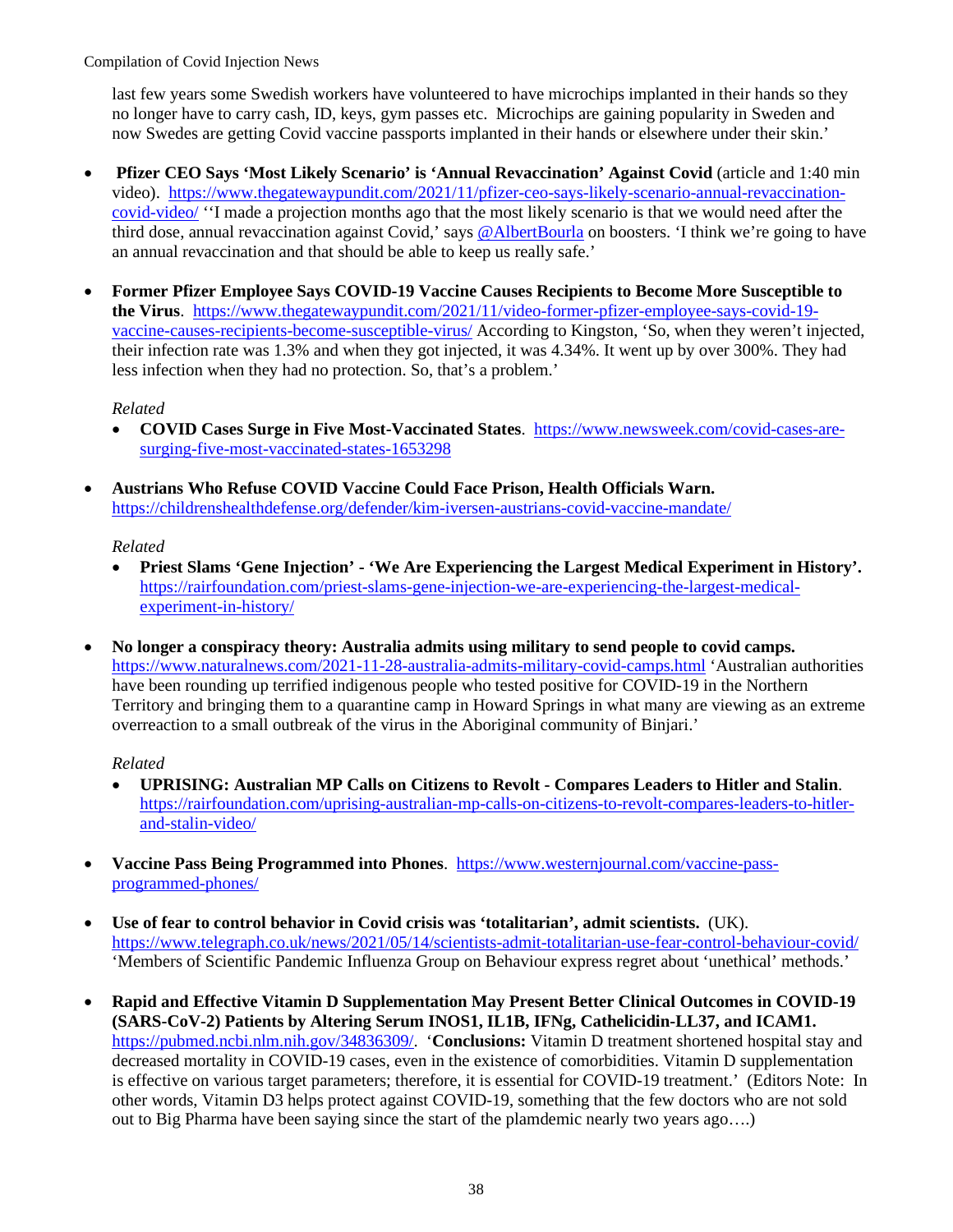• **Researchers Review COVID Database, Make a Huge Discovery When They Exclude Vaccinated** People. [https://www.westernjournal.com/researchers-review-covid-database-make-huge-discovery-exclude](https://www.westernjournal.com/researchers-review-covid-database-make-huge-discovery-exclude-vaccinated-people/)[vaccinated-people/](https://www.westernjournal.com/researchers-review-covid-database-make-huge-discovery-exclude-vaccinated-people/) 

## • **Mainstream media admits vaccines change your DNA**.

<https://www.thecountersignal.com/news/mainstream-media-admits-vaccines-change-your-dna>'In a recent article published by Forbes, the mainstream media finally admitted that mRNA vaccines change your DNA. But don't worry, according to the 'experts,' that's a good thing… The article in question was initially entitled ['Yes, The Vaccine Changes your DNA. A Tiny Bit. That's A Good Thing,](https://archive.md/QpJk0)' but was then retitled ['Covid](https://www.forbes.com/sites/stevensalzberg/2021/11/29/yes-the-vaccine-changes-your-dna-a-tiny-bit-thats-a-good-thing/?sh=45c7df5d2691)  Vaccines [Don't Alter Your DNA — They Help Choose Cells To Strengthen Your Immune Response,](https://www.forbes.com/sites/stevensalzberg/2021/11/29/yes-the-vaccine-changes-your-dna-a-tiny-bit-thats-a-good-thing/?sh=45c7df5d2691)' without changing any of the article's content and forgetting to change the URL. So, which is it, Forbes? Do they, or don't they?'

- **Forced to Get Vaccine to Remain on Lung Transplant List, 49-Year-Old Who Survived COVID Dies After Second Moderna Shot**. [https://childrenshealthdefense.org/defender/bobby-amy-bolin-lung-transplant](https://childrenshealthdefense.org/defender/bobby-amy-bolin-lung-transplant-dies-moderna-covid-vaccine/)[dies-moderna-covid-vaccine/](https://childrenshealthdefense.org/defender/bobby-amy-bolin-lung-transplant-dies-moderna-covid-vaccine/) 'A 49-year-old Texas man who recovered from [COVID](https://childrenshealthdefense.org/defender_category/covid/) — but was required to be fully vaccinated against the virus before being approved for a life-saving lung transplant — died when he developed a pulmonary embolism and heart issues after his second Moderna vaccine.'
- **Oxford Professor Uses Data to Show Masks Don't Work Against COVID-19.**  [https://www.redvoicemedia.com/2021/11/oxford-professor-uses-data-to-show-masks-dont-work-against](https://www.redvoicemedia.com/2021/11/oxford-professor-uses-data-to-show-masks-dont-work-against-covid-19/)[covid-19/](https://www.redvoicemedia.com/2021/11/oxford-professor-uses-data-to-show-masks-dont-work-against-covid-19/) 'Naismith used the data that was collected from England and Scotland to prove the importance of masks. Back in July, England decided to do away with their mask mandate while Scotland continued to enforce the mandate. But now, after months of research, the data shows that the mask 'has made no meaningful difference' when it comes to infection rates.'

## **Added 27 November 2021**

• **All Four Botswana 'Omicron' Variant Patients Were Fully Vaccinated**.

<https://www.thegatewaypundit.com/2021/11/four-botswana-nu-variant-patients-fully-vaccinated/>'The 'Omicron' variant of COVID arrived just in time to ruin Christmas. (Who didn't see this coming?) The variant with 'more mutations than you shake a spike protein at' was first identified in Botswana and quickly became the most prevalent variant in South Africa. But before you succumb to 'pandemic of the unvaccinated' nonsense, consider this:…'

- **A Scared Nu World: Here's What We Know About the COVID 'Omicron' Strain.**  <https://www.zerohedge.com/markets/scared-nu-world-heres-what-we-know-about-new-covid-strain>
	- 'Regarded as the most heavily mutated variant of the Coronavirus, thus far, as it has 32 mutations in the spike protein and 50 overall. More specifically, scientists have highlighted that there are 10 mutations vs 2 in the Delta variant regarding the receptor binding domain, which is the portion of the virus that makes initial contact with cells.
	- The Omicron variant was identified 5 days ago initially in Botswana with subsequent confirmation and sequencing in South Africa with about 100 confirmed cases. Cases have been detected in Israel and Hong Kong and as of this morning, in Belgium.
	- Sequencing data suggests 8.1.1.529 has a different evolutionary pathway, but shares a few common mutations with the C.1.2, Beta and Delta variants.
	- That said, as w[e cautioned last night,](https://www.zerohedge.com/geopolitical/futures-global-stocks-tumble-amid-sudden-fears-over-dramatically-new-covid-strain) a significant number of mutations may not necessarily be a 'negative' as it is dependent on how these mutations function, which scientists are yet to establish. Then again, since it is the job of science to fearmonger so that Pfizer can buy an even bigger yacht, assume it will be ['very very horrifying' until proven innocuous.](https://twitter.com/TrueSinews/status/1463825217151717385)'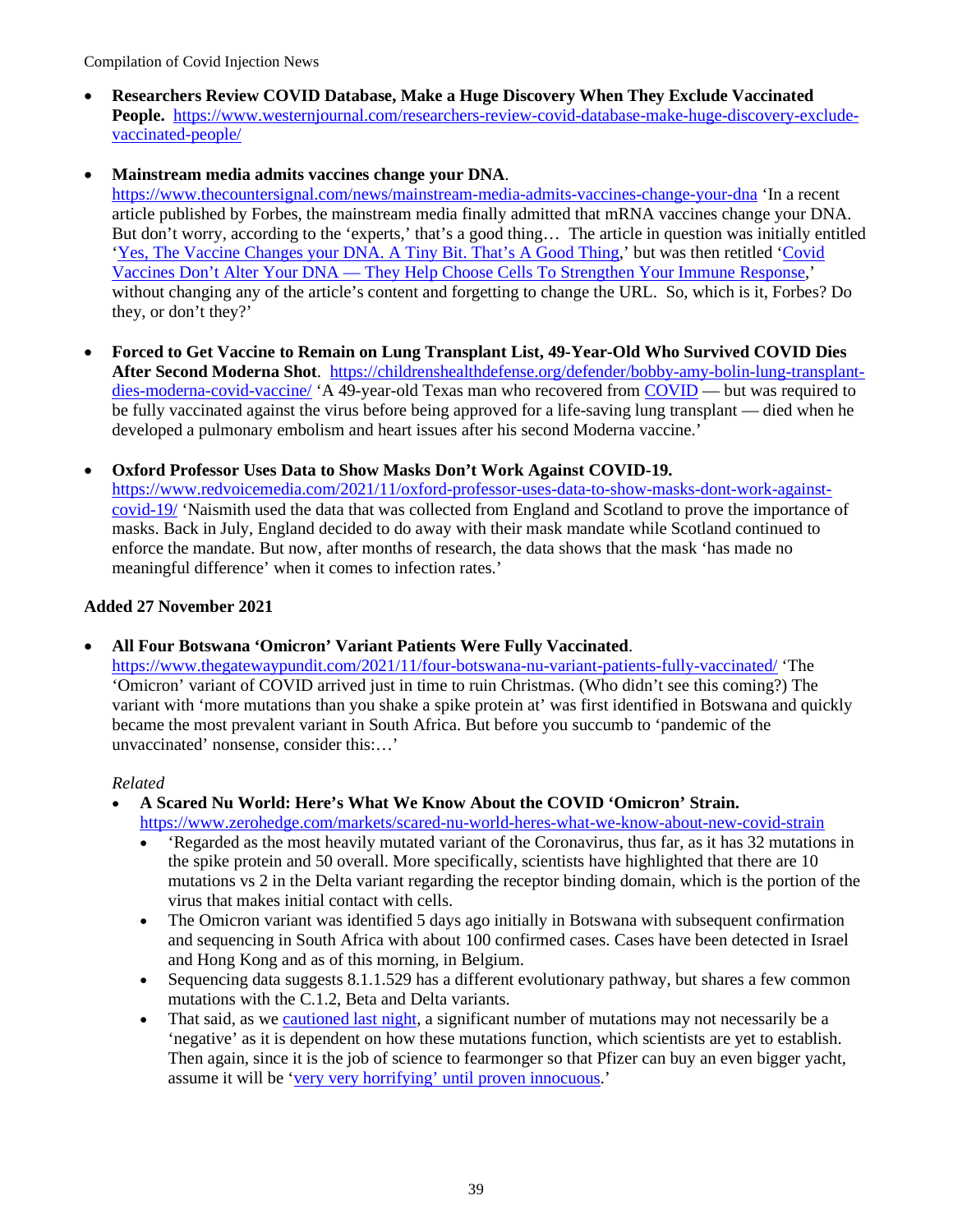• **American Heart Association Journal Publishes Data that UK Medical Doctor Claims are 'Proof' that COVID-19 Vaccines are 'Murder.'** [https://medicalkidnap.com/2021/11/23/american-heart-association](https://medicalkidnap.com/2021/11/23/american-heart-association-journal-publishes-data-that-uk-medical-doctor-claims-are-proof-that-covid-19-vaccines-are-murder/)[journal-publishes-data-that-uk-medical-doctor-claims-are-proof-that-covid-19-vaccines-are-murder/](https://medicalkidnap.com/2021/11/23/american-heart-association-journal-publishes-data-that-uk-medical-doctor-claims-are-proof-that-covid-19-vaccines-are-murder/) '…a paper from the medical journal Circulation which proves that the covid-19 jabbing experiment has to stop today…The journal Circulation is a well-respected publication. It's 71-years-old, its articles are peer reviewed and in one survey it was rated the world's no 1 journal in the cardiac and cardiovascular system category.'

## *Related*

- **FDA report finds all-cause mortality higher among vaccinated**. <https://www.israelnationalnews.com/News/News.aspx/317091> 'FDA report shows Pfizer's clinical trials found 24% higher allcause mortality rate among the vaccinated compared to placebo group. Report emphasizes that 'None of the deaths were considered related to vaccination.''
- **Abstract 10712: Mrna COVID Vaccines Dramatically Increase Endothelial Inflammatory Markers and ACS Risk as Measured by the PULS Cardiac Test: A Warning.**

[https://www.ahajournals.org/doi/10.1161/circ.144.suppl\\_1.10712.](https://www.ahajournals.org/doi/10.1161/circ.144.suppl_1.10712) '**Abstract**. Our group has been using the PLUS Cardiac Test (GD Biosciences, Inc, Irvine, CA) a clinically validated measurement of multiple protein biomarkers which generates a score predicting the 5 yr risk (percentage chance) of a new Acute Coronary Syndrome (ACS)… *We conclude that the mRNA vacs dramatically increase inflammation on the endothelium and T cell infiltration of cardiac muscle and may account for the observations of increased thrombosis, cardiomyopathy, and other vascular events following vaccination*.'



- **Yesterday's Conspiracy Is Today's Medical Journal Headline: NEJM Explains How COVID Vaccines May Produce Spike Proteins that Lead to Myocarditis**. [https://www.thegatewaypundit.com/2021/11/yesterdays-conspiracy-todays-medical-journal-headline](https://www.thegatewaypundit.com/2021/11/yesterdays-conspiracy-todays-medical-journal-headline-nejm-explains-covid-vaccines-may-produce-spike-proteins-lead-myocarditis/)[nejm-explains-covid-vaccines-may-produce-spike-proteins-lead-myocarditis/](https://www.thegatewaypundit.com/2021/11/yesterdays-conspiracy-todays-medical-journal-headline-nejm-explains-covid-vaccines-may-produce-spike-proteins-lead-myocarditis/) (Reference: *A Possible Role for Anti-idiotype Antibodies in SARS-CoV-2 Infection and Vaccination,* New England Journal of Medicine,<https://www.nejm.org/doi/full/10.1056/NEJMcibr2113694>)
- **Myocarditis Reactions, After Taking Experimental COVID Vaccine Shots, Are Far Worse Than Predicted.** [https://cleverjourneys.com/2021/11/20/myocarditis-reactions-after-taking-experimental](https://cleverjourneys.com/2021/11/20/myocarditis-reactions-after-taking-experimental-covid-vaccine-shots-are-far-worse-than-predicted/)[covid-vaccine-shots-are-far-worse-than-predicted/](https://cleverjourneys.com/2021/11/20/myocarditis-reactions-after-taking-experimental-covid-vaccine-shots-are-far-worse-than-predicted/) 'As of Nov. 4, there have been 12,131 myocarditis cases reported to the official Vaccine Adverse Events Report (VAERS). That is a small percentage of the actual cases experienced by Americans. Most experts indicate VAERS data is skewed because it is historically highly unreported. They believe the number exceeds 50,000. Myocarditis has a 20% mortality rate at one year. And a 50% mortality rate at five years.'
- **'Severe Reactions' to Covid Vaccines are Far More Common Than Official Data Show: Here is the Stunning New Evidence**. <https://beckernews.com/severe-reactions-to-covid-vaccines-43196/>
- **Spike Protein Factories Are Creating Pathogenic Spike Proteins.**  <https://popularrationalism.substack.com/p/spike-protein-factories-are-creating>'Some call them vaccinated. Their bodies are spike protein factories. And the spike protein is pathogenic.'
- **US COVID Deaths In 2021 Have Surpassed 2020's Total... Despite Vaccines, Treatments.** [https://www.zerohedge.com/markets/us-covid-deaths-2021-have-surpassed-2020s-total-despite-vaccines](https://www.zerohedge.com/markets/us-covid-deaths-2021-have-surpassed-2020s-total-despite-vaccines-treatments?utm_source=&utm_medium=email&utm_campaign=304)[treatments?utm\\_source=&utm\\_medium=email&utm\\_campaign=304](https://www.zerohedge.com/markets/us-covid-deaths-2021-have-surpassed-2020s-total-despite-vaccines-treatments?utm_source=&utm_medium=email&utm_campaign=304) 'COVID-19 has killed more people in 2021 than 2020. The virus was reported as the underlying cause of death (or a contributing cause of death) for an estimated 377,883 people in 2020, accounting for 11.3% of deaths, according to the CDC. As of Monday, more than 770,000 people have died from the coronavirus, according to Johns Hopkins University data. That means **over 15,000 more people have died in 2021 than last year from COVID-19 – and there's still more than a month left.'**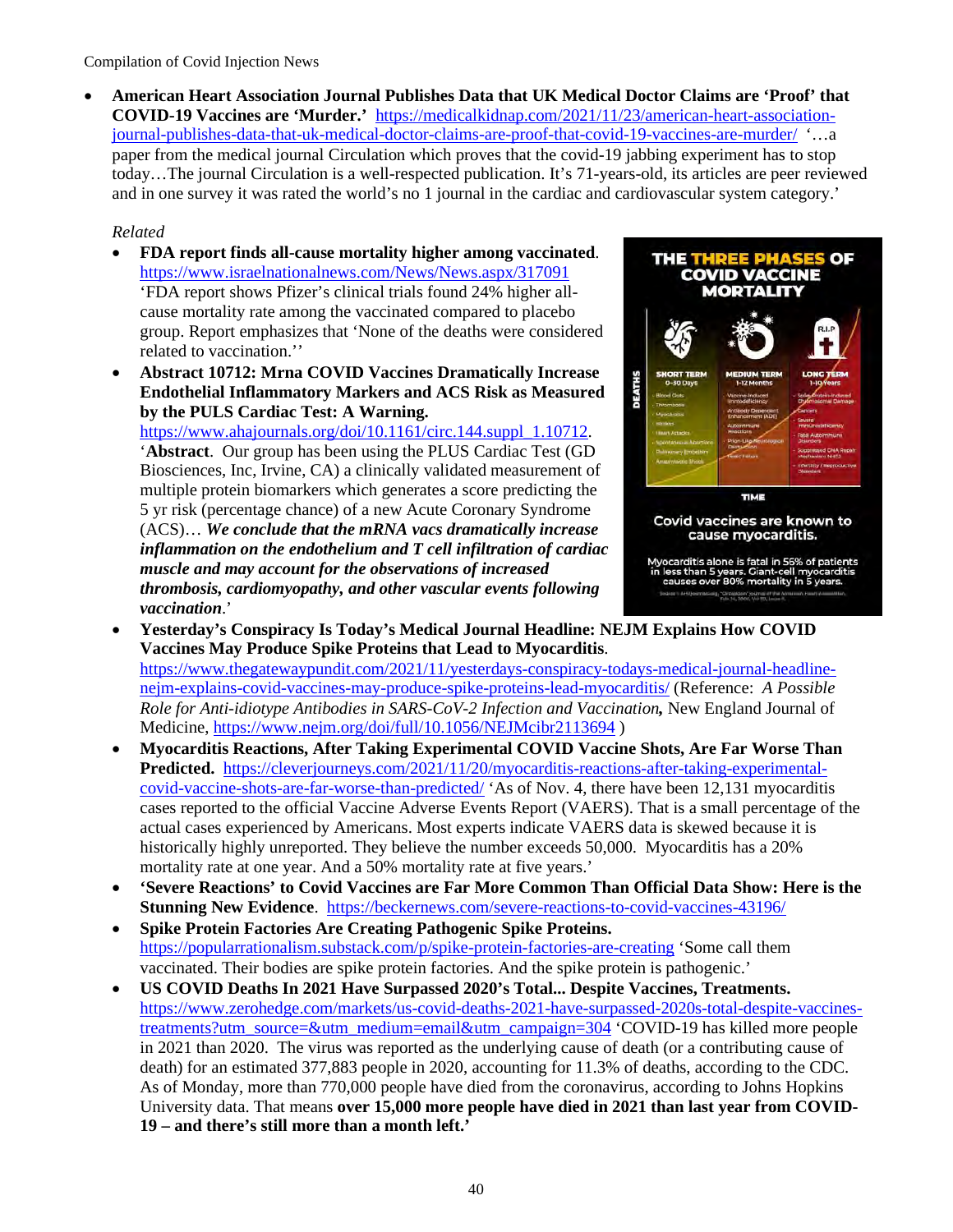- **BREAKING: Attorney Thomas Renz reveals DoD data proving covid vaccines WORSEN infections and hospitalizations**. (24 minute video[\) https://www.brighteon.com/c3c52dd7-7db9-4e1c-b386-](https://www.brighteon.com/c3c52dd7-7db9-4e1c-b386-58b9a6c97f5b) [58b9a6c97f5b](https://www.brighteon.com/c3c52dd7-7db9-4e1c-b386-58b9a6c97f5b)
- **Cancer expert says U.K. seeing spike in 'non-covid deaths,' nobody willing to call out vaccine elephant in the room.** [https://www.naturalnews.com/2021-11-25-uk-spike-non-covid-deaths](https://www.naturalnews.com/2021-11-25-uk-spike-non-covid-deaths-vaccine.html)[vaccine.html](https://www.naturalnews.com/2021-11-25-uk-spike-non-covid-deaths-vaccine.html) 'Excess mortality in the United Kingdom is [off the charts,](https://www.theepochtimes.com/rise-in-uk-non-covid-deaths-set-to-continue-cancer-expert_4113341.html) and yet nobody is willing to call out Wuhan coronavirus (Covid-19) 'vaccines' as the culprit. Cancer expert and Prof. Carl Heneghan describes the current situation in Great Britain as a 'national scandal.' A shocking 9,300 more people than usual have died in the U.K. over the past several months, and officials are blaming everything else except the injections.'
- **Investigation launched into abnormal spike in newborn baby deaths in Scotland.** [https://www.heraldscotland.com/news/19726487.investigation-launched-abnormal-spike-newborn-baby](https://www.heraldscotland.com/news/19726487.investigation-launched-abnormal-spike-newborn-baby-deaths-scotland/)[deaths-scotland/](https://www.heraldscotland.com/news/19726487.investigation-launched-abnormal-spike-newborn-baby-deaths-scotland/) 'AN investigation has been launched into a spike in deaths among newborn babies in [Scotland.](https://www.heraldscotland.com/news/homenews/) [Official figures](https://scotland.shinyapps.io/phs-covid-wider-impact/) reveal that 21 infants died during September within 28 days of birth, causing the neonatal mortality rate to breach an upper warning threshold known as the 'control limit' for the first time in at least four years.'
- **World Covid/mRNA Study Data Shows Mass Die Off Has Begun: Death by Medicine.**  <https://sarahwestall.com/world-covid-mrna-study-data-shows-mass-die-off-has-begun-death-by-medicine/>
- **Another Professional Soccer Player Suddenly Collapses In The Middle Of A Game.**  [https://www.zerohedge.com/medical/another-professional-soccer-player-suddenly-collapses-middle](https://www.zerohedge.com/medical/another-professional-soccer-player-suddenly-collapses-middle-game?utm_source=&utm_medium=email&utm_campaign=306)[game?utm\\_source=&utm\\_medium=email&utm\\_campaign=306](https://www.zerohedge.com/medical/another-professional-soccer-player-suddenly-collapses-middle-game?utm_source=&utm_medium=email&utm_campaign=306)
- **Former Pro Calls For 'Investigation' After Another Soccer Player Suddenly Collapses.**  [https://www.zerohedge.com/medical/former-pro-calls-investigation-after-another-soccer-player-suddenly](https://www.zerohedge.com/medical/former-pro-calls-investigation-after-another-soccer-player-suddenly-collapses?utm_source=&utm_medium=email&utm_campaign=306)[collapses?utm\\_source=&utm\\_medium=email&utm\\_campaign=306](https://www.zerohedge.com/medical/former-pro-calls-investigation-after-another-soccer-player-suddenly-collapses?utm_source=&utm_medium=email&utm_campaign=306)
- **Dr Rochagné Kilian Blows the Whistle on Covid-19 Vaccines and D-Dimer Levels.**  <https://www.bitchute.com/video/emKo0raXgov9/>(9 min vido) 'Emergency Medicine Specialist Dr. Rochagné Kilian blows the whistle on the concerning rise in D-dimer levels in patients after receiving a COVID-19 vaccine. This detailed, well-referenced video explains the phenomenon of micro-clotting, and why this demonstrates the likely development of an autoimmune disorder.'
- **13 Stillborn Deaths In 24 Hours.** [https://www.eastonspectator.com/2021/11/23/15-stillborn-deaths-in-](https://www.eastonspectator.com/2021/11/23/15-stillborn-deaths-in-24-hours-rallylions-gate-hospital/)[24-hours-rallylions-gate-hospital/](https://www.eastonspectator.com/2021/11/23/15-stillborn-deaths-in-24-hours-rallylions-gate-hospital/) '…On average they would see 1 stillborn death a month. Three doulas have reported that there were 13 stillborn deaths in a 24 hour period of women who had taken the experimental injection.'
- **Vaccinated English adults under 60 are dying at twice the rate of unvaccinated people the same age.**  <https://alexberenson.substack.com/p/vaccinated-english-adults-under-60>



• **COVID-19 Vaccine Induced Disease Emerges as Leading Public Health Threat.** November 16, 2021 McCullough Report. (55 min podcast) [https://www.americaoutloud.com/covid-19-vaccine-induce](https://www.americaoutloud.com/covid-19-vaccine-induce-disease-emerges-as-leading-public-health-threat/)[disease-emerges-as-leading-public-health-threat/](https://www.americaoutloud.com/covid-19-vaccine-induce-disease-emerges-as-leading-public-health-threat/) 'The revelation that with each injection of COVID-19 genetic vaccines that spike protein is loaded into the human body and accumulates to an even higher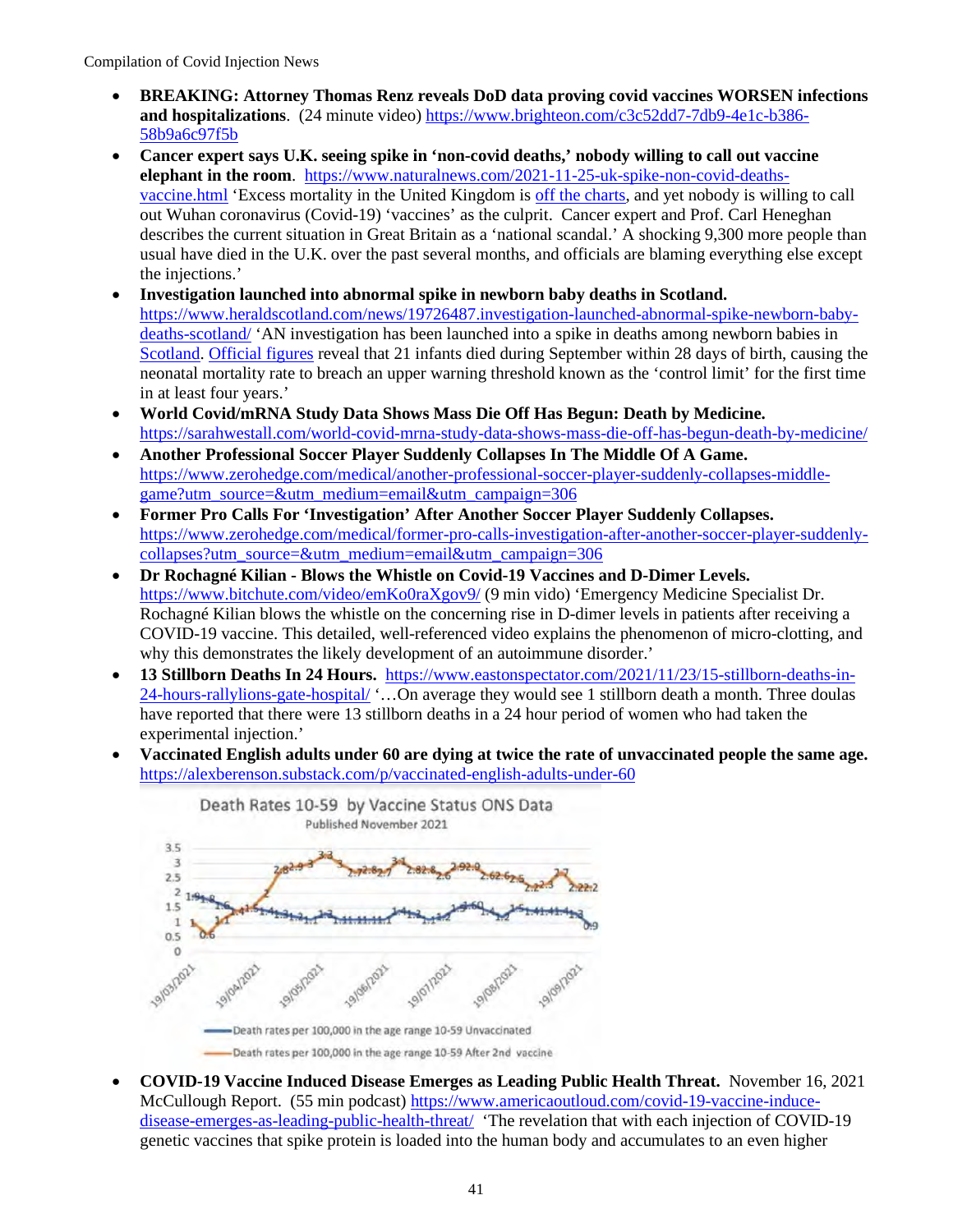level, causing inflammation and organ injury in the brain, heart, immune system, and bone marrow are stunning from a clinical perspective. As the viral pandemic ebbs, we can expect to learn and hear more about how the COVID-19 vaccines, which are now administered by mandate and in some countries by force, grow in strength as the leading public health threat and, instead of preventing disease, become significant determinants of a whole new class of illnesses leading to disability, hospitalization, and death. …Dr. Bruce Patterson, MD , who discovered that the spike protein exists in the human body for up to 15 months after serious COVID-19 respiratory infection, explains why long COVID syndrome is so prevalent among those who survived serious illness.

- **Peter McCullough via Telegram: '**Now there's pre-clinical studies suggesting the lipid nanoparticles actually go right into the heart. The heart expresses the spike protein and the body attacks the heart.'
- **Dr. Robert Malone: Children Who Have Had COVID Are at Higher Risk of Adverse Effects If You Vaccinate Them (VIDEO)** [https://www.thegatewaypundit.com/2021/11/dr-robert-malone-children-covid](https://www.thegatewaypundit.com/2021/11/dr-robert-malone-children-covid-higher-risk-adverse-effects-vaccinate-video/)[higher-risk-adverse-effects-vaccinate-video/.](https://www.thegatewaypundit.com/2021/11/dr-robert-malone-children-covid-higher-risk-adverse-effects-vaccinate-video/) 'Dr. Peter Navarro and Dr. Robert Malone, the inventor of the mRNA vaccine, joined Steve Bannon on [The War Room](https://warroom.org/) Wednesday after Dr. Fauci publicly [attacked](https://www.thegatewaypundit.com/2021/11/fauci-calls-tucker-carlson-peter-navarro-says-media-figures-criticize-killing-people-video/?ff_source=Email&ff_medium=the-gateway-pundit&ff_campaign=dailypm&ff_content=daily) Peter [Navarro and Tucker Carlson](https://www.thegatewaypundit.com/2021/11/fauci-calls-tucker-carlson-peter-navarro-says-media-figures-criticize-killing-people-video/?ff_source=Email&ff_medium=the-gateway-pundit&ff_campaign=dailypm&ff_content=daily) last night for spreading disinformation on the coronavirus. Dr. Malone accused Fauci of projection and lies. 'He gets a gold star for lying… For some reason all of the misrepresentations that he makes all favor the interests of large pharmaceutical companies.''

- **Fauci wants all little kids, babies 'vaccinated' for covid by Spring 2022.** <https://www.naturalnews.com/2021-11-24-fauci-wants-kids-babies-vaccinated-covid-spring.html>'Jesuit
	- trained genocidal maniac Tony Fauci [has declared](https://www.businessinsider.com/fauci-babies-toddlers-should-get-covid-19-vaccines-by-spring-2021-11) that all small children and young babies will probably have 'vaccines' for the Wuhan coronavirus (Covid-19) readily available to them by Spring 2022. In a recent statement, the director of the National Institute of Allergy and Infectious Diseases (NIAID) suggested that the 'first quarter' of 2022 will see injection vials specially designed for babies six months to five years old.'
- **Open Schools, Covid-19, and Child and Teacher Morbidity in Sweden**. *New England Journal of Medicine*, online at:<https://www.nejm.org/doi/full/10.1056/NEJMc2026670>Sweden did not vaccinate nor mask children and there were ZERO deaths from Covid among children.
- **Covid 'vaccine' mandates dangerous for children, warns former Australian medical official.**  <https://www.naturalnews.com/2021-11-25-covid-vaccine-mandates-dangerous-for-children.html>'A former chief medical officer in Australia has come [forward](https://www.theepochtimes.com/former-deputy-chief-medical-officer-warns-against-vaccine-mandates-for-young-children_4118537.html) in defense of children, whom he says should not be forced to get 'vaccinated' for the Wuhan coronavirus (Covid-19).'
- **14 ACIP Members Who Voted to Jab Your Young Children and Their Big Ties to Big Pharma.**  <https://childrenshealthdefense.org/defender/cdc-acip-pfizer-pediatric-covid-vaccine-big-pharma/>
- **25 Children Receive Wrong COVID Vaccine Dosage at Virginia Pharmacy + More**. <https://childrenshealthdefense.org/defender/covid-nw-children-receive-wrong-vaccine-dosage-pharmacy/>
- **Dr. Peter McCullough sues medical journal for refusing to publish study showing COVID shot risks for children**. [https://www.lifesitenews.com/blogs/dr-mccullough-sues-medical-journal-for](https://www.lifesitenews.com/blogs/dr-mccullough-sues-medical-journal-for-refusing-to-publish-papers-showing-covid-shot-risks-in-children/)[refusing-to-publish-papers-showing-covid-shot-risks-in-children/](https://www.lifesitenews.com/blogs/dr-mccullough-sues-medical-journal-for-refusing-to-publish-papers-showing-covid-shot-risks-in-children/) ''This is an overt act of censorship,' he said. 'We will be launching a full scale lawsuit ... for breach of contract.''
- **We are killing our kids. Does anyone care? + Dr. Jessica Rose on Bioweapons Injections + 'Pass the Butter … And, Umm, How About That Democide?' [STOP this second Holocaust!]**  [https://sarasotavaccinationchoice.wordpress.com/2021/11/27/we-are-killing-our-kids-does-anyone-care](https://sarasotavaccinationchoice.wordpress.com/2021/11/27/we-are-killing-our-kids-does-anyone-care-dr-jessica-rose-on-bioweapons-injections-pass-the-butter-and-umm-how-about-that-democide-stop-this-second-holocaust/)[dr-jessica-rose-on-bioweapons-injections-pass-the-butter-and-umm-how-about-that-democide-stop-this](https://sarasotavaccinationchoice.wordpress.com/2021/11/27/we-are-killing-our-kids-does-anyone-care-dr-jessica-rose-on-bioweapons-injections-pass-the-butter-and-umm-how-about-that-democide-stop-this-second-holocaust/)[second-holocaust/](https://sarasotavaccinationchoice.wordpress.com/2021/11/27/we-are-killing-our-kids-does-anyone-care-dr-jessica-rose-on-bioweapons-injections-pass-the-butter-and-umm-how-about-that-democide-stop-this-second-holocaust/)
- **Uncensored: A Conversation About COVID, Vaccines and Dwindling Trust in Global Public Health Officials**. (1 hr 49 min video) Paul Mills, Ph.D., professor of family medicine and public health at the University of California San Diego, hosts a conversation about COVID with Dr. Peter McCullough, vaccinologist, Geert Vanden Bossche, Ph.D. and Rob Verkerk, Ph.D., founder of the Alliance for Natural Health International. [https://childrenshealthdefense.org/defender/paul-mills-peter-mccullough-geert-vanden](https://childrenshealthdefense.org/defender/paul-mills-peter-mccullough-geert-vanden-bossche-rob-verkerk-covid-vaccines/)[bossche-rob-verkerk-covid-vaccines/](https://childrenshealthdefense.org/defender/paul-mills-peter-mccullough-geert-vanden-bossche-rob-verkerk-covid-vaccines/)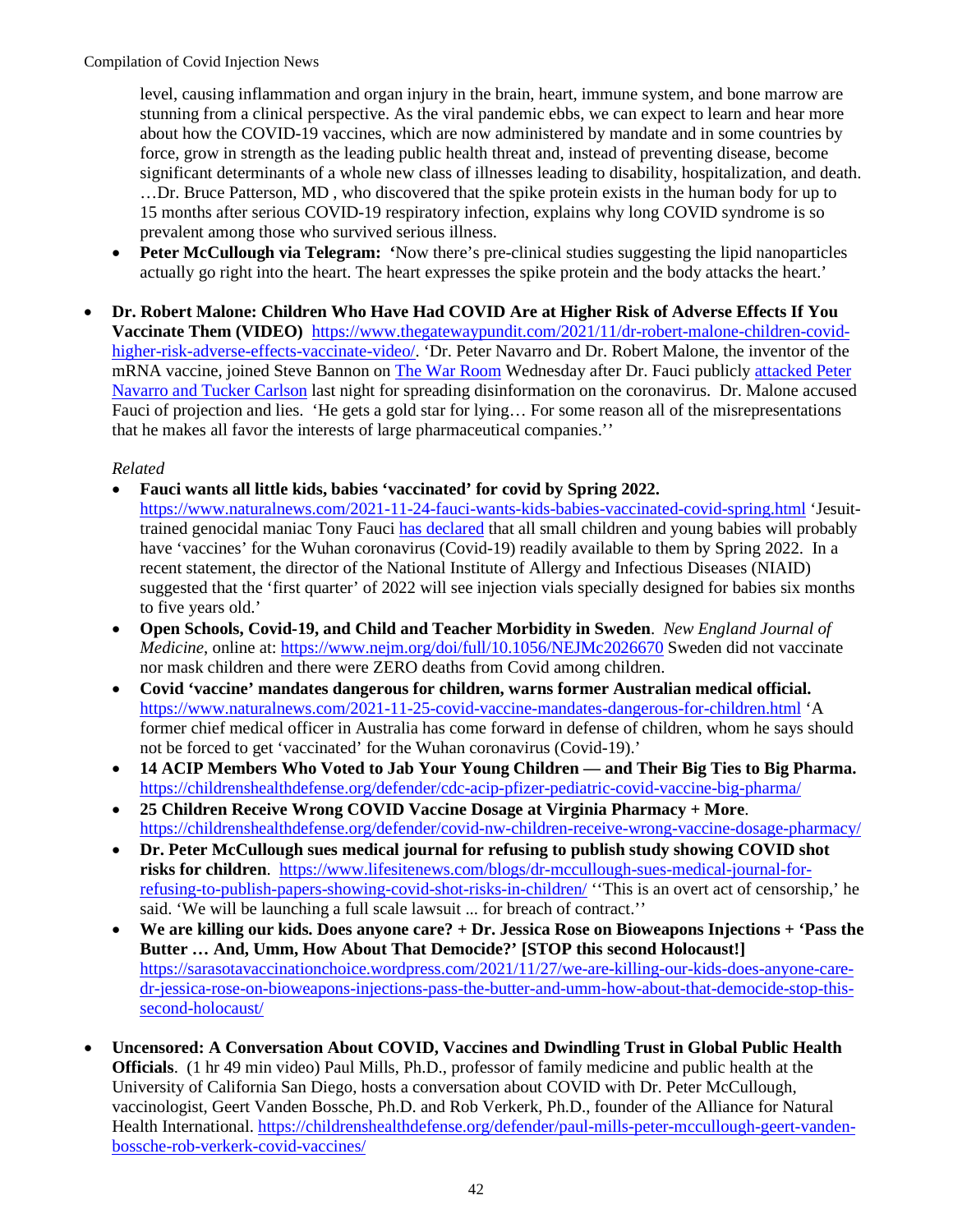*Related*

- **Dr. Fauci Admits Vaccines Did Not Work as Advertised and that Vaccinated Are in Great Danger** Today. 1:12 video from The Gateway Pundit. [https://rumble.com/vp7isp-dr.-fauci-admits-vaccines-did](https://rumble.com/vp7isp-dr.-fauci-admits-vaccines-did-not-work-as-advertised-and-that-vaccinated-ar.html)[not-work-as-advertised-and-that-vaccinated-ar.html.](https://rumble.com/vp7isp-dr.-fauci-admits-vaccines-did-not-work-as-advertised-and-that-vaccinated-ar.html)
- **Head of East Germany's Largest Hospital 'Throws Himself Off Building' After Admitting Covid Is A Scam**. [https://worldfreedomalliance.org/au/news/head-of-east-germanys-largest-hospital-throws](https://worldfreedomalliance.org/au/news/head-of-east-germanys-largest-hospital-throws-himself-off-building/)[himself-off-building/](https://worldfreedomalliance.org/au/news/head-of-east-germanys-largest-hospital-throws-himself-off-building/)
- **Bayer executive: mRNA shots are 'gene therapy' marketed as 'vaccines' to gain public trust.**  [https://www.lifesitenews.com/news/bayer-executive-mrna-shots-are-gene-therapy-marketed-as-vaccines](https://www.lifesitenews.com/news/bayer-executive-mrna-shots-are-gene-therapy-marketed-as-vaccines-to-gain-public-trust/)[to-gain-public-trust/](https://www.lifesitenews.com/news/bayer-executive-mrna-shots-are-gene-therapy-marketed-as-vaccines-to-gain-public-trust/) 'We probably would have had a 95% refusal rate' for these shots two years ago, but the pandemic and marketing of the injections as 'vaccines' has made them popular with the public, said Stefan Oelrich.'
- **CDC Forced to Admit It Doesn't Collect Data on Natural Immunity to COVID.**  <https://childrenshealthdefense.org/defender/cdc-data-natural-immunity-covid/>
- **81 Research Studies Confirm Natural Immunity to COVID 'Equal' or 'Superior' to Vaccine Immunity.** By Dr. Paul Elias Alexander. [https://www.theburningplatform.com/2021/10/21/81-research](https://www.theburningplatform.com/2021/10/21/81-research-studies-confirm-natural-immunity-to-covid-equal-or-superior-to-vaccine-immunity/)[studies-confirm-natural-immunity-to-covid-equal-or-superior-to-vaccine-immunity/](https://www.theburningplatform.com/2021/10/21/81-research-studies-confirm-natural-immunity-to-covid-equal-or-superior-to-vaccine-immunity/)
- **How Many People in Key Pfizer COVID Vaccine Trial Died? More Than Pfizer Told You.**  <https://childrenshealthdefense.org/defender/pfizer-six-month-data-update-covid-vaccine-clinical-trials/> Pfizer somehow miscounted — or publicly misreported, or both — the number of deaths in one of the most important clinical trials in the history of medicine.
- **Top-Selling Drug in the World Pfizer COVID Vaccine 2021 Sales on Track to Hit \$36 Billion.**  <https://childrenshealthdefense.org/defender/pfizer-covid-vaccine-sales-billions/>
- **Beyond Ivermectin: Censoring Medical Journals.**  [https://www.thedesertreview.com/opinion/columnists/beyond-ivermectin-censoring-medical](https://www.thedesertreview.com/opinion/columnists/beyond-ivermectin-censoring-medical-journals/article_b1089af2-4279-11ec-b491-5bcaf600d33c.html)[journals/article\\_b1089af2-4279-11ec-b491-5bcaf600d33c.html](https://www.thedesertreview.com/opinion/columnists/beyond-ivermectin-censoring-medical-journals/article_b1089af2-4279-11ec-b491-5bcaf600d33c.html)
- **There Are Now 365 Studies that Prove the Efficacy of Ivermectin and HCQ in Treating COVID-19 — Will Anyone Confront Fauci and The Medical Elites on Their Deception?**  [https://www.thegatewaypundit.com/2021/11/now-365-studies-prove-efficacy-ivermectin-hcq-treating](https://www.thegatewaypundit.com/2021/11/now-365-studies-prove-efficacy-ivermectin-hcq-treating-covid-19-will-anyone-confront-fauci-medical-elites-deception/)[covid-19-will-anyone-confront-fauci-medical-elites-deception/](https://www.thegatewaypundit.com/2021/11/now-365-studies-prove-efficacy-ivermectin-hcq-treating-covid-19-will-anyone-confront-fauci-medical-elites-deception/)
- **Felony Crimes End Pharma Immunity: US Criminal Conspiracy Strikes Root of Covid Nightmare**. Stew Peters show, 24 November, 2021 with Dr. David Martin. 26 minutes. Discusses trail of evidence from 2015 that show that the COVID 'pandemic' was planned.
- **COVID-19: Stigmatizing the unvaccinated is not justified**. *The Lancet*, online at [https://www.thelancet.com/journals/lancet/article/PIIS0140-6736\(21\)02243-1/fulltext](https://www.thelancet.com/journals/lancet/article/PIIS0140-6736(21)02243-1/fulltext) '...There is increasing evidence that vaccinated individuals continue to have a relevant role in transmission.'

- **Iversen: Locking Down Unvaccinated-Only 'Not About Science, It's About Punishing People'** <https://childrenshealthdefense.org/defender/kim-iversen-austria-lock-down-unvaccinated-uk-boosters/>
- **Transmission potential of vaccinated and unvaccinated persons infected with the SARS-CoV-2 Delta variant in a federal prison, July—August 2021.** <https://www.medrxiv.org/content/10.1101/2021.11.12.21265796v1.full>'...clinicians and public health practitioners should consider vaccinated persons who become infected with SARS-CoV-2 to be no less infectious than unvaccinated persons.'
- **Hospitals are financially incentivized by the government to 'treat' covid patients (often killing them).**  [https://www.naturalnews.com/2021-11-23-hospitals-financially-incentivized-by-government-treat-covid](https://www.naturalnews.com/2021-11-23-hospitals-financially-incentivized-by-government-treat-covid-patients.html)[patients.html.](https://www.naturalnews.com/2021-11-23-hospitals-financially-incentivized-by-government-treat-covid-patients.html) 'Modern medicine does not exist to help people heal from illness. It exists to enrich the coffers of the legal drug cartels, which we [now know](https://survivaldan101.com/governments-put-a-bounty-on-your-life-for-each-covid-patient-hospitals-receive-about-100k-incentive-payments/) are receiving large cash bribes to 'treat' Wuhan coronavirus (Covid-19) patients. Hospitals all across the country are reportedly getting paid \$100,000 per patient to administer drugs like remdesivir, which [makes Tony Fauci money,](https://naturalnews.com/2021-10-03-remdesivir-increases-risk-hospitalization-covid.html) and ventilators, which basically just kill patients within a few days.'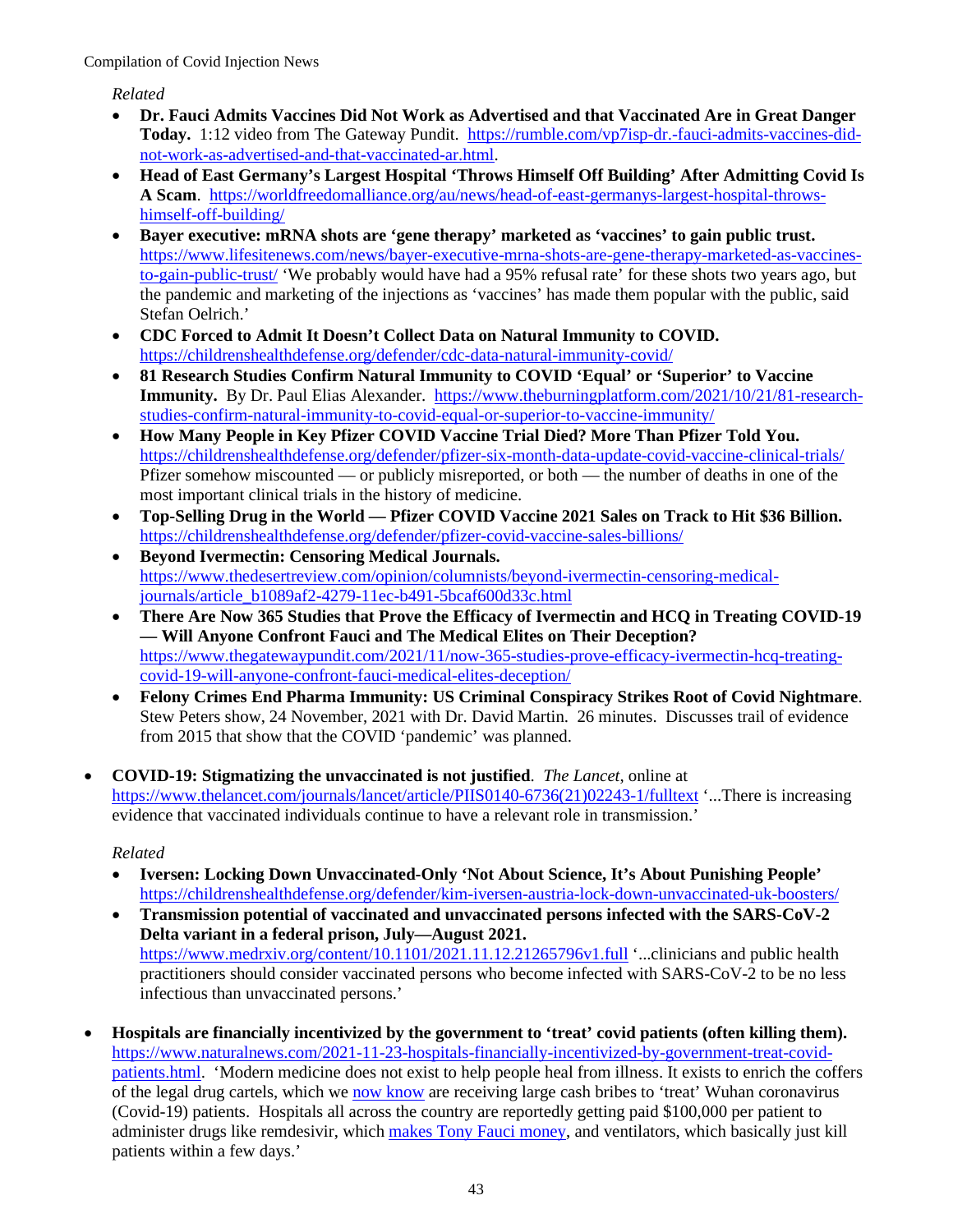*Related*

- **America's Top Critical Care Doctor Sues to Save His Patients and the Hippocratic Oath**. <https://rescue.substack.com/p/americas-top-critical-care-doctor> Dr. Marik helplessly watched seven covid patients die needlessly after his hospital denied his use of life-saving drugs. He goes to court Thursday for the right to use his judgement to save lives. (Editor's Note: Dr. Marik subsequently had his hospital privileges suspended. [https://childrenshealthdefense.org/defender/paul-marik-lawsuit-hospital](https://childrenshealthdefense.org/defender/paul-marik-lawsuit-hospital-remdesivir-ban-life-saving-drugs/)[remdesivir-ban-life-saving-drugs/\)](https://childrenshealthdefense.org/defender/paul-marik-lawsuit-hospital-remdesivir-ban-life-saving-drugs/)
- **Horowitz: Why every red state has an obligation to fight hospitals killing patients on ventilators.**  [https://www.theblaze.com/op-ed/horowitz-why-every-red-state-has-an-obligation-to-fight-hospitals](https://www.theblaze.com/op-ed/horowitz-why-every-red-state-has-an-obligation-to-fight-hospitals-killing-patients-on-ventilators)[killing-patients-on-ventilators](https://www.theblaze.com/op-ed/horowitz-why-every-red-state-has-an-obligation-to-fight-hospitals-killing-patients-on-ventilators)
- **EXCLUSIVE | Nurse Sounds Alarm on Heinous Medical Malpractice: Immediate Intubation, Remdesivir Killed Covid Patients.** [https://www.thegatewaypundit.com/2021/11/exclusive-nurse-blows](https://www.thegatewaypundit.com/2021/11/exclusive-nurse-blows-whistle-heinous-medical-malpractice-covid-patients-killed-remsdevir-immediate-intubation/)[whistle-heinous-medical-malpractice-covid-patients-killed-remsdevir-immediate-intubation/](https://www.thegatewaypundit.com/2021/11/exclusive-nurse-blows-whistle-heinous-medical-malpractice-covid-patients-killed-remsdevir-immediate-intubation/)
- **From Dr. Christina Parks, via Telegram:** 'Tokyo in particular is kicking COVID's ass with IVM fewest hospitalized since before pandemic. Come on world, wake up wake up wake up.'



#### **Added 20 November 2021**

• MUST WATCH –**Vaccine Expert Warns of COVID Vaccination Catastrophe**. (1 hour 20 min.) [https://thehighwire.com/videos/vaccine-expert-warns-of-covid-vaccination-catastrophe/.](https://thehighwire.com/videos/vaccine-expert-warns-of-covid-vaccination-catastrophe/) Geert Vanden Bossche, Ph.D., D.V.M., interview with Del Bigtree and his dire warning about mass Covid vaccination of children, and the catastrophe which may follow. . About a year ago, Dr. Vanden Bossche warned the world [https://www.naturalnews.com/2021-11-25-covid-vaccine-mandates-dangerous-for](https://www.naturalnews.com/2021-11-25-covid-vaccine-mandates-dangerous-for-children.html)[children.htmla](https://www.naturalnews.com/2021-11-25-covid-vaccine-mandates-dangerous-for-children.html)bout the dangers of conducting mass vaccination during a pandemic, and we have seen his predictions come true, including high new COVID infection rates where vaccination rates are highest, and that the vaccinated are more at risk of contracting the disease and being hospitalized than the unvaccinated. In this interview he warns that mass vaccination of our children will lead to the destruction of their natural immune system.

- **Dr. Scott Atlas: No Reason for Young Adults to Get Booster Shots 'This Is Really Denial of Science' (VIDEO).** [https://www.thegatewaypundit.com/2021/11/dr-scott-atlas-no-reason-young-adults](https://www.thegatewaypundit.com/2021/11/dr-scott-atlas-no-reason-young-adults-get-booster-shots-really-denial-science-video/)[get-booster-shots-really-denial-science-video/](https://www.thegatewaypundit.com/2021/11/dr-scott-atlas-no-reason-young-adults-get-booster-shots-really-denial-science-video/)
- **The Reveal Report Emergency Broadcast -with guest Dr Ardis**, October 12, 2021. [https://rumble.com/vnmmjr-emergency-broadcast-with-guest-dr-ardis.html.](https://rumble.com/vnmmjr-emergency-broadcast-with-guest-dr-ardis.html) Must Watch 42 min video. Dr. Brian Ardis discusses (with approximate time mark):
	- First 11 minutes. How Tony Fauci in May 2020 mandated the use of Remdesivir, an experimental drug that he knew was deadly, as the sole protocol for treating COVID 19 patients in the hospital. In this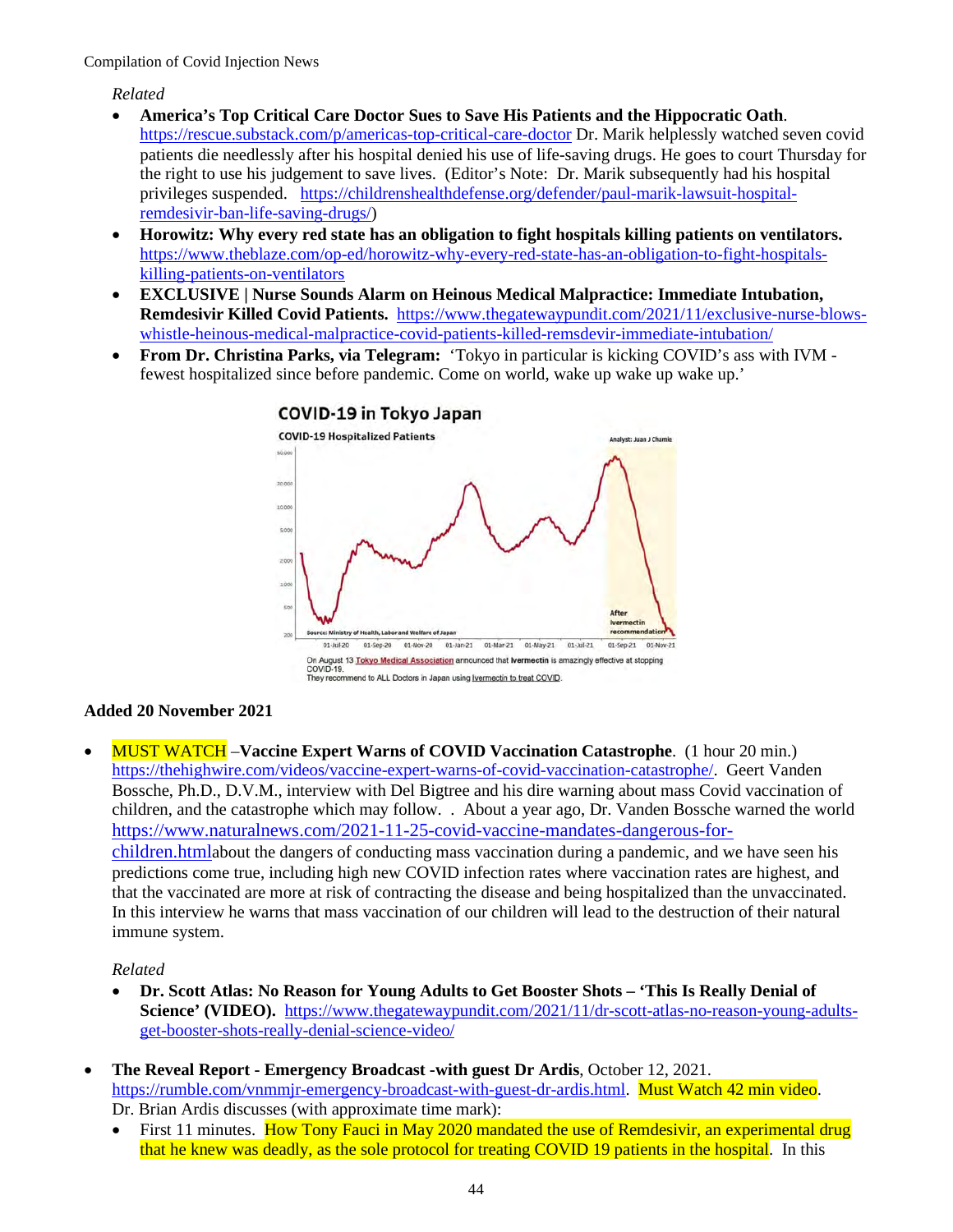mandate, he cites two trials, which Dr. Ardis researched, to find out that both of these trials showed Remdesivir to be ineffective and deadly. In fact, the data show Remdesivir causes acute kidney failure in 30% of those treated, leading to pulmonary edema and death. Remdesivir has a higher mortality rate than COVID. This served to drive up the numbers of COVID deaths and help create the fear and panic that would lead to widespread acceptance of the experimental COVID shots.

- Starting about 11 min mark. How Fauci convinced authorities to buy up all stock of Remdesivir for use in US. Result? America, with 4.5% of world's population, has had 25% of all deaths attributed to COVID.
- 13:30 min. Hospitals are STILL lying to use about Remdesivir and refusing to prescribe anything else, even vitamins because they say there is no other drug approved for treating COVID. **However, NIH approved the use of Ivermectin for treating COVID in July 2021.**
- 17:45 to 27:20 min Dr. Ardis discusses treatments for COVID 19 and other recommended supplements. If you contract COVID. Do not go to the hospital! Less than 1% of population outside of the US has died from COVID! US mortality rate is so high due to use of Remdesivir in the hospitals.
- 34:50 min –Ivermectin has been an approved treatment for COVID 19 in hospitals since July 2021. See table at:<https://www.covid19treatmentguidelines.nih.gov/tables/table-2e/>
- 38:22 min –Medicare pays hospital 20% more if they choose Remdesivir *only* for COVID treatment. In other words, our Government is bribing hospitals to use a drug known to cause disease and/or death in 30% of patients. <https://www.cms.gov/medicare/covid-19/new-covid-19-treatments-add-payment-nctap>

- **WATCH: Dr. Bryan Ardis Hospital Protocols Are Killing COVID-19 Patients by Prescribing Remdesivir**. (48 min video, presentation to Re-Awaken America Conference, November 2021).
- **Dr**. **Michael Yeadon States Most COVID-19 Deaths Directly Attributed to Remdesivir or Midazolam.** [https://welovetrump.com/2021/10/11/dr-michael-yeadon-states-most-covid-19-deaths](https://welovetrump.com/2021/10/11/dr-michael-yeadon-states-most-covid-19-deaths-directly-attributed-to-remdesivir-or-midazolam/)[directly-attributed-to-remdesivir-or-midazolam/](https://welovetrump.com/2021/10/11/dr-michael-yeadon-states-most-covid-19-deaths-directly-attributed-to-remdesivir-or-midazolam/)
- **The Strange Story of Remdesivir, A Covid Drug That Doesn't Work.**  <https://www.forbes.com/sites/jvchamary/2021/01/31/remdesivir-covid-coronavirus/>
- **Remdesivir shouldn't be used on hospitalized Covid-19 patients, WHO advises.** November 19, 2020. [https://www.nbcnews.com/health/health-news/remdesivir-shouldn-t-be-used-hospitalized-covid-19](https://www.nbcnews.com/health/health-news/remdesivir-shouldn-t-be-used-hospitalized-covid-19-patients-who-n1248320) [patients-who-n1248320](https://www.nbcnews.com/health/health-news/remdesivir-shouldn-t-be-used-hospitalized-covid-19-patients-who-n1248320) 'Remdesivir has no meaningful effect on mortality or reducing the need for mechanical ventilation, an expert panel said.'
- **People Died at Rates 20% Higher Than Normal After Second COVID Shot, Swedish Study Shows.**  <https://childrenshealthdefense.org/defender/alex-berenson-covid-vaccine-swedish-study/>'According to a 34 page preprint paper on vaccine effectiveness, published in The Lancet, 3,939 of 4.03 million Swedes who received the second dose of a COVID vaccine died less than two weeks later.'
- **FDA Wants 55 Years to Produce Data That Led to 'Warp Speed' Licensing of Pfizer Comirnaty Vaccine.** <https://childrenshealthdefense.org/defender/fda-licensing-pfizer-comirnaty-covid-vaccine/>'A group seeking documents from the U.S. Food and Drug Administration related to the agency's licensing of the Pfizer Comirnaty vaccine argued the agency should produce the data '108 days from today,' which it said 'is the same amount of time it took the FDA to review the responsive documents for the far more intricate task of licensing Pfizer's COVID-19 vaccine.''
- **Secret Emails Reveal How NIH, EcoHealth Alliance Colluded to Skirt Restrictions on Risky Experiments.** [https://childrenshealthdefense.org/defender/emails-fauci-nih-ecohealth-alliance-gain-of](https://childrenshealthdefense.org/defender/emails-fauci-nih-ecohealth-alliance-gain-of-function-research/)[function-research/](https://childrenshealthdefense.org/defender/emails-fauci-nih-ecohealth-alliance-gain-of-function-research/) 'The walls are closing in on Dr. Anthony Fauci as emails reveal the National Institutes of Health colluded with EcoHealth Alliance to circumvent federal restrictions on gain-of-function research.'
- **As Reports of Injuries After COVID Vaccines Near 1 Million Mark, CDC, FDA Clear Pfizer, Moderna Boosters for All Adults.** [https://childrenshealthdefense.org/defender/vaers-cdc-injuries-covid-vaccines-fda](https://childrenshealthdefense.org/defender/vaers-cdc-injuries-covid-vaccines-fda-pfizer-moderna-bosters/)[pfizer-moderna-bosters/](https://childrenshealthdefense.org/defender/vaers-cdc-injuries-covid-vaccines-fda-pfizer-moderna-bosters/) 'VAERS data released today by the CDC included a total of 894,145 reports of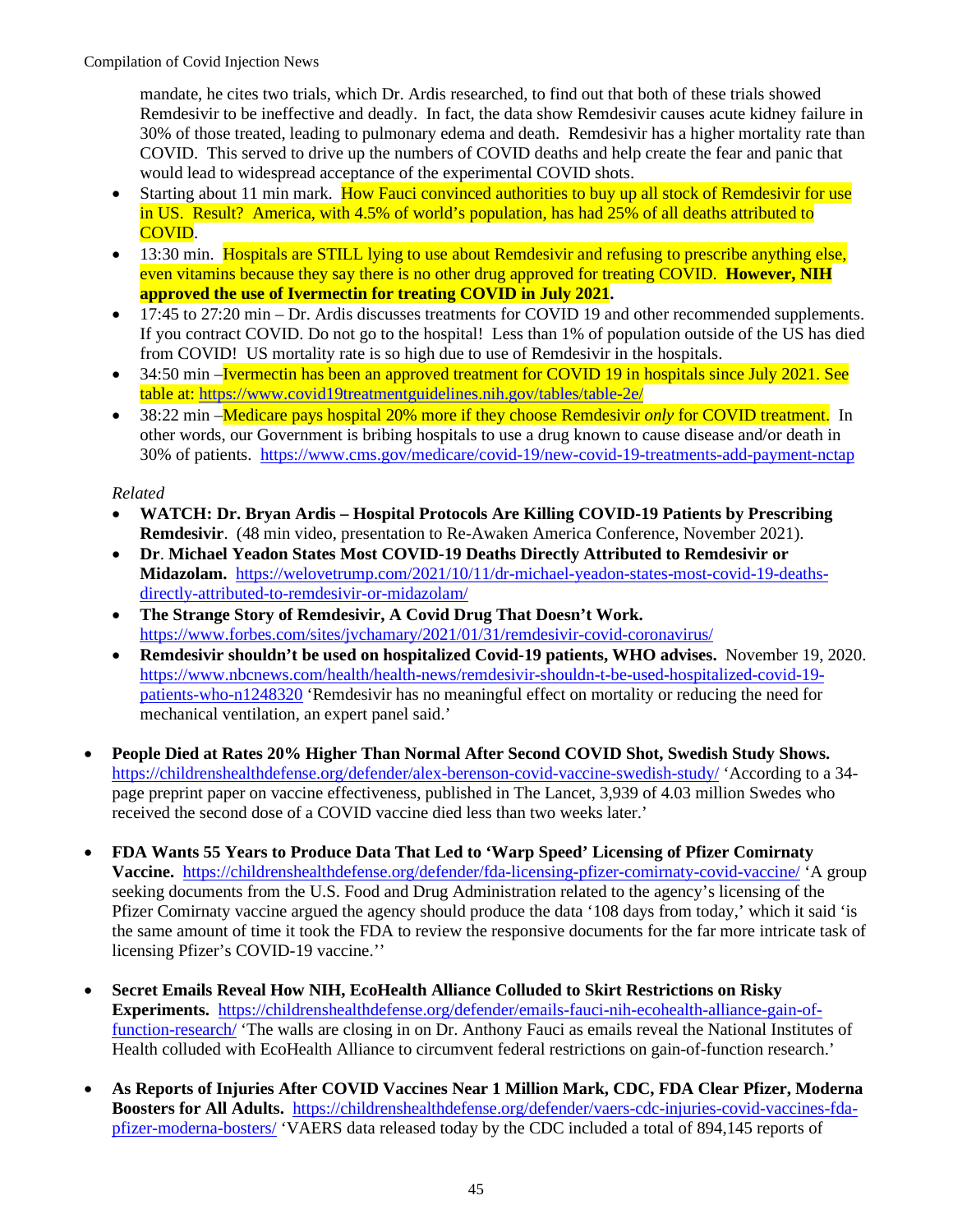adverse events from all age groups following COVID vaccines, including 18,853 deaths and 139,126 serious injuries between Dec. 14, 2020, and Nov. 12, 2021.'

• **COVID-19 Vaccine Induced Disease Emerges as Leading Public Health Threat.**

<https://www.americaoutloud.com/covid-19-vaccine-induce-disease-emerges-as-leading-public-health-threat/> 55 min podcast, Dr. Peter McCullough, 16 November 2021.

*Related*

- **Imperfect Vaccination Can Enhance the Transmission of Highly Virulent Pathogens**. Science paper published July 27, 2015. <https://journals.plos.org/plosbiology/article?id=10.1371/journal.pbio.1002198>
- **CDC Quietly Confirms mRNA COVID-19 Injections Increase Risk of Myocarditis & Myopericarditis.** [https://thetruereporter.com/cdc-quietly-confirms-mrna-covid-19-injections-increase-risk-of-myocarditis](https://thetruereporter.com/cdc-quietly-confirms-mrna-covid-19-injections-increase-risk-of-myocarditis-myopericarditis/)[myopericarditis/](https://thetruereporter.com/cdc-quietly-confirms-mrna-covid-19-injections-increase-risk-of-myocarditis-myopericarditis/) After months and months of hearing that the 'vaccines' are safe and effective, that heart damage was rare and mild, CDC quietly put out that 'Evidence from multiple safety monitoring systems in multiple countries supports the finding of an increased risk of myocarditis and myopericarditis following mRNA COVID-19 vaccination.' Not mentioned is that more than half of the people with these conditions die within five years of diagnosis.
- **American Heart Association blames cannabis legalization for sudden spike in youth heart disease ANYTHING to deflect from the clot shots**. [https://www.naturalnews.com/2021-11-18-aha-blames](https://www.naturalnews.com/2021-11-18-aha-blames-cannabis-heart-disease-covid-vaccines.html)[cannabis-heart-disease-covid-vaccines.html](https://www.naturalnews.com/2021-11-18-aha-blames-cannabis-heart-disease-covid-vaccines.html)
- **FLU infections sweep through fully vaccinated University of Michigan, shocking the CDC**… *Vaccines destroy the immune system, enhancing vulnerability to EVERY infection.* [https://www.naturalnews.com/2021-](https://www.naturalnews.com/2021-11-18-flu-infections-sweep-through-fully-vaccinated-university.html) [11-18-flu-infections-sweep-through-fully-vaccinated-university.html](https://www.naturalnews.com/2021-11-18-flu-infections-sweep-through-fully-vaccinated-university.html) 'These outbreaks are sudden, rampant and come months before a new flu season was even expected.'
- **Probe Launched as Vials Labeled 'Smallpox' Found at Philly Vaccine Research Facility.** <https://www.newsmax.com/newsfront/smallpox-vaccine-research-facility-probe/2021/11/17/id/1045119/>

#### *Related*

- **Just Days After Bill Gates Warned of a Coming Smallpox Bioterror Attack, 15 Vials Labeled 'Smallpox' Are Found in Research Lab in Pennsylvania**. [https://www.nowtheendbegins.com/bill](https://www.nowtheendbegins.com/bill-gates-warns-of-coming-bioterror-attack-then-vials-labeled-smallpox-dryvax-vaccine-found-in-pennsylvania-lab/)[gates-warns-of-coming-bioterror-attack-then-vials-labeled-smallpox-dryvax-vaccine-found-in](https://www.nowtheendbegins.com/bill-gates-warns-of-coming-bioterror-attack-then-vials-labeled-smallpox-dryvax-vaccine-found-in-pennsylvania-lab/)[pennsylvania-lab/](https://www.nowtheendbegins.com/bill-gates-warns-of-coming-bioterror-attack-then-vials-labeled-smallpox-dryvax-vaccine-found-in-pennsylvania-lab/)
- **The SMALLPOX BIOWAR globalists prepare 'perfect' scheme to cover up vaccine deaths and cancel mid-term elections by unleashing a new, deadly epidemic**. [https://www.naturalnews.com/2021-11-18-smallpox-biowar-globalists-prepare-perfect-scheme-to-cover](https://www.naturalnews.com/2021-11-18-smallpox-biowar-globalists-prepare-perfect-scheme-to-cover-up-vaccine-deaths-epidemic.html)[up-vaccine-deaths-epidemic.html](https://www.naturalnews.com/2021-11-18-smallpox-biowar-globalists-prepare-perfect-scheme-to-cover-up-vaccine-deaths-epidemic.html)
- **Is A Smallpox Bioweapon Attack Being Planned?** [https://thetruereporter.com/is-a-smallpox](https://thetruereporter.com/is-a-smallpox-bioweapon-attack-being-planned/)[bioweapon-attack-being-planned/](https://thetruereporter.com/is-a-smallpox-bioweapon-attack-being-planned/) 'In the past two years, we have learned that when globalists issue public statements, you have to listen to them. They often expose their plans that will become a reality very soon. Bill Gates is the perfect example of a globalist. He warned about the smallpox terror attack and advised the leaders to use germ games to prepare for the terroristic bio-attack. Soon after the warning, weird smallpox vials were spotted in a Merck Facility near Philadelphia. No one would believe this was a coincidence.'

#### **Added 17 November 2021**

• **GOOD NEWS FOR A CHANGE! OSHA Suspends Biden's Employer Vaccine Mandates Following Court Order.** <https://childrenshealthdefense.org/defender/osha-employer-vaccine-mandates-court-order/> 'The Occupational Safety and Health Administration said Tuesday it suspended the mandates to comply with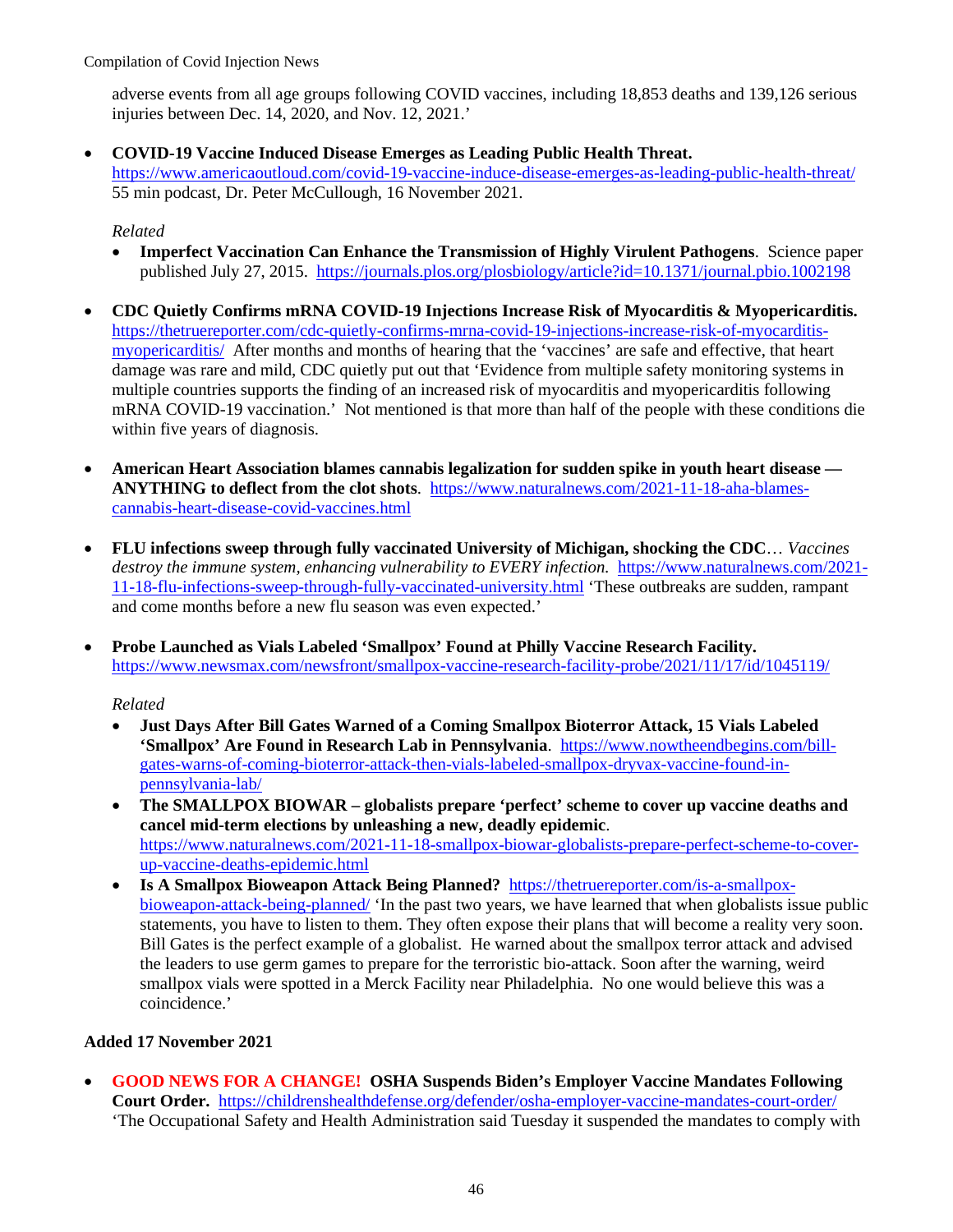a Nov. 12 ruling by the 5th Circuit Court of Appeals barring the agency from enforcing them pending judicial review. A federal judicial panel on Tuesday assigned the case to an appeals court in Cincinnati.'

## *Related*

- **The Hits Are Piling Up For Biden, OSHA Just Issued A Doozy**.
	- <https://www.redvoicemedia.com/2021/11/the-hits-are-piling-up-for-biden-osha-just-issued-a-doozy/>. 'Issuing a 'stay' on the order, which does not look good for the Biden agenda, OSHA also announced that they would not only comply with the order from the 5th Circuit Court but they also suspend the enforcement of the vaccine mandate. In short, OSHA agreed not to be the vaccine police for the Biden administration.'
- **Hospital System That Operates in 19 States Blocked from Firing Workers Over Vaccine.** [https://resistthemainstream.org/hospital-system-that-operates-in-19-states-blocked-from-firing-workers](https://resistthemainstream.org/hospital-system-that-operates-in-19-states-blocked-from-firing-workers-over-vaccine/)[over-vaccine/](https://resistthemainstream.org/hospital-system-that-operates-in-19-states-blocked-from-firing-workers-over-vaccine/)
- **Here come the tattoo marks Scientists want to stamp children with invisible ink to prove they've been vaccinated**. <https://www.naturalnews.com/2021-11-15-scientists-want-to-stamp-vaccinated-children.html> 'Just a few months before the Wuhan coronavirus (COVID-19) was publicly announced, scientists from the *[Massachusetts Institute of Technology](http://www.mit.edu/)* (MIT) announced the completion of [a Mark of the Beast 'tattoo'](https://www.scientificamerican.com/article/invisible-ink-could-reveal-whether-kids-have-been-vaccinated/)  [technology for children](https://www.scientificamerican.com/article/invisible-ink-could-reveal-whether-kids-have-been-vaccinated/) to keep track of their vaccination records. The microchip, which can be implanted directly into the skin, was designed with special invisible dye that can be picked up with a special mobile phone filter. That dye is not visible to the naked eye.'
- **VAERS COVID Vaccine Data Show Surge in Reports of Serious Injuries, as 5-Year-Olds Start Getting Shots.** <https://childrenshealthdefense.org/defender/vaers-cdc-covid-vaccine-data-injuries-5-year-olds/> 'During a meeting on Oct. 26, by the U.S. Food and Drug Administration's vaccine panel, Dr. Jessica Rose, a viral immunologist and biologist, said tens of thousands of reports have been submitted to the Vaccine Adverse Event Reporting System for children ages 0 to 18, and that 60 children have died — 23 of them were under 2 years old. 'It is disturbing to note that 'product administered to patients of inappropriate age was filed 5,510 times in this age group,' Rose said. Two children were inappropriately injected, presumably by a trained medical professional, and subsequently died. This is malfeasance.''
- **Incidents of children and adults 'accidentally' receiving mRNA injections instead of flu shots, other vaccines are common occurrences.** [https://thecovidblog.com/2021/10/30/children-and-adults-accidentally](https://thecovidblog.com/2021/10/30/children-and-adults-accidentally-receiving-mrna-injections-common-occurrences/)[receiving-mrna-injections-common-occurrences/](https://thecovidblog.com/2021/10/30/children-and-adults-accidentally-receiving-mrna-injections-common-occurrences/) **:** We know that vaccines are the leading cause of coincidences. But doctors and pharmacists are some of the best killers in the world. A 2016 Johns Hopkins study [published in the British Medical Journal](https://www.hcp.med.harvard.edu/sites/default/files/methodsmakarydaniel_2016_bmj%20%281%29.pdf) concluded that, 'comparing our estimate to CDC rankings suggests that medical error is the third most common cause of death in the US.' The study found that  $250,000$ [people per year](https://www.hopkinsmedicine.org/news/media/releases/study_suggests_medical_errors_now_third_leading_cause_of_death_in_the_us) die because of [medical mistakes.](https://www.cnbc.com/2018/02/22/medical-errors-third-leading-cause-of-death-in-america.html)'
- **Since June 2021, More than 75 Amazingly Fit Fully-Vaccinated Athletes Have Collapsed and Died on The Playing Field.** (NTEB podcast, 1 hr 33 min). 'Since mid-2021 there has been a strikingly high number of 'sudden and unexpected' deaths in sport. In full activity, even 13-year-old children with heart problems are already falling. There are already more than 75 athletes 'suddenly' deceased in the last 5 months. Since mid-2021 there has been a strikingly high number of 'sudden and unexpected' deaths in sport. In full activity, even 13-year-olds are falling. You can read the entire list by [clicking here.](https://diariodevallarta.com/en/mas-de-75-deportistas-repentinamente-fallecidos-en-5-meses/) Let me ask you, can you ever recall a time when so many trained and in shape athletes on every level from amateur to professional started collapsing and dropping dead in the middle of the game?'

- **5 young athletes in 8 days die or suffer career-threatening heart attacks.**  [https://thecovidblog.com/2021/11/11/5-young-athletes-in-8-days-die-or-suffer-career-threatening-heart](https://thecovidblog.com/2021/11/11/5-young-athletes-in-8-days-die-or-suffer-career-threatening-heart-attacks/)[attacks/](https://thecovidblog.com/2021/11/11/5-young-athletes-in-8-days-die-or-suffer-career-threatening-heart-attacks/)
- **DOZENS of Pro Athletes Around the World Dropped Like Flies with Heart Problems.**  <https://humansarefree.com/2021/11/pro-athletes-around-the-world-heart-problems.html>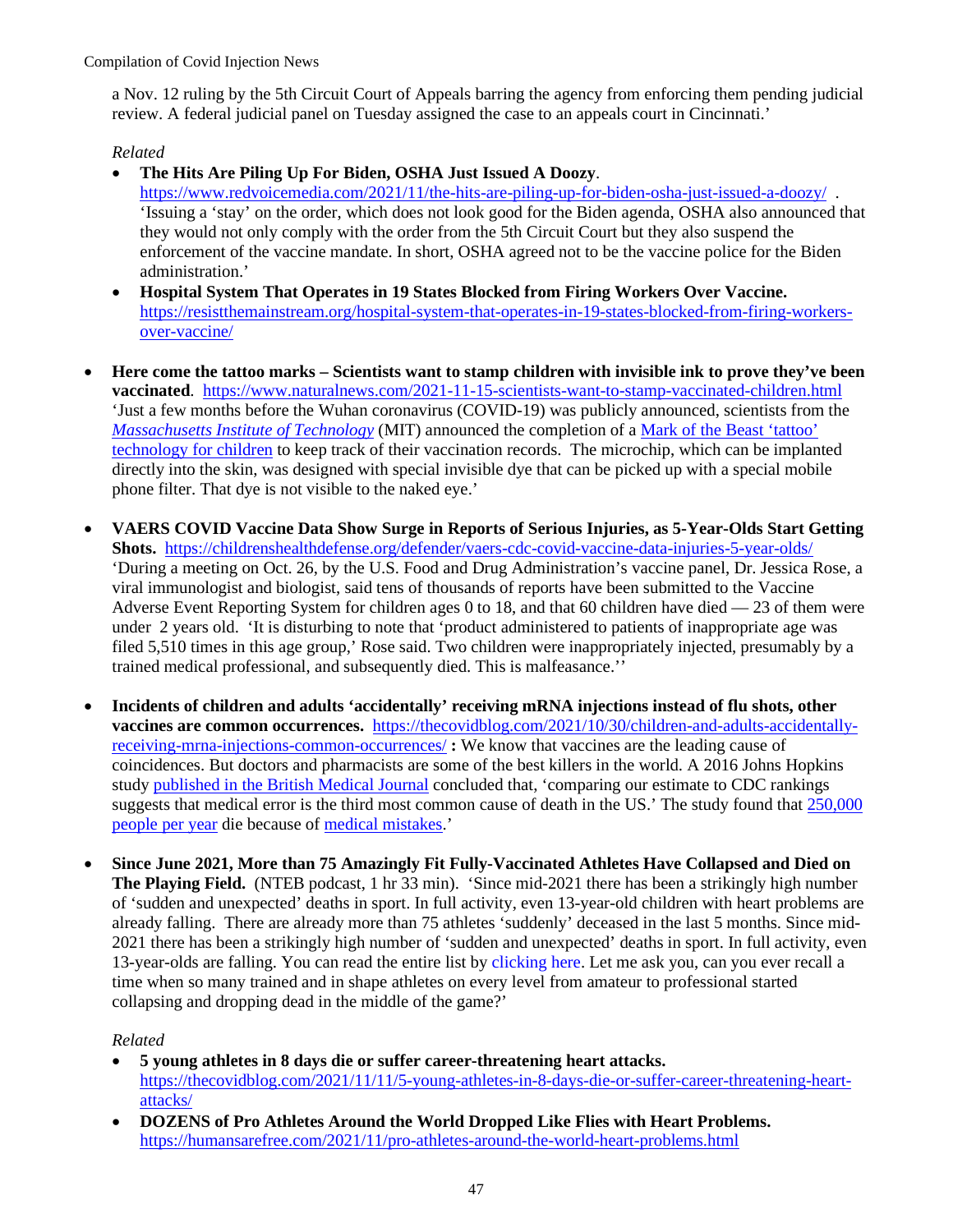- **Pfizer Jab Warning: Devastating Story of World Class Mountain Biker's Career Ending Vax injury [VIDEO].** [https://www.redvoicemedia.com/2021/11/pfizer-jab-warning-devastating-story-of](https://www.redvoicemedia.com/2021/11/pfizer-jab-warning-devastating-story-of-world-class-mountain-bikers-career-ending-vax-injury-video/)[world-class-mountain-bikers-career-ending-vax-injury-video/](https://www.redvoicemedia.com/2021/11/pfizer-jab-warning-devastating-story-of-world-class-mountain-bikers-career-ending-vax-injury-video/) Kyle Warner, a 29-year-old mountain bike race champion, has announced that his career is overdue because he has been diagnosed with pericarditis, POTS, and reactive arthritis after getting the second dose of the Pfizer shot.
- **German MEP: 'More People Died from Covid Vax in 2021 than in the Last 20 years from all Vaccines Combined'** (2:38 min video).[https://rairfoundation.com/german-mep-more-people-died-from-covid-vax-in-](https://rairfoundation.com/german-mep-more-people-died-from-covid-vax-in-2021-than-in-the-last-20-years-from-all-vaccines-combined-video/)[2021-than-in-the-last-20-years-from-all-vaccines-combined-video/](https://rairfoundation.com/german-mep-more-people-died-from-covid-vax-in-2021-than-in-the-last-20-years-from-all-vaccines-combined-video/)

## *Related*

- **Conversation on COVID-19 vaccines from Health & Freedom Conference.** (7 min video) <https://www.oann.com/conversation-on-covid-19-vaccines-from-health-freedom-conference/> Explains mechanisms mRNA gene-altering technology in the COVID shots; producing billions of clot-inducing spike protein molecules that are distributed throughout the body; include tracking technology, and more.)
- **Michael Granata: 56-year-old California man dead 10 weeks [after Moderna mRNA](https://thecovidblog.com/2021/11/11/michael-granata-56-year-old-california-man-dead-10-weeks-after-moderna-mrna-injection-warns-others-dont-do-it-unless-you-want-to-suffer-and-die/) injection, warns others 'don't do it unless you want to suffer and die'**  [https://thecovidblog.com/2021/11/11/michael-granata-56-year-old-california-man-dead-10-weeks-after](https://thecovidblog.com/2021/11/11/michael-granata-56-year-old-california-man-dead-10-weeks-after-moderna-mrna-injection-warns-others-dont-do-it-unless-you-want-to-suffer-and-die/)[moderna-mrna-injection-warns-others-dont-do-it-unless-you-want-to-suffer-and-die/](https://thecovidblog.com/2021/11/11/michael-granata-56-year-old-california-man-dead-10-weeks-after-moderna-mrna-injection-warns-others-dont-do-it-unless-you-want-to-suffer-and-die/)
- **Petra Mayer: 46-year-old National Public Radio book editor 'died suddenly' from blood clots.**  [https://thecovidblog.com/2021/11/15/petra-mayer-46-year-old-national-public-radio-book-editor-died](https://thecovidblog.com/2021/11/15/petra-mayer-46-year-old-national-public-radio-book-editor-died-suddenly-from-blood-clots/)[suddenly-from-blood-clots/](https://thecovidblog.com/2021/11/15/petra-mayer-46-year-old-national-public-radio-book-editor-died-suddenly-from-blood-clots/)
- **Neil Astles: British inquest confirms post-injection AstraZeneca death seven months later; family urges others to 'get vaccinated'** [https://thecovidblog.com/2021/11/15/neil-astles-british-inquest](https://thecovidblog.com/2021/11/15/neil-astles-british-inquest-confirms-post-injection-astrazeneca-death-seven-months-later-family-urges-others-to-get-vaccinated/)[confirms-post-injection-astrazeneca-death-seven-months-later-family-urges-others-to-get-vaccinated/](https://thecovidblog.com/2021/11/15/neil-astles-british-inquest-confirms-post-injection-astrazeneca-death-seven-months-later-family-urges-others-to-get-vaccinated/)
- **Richard Rowe: 41-year-old former Florida congressional candidate tells anti-vaxxers 'I don't give a sh\*t what happens to you,' dead seven weeks after second Pfizer mRNA injection.**  [https://thecovidblog.com/2021/11/04/richard-rowe-41-year-old-former-florida-congressional-candidate](https://thecovidblog.com/2021/11/04/richard-rowe-41-year-old-former-florida-congressional-candidate-tells-anti-vaxxers-i-dont-give-a-sht-what-happens-to-you-dead-seven-weeks-after-second-pfizer-mrna-injection/)[tells-anti-vaxxers-i-dont-give-a-sht-what-happens-to-you-dead-seven-weeks-after-second-pfizer-mrna](https://thecovidblog.com/2021/11/04/richard-rowe-41-year-old-former-florida-congressional-candidate-tells-anti-vaxxers-i-dont-give-a-sht-what-happens-to-you-dead-seven-weeks-after-second-pfizer-mrna-injection/)[injection/](https://thecovidblog.com/2021/11/04/richard-rowe-41-year-old-former-florida-congressional-candidate-tells-anti-vaxxers-i-dont-give-a-sht-what-happens-to-you-dead-seven-weeks-after-second-pfizer-mrna-injection/)
- **BREAKING NEWS: Pfizer Hides Deaths Numbers In C-19 Clinical Trials!** November 17, <https://thetruereporter.com/breaking-news-pfizer-hides-deaths-numbers-in-c-19-clinical-trials/>'The accurate number that Pfizer had to announce was 21, six more than they had reported and four more than the unvaccinated group.'
- **FDA Asks Federal Judge to Grant it Until the Year 2076 to Fully Release Pfizer's COVID-19 Vaccine Data.** [https://aaronsiri.substack.com/p/fda-asks-federal-judge-to-grant](https://aaronsiri.substack.com/p/fda-asks-federal-judge-to-grant-it?r=qrq5x&utm_campaign=post&utm_medium=web&utm_source=)[it?r=qrq5x&utm\\_campaign=post&utm\\_medium=web&utm\\_source=](https://aaronsiri.substack.com/p/fda-asks-federal-judge-to-grant-it?r=qrq5x&utm_campaign=post&utm_medium=web&utm_source=) 'The fed gov't shields Pfizer from liability. Gives it billions of dollars. Makes Americans take its product. But won't let you see the data supporting its safety/efficacy. Who does the gov't work for?'
- **Pfizer's Clinical Trial Data: The Vaccine Causes the Recipients to Develop Acquired Immunodeficiency Syndrome (AIDS).** [https://thetruereporter.com/pfizers-clinical-trial-data-the-vaccine](https://thetruereporter.com/pfizers-clinical-trial-data-the-vaccine-causes-the-recipients-to-develop-acquired-immunodeficiency-syndrome-aids/)[causes-the-recipients-to-develop-acquired-immunodeficiency-syndrome-aids/](https://thetruereporter.com/pfizers-clinical-trial-data-the-vaccine-causes-the-recipients-to-develop-acquired-immunodeficiency-syndrome-aids/) 'The Pfizer Phase I-II-III clinical trial data showed a terrible outcome. The Sepsis death rate in the 21,926 double vaccinated individuals of the Pfizer Phase III Clinical trial was 21 times higher than usual. That's not all. The cardiovascular death rate was twice higher than usual.'

- **It gets worse A comparison of official Government reports suggest the Fully Vaccinated are developing Acquired Immunodeficiency Syndrome much faster than anticipated**. <https://dailyexpose.uk/2021/10/15/its-worse-than-we-thought-fully-covid-vaccinated-ade/>
- **New VAERS analysis reveals hundreds of serious adverse events that the CDC and FDA never told us about.** <https://stevekirsch.substack.com/p/new-vaers-analysis-reveals-hundreds> They missed hundreds of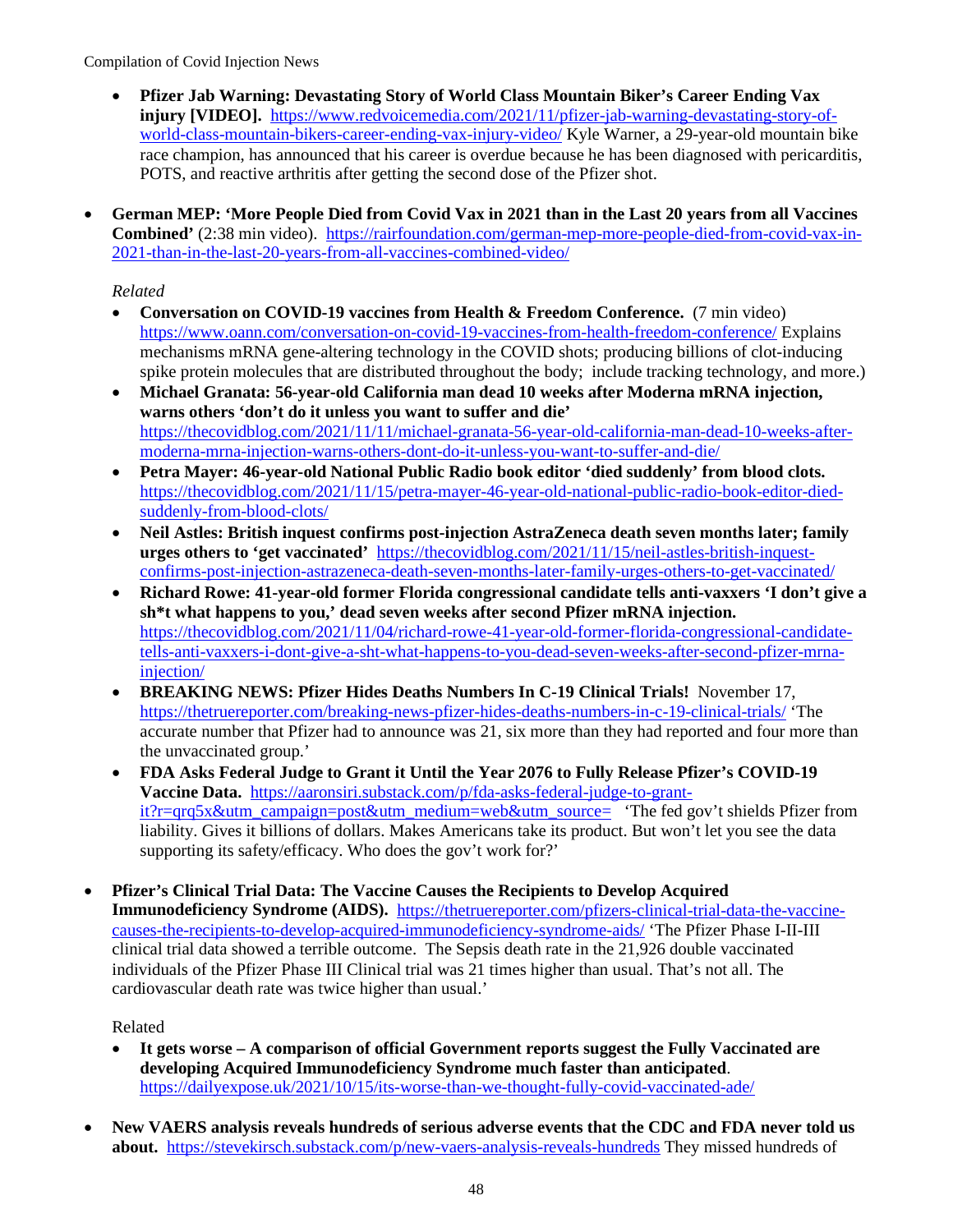serious adverse events that are more elevated than myocarditis. A new VAERS analysis done by Albert Benavides blows the doors off the 'safe and effective' narrative.

- **Most Vaxxed Country in the World Cancels Christmas Due to Huge COVID Spike Suggesting the Vax May Not Be So Effective?.** [https://www.thegatewaypundit.com/2021/11/vaxxed-country-world](https://www.thegatewaypundit.com/2021/11/vaxxed-country-world-cancels-christmas-due-huge-covid-spike-suggesting-vax-may-aid-spread-virus/)[cancels-christmas-due-huge-covid-spike-suggesting-vax-may-aid-spread-virus/](https://www.thegatewaypundit.com/2021/11/vaxxed-country-world-cancels-christmas-due-huge-covid-spike-suggesting-vax-may-aid-spread-virus/) Gibraltar is the most vaccinated country on Earth today. The average is 2.7 doses per person**.** Despite its successful vaccine policies, the country is going through another huge spike in cases.
- **Fauci Issues Warning to Vaccinated People: 'Booster Might Actually Be an Essential Part'**  <https://resistthemainstream.org/fauci-issues-warning-to-vaccinated-people/>'On Friday Dr. Fauci told *The New York Times* podcast that the vaccines did not work as advertised and that **Americans** are in danger due to their waning immunity. As a solution to this problem Dr. Fauci is of course promoting more shots.'

#### *Related*

- **Booster Mandate Next? Biden Regime to Expand Covid Booster Authorization to All Adults This Week: Report**. [https://www.thegatewaypundit.com/2021/11/booster-mandate-next-biden-regime](https://www.thegatewaypundit.com/2021/11/booster-mandate-next-biden-regime-expand-covid-booster-authorization-adults-week-report/)[expand-covid-booster-authorization-adults-week-report/](https://www.thegatewaypundit.com/2021/11/booster-mandate-next-biden-regime-expand-covid-booster-authorization-adults-week-report/) The Biden Regime is expected to expand its Covid booster authorization to all adults as early as this week. Covid booster mandates may be next.
- **German Clinic Stops Booster Jabs for Employees Citing Too Many Side Effects**. [https://www.globalresearch.ca/german-clinic-stops-booster-jabs-employees-citing-too-many-side](https://www.globalresearch.ca/german-clinic-stops-booster-jabs-employees-citing-too-many-side-effects/5761246)[effects/5761246](https://www.globalresearch.ca/german-clinic-stops-booster-jabs-employees-citing-too-many-side-effects/5761246)
- **Clot Shot Facts & Truths Leaves Board of Supervisors Stunned in San Diego Dr. Scott Youngblood**. (7:30 min video). [https://tv.gab.com/channel/redvoicemedia/view/clot-shot-facts-truths-leaves-](https://tv.gab.com/channel/redvoicemedia/view/clot-shot-facts-truths-leaves-619256c147f629172b60ca5a)[619256c147f629172b60ca5a](https://tv.gab.com/channel/redvoicemedia/view/clot-shot-facts-truths-leaves-619256c147f629172b60ca5a)
- **Public Health Data: 89% of Covid-19 Deaths in the Past MONTH Were Among the Fully Vaccinated.**  [https://humansarefree.com/2021/11/public-health-data-89-of-covid-19-deaths-in-the-past-month-were-among](https://humansarefree.com/2021/11/public-health-data-89-of-covid-19-deaths-in-the-past-month-were-among-the-fully-vaccinated.html)[the-fully-vaccinated.html](https://humansarefree.com/2021/11/public-health-data-89-of-covid-19-deaths-in-the-past-month-were-among-the-fully-vaccinated.html) The latest official [Scotland] Public Health data shows that the fully vaccinated accounted for 89% of Covid-19 deaths in the past four weeks, whilst also accounting for 77% of Covid-19 hospitalisations and 65% of alleged Covid-19 cases from October 9th through to November 5th.

## **Added 13 November 2021**

- **Excess Deaths Point to Depopulation Agenda**. Analysis by Mike Whitney, November 5, 2021. <https://www.unz.com/mwhitney/excess-deaths-point-to-depopulation-agenda/>' 'I think it's highly likely that the next phase will involve death on a scale which will dwarf the claims of 'covid-19 deaths' to date.' Dr. Mike Yeadon, former Pfizer Vice President.'
- **'It's Hard to Watch:' Hospital ERs Across The Nation Are Completely Overwhelmed With Non-Covid Patients 'Sicker Than They Have Ever Seen' – Nurses Forced to Give Treatments in Hallways Because No Beds are Available**. [https://www.thegatewaypundit.com/2021/11/hard-watch-hospital-ers-across-nation](https://www.thegatewaypundit.com/2021/11/hard-watch-hospital-ers-across-nation-completely-overwhelmed-non-covid-patients-sicker-ever-seen-nurses-forced-give-treatments-hallways-no/)[completely-overwhelmed-non-covid-patients-sicker-ever-seen-nurses-forced-give-treatments-hallways-no/](https://www.thegatewaypundit.com/2021/11/hard-watch-hospital-ers-across-nation-completely-overwhelmed-non-covid-patients-sicker-ever-seen-nurses-forced-give-treatments-hallways-no/) 'Emergency Rooms across the nation are experiencing a bed shortage 'crisis' because of the massive influx of patients that are showing up 'much sicker than' the medical professionals 'has ever seen.' The increase is baffling. After all, the experimental vaccines have been available in the US for almost a full year, and the number of new daily positive cases has been declining for months. Right now, the number of cases each day is less than half what it was just a couple of months ago.'

#### *Related*

• **Michigan School System Closes After 'Large Number' of Teachers Become Ill from COVID Shot.**  [https://www.thegatewaypundit.com/2021/11/michigan-school-system-closes-large-number-teachers](https://www.thegatewaypundit.com/2021/11/michigan-school-system-closes-large-number-teachers-become-covid-shot/)[become-covid-shot/](https://www.thegatewaypundit.com/2021/11/michigan-school-system-closes-large-number-teachers-become-covid-shot/) **. '**After numerous staff members of Saginaw County [Michigan] Community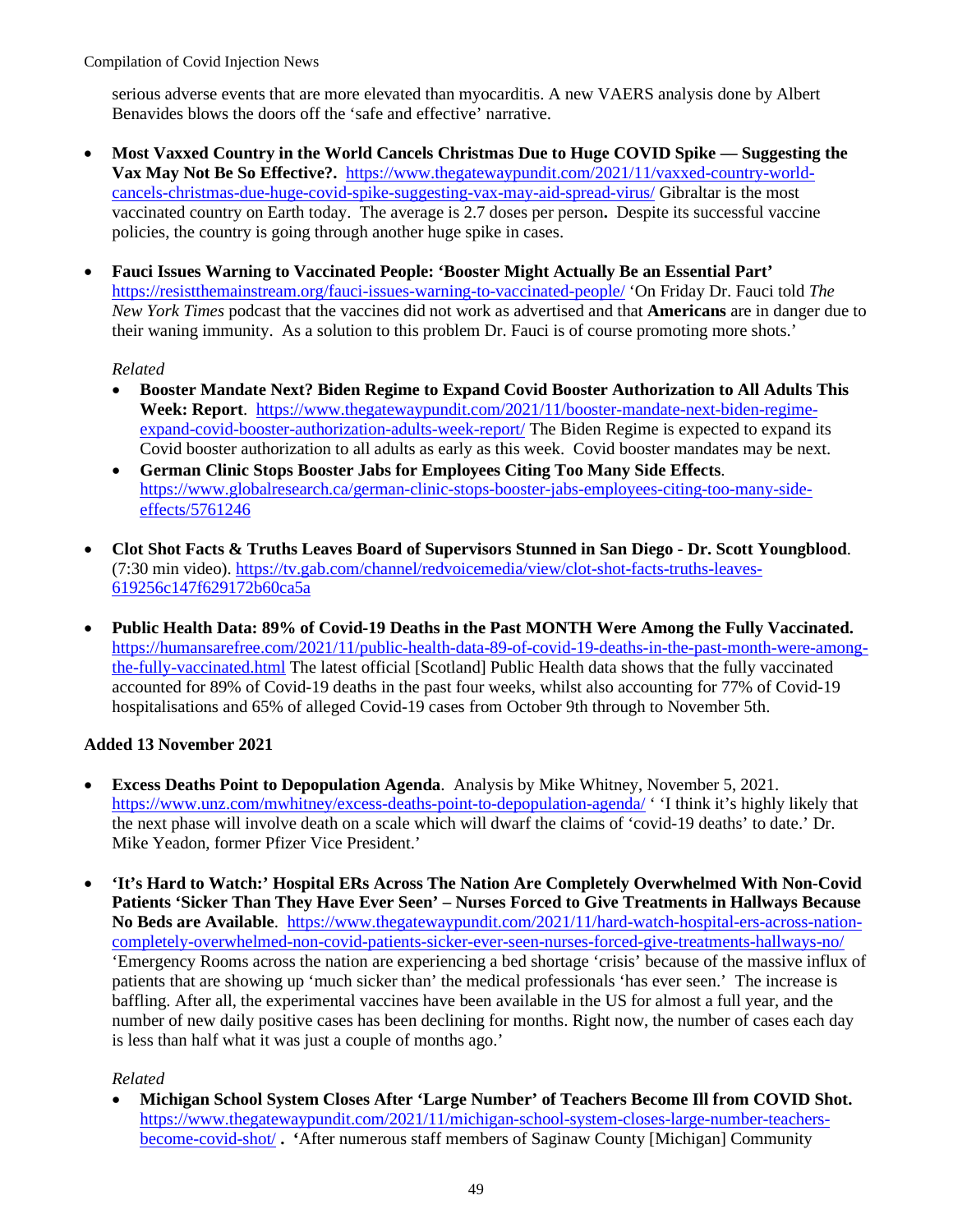Schools received an experimental COVID booster shot over the weekend, they had negative reactions and were too sick to return to work, forcing the township's elementary, middle and high schools to close in the district on Monday.'

- **CDC Director CDC Lets It Slip, 'Admits' People Might Be Dying From COVID Vaccine.**  [https://www.redvoicemedia.com/2021/11/video-cdc-director-cdc-lets-it-slip-admits-people-might-be](https://www.redvoicemedia.com/2021/11/video-cdc-director-cdc-lets-it-slip-admits-people-might-be-dying-from-covid-vaccine/)[dying-from-covid-vaccine/](https://www.redvoicemedia.com/2021/11/video-cdc-director-cdc-lets-it-slip-admits-people-might-be-dying-from-covid-vaccine/) **'…'**While it is quick, Walensky said, '…Our death rates are too high, here's what we know. We know that people who are dying from this vacc – from this, uh, disease are 11-fold more likely to pass…' It should also be noted that there is absolutely no media coverage of the side effects or deaths **caused** by the COVID-19 vaccine by any of the top news outlets.'
- **German Newspaper Highlights 'Unusually Large' Number of Soccer Players Who Have Collapsed Recently.** [https://www.blacklistednews.com/article/81156/german-newspaper-highlights-unusually](https://www.blacklistednews.com/article/81156/german-newspaper-highlights-unusually-large-number-of-soccer-players-who-have-collapsed.html)[large-number-of-soccer-players-who-have-collapsed.html](https://www.blacklistednews.com/article/81156/german-newspaper-highlights-unusually-large-number-of-soccer-players-who-have-collapsed.html)
- **Hospitals in America, Australia and Sweden Are Swamped with People 'Sicker Than Ever' -- And They Don't Have Covid.** <https://www.informationliberation.com/>
- **Regulator Reviewing Reports of 'Rare' and Serious Condition Linked to Moderna Vaccine.**  [https://resistthemainstream.org/regulator-reviewing-reports-of-rare-and-serious-condition-linked-to](https://resistthemainstream.org/regulator-reviewing-reports-of-rare-and-serious-condition-linked-to-moderna-vaccine/)[moderna-vaccine/](https://resistthemainstream.org/regulator-reviewing-reports-of-rare-and-serious-condition-linked-to-moderna-vaccine/) **'**Europe's drug regulator on Thursday confirmed it is investigating reports of a blood condition in recipients of Moderna's mRNA COVID-19 vaccine.'
- **CDC Admits Crushing Rights of Naturally Immune Without Proof They Transmit the Virus.**  <https://aaronsiri.substack.com/p/cdc-admits-crushing-rights-of-naturally> After formal demand, the CDC concedes it does not have proof of a single instance of a naturally immune individual spreading the virus.
- **21 Essential Studies that Raise Grave Doubts about COVID-19 Vaccine Mandates.**  <https://brownstone.org/articles/20-essential-studies-that-raise-grave-doubts-about-covid-19-vaccine-mandates/>

- **Senior NIH expert pushes back on growing vaccine mandates.** [https://thehill.com/changing](https://thehill.com/changing-america/well-being/prevention-cures/580557-senior-nih-expert-pushes-back-on-growing-vaccine)[america/well-being/prevention-cures/580557-senior-nih-expert-pushes-back-on-growing-vaccine](https://thehill.com/changing-america/well-being/prevention-cures/580557-senior-nih-expert-pushes-back-on-growing-vaccine) **'**Matthew Memoli favors vaccinations in vulnerable populations but argues population level vaccination could hinder the development of a natural, robust immunity gained through infection.'
- **FDA Alert: 2 Million At-Home COVID-19 Tests Recalled Over False Positives.**  <https://resistthemainstream.org/fda-alert-2-million-at-home-covid-19-tests-recalled-over-false-positives/> (Editor's Note: This (high rate of false positives) is old news. This 'FDA Alert' is likely paving the way for the new test (company owned by Bill Gates), once CDC discontinues use of the PCR test at the end of December.)
- **Here's the real reason Comirnaty is not available.** [https://stevekirsch.substack.com/p/heres-the-real](https://stevekirsch.substack.com/p/heres-the-real-reason-comirnaty-is)[reason-comirnaty-is](https://stevekirsch.substack.com/p/heres-the-real-reason-comirnaty-is) **'**It's all about liability. It will magically become available when the vaccine for children is fully approved, not before.'
- **Increases in COVID-19 are unrelated to levels of vaccination across 68 countries and 2947 counties in the United States.** <https://link.springer.com/article/10.1007/s10654-021-00808-7#Sec4>**.** At a glance:
	- Research shows increases in COVID-19 cases are completely unrelated to levels of vaccination in 68 countries worldwide and 2,947 counties in the U.S.
	- The data from U.S. counties showed similar trends, with new COVID-19 cases per100,000 people being 'largely similar' regardless of the vaccination rate
	- Of the five U.S. counties with the highest vaccination rates ranging from 84.3% to99.9% fully vaccinated — four are on the U.S. Centers for Disease Control andPrevention's 'high transmission' list, while 26.3% of the 57 counties with 'lowtransmission' had vaccination rates under 20%
	- Iceland and Portugal, both of which have more than 75% of their populations fullyvaccinated, have more COVID-19 cases per 1 million people than Vietnam and SouthAfrica, where only 10% or so of their populations are fully vaccinated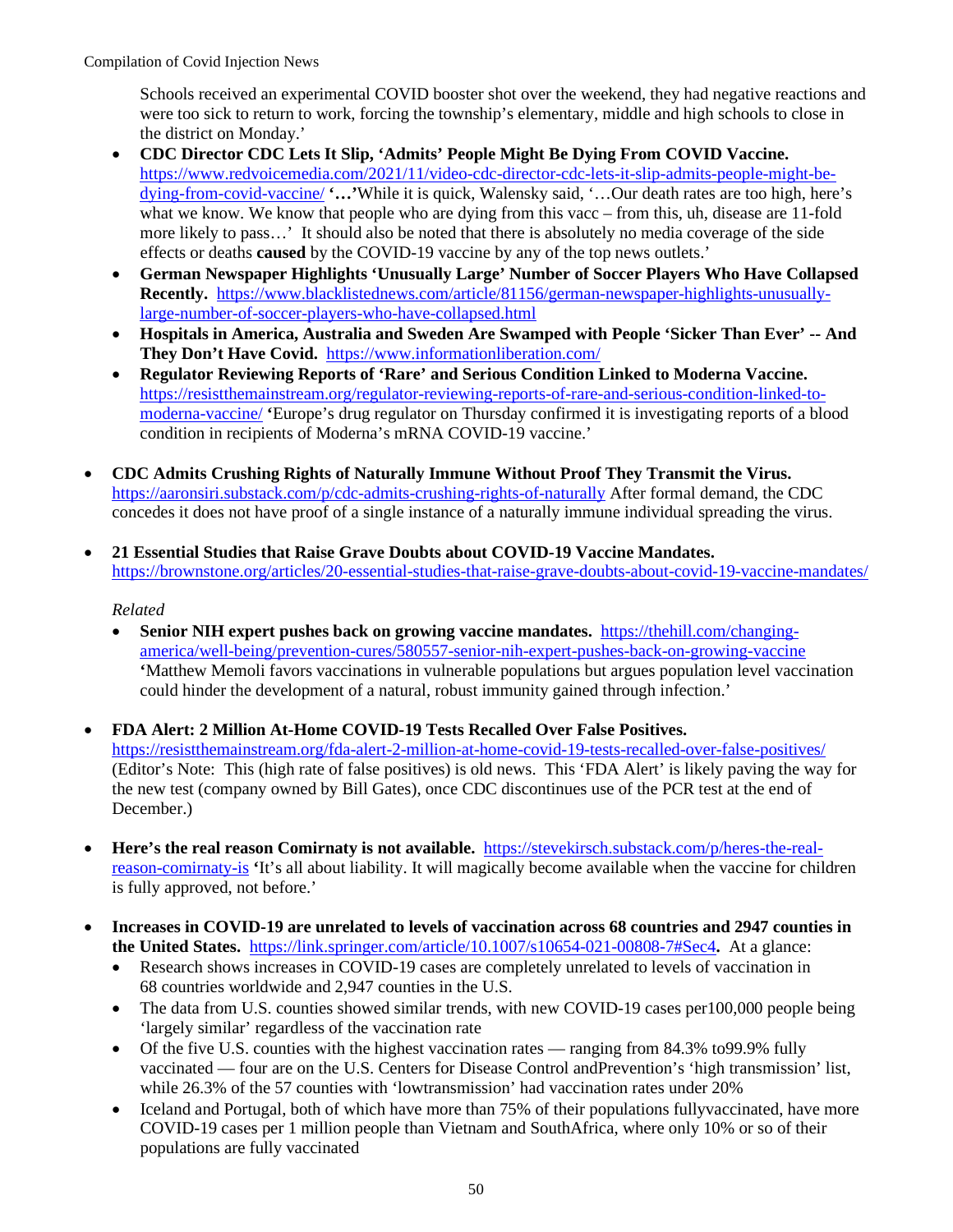• CDC data show rates of hospitalization for severe illness among the fully vaccinatedwent from 0.01% in January 2021 to 9% in May 2021, and deaths went from 0% to 15.1%.If the shots actually worked, these rates should have remained near zero.

# *Related*

- **99% Fully Vaccinated UC Berkeley Football Team Postpones Game Due To 44 COVID-19 Cases.**  [https://thetruereporter.com/99-fully-vaccinated-uc-berkeley-football-team-postpones-game-due-to-44](https://thetruereporter.com/99-fully-vaccinated-uc-berkeley-football-team-postpones-game-due-to-44-covid-19-cases/) [covid-19-cases/](https://thetruereporter.com/99-fully-vaccinated-uc-berkeley-football-team-postpones-game-due-to-44-covid-19-cases/)
- **Daily Rate of New Covid Cases in California is Now DOUBLE Florida's Rate Despite Newsom's Covid Mandates.** [https://www.thegatewaypundit.com/2021/11/daily-rate-new-covid-cases-california](https://www.thegatewaypundit.com/2021/11/daily-rate-new-covid-cases-california-now-double-floridas-rate-despite-newsoms-covid-mandates/)[now-double-floridas-rate-despite-newsoms-covid-mandates/](https://www.thegatewaypundit.com/2021/11/daily-rate-new-covid-cases-california-now-double-floridas-rate-despite-newsoms-covid-mandates/)
- **Surprise! Watch Bill Gates reveal truth about COVID shots.** [https://www.wnd.com/2021/11/surprise](https://www.wnd.com/2021/11/surprise-watch-bill-gates-reveal-truth-covid-shots/)[watch-bill-gates-reveal-truth-covid-shots/](https://www.wnd.com/2021/11/surprise-watch-bill-gates-reveal-truth-covid-shots/)
- **Biden admin kicks off 'nationwide effort' to get children vaccinated against COVID-19.**  [https://www.foxnews.com/politics/biden-admin-kicks-off-nationwide-effort-to-get-children-vaccinated](https://www.foxnews.com/politics/biden-admin-kicks-off-nationwide-effort-to-get-children-vaccinated-against-covid-19)[against-covid-19](https://www.foxnews.com/politics/biden-admin-kicks-off-nationwide-effort-to-get-children-vaccinated-against-covid-19)

- **COVID-19 vaccinations roll out for kids across the nation and in Kitsap.** [https://www.kitsapsun.com/story/news/2021/11/03/covid-19-vaccinations-roll-out-kids-across-nation](https://www.kitsapsun.com/story/news/2021/11/03/covid-19-vaccinations-roll-out-kids-across-nation-and-kitsap/6269764001/)[and-kitsap/6269764001/](https://www.kitsapsun.com/story/news/2021/11/03/covid-19-vaccinations-roll-out-kids-across-nation-and-kitsap/6269764001/)
- **Revealed! UN Plan To Vax Children Without Parental Consent.**  <https://www.infowars.com/posts/revealed-un-plan-to-vax-children-without-parental-consent/>
- **What Every Parent Must Know About Pfizer**, by Michelle Malkin, September 20, 2001. [https://www.unz.com/mmalkin/what-every-parent-must-know-about-pfizer/.](https://www.unz.com/mmalkin/what-every-parent-must-know-about-pfizer/) '…Now, here are some facts all moms and dads must know about Pfizer before they allow their young daughters and sons to be guinea pigs of a profit-maximizing multinational corporation.'
- **SACRIFICES TO MOLOCH: Biden targets 28 million children with satanic covid jab scheme.**  <https://www.naturalnews.com/2021-11-09-biden-satanic-covid-vaccine-target-28-million-children.html>
- **CALIFORNIA: Children aged 5 to 11 must soon comply with proof of vaccination or be expelled from society.** [https://www.naturalnews.com/2021-11-09-california-children-must-comply-proof](https://www.naturalnews.com/2021-11-09-california-children-must-comply-proof-vaccination-mandate.html)[vaccination-mandate.html](https://www.naturalnews.com/2021-11-09-california-children-must-comply-proof-vaccination-mandate.html)
- **IMMUNE TO LIABILITY: Once Pfizer's mRNA clot shots are approved for kids, Pfizer will face ZERO liability for injuries, disease, or death caused by them**. [https://www.naturalnews.com/2021-](https://www.naturalnews.com/2021-11-08-once-pfizers-mrna-clot-shots-approved-for-kids-pfizer-zero-liability.html) [11-08-once-pfizers-mrna-clot-shots-approved-for-kids-pfizer-zero-liability.html](https://www.naturalnews.com/2021-11-08-once-pfizers-mrna-clot-shots-approved-for-kids-pfizer-zero-liability.html)
- **COVID-19: People under 30 should not get Moderna vaccine France.**  [https://www.jpost.com/breaking-news/covid-19-people-under-30-should-not-get-moderna-vaccine](https://www.jpost.com/breaking-news/covid-19-people-under-30-should-not-get-moderna-vaccine-france-684457)[france-684457](https://www.jpost.com/breaking-news/covid-19-people-under-30-should-not-get-moderna-vaccine-france-684457)
- **-Year-Old Child Dies Two Days After Taking Pfizer Vaccine in Germany Officials Pull Back on Mandatory Shots for Children.** [https://www.thegatewaypundit.com/2021/11/12-year-old-child-dies](https://www.thegatewaypundit.com/2021/11/12-year-old-child-dies-two-days-taking-pfizer-vaccine-germany-officials-pull-back-mandatory-shots-children/)[two-days-taking-pfizer-vaccine-germany-officials-pull-back-mandatory-shots-children/](https://www.thegatewaypundit.com/2021/11/12-year-old-child-dies-two-days-taking-pfizer-vaccine-germany-officials-pull-back-mandatory-shots-children/)
- **Big Bird, CNN Push Vaccine Propaganda on Kids**. <https://childrenshealthdefense.org/defender/sesame-street-big-bird-cnn-fauci-kids-vaccine-propaganda/>
- **Taiwan halts 2nd-dose BioNTech vaccinations for ages 12-17 amid concerns of myocarditis**. <https://www.taiwannews.com.tw/en/news/4340862>
- **Pfizer Jab EXPOSED: Healthy 19 Teen Coerced into Submission, Now Fighting Tyranny From Hospital Bed** [2:10 min video]. [https://www.redvoicemedia.com/2021/11/pfizer-jab-exposed-healthy-](https://www.redvoicemedia.com/2021/11/pfizer-jab-exposed-healthy-19-teen-coerced-into-submission-now-fighting-tyranny-from-hospital-bed-video/)[19-teen-coerced-into-submission-now-fighting-tyranny-from-hospital-bed-video/](https://www.redvoicemedia.com/2021/11/pfizer-jab-exposed-healthy-19-teen-coerced-into-submission-now-fighting-tyranny-from-hospital-bed-video/)
- **Pfizer modifies formulation of its COVID jab for 5 to 11-year old kids, adds ingredient used to stabilize heart attacks**. <https://www.naturalhealth365.com/pfizer-adds-new-ingredient-3437.html>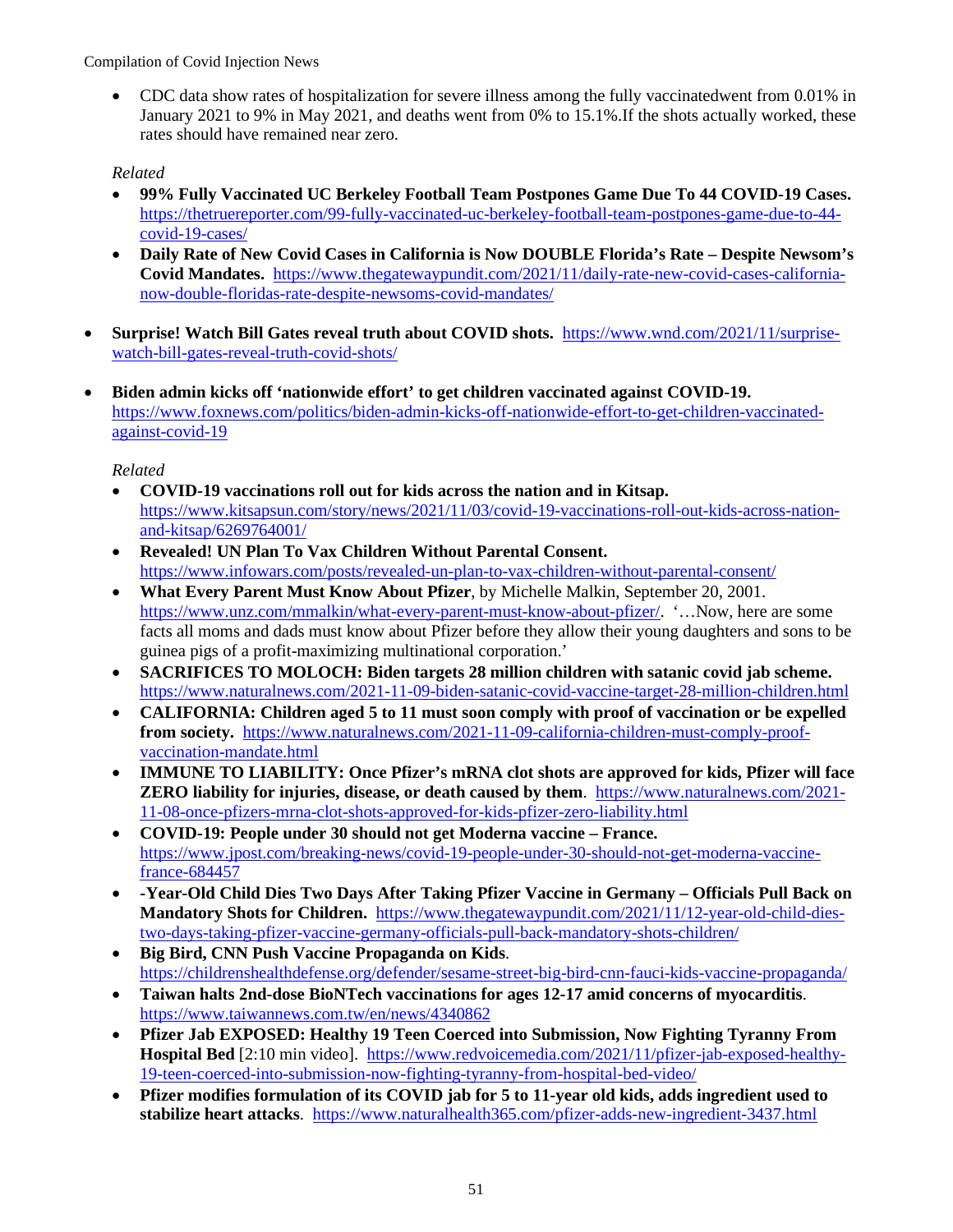- **Must Watch: Australian Senator Slams 'Vaccine' Side Effects Inhumane to Force Second Shot.**  (14 min video) [https://rairfoundation.com/must-watch-australian-senator-slams-vaccine-side-effects](https://rairfoundation.com/must-watch-australian-senator-slams-vaccine-side-effects-inhumane-to-force-second-shot/)[inhumane-to-force-second-shot/](https://rairfoundation.com/must-watch-australian-senator-slams-vaccine-side-effects-inhumane-to-force-second-shot/) [https://www.redvoicemedia.com/2021/11/pfizer-jab-exposed-healthy-19](https://www.redvoicemedia.com/2021/11/pfizer-jab-exposed-healthy-19-teen-coerced-into-submission-now-fighting-tyranny-from-hospital-bed-video/) [teen-coerced-into-submission-now-fighting-tyranny-from-hospital-bed-video/](https://www.redvoicemedia.com/2021/11/pfizer-jab-exposed-healthy-19-teen-coerced-into-submission-now-fighting-tyranny-from-hospital-bed-video/)
- **CDC Scientists admit they did manipulate study data to show the Covid-19 Vaccines are safe for Pregnant Women as researchers discover 91% of pregnancies resulted in miscarriage following Covid-19 Vaccination.** [https://theexpose.uk/2021/11/07/cdc-scientists-admit-they-did-manipulate-study-data-to](https://theexpose.uk/2021/11/07/cdc-scientists-admit-they-did-manipulate-study-data-to-show-the-covid-19-vaccines-are-safe-for-pregnant-women/)[show-the-covid-19-vaccines-are-safe-for-pregnant-women/](https://theexpose.uk/2021/11/07/cdc-scientists-admit-they-did-manipulate-study-data-to-show-the-covid-19-vaccines-are-safe-for-pregnant-women/)

#### *Related*

- **British Funeral Director: Dead Babies Are Piling Up in Morgues**. <https://theexpose.uk/2021/11/07/british-funeral-director-dead-babies-are-piling-up-in-morgues/>
- **Multiple spillovers and onward transmission of SARS-Cov-2 in free-living and captive White-tailed deer (***Odocoileus virginianus***)**. [https://www.biorxiv.org/content/10.1101/2021.10.31.466677v1.](https://www.biorxiv.org/content/10.1101/2021.10.31.466677v1) (Editor's Note - In other words, the SARS-CoV2 virus can live in animals as well as humans. This is why vaccination of humans will never eliminate this virus – even if the vaccines actually did provide immunity.)
- **ABUSE: The US is One of Only SEVEN Countries in the Western World with Mask Mandates for Children in Schools Today**. [https://www.thegatewaypundit.com/2021/11/us-1-7-countries-western-world](https://www.thegatewaypundit.com/2021/11/us-1-7-countries-western-world-mask-mandates-children-schools-today/)[mask-mandates-children-schools-today/](https://www.thegatewaypundit.com/2021/11/us-1-7-countries-western-world-mask-mandates-children-schools-today/)

#### *Related*

• **They Accidentally Admitted Masking Kids is Harmful to their Development.** [https://www.zerohedge.com/news/2021-11-08/they-accidentally-admitted-masking-kids-harmful-their](https://www.zerohedge.com/news/2021-11-08/they-accidentally-admitted-masking-kids-harmful-their-development)[development](https://www.zerohedge.com/news/2021-11-08/they-accidentally-admitted-masking-kids-harmful-their-development) 

## **Added 5 November**

- **COVID-19 vaccinations roll out for kids across the nation and in Kitsap.** [https://www.kitsapsun.com/story/news/2021/11/03/covid-19-vaccinations-roll-out-kids-across-nation-and](https://www.kitsapsun.com/story/news/2021/11/03/covid-19-vaccinations-roll-out-kids-across-nation-and-kitsap/6269764001/)[kitsap/6269764001/](https://www.kitsapsun.com/story/news/2021/11/03/covid-19-vaccinations-roll-out-kids-across-nation-and-kitsap/6269764001/)
- **Washington state quietly launches COVID vaccine verification tool.** [https://www.seattletimes.com/seattle-news/health/washington-state-quietly-launches-covid-vaccine](https://www.seattletimes.com/seattle-news/health/washington-state-quietly-launches-covid-vaccine-verification-tool/)[verification-tool/](https://www.seattletimes.com/seattle-news/health/washington-state-quietly-launches-covid-vaccine-verification-tool/) 'Washington state this week quietly launched a new online tool that shows proof of a COVID-19 vaccination, taking a step toward improving its verification systems as it prepares to require full vaccination or a recent negative test at all [large indoor and outdoor venues](https://www.seattletimes.com/seattle-news/health/large-events-in-washington-state-will-soon-require-proof-of-vaccination-or-a-recent-negative-covid-test/) on Nov. 15.'
- **Kitsap County jurisdictions receive first installment of COVID-19 relief funding.**

<https://amp.kitsapsun.com/amp/5721129001>'Kitsap County jurisdictions received the first installment of federal coronavirus relief money this summer, and local officials are considering a laundry list of potential projects for funding.' (*Editor: It would be interesting to know what agreements they made to get this money*…)

• **STUDY: In order to 'save' 14 children from COVID, 28 MILLION kids have to get 'vaccinated' with experimental cocktail posing severe long-term risks.** [https://www.naturalnews.com/2021-11-01-save-14](https://www.naturalnews.com/2021-11-01-save-14-childrens-lives-covid-28-million-vaccinated.html) [childrens-lives-covid-28-million-vaccinated.html.](https://www.naturalnews.com/2021-11-01-save-14-childrens-lives-covid-28-million-vaccinated.html) 'Investigator Steve Kirsch is doing the Lord's work by dredging up data on the Wuhan coronavirus (Covid-19) that many are overlooking or ignoring. And one of his latest revelations has to do with childhood 'vaccination' for the Chinese Virus, which is completely bogus.'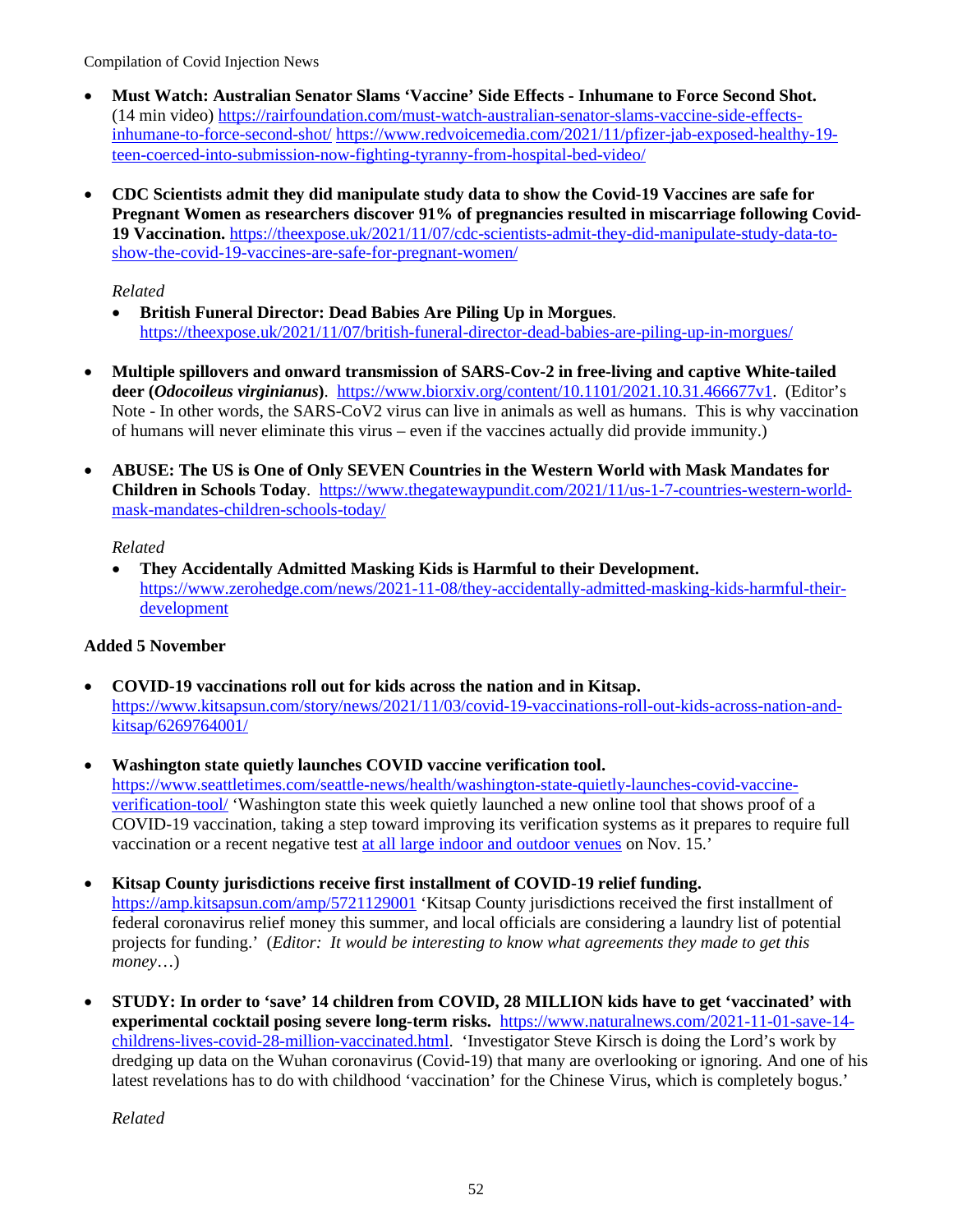- **Dr. Ben Carson: Vaccines 'a giant experiment' on our children**. [https://www.wnd.com/2021/11/dr](https://www.wnd.com/2021/11/dr-ben-carson-vaccines-giant-experiment-children/)[ben-carson-vaccines-giant-experiment-children/](https://www.wnd.com/2021/11/dr-ben-carson-vaccines-giant-experiment-children/)
- **Ten red flags in the FDA's risk-benefit analysis of Pfizer's EUA application to inject American children 5 to 11 with its mRNA product – Commentary**. [https://americasfrontlinedoctors.org/2/frontlinenews/ten-red-flags-in-the-fdas-risk-benefit-analysis-of](https://americasfrontlinedoctors.org/2/frontlinenews/ten-red-flags-in-the-fdas-risk-benefit-analysis-of-pfizers-eua-application-to-inject-american-children-5-to-11-with-its-mrna-product-commentary/)[pfizers-eua-application-to-inject-american-children-5-to-11-with-its-mrna-product-commentary/](https://americasfrontlinedoctors.org/2/frontlinenews/ten-red-flags-in-the-fdas-risk-benefit-analysis-of-pfizers-eua-application-to-inject-american-children-5-to-11-with-its-mrna-product-commentary/)
- **The DC Council passed a law to allow minors over age 11 to consent to vaccines.**  [https://www.usatoday.com/story/news/factcheck/2021/01/07/fact-check-dc-law-allows-minors-to](https://www.usatoday.com/story/news/factcheck/2021/01/07/fact-check-dc-law-allows-minors-to-consent-vaccines/6550518002/)[consent-vaccines/6550518002/](https://www.usatoday.com/story/news/factcheck/2021/01/07/fact-check-dc-law-allows-minors-to-consent-vaccines/6550518002/) The legislation dictates that minors, age 11 or older, 'may consent to receive a vaccine where the minor is capable of meeting the informed consent standard' and the vaccine is government-recommended.
- **California Governor Gavin Newsom Imposes Country's First K-12 Vaccine Mandate.** [https://www.usnews.com/news/education-news/articles/2021-10-01/california-governor-gavin-newsom](https://www.usnews.com/news/education-news/articles/2021-10-01/california-governor-gavin-newsom-imposes-countrys-first-k-12-vaccine-mandate)[imposes-countrys-first-k-12-vaccine-mandate](https://www.usnews.com/news/education-news/articles/2021-10-01/california-governor-gavin-newsom-imposes-countrys-first-k-12-vaccine-mandate) The California governor said children in public and private schools must receive the coronavirus vaccine one semester after FDA approval for their age group.
- **Mexico Fights to Protect Kids from COVID Jabs.** [https://thetruthaboutvaccines.com/mexico-protect](https://thetruthaboutvaccines.com/mexico-protect-kids-covid)[kids-covid.](https://thetruthaboutvaccines.com/mexico-protect-kids-covid) 'As the United States launches COVID shots for children as young as 5, there are still some world leaders fighting to protect our kids. The FDA and CDC have begun their aggressive push to inject our kids with the latest profit-generator, but in Mexico, government leaders have resisted calls to vaccinate the young. Last week, Mexican Health Minister Jorge Alcocer voiced his concerns that COVID-19 vaccines could inhibit the development of children's immune systems.'
- **Pfizer Tells Kids Vax Will Make Them 'Superheroes,' Give Them 'Superpowers.'** [https://www.blacklistednews.com/article/81124/pfizer-tells-kids-vax-will-make-them-superheroes-give](https://www.blacklistednews.com/article/81124/pfizer-tells-kids-vax-will-make-them-superheroes-give-them.html)[them.html](https://www.blacklistednews.com/article/81124/pfizer-tells-kids-vax-will-make-them-superheroes-give-them.html)
- **Why Fauci and the global cabal insist your children be injected for 'protection' against a disease that poses no threat to their health**. [https://leohohmann.com/2021/10/26/why-fauci-and-the-global](https://leohohmann.com/2021/10/26/why-fauci-and-the-global-cabal-insist-your-children-be-injected-for-protection-against-a-disease-that-poses-no-threat-to-their-health/)[cabal-insist-your-children-be-injected-for-protection-against-a-disease-that-poses-no-threat-to-their](https://leohohmann.com/2021/10/26/why-fauci-and-the-global-cabal-insist-your-children-be-injected-for-protection-against-a-disease-that-poses-no-threat-to-their-health/)[health/.](https://leohohmann.com/2021/10/26/why-fauci-and-the-global-cabal-insist-your-children-be-injected-for-protection-against-a-disease-that-poses-no-threat-to-their-health/) 'Ronald Reagan once said, 'Don't be afraid to see what you see.'
- **White House To 'Quickly' Vaccinate 28 Million Children Age 5-11 as Deaths and Injuries Continue to Increase among 12 to 19-Year-Olds Who Received a COVID-19 Shot.** [https://vaccineimpact.com/2021/white-house-to-quickly-vaccinate-28-million-children-age-5-11-as](https://vaccineimpact.com/2021/white-house-to-quickly-vaccinate-28-million-children-age-5-11-as-deaths-and-injuries-continue-to-increase-among-12-to-19-year-olds-who-received-a-covid-19-shot/)[deaths-and-injuries-continue-to-increase-among-12-to-19-year-olds-who-received-a-covid-19-shot/](https://vaccineimpact.com/2021/white-house-to-quickly-vaccinate-28-million-children-age-5-11-as-deaths-and-injuries-continue-to-increase-among-12-to-19-year-olds-who-received-a-covid-19-shot/)
- **Brigade Surgeon Blows Whistle on mRNA Injections and Military Leadership's Total Failure, Crimes Against Humanity**. [https://degraw.substack.com/p/brigade-surgeon-blows-whistle-on.](https://degraw.substack.com/p/brigade-surgeon-blows-whistle-on) 'Lieutenant Colonel Theresa Long is an American hero! Three weeks ago, she filed an injunction to stop the proven harmful military mRNA injection mandate and further harm to all military personnel.'

- **Lt. Col. Theresa Long Silenced by U.S. Army After Grounding Pilots Experiencing Adverse Reactions to Covid 'Vaccines.** [https://noqreport.com/2021/11/02/lt-col-theresa-long-silenced-by-u-s](https://noqreport.com/2021/11/02/lt-col-theresa-long-silenced-by-u-s-army-after-grounding-pilots-experiencing-adverse-reactions-to-covid-vaccines/)[army-after-grounding-pilots-experiencing-adverse-reactions-to-covid-vaccines/](https://noqreport.com/2021/11/02/lt-col-theresa-long-silenced-by-u-s-army-after-grounding-pilots-experiencing-adverse-reactions-to-covid-vaccines/) 'In one morning I had to ground 3 out of 3 pilots due to vaccine injuries' Lieutenant Colonel Theresa Long, Brigade Surgeon for the 1st Aviation Brigade, Ft. Rucker, Alabama, U.S. Army
- **Biden's COVID Nightmare One-Third of US Military Are Still Not Fully Vaccinated**. October 28, 2021. [https://www.thegatewaypundit.com/2021/10/bidens-covid-nightmare-one-third-us-military-still](https://www.thegatewaypundit.com/2021/10/bidens-covid-nightmare-one-third-us-military-still-not-fully-vaccinated/)[not-fully-vaccinated/](https://www.thegatewaypundit.com/2021/10/bidens-covid-nightmare-one-third-us-military-still-not-fully-vaccinated/)
- **100% of Covid-19 Vaccine Deaths were caused by just 5% of the batches produced according to official**  Government data. [https://theexpose.uk/2021/10/31/100-percent-of-covid-19-vaccine-deaths-caused-by-just-](https://theexpose.uk/2021/10/31/100-percent-of-covid-19-vaccine-deaths-caused-by-just-5-percent-of-the-batches-produced/)[5-percent-of-the-batches-produced/](https://theexpose.uk/2021/10/31/100-percent-of-covid-19-vaccine-deaths-caused-by-just-5-percent-of-the-batches-produced/) 'An investigation of data found in the USA's Vaccine Adverse Event Reporting System (VAERS) has revealed that extremely high numbers of adverse reactions and deaths have been reported against specific lot numbers of the Covid-19 vaccines several times, meaning deadly batches of the experimental injections have now been identified. But what's perhaps more concerning is that the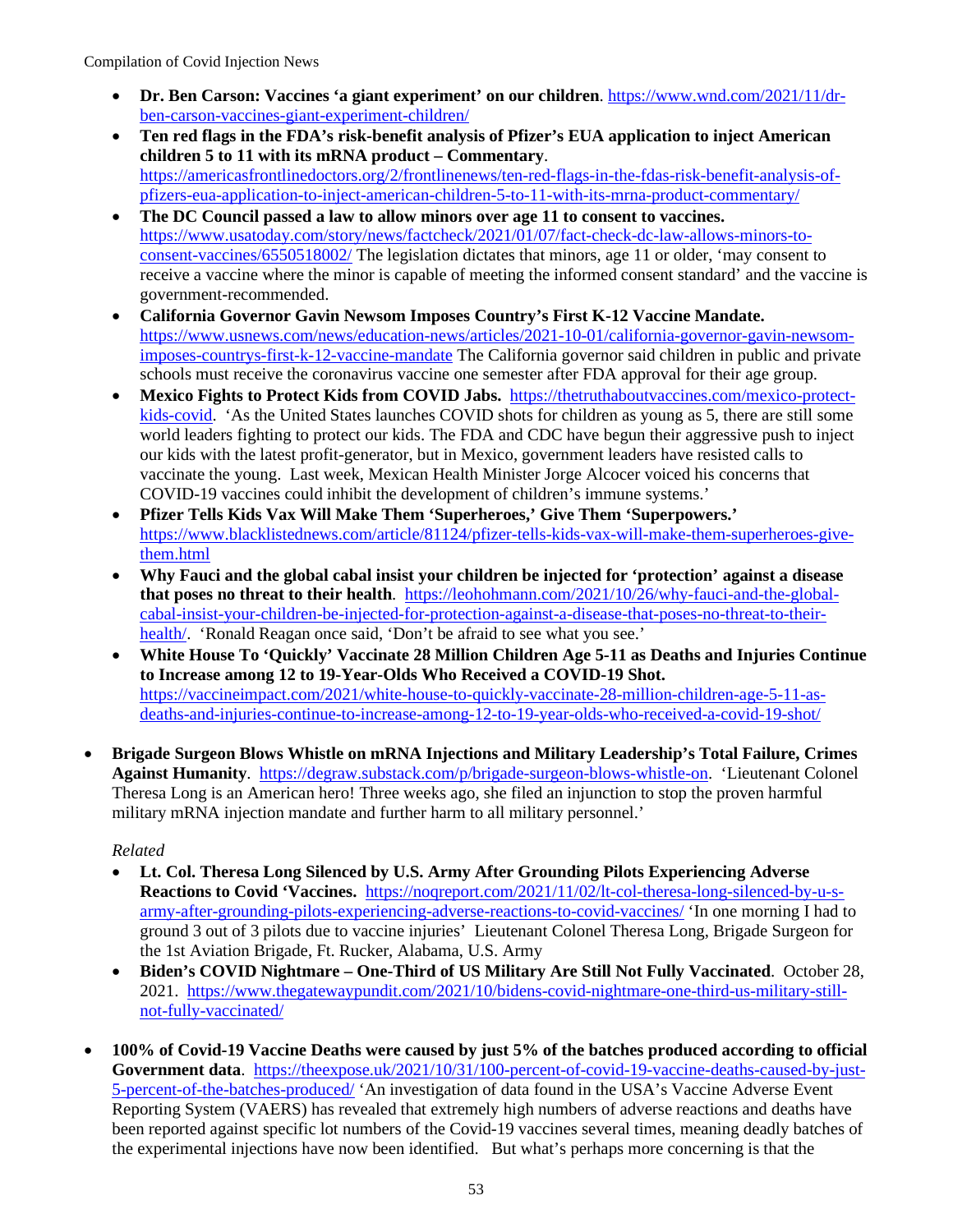'deadly' lots were distributed widely across the United States whilst other 'benign' lots were sent to just a few locations.'

#### *Related*

- **BREAKING Analysis: 100% of Deaths Following COVID-19 Shots are From Only 5% of the Manufacturer Lots According to VAERS**. [https://ussanews.com/breaking-analysis-100-of-deaths](https://ussanews.com/breaking-analysis-100-of-deaths-following-covid-19-shots-are-from-only-5-of-the-manufacturer-lots-according-to-vaers/)following-covid-19 shots-are-from-only-5-of-the-manufacturer-lots-according-to-vaers/ (link expired0
- **Stew Peters show, 'VAERS Reveals Death by Lot Number: Specific States Get Certain Vials.'**  November 1, 2021. (11 minutes) [https://www.redvoicemedia.com/2021/11/vaers-reveals-death-by-lot](https://www.redvoicemedia.com/2021/11/vaers-reveals-death-by-lot-number-specific-states-get-certain-vials/)[number-specific-states-get-certain-vials/](https://www.redvoicemedia.com/2021/11/vaers-reveals-death-by-lot-number-specific-states-get-certain-vials/)
- **Reporting Backlog Means VAERS Vaccine Adverse Reaction Data is SHORT by Hundreds of Thousands of Reports**. [https://noqreport.com/2021/10/31/reporting-backlog-means-vaers-vaccine-adverse](https://noqreport.com/2021/10/31/reporting-backlog-means-vaers-vaccine-adverse-reaction-data-is-short-by-hundreds-of-thousands-of-reports/)[reaction-data-is-short-by-hundreds-of-thousands-of-reports/](https://noqreport.com/2021/10/31/reporting-backlog-means-vaers-vaccine-adverse-reaction-data-is-short-by-hundreds-of-thousands-of-reports/) 'Editor's Commentary**:** Pretty much anytime we report on VAERS data, we remind people that the CDC claims it only represents a sampling of 1%-10% of the actual adverse reactions Americans are experiencing with their injections. Now, we're learning that even the data that they're supplying, which offers a [very grim picture](https://noqreport.com/2021/10/30/how-to-counter-government-programming-and-wake-people-up-to-the-astronomical-adverse-reaction-reports/) of the effects of the Covid-19 injections, is short by a lot because of a reporting backlog.'

- **[Queensland Health confirms 'adverse vaccination events' aren't being followed up there are too](https://www.michaelsmithnews.com/2021/10/queensland-health-confirms-adverse-vaccination-events-arent-being-followed-up-there-are-too-many.html) [many.](https://www.michaelsmithnews.com/2021/10/queensland-health-confirms-adverse-vaccination-events-arent-being-followed-up-there-are-too-many.html)** [https://www.michaelsmithnews.com/2021/10/queensland-health-confirms-adverse-vaccination](https://www.michaelsmithnews.com/2021/10/queensland-health-confirms-adverse-vaccination-events-arent-being-followed-up-there-are-too-many.html)[events-arent-being-followed-up-there-are-too-many.html](https://www.michaelsmithnews.com/2021/10/queensland-health-confirms-adverse-vaccination-events-arent-being-followed-up-there-are-too-many.html) 'Here's what the Queensland Government is reporting on their health site: 'Due to the large number of adverse events being reported throughout Queensland we are unable to routinely contact every reporter individually. Someone from the Public Health Unit in your area may contact you or your health provider if they require more information for reporting and surveillance purposes. If you have any concerns about ongoing symptoms or future vaccinations, please speak to your GP or Healthcare provider.''
- **Biden orders OSHA to join the biggest cover up in human history.** <https://leohohmann.com/2021/10/20/biden-orders-osha-to-join-the-biggest-cover-up-in-human-history/> 'Late last month, Joe Biden told OSHA to hide information on vaccine injuries. Yesterday, it was reported OSHA's website now states OSHA will not require employers to report adverse reactions from the vaccines among their workers. The reason OSHA gives is astounding: they don't want to hear about adverse reactions because they don't want to discourage workers from getting vaccinated. So much for the health and safety of the workers, which is the agency's mission.'
- **Vaccine-Injured Speak Out, Feel Abandoned by Government Who Told Them COVID Shot Was Safe.** <https://childrenshealthdefense.org/defender/ron-johnson-people-injured-covid-vaccine/> . 'U.S. Sen. Ron Johnson (R-Wis.) on Tuesday held a [discussion](https://childrenshealthdefense.org/defender/nov-2-sen-ron-johnson-cdh-covid-vaccine-injuries-federal-mandates/) with a panel of experts, including clinicians, scientists, lawyers and patient advocates, and with people injured by [COVID vaccines,](https://childrenshealthdefense.org/defender_category/covid/) who gave powerful testimonies about their experiences. Johnson and the expert panel discussed the importance of [early treatment for COVID,](https://childrenshealthdefense.org/defender/nebraska-ag-doug-peterson-legal-opinion-ivermectin-hcq-covid/) healthcare freedom and [natural immunity,](https://childrenshealthdefense.org/defender/sen-rand-paul-sec-becerra-denying-natural-immunity/) the impacts of mandates on the American workforce and the economy, COVID vaccine safety concerns and the lack of transparency from federal health agencies in response to his [COVID oversight requests.](https://childrenshealthdefense.org/defender/sen-ron-johnson-questions-fda-pfizer-vaccine-approval/) but [Children's Health Defense](https://childrenshealthdefense.org/) hosted Johnson's live panel discussion on **CHD.TV**. None of the major mainstream media outlets picked up the event.'
- **Hear the Suppressed Voices of the Vaccine Injured**. (12 minute video). <https://sovren.media/video/hear-the-suppressed-voices-of-the-vaccine-injured-234.html>
- **Elite Athlete Explains Vaccine Injury and Doctor's Ignorance.** (42 min video) [https://www.youtube.com/watch?v=H7inaTiDKaU.](https://www.youtube.com/watch?v=H7inaTiDKaU) Story at a glance:
	- Kyle Warner, a 29-year-old professional mountain bike racer, developed pericarditis, POTS and reactive arthritis following his second dose of Pfizer's COVID-19 shot
	- About two weeks after the shot, Warner experienced extremely elevated heart rates; an ER doctor refused to believe it was an adverse reaction to the jab and instead blamed it on a 'psychotic episode'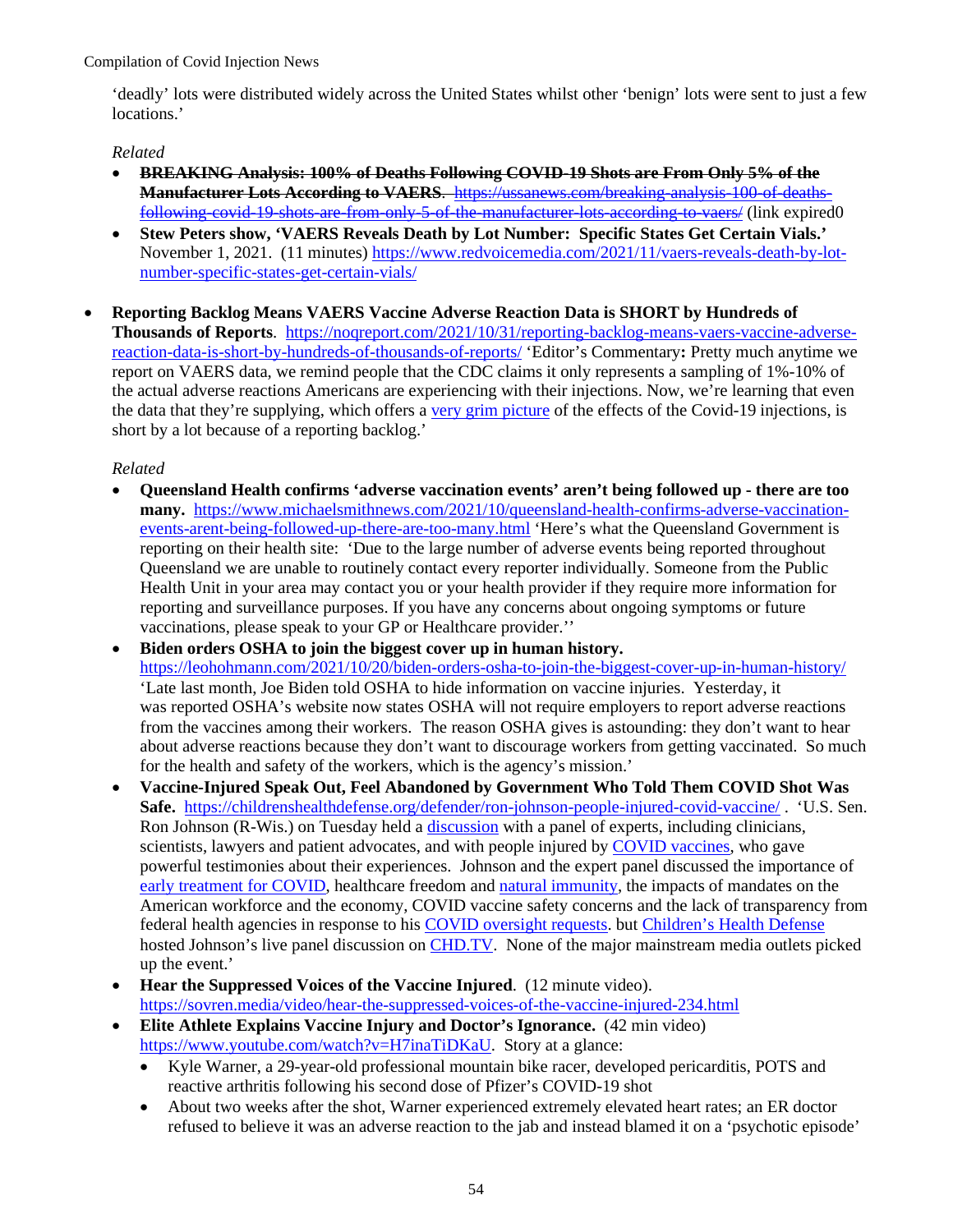- After visiting another hospital due to more heart trouble, Warner was referred to a cardiologist who diagnosed him with pericarditis, an inflammation of the outer lining of the heart
- For four months now, Warner has been so ill that he hasn't been able to work or ride a bike; even mental exertion can cause him to relapse physically
- At the *Real, Not Rare* rally held in Washington, D.C., Warner spoke before politicians to make a difference in the support level for vaccine-injured people — which is nonexistent in the U.S. — and voice opposition to vaccine mandates; 'I believe where there is risk, there needs to be choice,' he said
- **11 doctors injured by COVID shot go public, urge CDC and FDA to acknowledge vaccine risks.**  [https://www.lifesitenews.com/news/11-doctors-injured-by-covid-shot-go-public-urge-cdc-and-fda-to](https://www.lifesitenews.com/news/11-doctors-injured-by-covid-shot-go-public-urge-cdc-and-fda-to-acknowledge-vaccine-risks/)[acknowledge-vaccine-risks/](https://www.lifesitenews.com/news/11-doctors-injured-by-covid-shot-go-public-urge-cdc-and-fda-to-acknowledge-vaccine-risks/) ''A group of very sick and injured people in this country are being treated very poorly and with complete lack of dignity and empathy. It is time for this to stop,' said one physician who was affected by her COVID-19 shot in December.
- **NBA Player Got Blood Clots From COVID Vaccine That Ends His Season NBA Told Him to Keep It Quiet** (3:48 min video). [https://thetruereporter.com/nba-player-got-blood-clots-from-covid](https://thetruereporter.com/nba-player-got-blood-clots-from-covid-vaccine-that-ends-his-season-nba-told-him-to-keep-it-quiet-video/)[vaccine-that-ends-his-season-nba-told-him-to-keep-it-quiet-video/.](https://thetruereporter.com/nba-player-got-blood-clots-from-covid-vaccine-that-ends-his-season-nba-told-him-to-keep-it-quiet-video/) '**Brandon Goodwin has been warned.** The Atlanta Hawks player said the COVID-19 vaccine gave him blood clots. This diagnosis brought his season to an end, and maybe he won't get a chance to return to the court. Guess what… The NBA warned him to stop talking about it.'

## • **Something Really Strange Is Happening at Hospitals All Over America**.

[http://themostimportantnews.com/archives/something-really-strange-is-happening-at-hospitals-all-over](http://themostimportantnews.com/archives/something-really-strange-is-happening-at-hospitals-all-over-america)[america.](http://themostimportantnews.com/archives/something-really-strange-is-happening-at-hospitals-all-over-america) 'In a year that has been filled with so many mysteries already, I have another very odd one to share with you. Emergency rooms are filled to overflowing all over America, and nobody can seem to explain why this is happening. Right now, the number of new COVID cases in the United States each day is [less than half](https://www.worldometers.info/coronavirus/country/us/) of what it was just a couple of months ago. That is really good news, and many believe that this is a sign that the pandemic is fading. Let us hope that is true. With less people catching the virus, you would think that would mean that our emergency rooms should be emptying out, but the opposite is actually happening. All across the country, emergency rooms are absolutely packed, and in many cases, we are seeing seriously ill patients being cared for in the hallways because all of the ER rooms are already full.' (Editor's note: Reports from health care workers and other anecdotal evidence indicates that these are people suffering from delayed impacts of the jab.)

- **Groundbreaking Israeli Study Shows How COVID Proteins Attack the Heart and Blood Vessels**. [https://www.zerohedge.com/covid-19/groundbreaking-israeli-study-shows-how-covid-proteins-attack](https://www.zerohedge.com/covid-19/groundbreaking-israeli-study-shows-how-covid-proteins-attack-heart-and-blood-vessels?utm_source=&utm_medium=email&utm_campaign=254)[heart-and-blood-vessels?utm\\_source=&utm\\_medium=email&utm\\_campaign=254](https://www.zerohedge.com/covid-19/groundbreaking-israeli-study-shows-how-covid-proteins-attack-heart-and-blood-vessels?utm_source=&utm_medium=email&utm_campaign=254)
- **Dr. Peter McCullough: Myocarditis from Vaccines Is Nothing Like What We See from Natural Infection.** (1:16 minute video) [https://www.redvoicemedia.com/2021/11/dr-peter-mccullough](https://www.redvoicemedia.com/2021/11/dr-peter-mccullough-myocarditis-from-vaccines-is-nothing-like-what-we-see-from-natural-infection/)[myocarditis-from-vaccines-is-nothing-like-what-we-see-from-natural-infection/](https://www.redvoicemedia.com/2021/11/dr-peter-mccullough-myocarditis-from-vaccines-is-nothing-like-what-we-see-from-natural-infection/) Dr. Peter McCullough talks a bit about how myocarditis from the jabs is different than naturally occurring myocarditis.
- **WEIRD: Western Australia Reportedly Has No COVID, Vaccinations Continue, But Hospitals Are Overwhelmed**. [https://www.thegatewaypundit.com/2021/11/weird-western-australia-no-covid](https://www.thegatewaypundit.com/2021/11/weird-western-australia-no-covid-vaccinations-continue-hospitals-overwhelmed/)[vaccinations-continue-hospitals-overwhelmed/.](https://www.thegatewaypundit.com/2021/11/weird-western-australia-no-covid-vaccinations-continue-hospitals-overwhelmed/) 'Something's going on in Western Australia. Vaccinations are very high – COVID is almost non-existent – But hospitals are overwhelmed with patients.'
- **Abp. Viganò warns US bishops about COVID jab: The Great Reset wants 'billions of chronically ill people.'** [https://www.lifesitenews.com/opinion/abp-vigano-the-catholic-church-has-a-duty-to-resist](https://www.lifesitenews.com/opinion/abp-vigano-the-catholic-church-has-a-duty-to-resist-deadly-covid-jab-agenda-of-the-globalist-elite/)[deadly-covid-jab-agenda-of-the-globalist-elite/.](https://www.lifesitenews.com/opinion/abp-vigano-the-catholic-church-has-a-duty-to-resist-deadly-covid-jab-agenda-of-the-globalist-elite/) 'The silence of so many cardinals and bishops, along with the inconceivable promotion of the vaccination campaign by the Holy See, represents a form of unprecedented complicity that cannot continue any longer.'
- **Study: Americans with J&J COVID Vaccine 3.7 Times More Likely to Develop Blood Clots Than Average Person**. [https://www.westernjournal.com/study-americans-jj-covid-vaccine-3-7-times-likely](https://www.westernjournal.com/study-americans-jj-covid-vaccine-3-7-times-likely-develop-blood-clots-average-person/)[develop-blood-clots-average-person/](https://www.westernjournal.com/study-americans-jj-covid-vaccine-3-7-times-likely-develop-blood-clots-average-person/)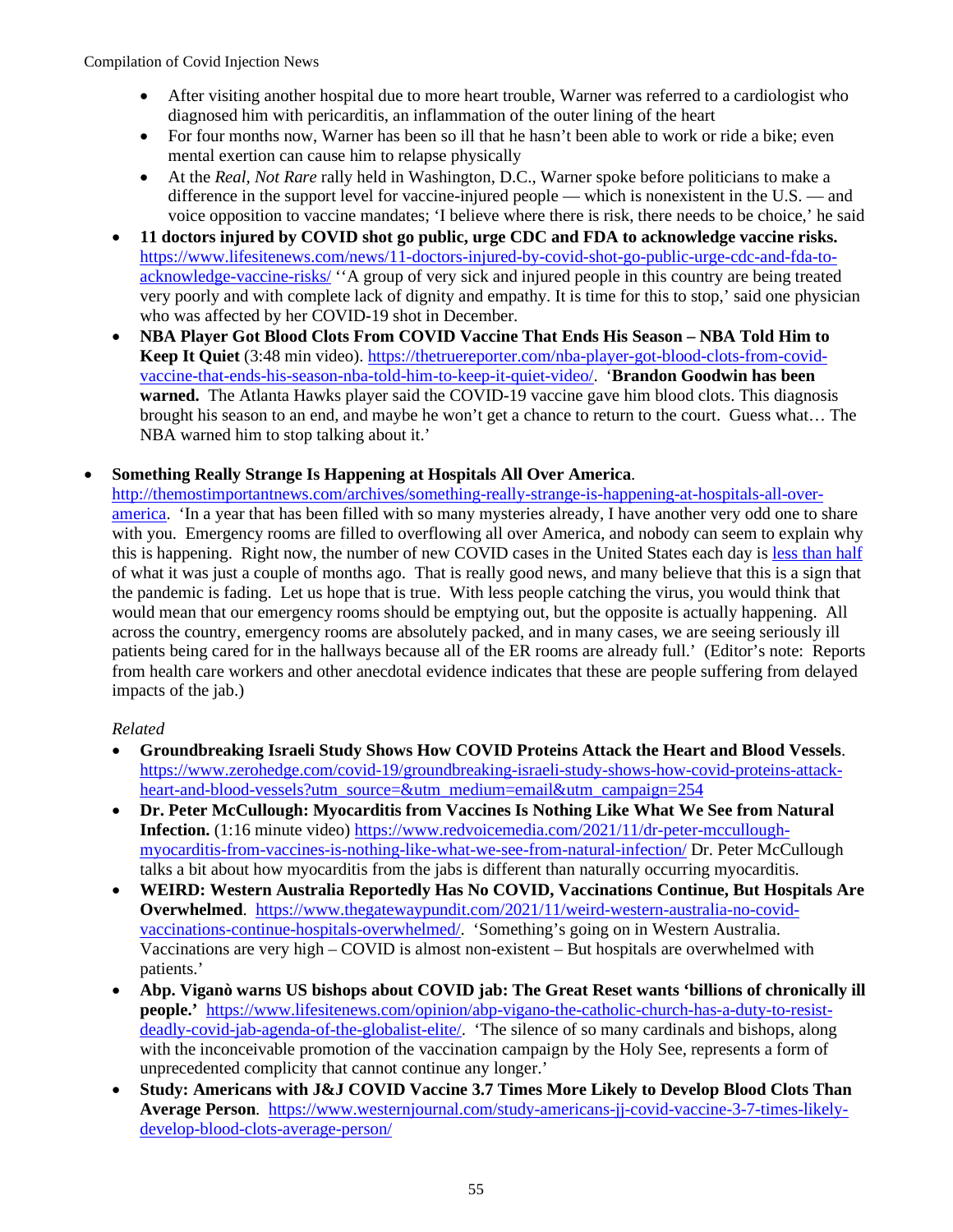• **Dr. Joel Hirschhorn: Nearly Two Million Americans Dead from COVID Vaccines, Infections, and Collateral Impacts**. [https://noqreport.com/2021/10/27/dr-joel-hirschhorn-nearly-two-million-americans](https://noqreport.com/2021/10/27/dr-joel-hirschhorn-nearly-two-million-americans-dead-from-covid-vaccines-infections-and-collateral-impacts/)[dead-from-covid-vaccines-infections-and-collateral-impacts/.](https://noqreport.com/2021/10/27/dr-joel-hirschhorn-nearly-two-million-americans-dead-from-covid-vaccines-infections-and-collateral-impacts/) 'During the pandemic many deaths have occurred, approaching 2 million Americans. Ponder this: Have large numbers of excess deaths over prepandemic years resulted from something other than COVID infections? There have been increasing articles and studies about excess deaths during the pandemic. Too many of these seem aimed at getting attention rather than being accurate and balanced. The concept of excess deaths is simple: deaths above what was normally observed before the pandemic. But why are more people dying even after accounting for COVID infection deaths? Getting to the correct answer is the goal of this article.'

*Related* 

- **Burials up 15%, cremations up 10% in 2021 compared to 2020 when there were no covid 'vaccines.'**<https://www.afinalwarning.com/566943.html>'More than five cemeteries overseen by The Catholic Cemeteries have seen a 15 percent increase in burials and a 10 percent increase in cremations so far this year compared to 2020. Executive Director Joan Gecik says that she believes the increases are due to a backlog of committal services that were postponed at the height of the 'pandemic,' but the reality is that 'vaccines' more than likely also play a role.'
- **GET THE JAB! Most Of Your Daily Mainstream Media Newscast Is Sponsored by Pharmaceutical**  Giant Pfizer, Maker of the COVID-19 Vaccine. [https://www.nowtheendbegins.com/mainstream-media](https://www.nowtheendbegins.com/mainstream-media-sponsored-by-pfizer-nightly-news-covid-19-vaccine/)[sponsored-by-pfizer-nightly-news-covid-19-vaccine/](https://www.nowtheendbegins.com/mainstream-media-sponsored-by-pfizer-nightly-news-covid-19-vaccine/) 'Pfizer Inc on Tuesday said it expected 2021 sales of the COVID-19 vaccine it developed with German partner BioNTech SE to reach \$36 billion and forecast another \$29 billion from the shot in 2022, topping analyst estimates for both years. Mainstream media is sponsored by Pfizer, but I'm sure there's no connection to vaccine sales.'
- **FASCISM IN ACTION: Multiple FDA committee members who green-lighted Pfizer 'vaccines' for children have financial ties to Pfizer**. [https://thecommonsenseshow.com/conspiracy-economics](https://thecommonsenseshow.com/conspiracy-economics-health/fascism-action-multiple-fda-committee-members-who-green-lighted-pfizer-vaccines-children-have)[health/fascism-action-multiple-fda-committee-members-who-green-lighted-pfizer-vaccines-children-have](https://thecommonsenseshow.com/conspiracy-economics-health/fascism-action-multiple-fda-committee-members-who-green-lighted-pfizer-vaccines-children-have)
- **Primetime Show in India Exposes How Pfizer Bullies and Blackmails Countries for Shots**. (7:30 min video) [https://rumble.com/vokf3l-primetime-show-in-india-exposes-how-pfizer-bullies-and-blackmails](https://rumble.com/vokf3l-primetime-show-in-india-exposes-how-pfizer-bullies-and-blackmails-countries.html)[countries.html](https://rumble.com/vokf3l-primetime-show-in-india-exposes-how-pfizer-bullies-and-blackmails-countries.html)
- **Covid-19: Researcher blows the whistle on data integrity issues in Pfizer's vaccine trial.** <https://www.bmj.com/content/375/bmj.n2635>'Revelations of poor practices at a contract research company helping to carry out Pfizer's pivotal covid-19 vaccine trial raise questions about data integrity and regulatory oversight.' [Editor's Note: Allegations include: Poor lab management, patient safety, data integrity, needles discarded incorrectly; Staff & patients unblinded to trials with placebos, directors failed to quantify errors; Data entry issues for severe symptoms; Fears over FDA inspection, FDA understaffed; Patients not monitored, poor follow up protocols & mislabeling. The FDA reportedly only inspected NINE of the 153 sites involved.]
- **Researchers Call for Halt on COVID-19 Vaccines for Pregnant Women After Re-Analysis of CDC Study** [https://resistthemainstream.org/researchers-call-for-halt-on-covid-19-vaccines-for-pregnant-women](https://resistthemainstream.org/researchers-call-for-halt-on-covid-19-vaccines-for-pregnant-women-after-re-analysis-of-cdc-study/)[after-re-analysis-of-cdc-study/](https://resistthemainstream.org/researchers-call-for-halt-on-covid-19-vaccines-for-pregnant-women-after-re-analysis-of-cdc-study/)
- **Pfizer Jab Only Lasts A Few Months, Data Shows**. [https://thetruthaboutvaccines.com/pfizer-jab-only](https://thetruthaboutvaccines.com/pfizer-jab-only-lasts-months/)[lasts-months/](https://thetruthaboutvaccines.com/pfizer-jab-only-lasts-months/) . 'This week, the CDC declared that COVID shots provide more immunity than natural exposure to the virus. But new data out of Israel paints a different picture. In fact, researchers found that immunity against the Delta variant from Pfizer's COVID-19 'vaccine' waned after a few months across all age groups.'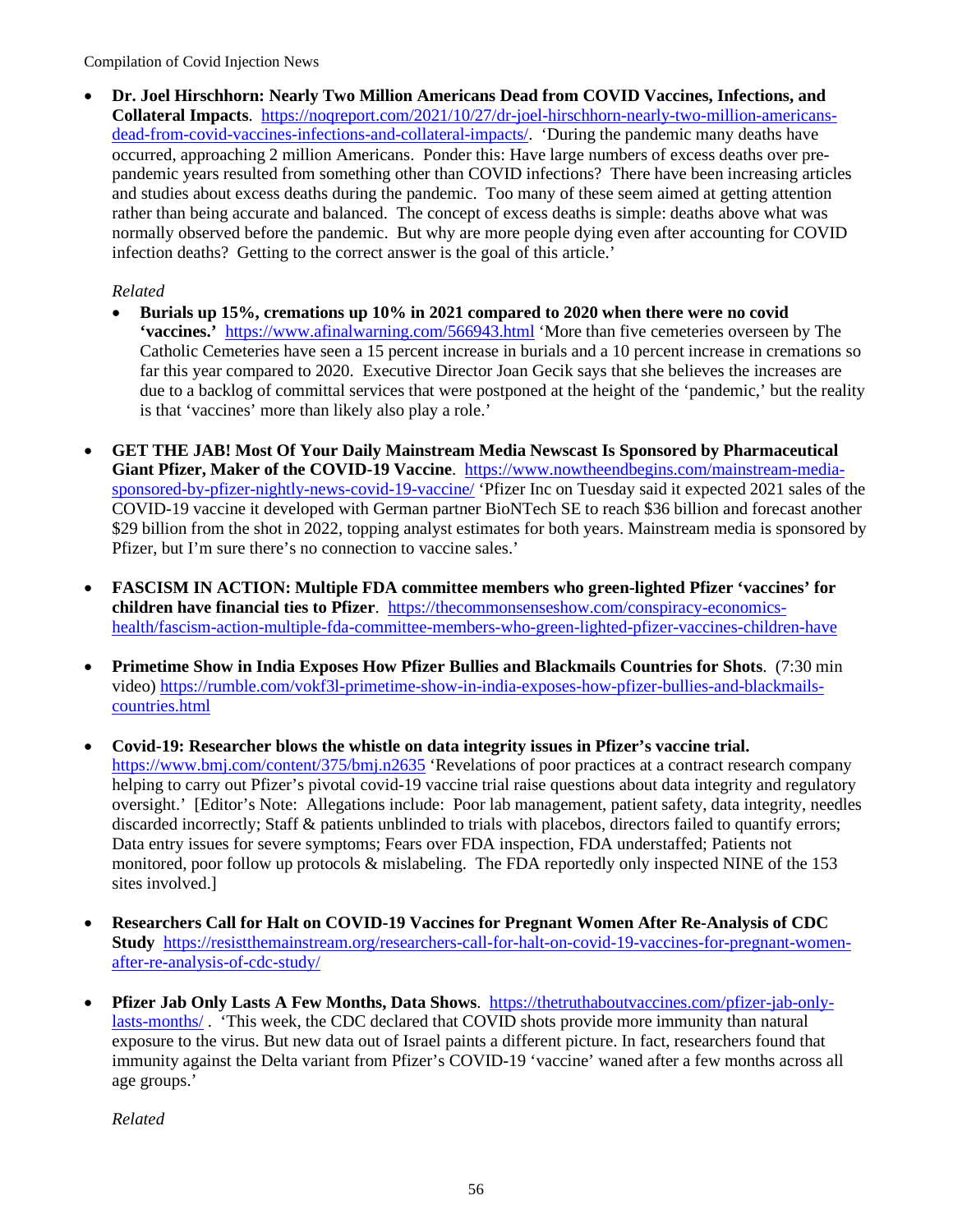- **Sweden Study | Vaccine wanes quickly**… [https://citizenfreepress.com/column-2/sweden-study-vaccine](https://citizenfreepress.com/column-2/sweden-study-vaccine-wanes-quickly/)[wanes-quickly/](https://citizenfreepress.com/column-2/sweden-study-vaccine-wanes-quickly/) . 'Findings: Protection from infection below 50% after 4 months. No protection measurable after 7 months (Pfizer). AstraZeneca wanes faster, even becomes **NEGATIVE.** Protection against severe outcome only 42% after 6 months.'
- **Fully Vaccinated Airline Passenger Dies Mid-Flight, Then Found to Be Infected with COVID.** [https://resistthemainstream.org/fully-vaccinated-airline-passenger-dies-mid-flight-then-found-to-be](https://resistthemainstream.org/fully-vaccinated-airline-passenger-dies-mid-flight-then-found-to-be-infected-with-covid/)[infected-with-covid/](https://resistthemainstream.org/fully-vaccinated-airline-passenger-dies-mid-flight-then-found-to-be-infected-with-covid/)
- **PCR Proven an Unmitigated Disaster: Italy Reduces its COVID-19 Death Number by 97%.** <https://popularrationalism.substack.com/p/pcr-proven-an-unmitigated-disaster>'...Given the use of high [cycle] threshold values for 'diagnosis' of COVID-19, the rates of cases and deaths have been grossly exaggerated. The evidence is so overwhelming - and coming in from all sources (except the US CDC) that Italy has revised its estimated number of deaths from COVID-19 from over 130,000\* to less than 4,000 overnight.'

## *Related*

- **Coroner Blasts Covid-19 Death Rates, Calls Data Misleading**. [https://rumble.com/vbzv5d-coroner](https://rumble.com/vbzv5d-coroner-blasts-covid-19-death-rates-calls-data-misleading.html)[blasts-covid-19-death-rates-calls-data-misleading.html](https://rumble.com/vbzv5d-coroner-blasts-covid-19-death-rates-calls-data-misleading.html) (3 min video from December 2020). 'A coroner in Colorado is speaking out, claiming states across the country are inflating their numbers of COVID-19 deaths.'
- **Union calls for suspension of rapid testing after toxic substance found.** [https://cyprus](https://cyprus-mail.com/2021/10/26/union-calls-for-suspension-of-rapid-testing-after-toxic-substance-found/)[mail.com/2021/10/26/union-calls-for-suspension-of-rapid-testing-after-toxic-substance-found/](https://cyprus-mail.com/2021/10/26/union-calls-for-suspension-of-rapid-testing-after-toxic-substance-found/) 'A [Cyprus, Italy] union representing the rights of public-sector workers has called for the suspension of rapid tests for the coronavirus, after media reports showed a swab contained multiple times the permissible trace level of ethylene oxide, a toxic substance. The Isotita (Equality) union said rapid tests – which under current protocols thousands of people need to take every 72 hours for work – should be immediately discontinued until health authorities have investigated the matter and determined any health risks.'
- **CDC Quietly Gives Go-Ahead for Immunocompromised to Get 4th COVID Shot.** <https://childrenshealthdefense.org/defender/cdc-immunocompromised-fourth-covid-vaccine-booster/>
- **Congress made crucial change to vaccine definition weeks before COVID-19.**  <https://www.lifesitenews.com/news/congress-expanded-vaccine-definition-just-weeks-before-covid-19/> The US government's definition of 'biological product' up until December 2019 may have prohibited the mRNA COVID-19 products from being labeled as vaccines.

- **CDC Emails: Our Definition of Vaccine is 'Problematic.'** [https://technofog.substack.com/p/cdc](https://technofog.substack.com/p/cdc-emails-our-definition-of-vaccine)[emails-our-definition-of-vaccine](https://technofog.substack.com/p/cdc-emails-our-definition-of-vaccine) The CDC caused an uproar in early September 2021, after it changed its definitions of 'vaccination' and 'vaccine.' For years, the CDC had set definitions for vaccination/vaccine that discussed immunity. This all changed on September 1, 2021.
- **Dictionary Changes Definition of Vaccine** [11 min. video]. <https://www.youtube.com/watch?v=jrEthk02bPw>(commentary at: [https://thetruthaboutvaccines.com/dictionary-changes-definition-vaccine-video/;](https://thetruthaboutvaccines.com/dictionary-changes-definition-vaccine-video/) 'As the world has continued to spiral into an Orwellian nightmare, it seems that we've missed some pretty major changes. According to archive searches, the Merriam-Webster dictionary changed the definition of a vaccine sometime back in January. On January 18th, the definition was the same as it has been for decades… But by January 26th, that definition was soon changed in a way that seems conveniently tailored to lend credibility to the new COVID jabs. Completely changing the definition of the word to eliminate references to immunity and add 'genetic material' seems like a drastic and sneaky way to change the narrative leading up to unprecedented (and unlawful) vaccine mandates.'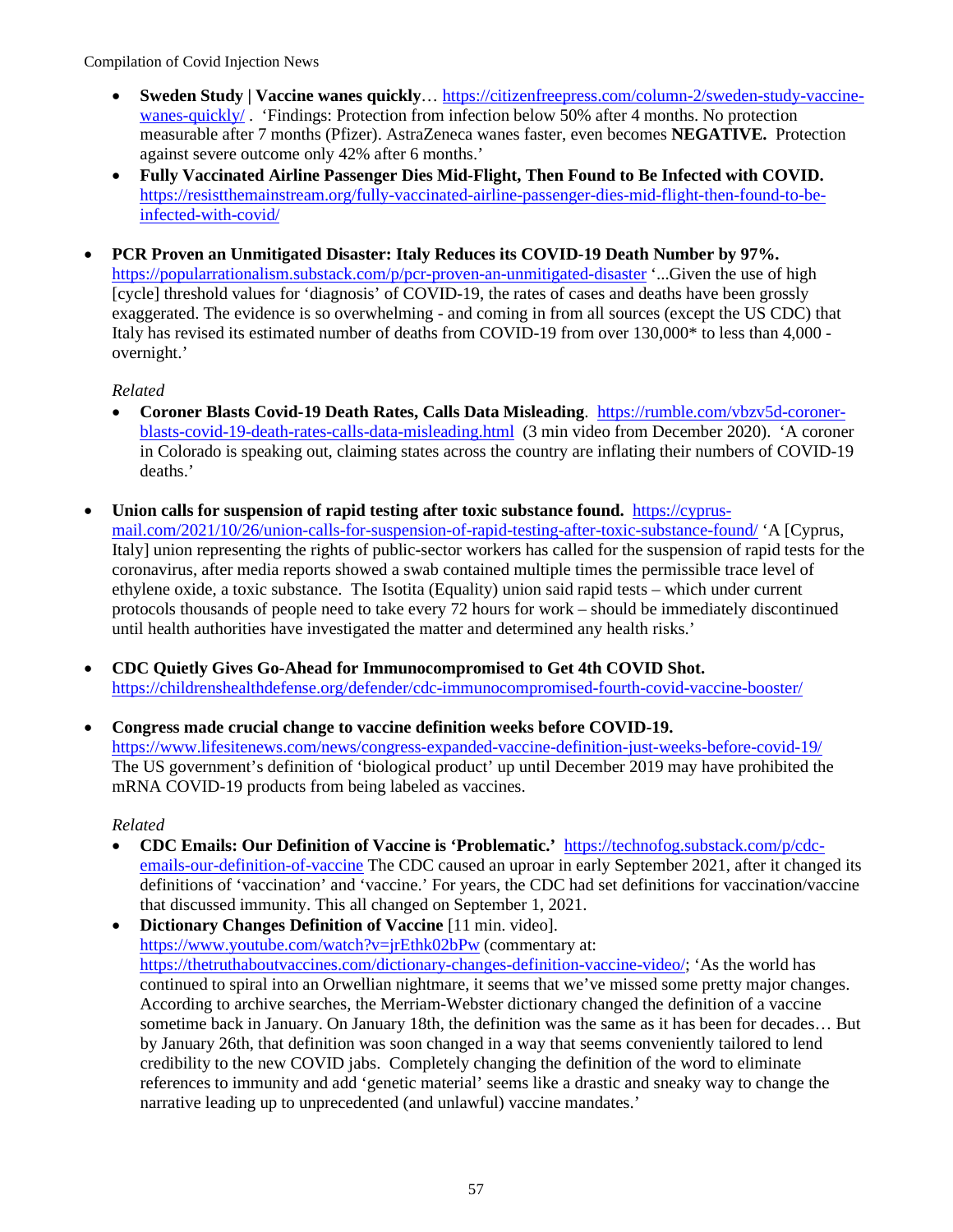- **Sen. Rand Paul Calls on Dr. Fauci to Resign: 'What You've Done Is Change the Definition [of gain of function] on Your Website to Try and Cover Your Ass'** (2:18 video). [https://www.thegatewaypundit.com/2021/11/sen-rand-paul-calls-dr-fauci-resign-done-change-definition](https://www.thegatewaypundit.com/2021/11/sen-rand-paul-calls-dr-fauci-resign-done-change-definition-website-try-cover-ass-video/)[website-try-cover-ass-video/](https://www.thegatewaypundit.com/2021/11/sen-rand-paul-calls-dr-fauci-resign-done-change-definition-website-try-cover-ass-video/) Senator Rand Paul (R-KY) called on deadly liar Dr. Tony Fauci to resign during the senate hearing on the ongoing pandemic on Thursday.
- **Vaccine spike protein enters cell nuclei, suppresses DNA repair engine of the human body, will unleash explosion of cancer, immunodeficiency, autoimmune disorders and accelerated aging.** [https://www.naturalnews.com/2021-11-02-science-horror-vaccine-spike-protein-enters-cell-nuclei](https://www.naturalnews.com/2021-11-02-science-horror-vaccine-spike-protein-enters-cell-nuclei-suppresses-dna-repair-engine-of-the-human-body-cancer-aging.html)[suppresses-dna-repair-engine-of-the-human-body-cancer-aging.html.](https://www.naturalnews.com/2021-11-02-science-horror-vaccine-spike-protein-enters-cell-nuclei-suppresses-dna-repair-engine-of-the-human-body-cancer-aging.html) 'This finding can only be described as a true 'horror' in its implications. (Source: *SARS–CoV–2 Spike Impairs DNA Damage Repair and Inhibits V(D)J Recombination In Vitro at* <https://www.ncbi.nlm.nih.gov/pmc/articles/PMC8538446/>or [https://www.mdpi.com/1999-4915/13/10/2056/htm\)](https://www.mdpi.com/1999-4915/13/10/2056/htm).
- **Canceling the Spike Protein: Striking Visual Evidence.** An Editorial by Thomas E. Levy, MD, JD. [https://orthomolecular.activehosted.com/index.php?action=social&chash=eae27d77ca20db309e056e3d2dcd7](https://orthomolecular.activehosted.com/index.php?action=social&chash=eae27d77ca20db309e056e3d2dcd7d69.209&s=077e82533818e7d7e96a3de4d74fcdd6) [d69.209&s=077e82533818e7d7e96a3de4d74fcdd6](https://orthomolecular.activehosted.com/index.php?action=social&chash=eae27d77ca20db309e056e3d2dcd7d69.209&s=077e82533818e7d7e96a3de4d74fcdd6)
- **Study Destroys Justification for Vaccine Mandates**. [https://aaronsiri.substack.com/p/study-destroys](https://aaronsiri.substack.com/p/study-destroys-justification-for)[justification-for.](https://aaronsiri.substack.com/p/study-destroys-justification-for) CDC and State Health Department scientists find similar or higher viral load of Covid-19 virus among the vaccinated as compared to the unvaccinated.
- **Federal court UPHOLDS decision to halt Biden's federal vaccine mandate after blasting edict as 'staggeringly overbroad**.' [https://www.dailymail.co.uk/news/article-10197077/U-S-appeals-court-affirms](https://www.dailymail.co.uk/news/article-10197077/U-S-appeals-court-affirms-hold-Biden-COVID-19-vaccine-mandate.html)[hold-Biden-COVID-19-vaccine-mandate.html](https://www.dailymail.co.uk/news/article-10197077/U-S-appeals-court-affirms-hold-Biden-COVID-19-vaccine-mandate.html)
- **Secret Vax Agreements Between Big Pharma & Governments REVEALED By Gov. Official.**  [https://www.redvoicemedia.com/2021/11/secret-vax-agreements-between-big-pharma-governments-revealed](https://www.redvoicemedia.com/2021/11/secret-vax-agreements-between-big-pharma-governments-revealed-by-gov-official/)[by-gov-official/](https://www.redvoicemedia.com/2021/11/secret-vax-agreements-between-big-pharma-governments-revealed-by-gov-official/) 'Information about these so-called vaccines is being hidden from the citizens of the world and from high-level government officials. In this case, Romanian MEP Cristian Terhes calls this out in a public press conference and exposes declassified Big Pharma contracts demanding the loss of rights for the unvaccinated.'
- **New Lawsuit: Biden Task Force Schemes to Deny Religious Exemptions, Falsifies Medical Records.** By [Tracy Beanz,](https://uncoverdc.com/author/admin/) October 27, 2021. [https://uncoverdc.com/2021/10/27/new-lawsuit-biden-task-force-schemes](https://uncoverdc.com/2021/10/27/new-lawsuit-biden-task-force-schemes-to-deny-religious-exemptions-falsifies-medical-records/)[to-deny-religious-exemptions-falsifies-medical-records/](https://uncoverdc.com/2021/10/27/new-lawsuit-biden-task-force-schemes-to-deny-religious-exemptions-falsifies-medical-records/) 'A [lawsuit](https://www.yoderesq.com/bidenvaxlawsuit) filed Oct. 24, 2021, in DC District Court by attorney [Michael Yoder](https://www.yoderesq.com/about) details the illegal steps taken by the Biden Administration to unconstitutionally deny religious exemptions to federal employees by using a Task Force and fake deadlines to circumvent the first amendment and deprive Plaintiffs of their free exercise of religion'
- **Bill Gates and Intellectual Ventures Funds Microneedle Vaccine Technology That Injects Luciferase Ink, Marking Vaccinated People**. [https://humansarefree.com/2020/05/bill-gates-and-intellectual-ventures](https://humansarefree.com/2020/05/bill-gates-and-intellectual-ventures-funds-microchip-implant-vaccine-technology.html)[funds-microchip-implant-vaccine-technology.html.](https://humansarefree.com/2020/05/bill-gates-and-intellectual-ventures-funds-microchip-implant-vaccine-technology.html) 'The Bill and Melinda Gates Foundation has donated more than \$21 million towards developing a vaccine technology that uses a tattoo-like mechanism which injects invisible nanoparticles under the skin that is now being tested in a vaccine against the virus that causes COVID-19.'
- **Former Pfizer Employee and Whistleblower Reveals 'Horrifying' New Patent That Will Connect Vaxxed People to AI-Powered Algorithms and Track Where You Go and Who You Are With.** [https://www.worldviewweekend.com/news/article/former-pfizer-employee-and-whistleblower-reveals](https://www.worldviewweekend.com/news/article/former-pfizer-employee-and-whistleblower-reveals-horrifying-new-patent-will-connect)[horrifying-new-patent-will-connect](https://www.worldviewweekend.com/news/article/former-pfizer-employee-and-whistleblower-reveals-horrifying-new-patent-will-connect) The United States government is quietly cooperating with a 38-nation international organization to train the U.S. population for the 'appropriate' human interaction with artificial intelligence in a plan that will ultimately connect people's bodies together in 'networks,' tracking and